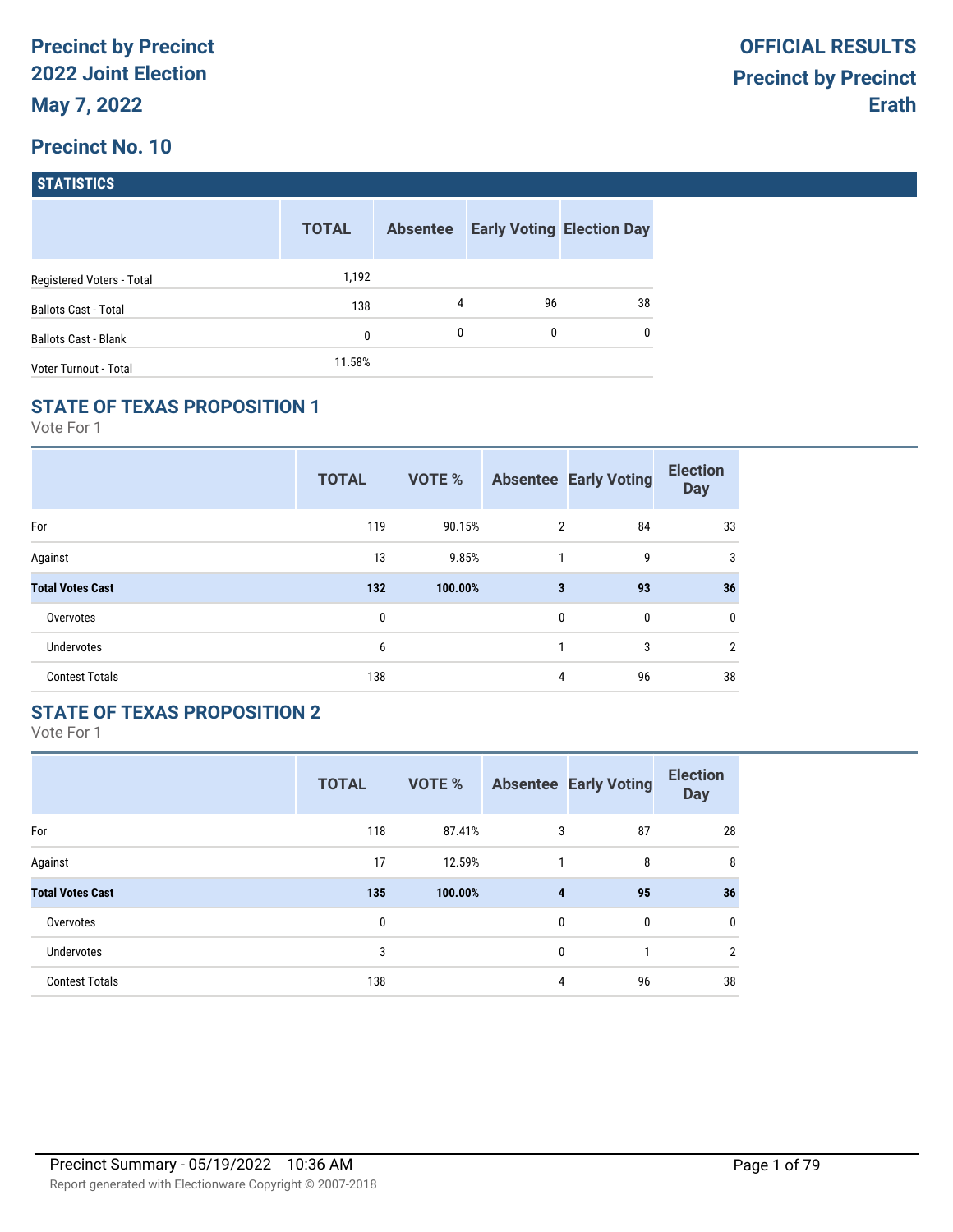# **Mayor City of Stephenville**

Vote For 1

|                         | <b>TOTAL</b> | VOTE %  |              | <b>Absentee Early Voting</b> | <b>Election</b><br><b>Day</b> |
|-------------------------|--------------|---------|--------------|------------------------------|-------------------------------|
| <b>Brady Pendleton</b>  | 52           | 38.81%  |              | 35                           | 16                            |
| Doug Svien              | 82           | 61.19%  | 3            | 58                           | 21                            |
| <b>Total Votes Cast</b> | 134          | 100.00% | 4            | 93                           | 37                            |
| Overvotes               | 0            |         | 0            | 0                            | 0                             |
| <b>Undervotes</b>       | 3            |         | $\mathbf{0}$ | $\overline{2}$               |                               |
| <b>Contest Totals</b>   | 137          |         | 4            | 95                           | 38                            |

### **City Council, Place 2 City of Stephenville**

Vote For 1

|                         | <b>TOTAL</b> | <b>VOTE %</b> |   | <b>Absentee Early Voting</b> | <b>Election</b><br><b>Day</b> |
|-------------------------|--------------|---------------|---|------------------------------|-------------------------------|
| Justin Haschke          | 111          | 100.00%       | 4 | 76                           | 31                            |
| <b>Total Votes Cast</b> | 111          | 100.00%       | 4 | 76                           | 31                            |
| Overvotes               | 0            |               | 0 | 0                            | 0                             |
| <b>Undervotes</b>       | 26           |               | 0 | 19                           | $\overline{7}$                |
| <b>Contest Totals</b>   | 137          |               | 4 | 95                           | 38                            |

## **City Council, Place 4 City of Stephenville**

|                         | <b>TOTAL</b> | VOTE %  |   | <b>Absentee Early Voting</b> | <b>Election</b><br><b>Day</b> |
|-------------------------|--------------|---------|---|------------------------------|-------------------------------|
| Robert "Bob" Newby      | 106          | 100.00% | 4 | 70                           | 32                            |
| <b>Total Votes Cast</b> | 106          | 100.00% | 4 | 70                           | 32                            |
| Overvotes               | 0            |         | 0 | $\mathbf{0}$                 | 0                             |
| <b>Undervotes</b>       | 31           |         | 0 | 25                           | 6                             |
| <b>Contest Totals</b>   | 137          |         | 4 | 95                           | 38                            |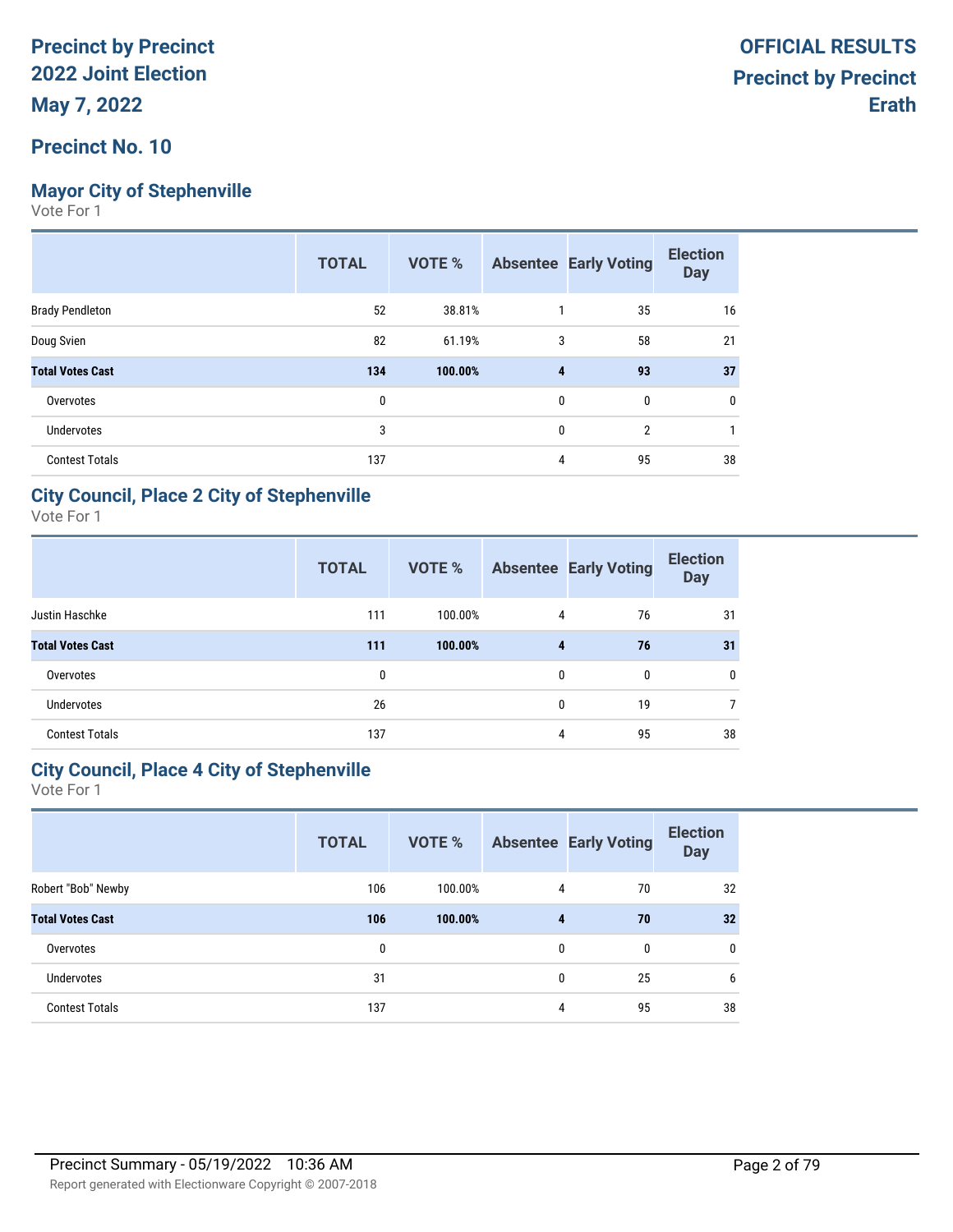### **Precinct No. 10**

### **City Council, Place 6 City of Stephenville**

Vote For 1

|                         | <b>TOTAL</b> | VOTE %  |   | <b>Absentee Early Voting</b> | <b>Election</b><br><b>Day</b> |
|-------------------------|--------------|---------|---|------------------------------|-------------------------------|
| David Baskett           | 50           | 40.00%  | 3 | 35                           | 12                            |
| Dean Parr               | 75           | 60.00%  | 1 | 50                           | 24                            |
| <b>Total Votes Cast</b> | 125          | 100.00% | 4 | 85                           | 36                            |
| Overvotes               | 0            |         | 0 | $\mathbf{0}$                 | 0                             |
| Undervotes              | 12           |         | 0 | 10                           | $\mathfrak{p}$                |
| <b>Contest Totals</b>   | 137          |         | 4 | 95                           | 38                            |

### **City Council, Place 8 City of Stephenville**

Vote For 1

|                         | <b>TOTAL</b> | <b>VOTE %</b> |              | <b>Absentee Early Voting</b> | <b>Election</b><br><b>Day</b> |
|-------------------------|--------------|---------------|--------------|------------------------------|-------------------------------|
| <b>Mark McClinton</b>   | 106          | 100.00%       | 4            | 70                           | 32                            |
| <b>Total Votes Cast</b> | 106          | 100.00%       | 4            | 70                           | 32                            |
| Overvotes               | 0            |               | $\mathbf{0}$ | $\mathbf{0}$                 | $\mathbf{0}$                  |
| <b>Undervotes</b>       | 31           |               | $\mathbf{0}$ | 25                           | 6                             |
| <b>Contest Totals</b>   | 137          |               | 4            | 95                           | 38                            |

# **Trustees, Place 4 Stephenville ISD**

|                         | <b>TOTAL</b> | <b>VOTE %</b> |   | <b>Absentee Early Voting</b> | <b>Election</b><br><b>Day</b> |
|-------------------------|--------------|---------------|---|------------------------------|-------------------------------|
| Amauri Martinez         | 59           | 46.09%        | 1 | 34                           | 24                            |
| Luke Sims               | 69           | 53.91%        | 3 | 55                           | 11                            |
| <b>Total Votes Cast</b> | 128          | 100.00%       | 4 | 89                           | 35                            |
| Overvotes               | 0            |               | 0 | 0                            | 0                             |
| <b>Undervotes</b>       | 10           |               | 0 | 7                            | 3                             |
| <b>Contest Totals</b>   | 138          |               | 4 | 96                           | 38                            |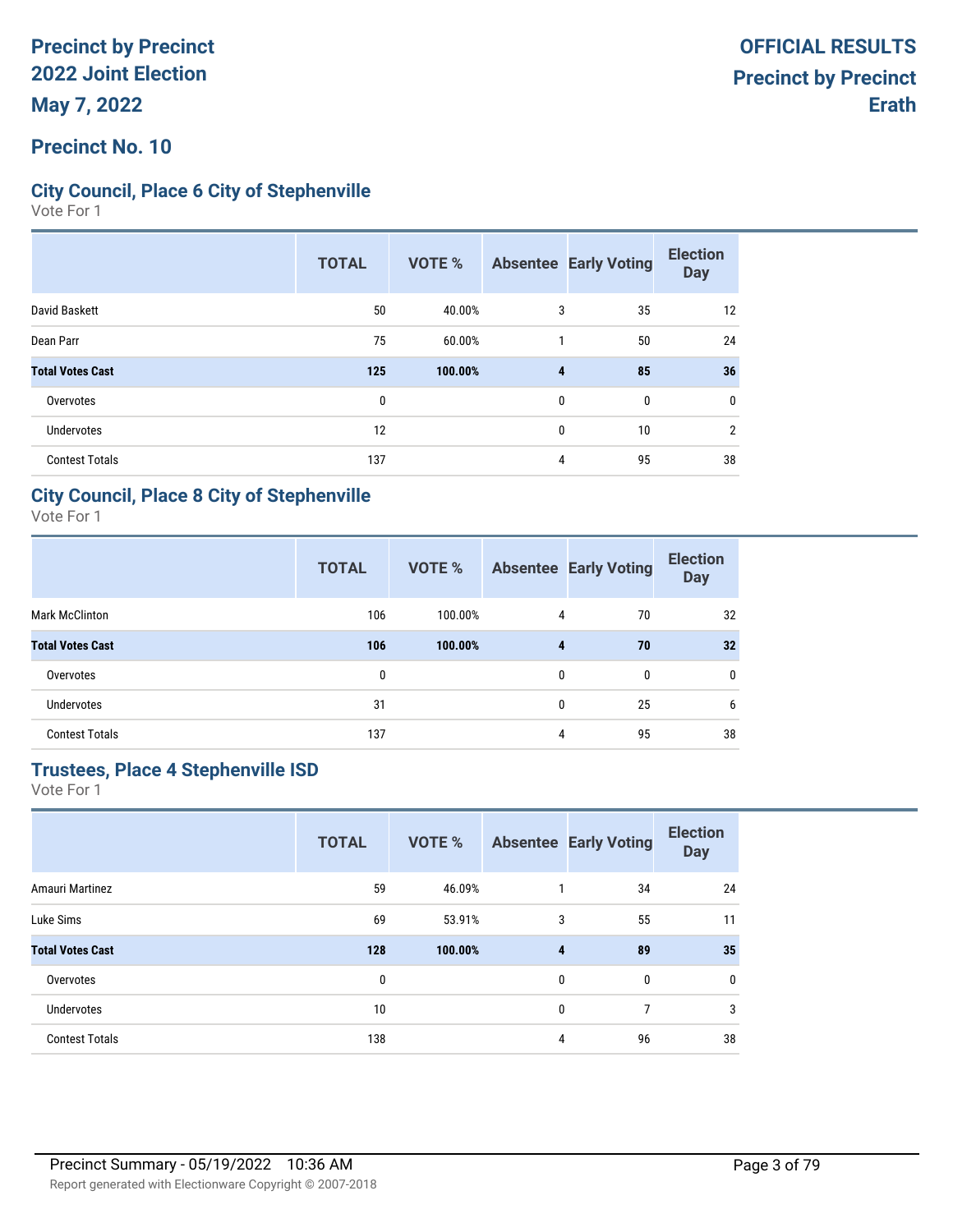**Precinct No. 10**

#### **Trustees, Place 5 Stephenville ISD**

Vote For 1

|                         | <b>TOTAL</b> | VOTE %  |                         | <b>Absentee Early Voting</b> | <b>Election</b><br><b>Day</b> |
|-------------------------|--------------|---------|-------------------------|------------------------------|-------------------------------|
| <b>Matt Miller</b>      | 111          | 100.00% | 4                       | 75                           | 32                            |
| <b>Total Votes Cast</b> | 111          | 100.00% | $\overline{\mathbf{4}}$ | 75                           | 32                            |
| Overvotes               | $\mathbf{0}$ |         | 0                       | 0                            | 0                             |
| Undervotes              | 27           |         | $\mathbf{0}$            | 21                           | 6                             |
| <b>Contest Totals</b>   | 138          |         | 4                       | 96                           | 38                            |

## **Proposition A Stephenville ISD**

Vote For 1

|                         | <b>TOTAL</b> | <b>VOTE %</b> |              | <b>Absentee Early Voting</b> | <b>Election</b><br><b>Day</b> |
|-------------------------|--------------|---------------|--------------|------------------------------|-------------------------------|
| <b>FOR</b>              | 49           | 35.77%        | $\mathbf{0}$ | 34                           | 15                            |
| <b>AGAINST</b>          | 88           | 64.23%        | 4            | 61                           | 23                            |
| <b>Total Votes Cast</b> | 137          | 100.00%       | 4            | 95                           | 38                            |
| Overvotes               | 0            |               | $\mathbf{0}$ | $\mathbf{0}$                 | $\mathbf 0$                   |
| <b>Undervotes</b>       |              |               | $\mathbf{0}$ |                              | 0                             |
| <b>Contest Totals</b>   | 138          |               | 4            | 96                           | 38                            |

## **Proposition B Stephenville ISD**

|                         | <b>TOTAL</b> | <b>VOTE %</b> |   | <b>Absentee Early Voting</b> | <b>Election</b><br><b>Day</b> |
|-------------------------|--------------|---------------|---|------------------------------|-------------------------------|
| <b>FOR</b>              | 45           | 32.61%        | 0 | 34                           | 11                            |
| <b>AGAINST</b>          | 93           | 67.39%        | 4 | 62                           | 27                            |
| <b>Total Votes Cast</b> | 138          | 100.00%       | 4 | 96                           | 38                            |
| Overvotes               | 0            |               | 0 | 0                            | $\mathbf 0$                   |
| <b>Undervotes</b>       | 0            |               | 0 | 0                            | 0                             |
| <b>Contest Totals</b>   | 138          |               | 4 | 96                           | 38                            |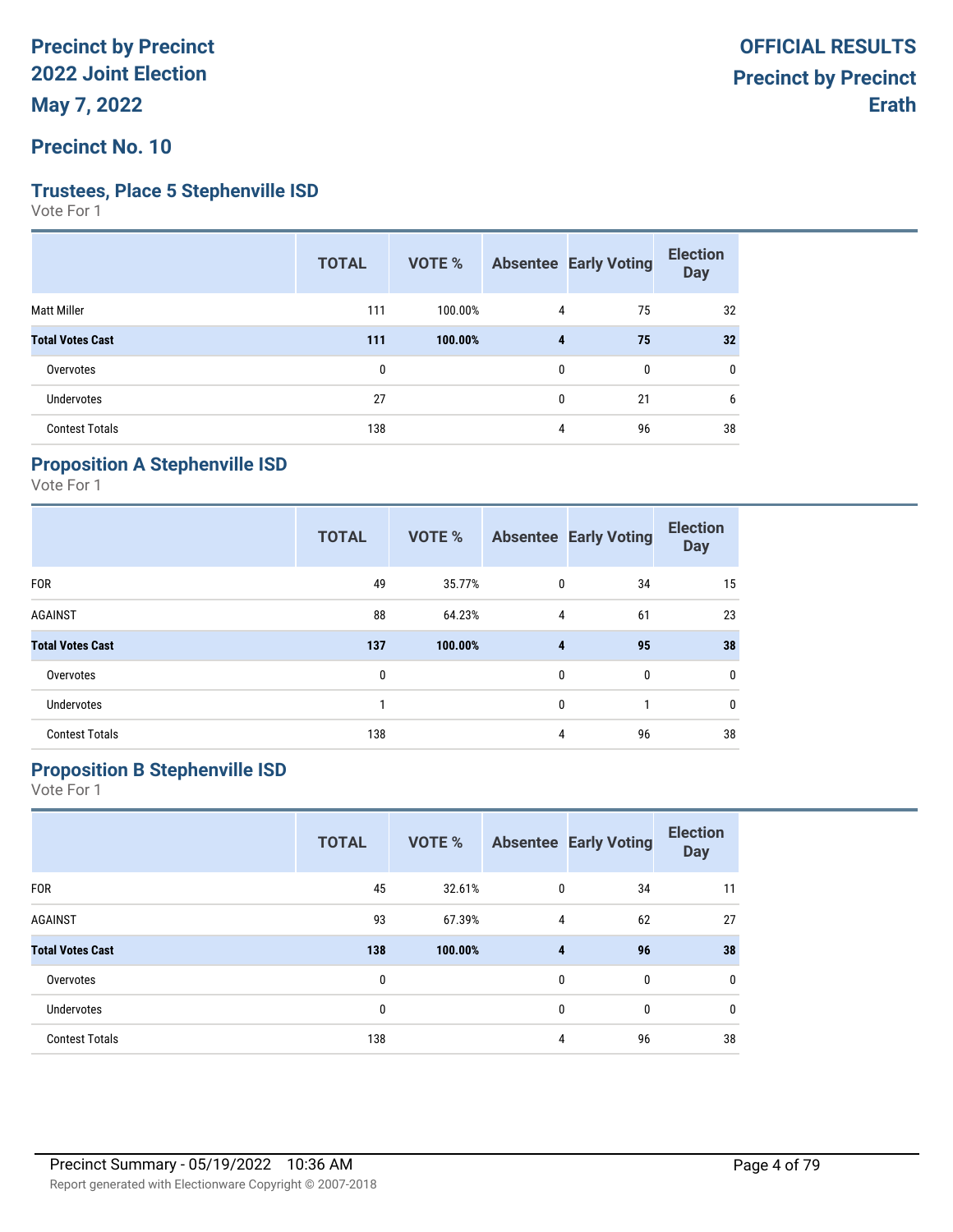| <b>STATISTICS</b> |  |
|-------------------|--|
|                   |  |

|                             | <b>TOTAL</b> | <b>Absentee</b> |    | <b>Early Voting Election Day</b> |
|-----------------------------|--------------|-----------------|----|----------------------------------|
| Registered Voters - Total   | 646          |                 |    |                                  |
| <b>Ballots Cast - Total</b> | 79           | 3               | 47 | 29                               |
| <b>Ballots Cast - Blank</b> | 0            | 0               | 0  | $\mathbf{0}$                     |
| Voter Turnout - Total       | 12.23%       |                 |    |                                  |

#### **STATE OF TEXAS PROPOSITION 1**

Vote For 1

|                         | <b>TOTAL</b> | <b>VOTE %</b> |              | <b>Absentee Early Voting</b> | <b>Election</b><br><b>Day</b> |
|-------------------------|--------------|---------------|--------------|------------------------------|-------------------------------|
| For                     | 62           | 81.58%        | 3            | 38                           | 21                            |
| Against                 | 14           | 18.42%        | $\mathbf 0$  | 8                            | 6                             |
| <b>Total Votes Cast</b> | 76           | 100.00%       | 3            | 46                           | 27                            |
| Overvotes               | 0            |               | $\mathbf{0}$ | 0                            | 0                             |
| Undervotes              | 3            |               | 0            |                              | 2                             |
| <b>Contest Totals</b>   | 79           |               | 3            | 47                           | 29                            |

## **STATE OF TEXAS PROPOSITION 2**

|                         | <b>TOTAL</b>   | <b>VOTE %</b> |              | <b>Absentee Early Voting</b> | <b>Election</b><br><b>Day</b> |
|-------------------------|----------------|---------------|--------------|------------------------------|-------------------------------|
| For                     | 63             | 81.82%        | 3            | 39                           | 21                            |
| Against                 | 14             | 18.18%        | $\mathbf{0}$ | 6                            | 8                             |
| <b>Total Votes Cast</b> | 77             | 100.00%       | 3            | 45                           | 29                            |
| Overvotes               | 0              |               | $\mathbf{0}$ | $\mathbf{0}$                 | $\mathbf{0}$                  |
| <b>Undervotes</b>       | $\overline{2}$ |               | $\mathbf{0}$ | $\overline{2}$               | 0                             |
| <b>Contest Totals</b>   | 79             |               | 3            | 47                           | 29                            |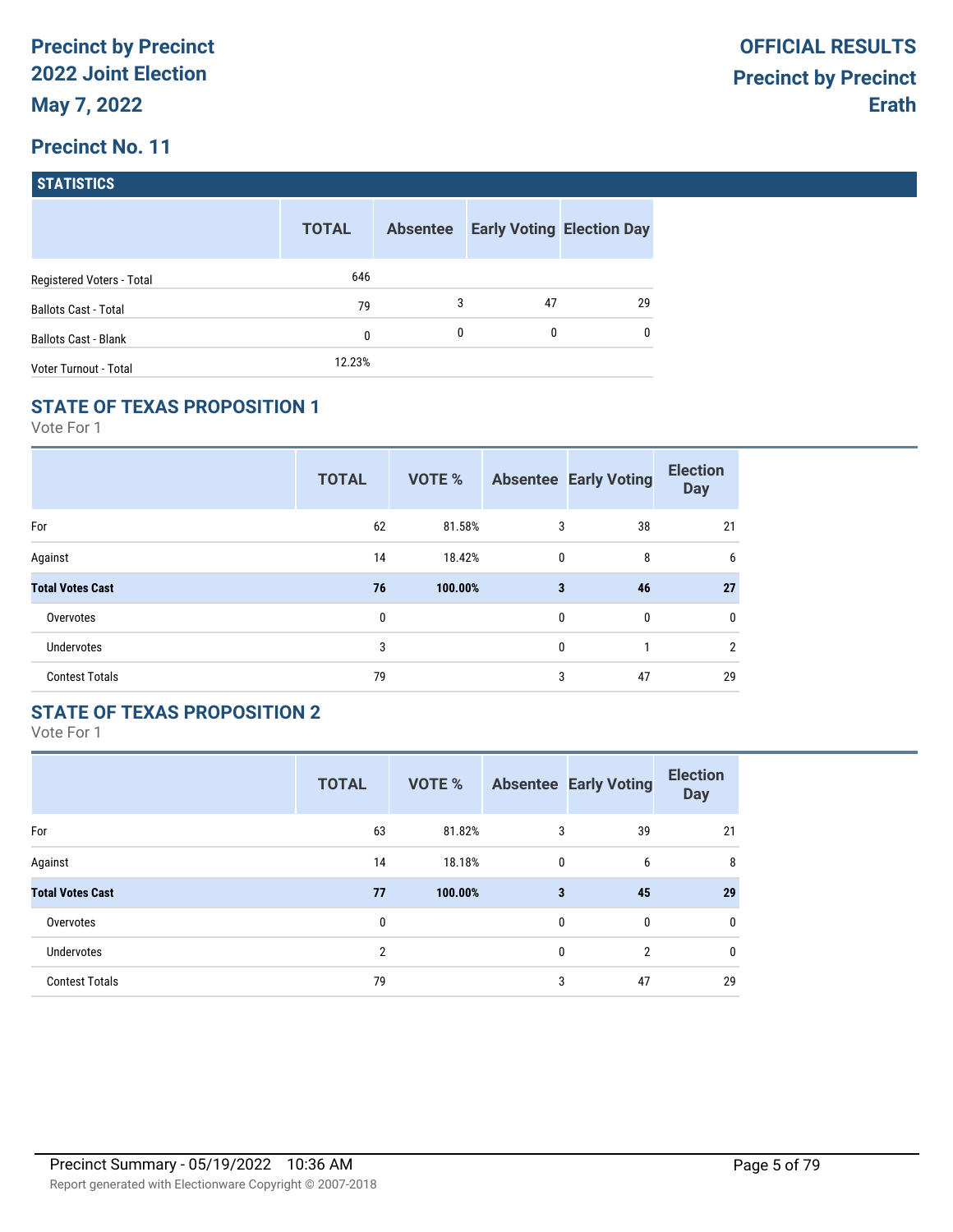### **Precinct No. 11**

### **Mayor City of Stephenville**

Vote For 1

|                         | <b>TOTAL</b> | VOTE %  |              | <b>Absentee Early Voting</b> | <b>Election</b><br><b>Day</b> |
|-------------------------|--------------|---------|--------------|------------------------------|-------------------------------|
| <b>Brady Pendleton</b>  | 40           | 52.63%  | 0            | 26                           | 14                            |
| Doug Svien              | 36           | 47.37%  | 3            | 20                           | 13                            |
| <b>Total Votes Cast</b> | 76           | 100.00% | 3            | 46                           | 27                            |
| Overvotes               | 0            |         | 0            | 0                            | 0                             |
| <b>Undervotes</b>       | 3            |         | $\mathbf{0}$ | 1                            | 2                             |
| <b>Contest Totals</b>   | 79           |         | 3            | 47                           | 29                            |

### **City Council, Place 2 City of Stephenville**

Vote For 1

|                         | <b>TOTAL</b> | VOTE %  |              | <b>Absentee Early Voting</b> | <b>Election</b><br><b>Day</b> |
|-------------------------|--------------|---------|--------------|------------------------------|-------------------------------|
| Justin Haschke          | 64           | 100.00% | 2            | 41                           | 21                            |
| <b>Total Votes Cast</b> | 64           | 100.00% | $\mathbf{2}$ | 41                           | 21                            |
| Overvotes               | 0            |         | $\mathbf{0}$ | $\mathbf{0}$                 | 0                             |
| <b>Undervotes</b>       | 15           |         |              | 6                            | 8                             |
| <b>Contest Totals</b>   | 79           |         | 3            | 47                           | 29                            |

### **City Council, Place 4 City of Stephenville**

|                         | <b>TOTAL</b> | <b>VOTE %</b> |              | <b>Absentee Early Voting</b> | <b>Election</b><br><b>Day</b> |
|-------------------------|--------------|---------------|--------------|------------------------------|-------------------------------|
| Robert "Bob" Newby      | 64           | 100.00%       | 2            | 40                           | 22                            |
| <b>Total Votes Cast</b> | 64           | 100.00%       | $\mathbf{2}$ | 40                           | 22                            |
| Overvotes               | 0            |               | 0            | $\mathbf{0}$                 | $\mathbf{0}$                  |
| <b>Undervotes</b>       | 15           |               |              | 7                            | 7                             |
| <b>Contest Totals</b>   | 79           |               | 3            | 47                           | 29                            |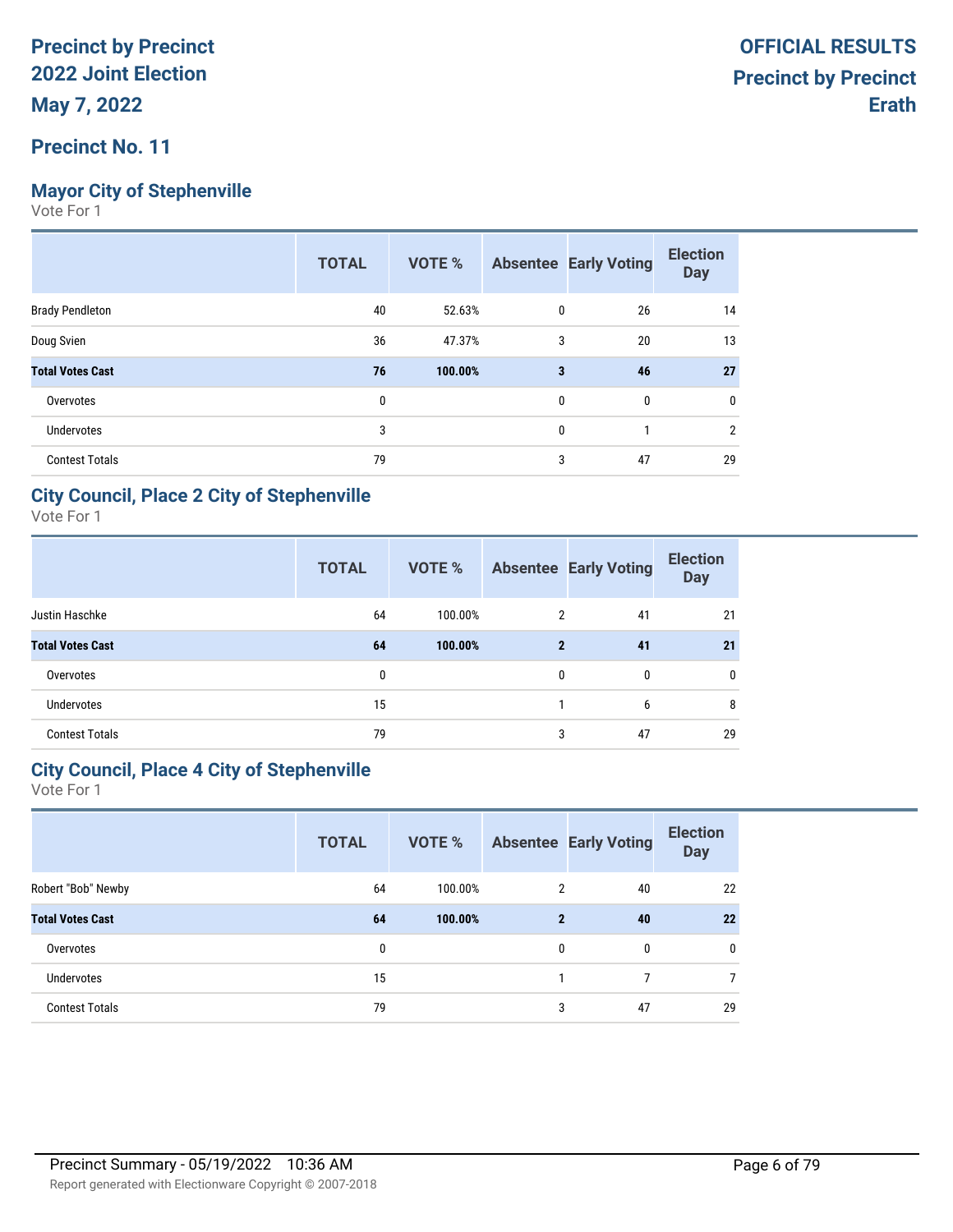### **Precinct No. 11**

### **City Council, Place 6 City of Stephenville**

Vote For 1

|                         | <b>TOTAL</b> | <b>VOTE %</b> |              | <b>Absentee Early Voting</b> | <b>Election</b><br><b>Day</b> |
|-------------------------|--------------|---------------|--------------|------------------------------|-------------------------------|
| David Baskett           | 35           | 46.67%        | 2            | 19                           | 14                            |
| Dean Parr               | 40           | 53.33%        | 0            | 27                           | 13                            |
| <b>Total Votes Cast</b> | 75           | 100.00%       | $\mathbf{2}$ | 46                           | 27                            |
| Overvotes               | $\mathbf{0}$ |               | $\mathbf{0}$ | 0                            | 0                             |
| Undervotes              | 4            |               |              | 1                            | 2                             |
| <b>Contest Totals</b>   | 79           |               | 3            | 47                           | 29                            |

### **City Council, Place 8 City of Stephenville**

Vote For 1

|                         | <b>TOTAL</b> | <b>VOTE %</b> |              | <b>Absentee Early Voting</b> | <b>Election</b><br><b>Day</b> |
|-------------------------|--------------|---------------|--------------|------------------------------|-------------------------------|
| <b>Mark McClinton</b>   | 64           | 100.00%       | 2            | 42                           | 20                            |
| <b>Total Votes Cast</b> | 64           | 100.00%       | $\mathbf{2}$ | 42                           | 20                            |
| Overvotes               | 0            |               | $\mathbf{0}$ | 0                            | 0                             |
| <b>Undervotes</b>       | 15           |               |              | 5                            | 9                             |
| <b>Contest Totals</b>   | 79           |               | 3            | 47                           | 29                            |

# **Trustees, Place 4 Stephenville ISD**

|                         | <b>TOTAL</b> | <b>VOTE %</b> |                | <b>Absentee Early Voting</b> | <b>Election</b><br><b>Day</b> |
|-------------------------|--------------|---------------|----------------|------------------------------|-------------------------------|
| Amauri Martinez         | 31           | 41.89%        | $\overline{2}$ | 19                           | 10                            |
| Luke Sims               | 43           | 58.11%        | $\mathbf{1}$   | 26                           | 16                            |
| <b>Total Votes Cast</b> | 74           | 100.00%       | 3              | 45                           | 26                            |
| Overvotes               | 0            |               | 0              | 0                            | 0                             |
| <b>Undervotes</b>       | 5            |               | 0              | $\overline{2}$               | 3                             |
| <b>Contest Totals</b>   | 79           |               | 3              | 47                           | 29                            |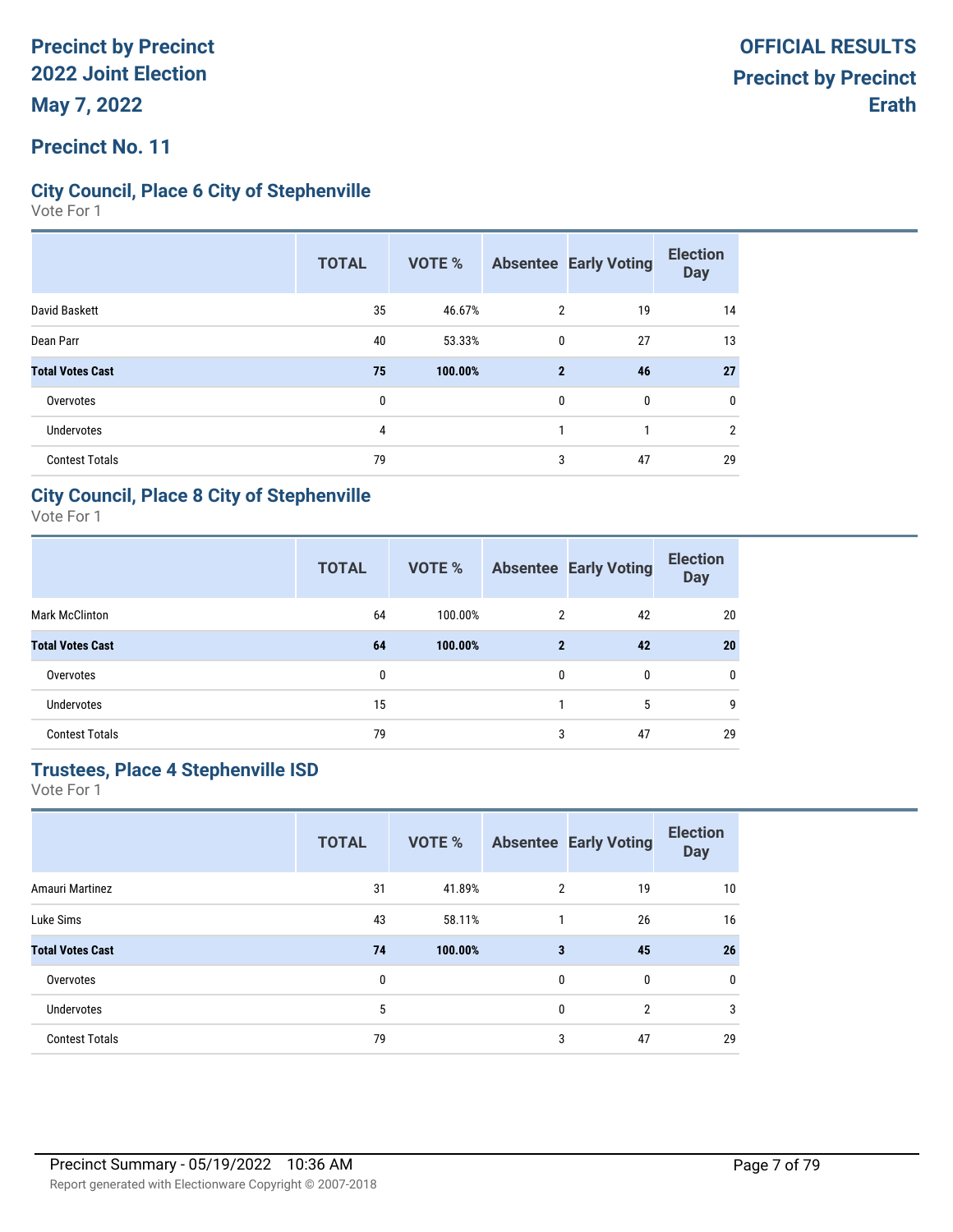## **Precinct No. 11**

#### **Trustees, Place 5 Stephenville ISD**

Vote For 1

| <b>TOTAL</b> | VOTE %  |                |    | <b>Election</b><br><b>Day</b> |
|--------------|---------|----------------|----|-------------------------------|
| 60           | 100.00% | $\overline{2}$ | 39 | 19                            |
| 60           | 100.00% | $\mathbf{2}$   | 39 | 19                            |
| 0            |         | 0              | 0  | 0                             |
| 19           |         |                | 8  | 10                            |
| 79           |         | 3              | 47 | 29                            |
|              |         |                |    | <b>Absentee Early Voting</b>  |

## **Proposition A Stephenville ISD**

Vote For 1

|                         | <b>TOTAL</b> | <b>VOTE %</b> |              | <b>Absentee Early Voting</b> | <b>Election</b><br><b>Day</b> |
|-------------------------|--------------|---------------|--------------|------------------------------|-------------------------------|
| <b>FOR</b>              | 30           | 37.97%        | $\mathbf{0}$ | 17                           | 13                            |
| <b>AGAINST</b>          | 49           | 62.03%        | 3            | 30                           | 16                            |
| <b>Total Votes Cast</b> | 79           | 100.00%       | 3            | 47                           | 29                            |
| Overvotes               | 0            |               | $\mathbf{0}$ | $\mathbf{0}$                 | $\mathbf 0$                   |
| <b>Undervotes</b>       | 0            |               | $\mathbf{0}$ | $\mathbf{0}$                 | 0                             |
| <b>Contest Totals</b>   | 79           |               | 3            | 47                           | 29                            |

# **Proposition B Stephenville ISD**

|                         | <b>TOTAL</b>   | <b>VOTE %</b> |   | <b>Absentee Early Voting</b> | <b>Election</b><br><b>Day</b> |
|-------------------------|----------------|---------------|---|------------------------------|-------------------------------|
| <b>FOR</b>              | 26             | 33.77%        | 0 | 14                           | 12                            |
| <b>AGAINST</b>          | 51             | 66.23%        | 3 | 32                           | 16                            |
| <b>Total Votes Cast</b> | 77             | 100.00%       | 3 | 46                           | 28                            |
| Overvotes               | 0              |               | 0 | 0                            | 0                             |
| <b>Undervotes</b>       | $\overline{2}$ |               | 0 |                              |                               |
| <b>Contest Totals</b>   | 79             |               | 3 | 47                           | 29                            |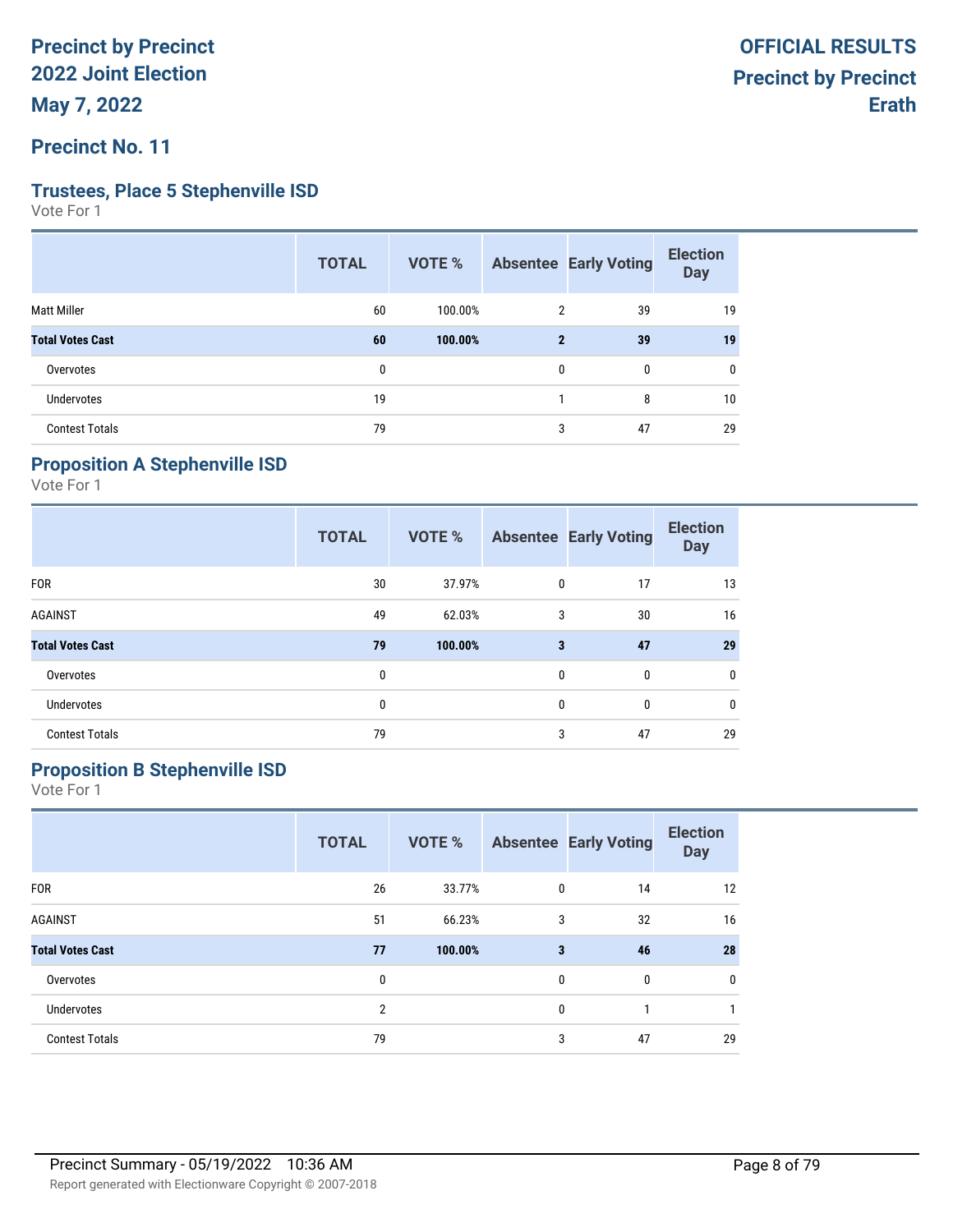| <b>STATISTICS</b> |  |
|-------------------|--|
|                   |  |

|                              | <b>TOTAL</b> | <b>Absentee</b> |     | <b>Early Voting Election Day</b> |
|------------------------------|--------------|-----------------|-----|----------------------------------|
| Registered Voters - Total    | 1,242        |                 |     |                                  |
| <b>Ballots Cast - Total</b>  | 439          | 17              | 288 | 134                              |
| <b>Ballots Cast - Blank</b>  | 0            | 0               | 0   | $\mathbf{0}$                     |
| <b>Voter Turnout - Total</b> | 35.35%       |                 |     |                                  |

### **STATE OF TEXAS PROPOSITION 1**

Vote For 1

|                         | <b>TOTAL</b> | <b>VOTE %</b> |              | <b>Absentee Early Voting</b> | <b>Election</b><br><b>Day</b> |
|-------------------------|--------------|---------------|--------------|------------------------------|-------------------------------|
| For                     | 361          | 85.34%        | 14           | 236                          | 111                           |
| Against                 | 62           | 14.66%        | 3            | 39                           | 20                            |
| <b>Total Votes Cast</b> | 423          | 100.00%       | 17           | 275                          | 131                           |
| Overvotes               | 0            |               | $\mathbf{0}$ | $\mathbf{0}$                 | $\mathbf{0}$                  |
| <b>Undervotes</b>       | 16           |               | 0            | 13                           | 3                             |
| <b>Contest Totals</b>   | 439          |               | 17           | 288                          | 134                           |

## **STATE OF TEXAS PROPOSITION 2**

|                         | <b>TOTAL</b> | <b>VOTE %</b> |              | <b>Absentee Early Voting</b> | <b>Election</b><br><b>Day</b> |
|-------------------------|--------------|---------------|--------------|------------------------------|-------------------------------|
| For                     | 368          | 86.38%        | 11           | 249                          | 108                           |
| Against                 | 58           | 13.62%        | 6            | 29                           | 23                            |
| <b>Total Votes Cast</b> | 426          | 100.00%       | 17           | 278                          | 131                           |
| Overvotes               | 0            |               | $\mathbf{0}$ | 0                            | $\mathbf 0$                   |
| <b>Undervotes</b>       | 13           |               | 0            | 10                           | 3                             |
| <b>Contest Totals</b>   | 439          |               | 17           | 288                          | 134                           |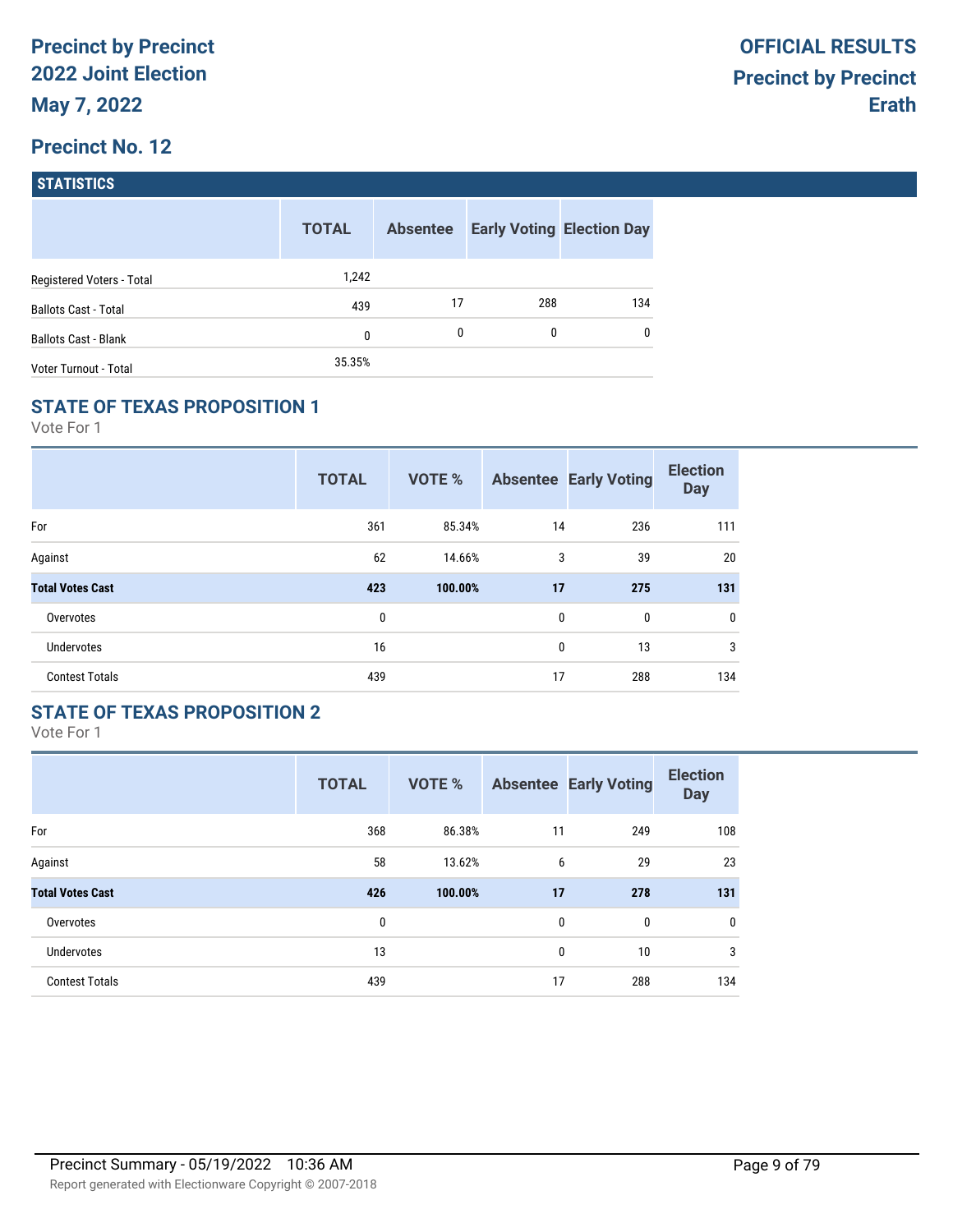## **Mayor City of Stephenville**

Vote For 1

| <b>TOTAL</b> | <b>VOTE %</b> |     | <b>Election</b><br><b>Day</b>                            |
|--------------|---------------|-----|----------------------------------------------------------|
| 146          | 38.42%        | 96  | 47                                                       |
| 234          | 61.58%        | 155 | 67                                                       |
| 380          | 100.00%       | 251 | 114                                                      |
| 0            |               | 0   | 0                                                        |
| 12           |               | 6   | 5                                                        |
| 392          |               | 257 | 119                                                      |
|              |               |     | <b>Absentee Early Voting</b><br>3<br>12<br>15<br>0<br>16 |

### **City Council, Place 2 City of Stephenville**

Vote For 1

|                         | <b>TOTAL</b> | <b>VOTE %</b> |              | <b>Absentee Early Voting</b> | <b>Election</b><br><b>Day</b> |
|-------------------------|--------------|---------------|--------------|------------------------------|-------------------------------|
| Justin Haschke          | 346          | 100.00%       | 12           | 232                          | 102                           |
| <b>Total Votes Cast</b> | 346          | 100.00%       | 12           | 232                          | 102                           |
| Overvotes               | 0            |               | $\mathbf{0}$ | $\mathbf{0}$                 | 0                             |
| <b>Undervotes</b>       | 46           |               | 4            | 25                           | 17                            |
| <b>Contest Totals</b>   | 392          |               | 16           | 257                          | 119                           |

## **City Council, Place 4 City of Stephenville**

|                         | <b>TOTAL</b> | <b>VOTE %</b> |    | <b>Absentee Early Voting</b> | <b>Election</b><br><b>Day</b> |
|-------------------------|--------------|---------------|----|------------------------------|-------------------------------|
| Robert "Bob" Newby      | 325          | 100.00%       | 10 | 216                          | 99                            |
| <b>Total Votes Cast</b> | 325          | 100.00%       | 10 | 216                          | 99                            |
| Overvotes               | 0            |               | 0  | $\mathbf{0}$                 | $\mathbf{0}$                  |
| <b>Undervotes</b>       | 67           |               | 6  | 41                           | 20                            |
| <b>Contest Totals</b>   | 392          |               | 16 | 257                          | 119                           |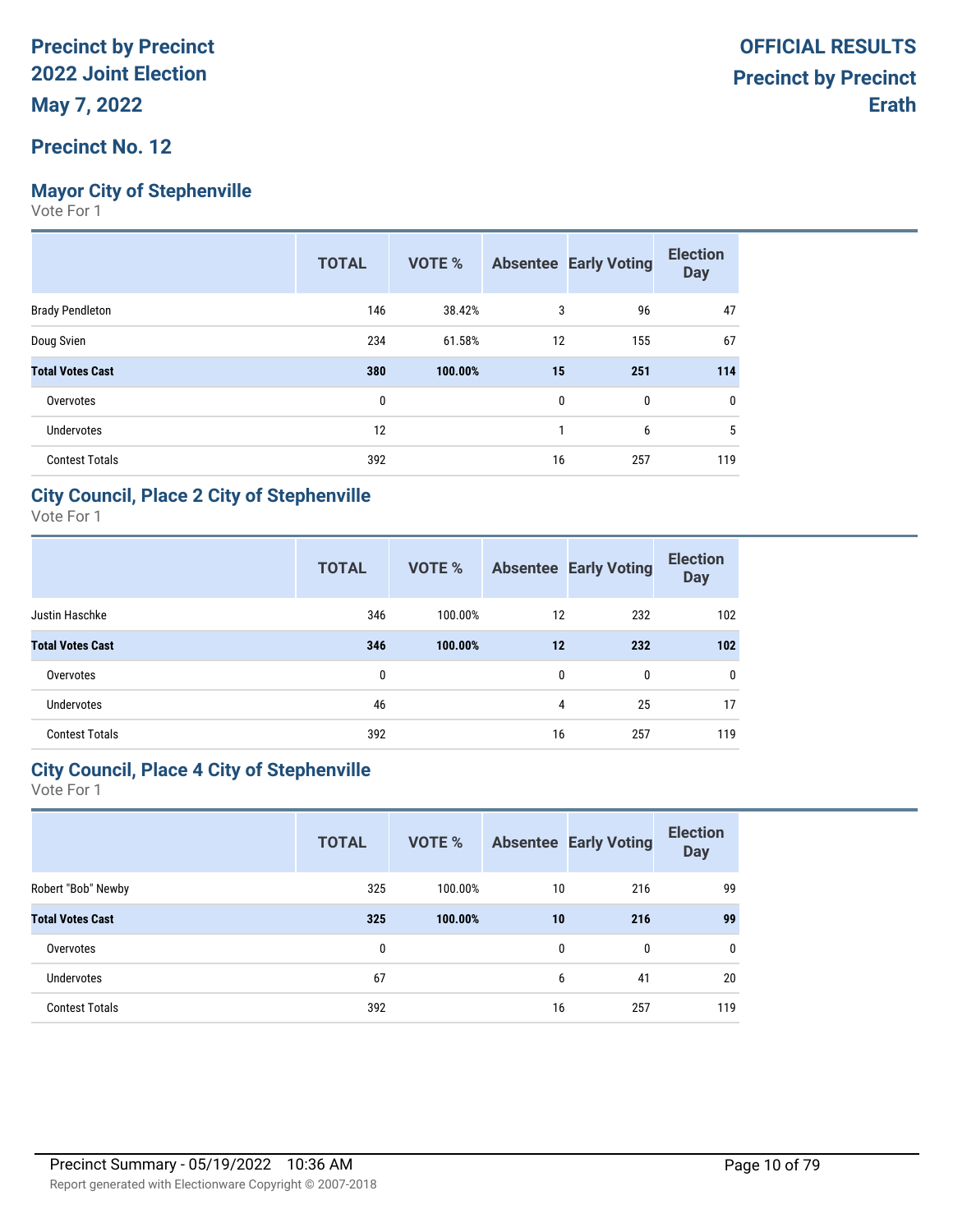### **Precinct No. 12**

### **City Council, Place 6 City of Stephenville**

Vote For 1

|                         | <b>TOTAL</b> | <b>VOTE %</b> |    | <b>Absentee Early Voting</b> | <b>Election</b><br><b>Day</b> |
|-------------------------|--------------|---------------|----|------------------------------|-------------------------------|
| David Baskett           | 203          | 55.62%        | 9  | 137                          | 57                            |
| Dean Parr               | 162          | 44.38%        | 5  | 108                          | 49                            |
| <b>Total Votes Cast</b> | 365          | 100.00%       | 14 | 245                          | 106                           |
| Overvotes               | 0            |               | 0  | $\mathbf{0}$                 | 0                             |
| Undervotes              | 27           |               | 2  | 12                           | 13                            |
| <b>Contest Totals</b>   | 392          |               | 16 | 257                          | 119                           |

### **City Council, Place 8 City of Stephenville**

Vote For 1

|                         | <b>TOTAL</b> | <b>VOTE %</b> |              | <b>Absentee Early Voting</b> | <b>Election</b><br><b>Day</b> |
|-------------------------|--------------|---------------|--------------|------------------------------|-------------------------------|
| <b>Mark McClinton</b>   | 341          | 100.00%       | 12           | 228                          | 101                           |
| <b>Total Votes Cast</b> | 341          | 100.00%       | 12           | 228                          | 101                           |
| Overvotes               | 0            |               | $\mathbf{0}$ | $\mathbf{0}$                 | 0                             |
| <b>Undervotes</b>       | 51           |               | 4            | 29                           | 18                            |
| <b>Contest Totals</b>   | 392          |               | 16           | 257                          | 119                           |

### **Trustees, Place 4 Stephenville ISD**

|                         | <b>TOTAL</b> | <b>VOTE %</b> |    | <b>Absentee Early Voting</b> | <b>Election</b><br><b>Day</b> |
|-------------------------|--------------|---------------|----|------------------------------|-------------------------------|
| Amauri Martinez         | 208          | 50.36%        | 8  | 139                          | 61                            |
| Luke Sims               | 205          | 49.64%        | 8  | 137                          | 60                            |
| <b>Total Votes Cast</b> | 413          | 100.00%       | 16 | 276                          | 121                           |
| Overvotes               | 0            |               | 0  | 0                            | $\mathbf 0$                   |
| <b>Undervotes</b>       | 26           |               | 1  | 12                           | 13                            |
| <b>Contest Totals</b>   | 439          |               | 17 | 288                          | 134                           |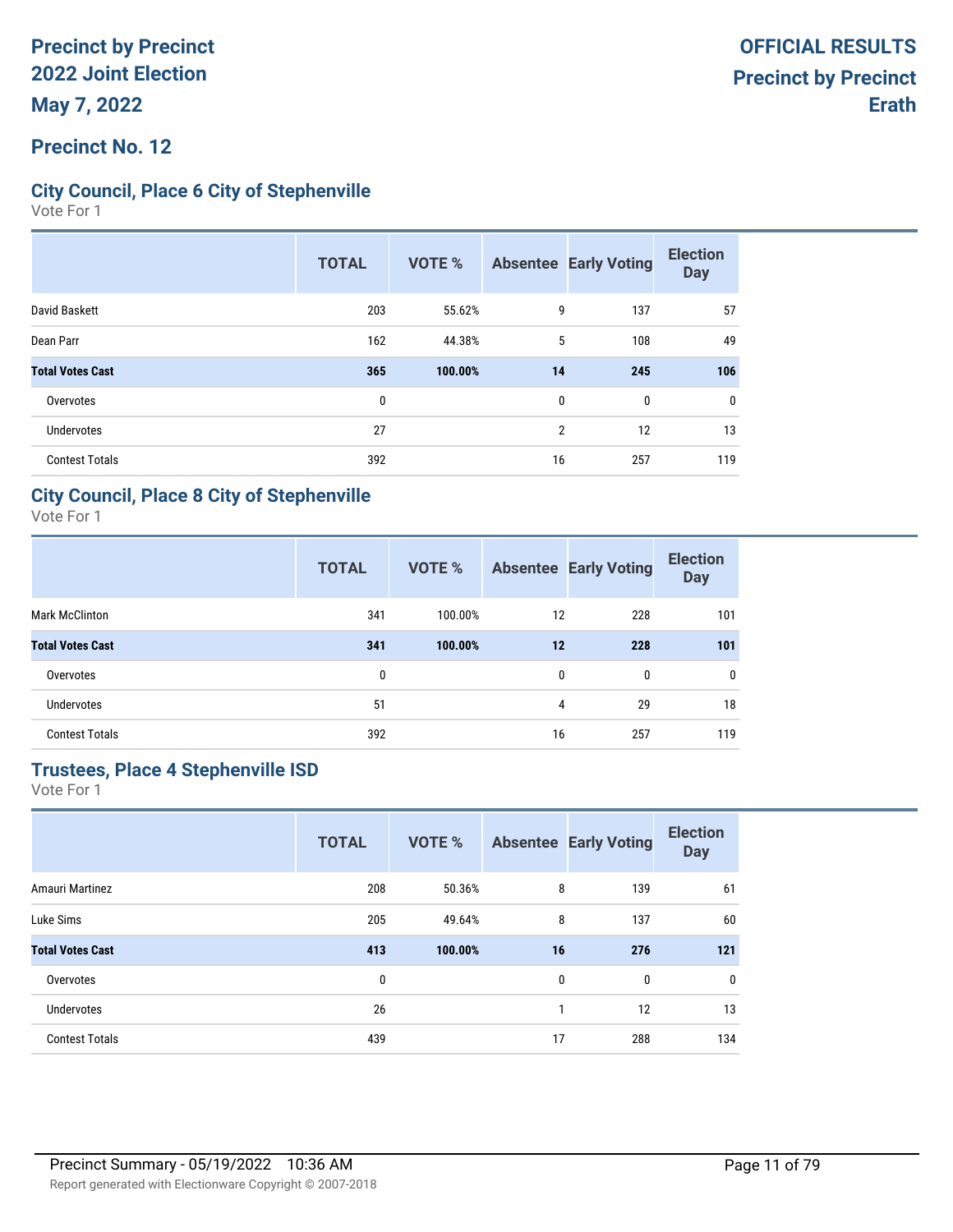### **Precinct No. 12**

#### **Trustees, Place 5 Stephenville ISD**

Vote For 1

| <b>TOTAL</b> | <b>VOTE %</b> |    |              | <b>Election</b><br><b>Day</b> |
|--------------|---------------|----|--------------|-------------------------------|
| 375          | 100.00%       | 13 | 251          | 111                           |
| 375          | 100.00%       | 13 | 251          | 111                           |
| 0            |               | 0  | $\mathbf{0}$ | 0                             |
| 64           |               | 4  | 37           | 23                            |
| 439          |               | 17 | 288          | 134                           |
|              |               |    |              | <b>Absentee Early Voting</b>  |

## **Proposition A Stephenville ISD**

Vote For 1

|                         | <b>TOTAL</b> | <b>VOTE %</b> |              | <b>Absentee Early Voting</b> | <b>Election</b><br><b>Day</b> |
|-------------------------|--------------|---------------|--------------|------------------------------|-------------------------------|
| <b>FOR</b>              | 217          | 49.43%        | 3            | 152                          | 62                            |
| <b>AGAINST</b>          | 222          | 50.57%        | 14           | 136                          | 72                            |
| <b>Total Votes Cast</b> | 439          | 100.00%       | 17           | 288                          | 134                           |
| Overvotes               | 0            |               | $\mathbf{0}$ | 0                            | $\mathbf 0$                   |
| <b>Undervotes</b>       | 0            |               | $\mathbf{0}$ | $\mathbf{0}$                 | 0                             |
| <b>Contest Totals</b>   | 439          |               | 17           | 288                          | 134                           |

## **Proposition B Stephenville ISD**

|                         | <b>TOTAL</b>   | <b>VOTE %</b> |             | <b>Absentee Early Voting</b> | <b>Election</b><br><b>Day</b> |
|-------------------------|----------------|---------------|-------------|------------------------------|-------------------------------|
| <b>FOR</b>              | 192            | 43.94%        | 1           | 134                          | 57                            |
| <b>AGAINST</b>          | 245            | 56.06%        | 16          | 152                          | 77                            |
| <b>Total Votes Cast</b> | 437            | 100.00%       | 17          | 286                          | 134                           |
| Overvotes               | 0              |               | 0           | 0                            | $\mathbf 0$                   |
| <b>Undervotes</b>       | $\overline{2}$ |               | $\mathbf 0$ | $\overline{2}$               | $\mathbf 0$                   |
| <b>Contest Totals</b>   | 439            |               | 17          | 288                          | 134                           |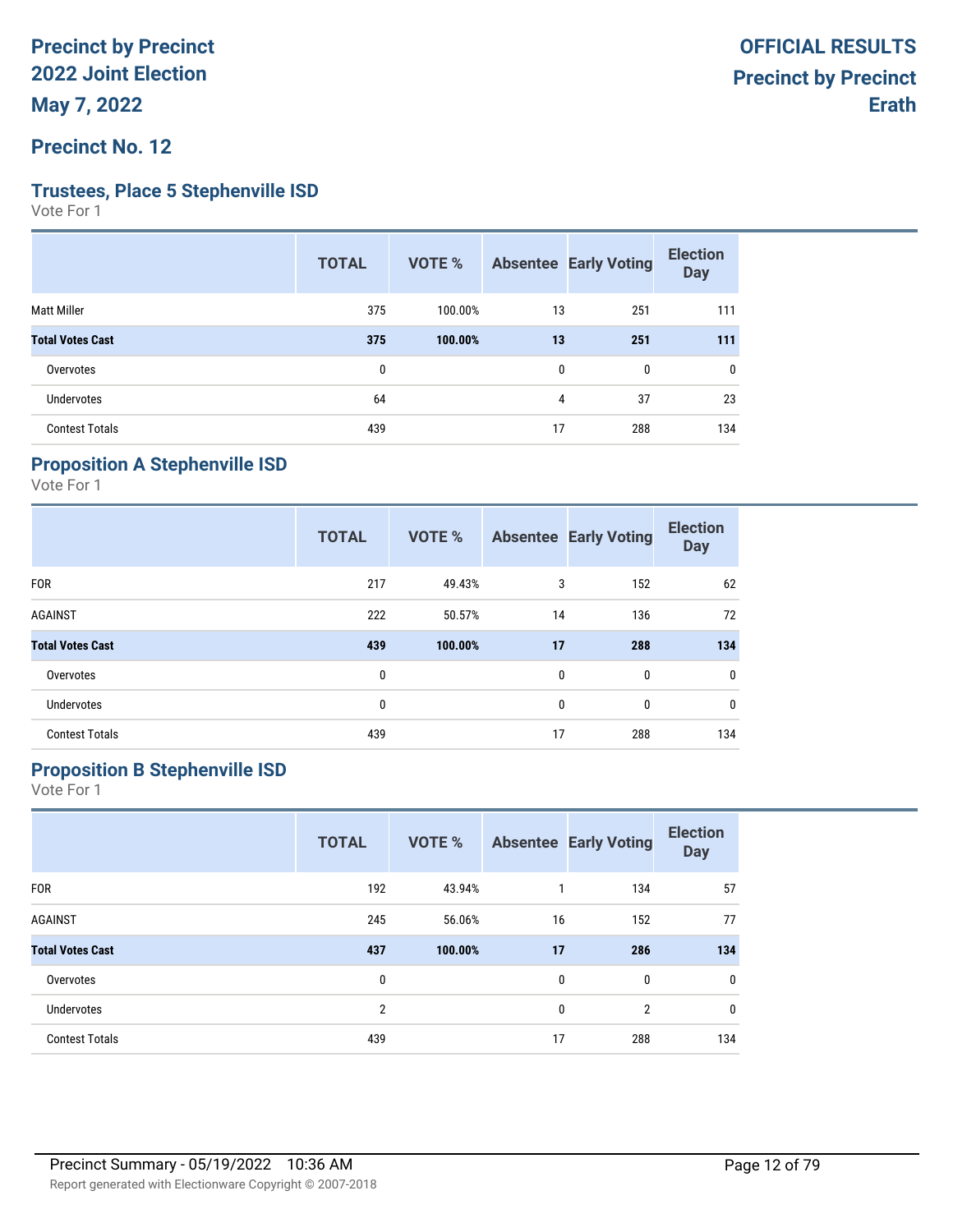| <b>STATISTICS</b> |  |
|-------------------|--|
|                   |  |
|                   |  |

|                             | <b>TOTAL</b> | <b>Absentee</b> |     | <b>Early Voting Election Day</b> |
|-----------------------------|--------------|-----------------|-----|----------------------------------|
| Registered Voters - Total   | 1,936        |                 |     |                                  |
| <b>Ballots Cast - Total</b> | 374          | 9               | 250 | 115                              |
| <b>Ballots Cast - Blank</b> | 0            | 0               | 0   | $\mathbf{0}$                     |
| Voter Turnout - Total       | 19.32%       |                 |     |                                  |

### **STATE OF TEXAS PROPOSITION 1**

Vote For 1

|                         | <b>TOTAL</b>   | <b>VOTE %</b> |              | <b>Absentee Early Voting</b> | <b>Election</b><br><b>Day</b> |
|-------------------------|----------------|---------------|--------------|------------------------------|-------------------------------|
| For                     | 337            | 90.59%        | 9            | 225                          | 103                           |
| Against                 | 35             | 9.41%         | $\mathbf{0}$ | 23                           | 12                            |
| <b>Total Votes Cast</b> | 372            | 100.00%       | 9            | 248                          | 115                           |
| Overvotes               | 0              |               | 0            | 0                            | 0                             |
| <b>Undervotes</b>       | $\overline{2}$ |               | 0            | $\overline{2}$               | 0                             |
| <b>Contest Totals</b>   | 374            |               | 9            | 250                          | 115                           |

## **STATE OF TEXAS PROPOSITION 2**

|                         | <b>TOTAL</b> | <b>VOTE %</b> |              | <b>Absentee Early Voting</b> | <b>Election</b><br><b>Day</b> |
|-------------------------|--------------|---------------|--------------|------------------------------|-------------------------------|
| For                     | 330          | 88.47%        | 8            | 222                          | 100                           |
| Against                 | 43           | 11.53%        | 1            | 27                           | 15                            |
| <b>Total Votes Cast</b> | 373          | 100.00%       | 9            | 249                          | 115                           |
| Overvotes               | 0            |               | $\mathbf{0}$ | $\mathbf{0}$                 | $\mathbf 0$                   |
| <b>Undervotes</b>       | 1            |               | $\mathbf{0}$ | 1                            | $\mathbf 0$                   |
| <b>Contest Totals</b>   | 374          |               | 9            | 250                          | 115                           |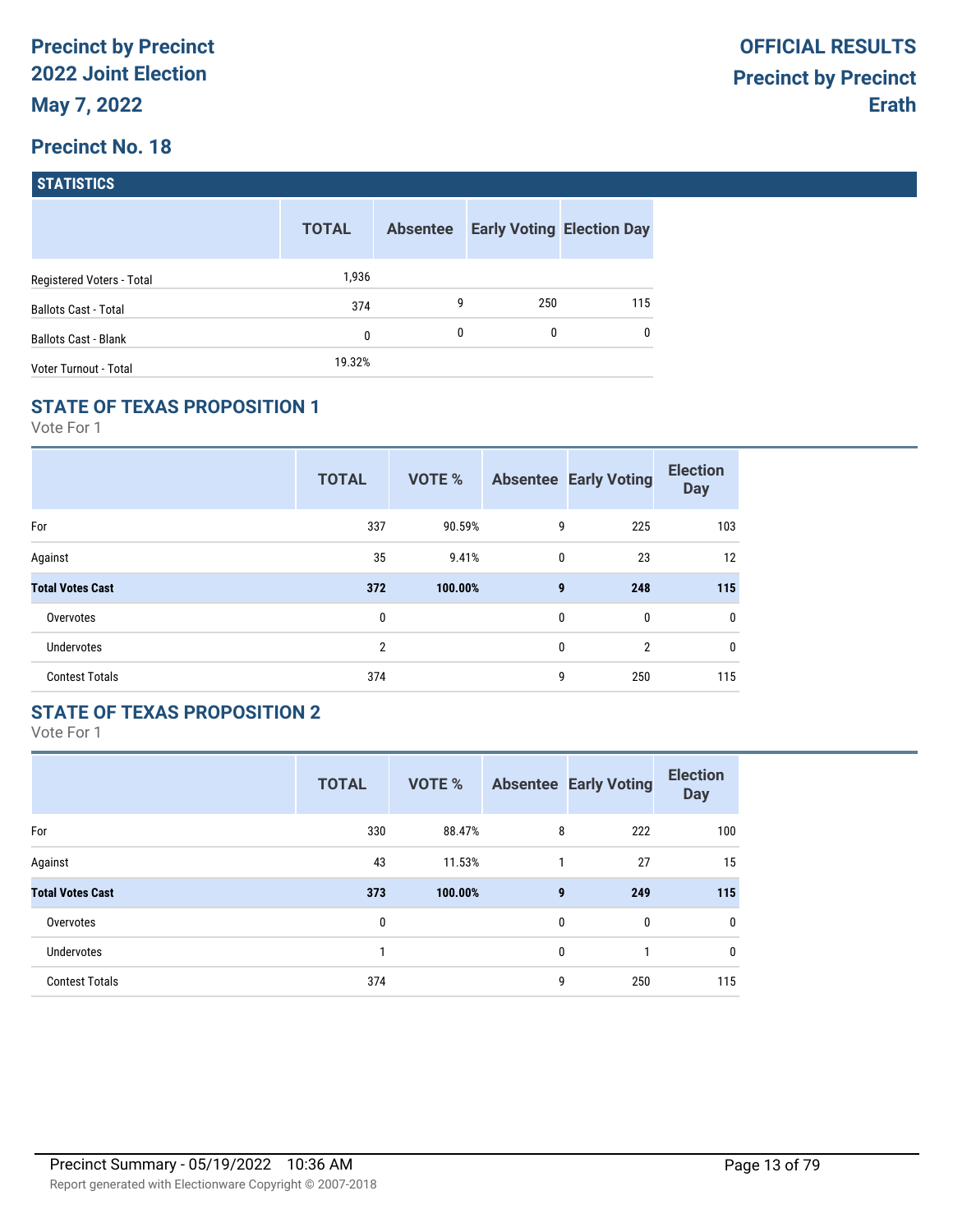## **Mayor City of Stephenville**

Vote For 1

|                         | <b>TOTAL</b> | VOTE %  |                | <b>Absentee Early Voting</b> | <b>Election</b><br><b>Day</b> |
|-------------------------|--------------|---------|----------------|------------------------------|-------------------------------|
| <b>Brady Pendleton</b>  | 45           | 54.88%  | 2              | 33                           | 10                            |
| Doug Svien              | 37           | 45.12%  | $\mathbf{0}$   | 30                           |                               |
| <b>Total Votes Cast</b> | 82           | 100.00% | $\mathbf{2}$   | 63                           | 17                            |
| Overvotes               | 0            |         | 0              | 0                            | 0                             |
| <b>Undervotes</b>       | 5            |         | $\overline{2}$ | 1                            | $\overline{2}$                |
| <b>Contest Totals</b>   | 87           |         | 4              | 64                           | 19                            |

### **City Council, Place 2 City of Stephenville**

Vote For 1

|                         | <b>TOTAL</b> | VOTE %  |                | <b>Absentee Early Voting</b> | <b>Election</b><br><b>Day</b> |
|-------------------------|--------------|---------|----------------|------------------------------|-------------------------------|
| Justin Haschke          | 78           | 100.00% | $\overline{2}$ | 61                           | 15                            |
| <b>Total Votes Cast</b> | 78           | 100.00% | $\mathbf{2}$   | 61                           | 15                            |
| Overvotes               | 0            |         | 0              | $\mathbf{0}$                 | 0                             |
| <b>Undervotes</b>       | 9            |         | 2              | 3                            | 4                             |
| <b>Contest Totals</b>   | 87           |         | 4              | 64                           | 19                            |

### **City Council, Place 4 City of Stephenville**

|                         | <b>TOTAL</b> | <b>VOTE %</b> |                | <b>Absentee Early Voting</b> | <b>Election</b><br><b>Day</b> |
|-------------------------|--------------|---------------|----------------|------------------------------|-------------------------------|
| Robert "Bob" Newby      | 77           | 100.00%       | 2              | 60                           | 15                            |
| <b>Total Votes Cast</b> | 77           | 100.00%       | $\mathbf{2}$   | 60                           | 15                            |
| Overvotes               | 0            |               | 0              | $\mathbf{0}$                 | $\mathbf{0}$                  |
| <b>Undervotes</b>       | 10           |               | $\overline{2}$ | 4                            | 4                             |
| <b>Contest Totals</b>   | 87           |               | 4              | 64                           | 19                            |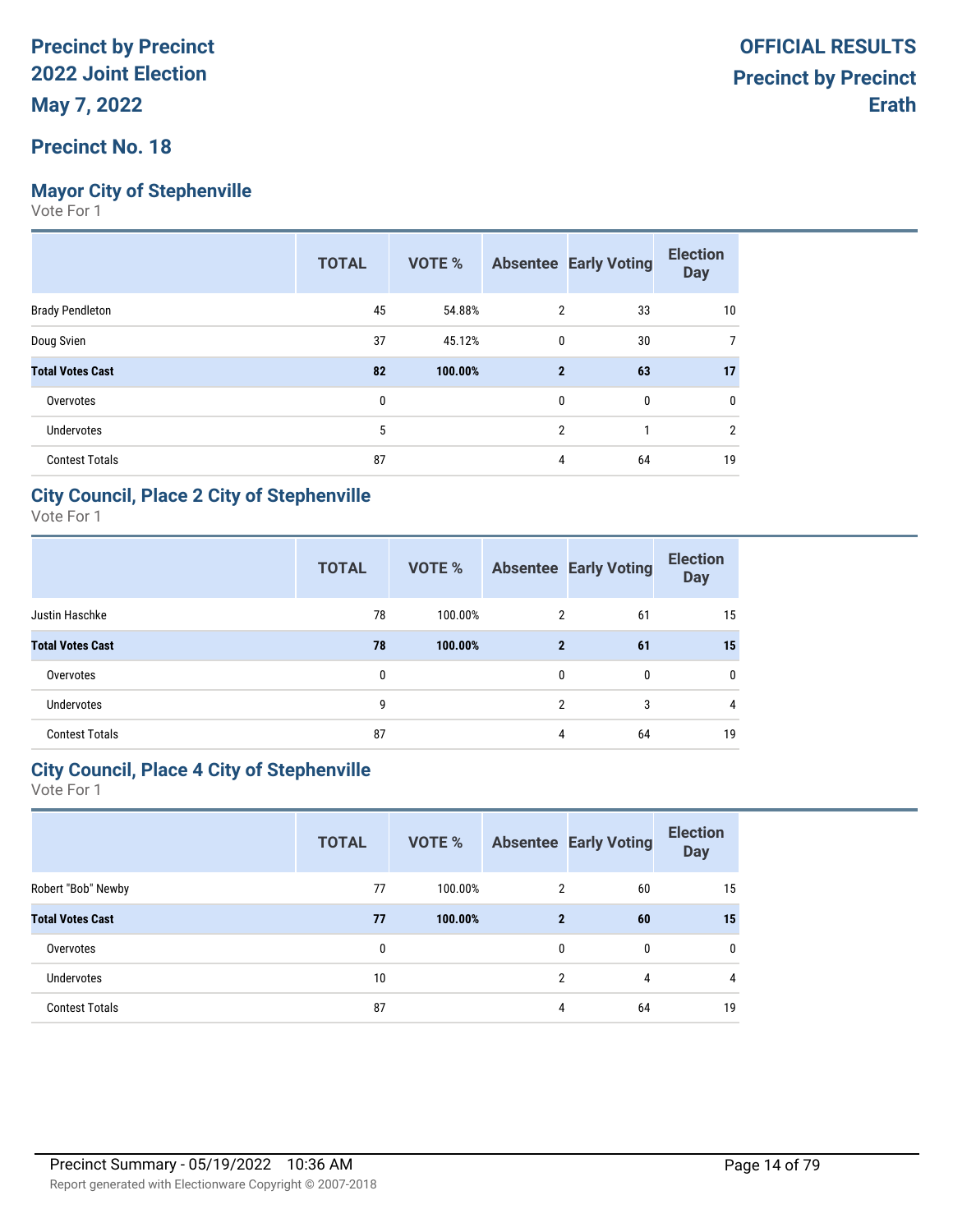### **Precinct No. 18**

### **City Council, Place 6 City of Stephenville**

Vote For 1

|                         | <b>TOTAL</b> | VOTE %  |              | <b>Absentee Early Voting</b> | <b>Election</b><br><b>Day</b> |
|-------------------------|--------------|---------|--------------|------------------------------|-------------------------------|
| David Baskett           | 40           | 50.00%  | 0            | 29                           | 11                            |
| Dean Parr               | 40           | 50.00%  | 2            | 33                           | 5                             |
| <b>Total Votes Cast</b> | 80           | 100.00% | $\mathbf{2}$ | 62                           | 16                            |
| Overvotes               | 0            |         | 0            | 0                            | 0                             |
| <b>Undervotes</b>       | 7            |         | 2            | $\mathfrak{p}$               | 3                             |
| <b>Contest Totals</b>   | 87           |         | 4            | 64                           | 19                            |

### **City Council, Place 8 City of Stephenville**

Vote For 1

|                         | <b>TOTAL</b> | VOTE %  |                | <b>Absentee Early Voting</b> | <b>Election</b><br><b>Day</b> |
|-------------------------|--------------|---------|----------------|------------------------------|-------------------------------|
| <b>Mark McClinton</b>   | 79           | 100.00% | 2              | 62                           | 15                            |
| <b>Total Votes Cast</b> | 79           | 100.00% | $\mathbf{2}$   | 62                           | 15                            |
| Overvotes               | 0            |         | 0              | $\mathbf{0}$                 | $\mathbf{0}$                  |
| <b>Undervotes</b>       | 8            |         | $\mathfrak{p}$ | 2                            | 4                             |
| <b>Contest Totals</b>   | 87           |         | 4              | 64                           | 19                            |

### **Trustees, Place 4 Stephenville ISD**

|                         | <b>TOTAL</b> | <b>VOTE %</b> |                | <b>Absentee Early Voting</b> | <b>Election</b><br><b>Day</b> |
|-------------------------|--------------|---------------|----------------|------------------------------|-------------------------------|
| Amauri Martinez         | 138          | 45.10%        | $\overline{2}$ | 110                          | 26                            |
| Luke Sims               | 168          | 54.90%        | 2              | 105                          | 61                            |
| <b>Total Votes Cast</b> | 306          | 100.00%       | 4              | 215                          | 87                            |
| Overvotes               | 0            |               | 0              | 0                            | 0                             |
| <b>Undervotes</b>       | 16           |               | $\overline{2}$ | 7                            | $\overline{7}$                |
| <b>Contest Totals</b>   | 322          |               | 6              | 222                          | 94                            |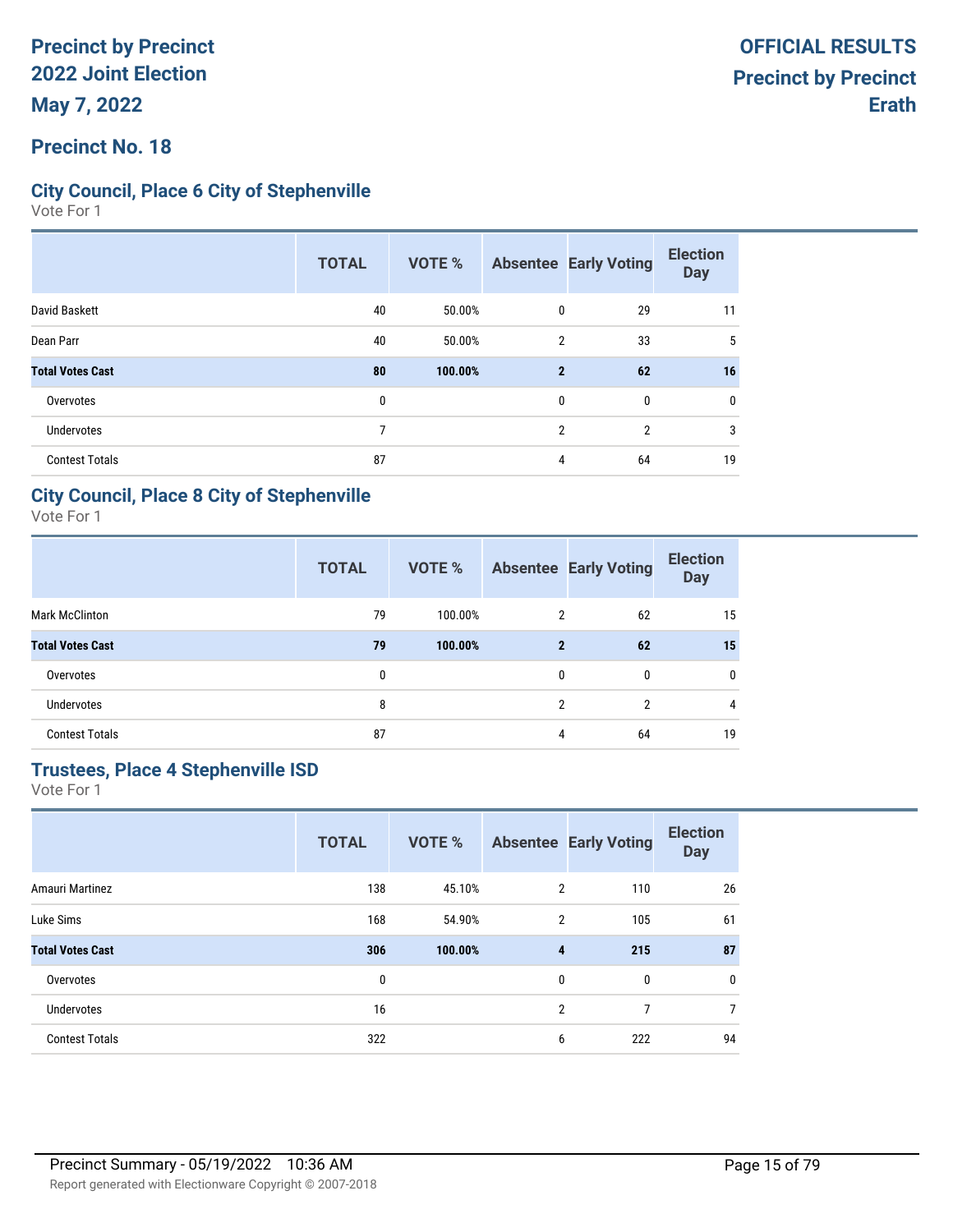**Precinct No. 18**

#### **Trustees, Place 5 Stephenville ISD**

Vote For 1

|                         | <b>TOTAL</b> | VOTE %  |   | <b>Absentee Early Voting</b> | <b>Election</b><br><b>Day</b> |
|-------------------------|--------------|---------|---|------------------------------|-------------------------------|
| <b>Matt Miller</b>      | 282          | 100.00% | 3 | 197                          | 82                            |
| <b>Total Votes Cast</b> | 282          | 100.00% | 3 | 197                          | 82                            |
| Overvotes               | 0            |         | 0 | 0                            | 0                             |
| <b>Undervotes</b>       | 40           |         | 3 | 25                           | 12                            |
| <b>Contest Totals</b>   | 322          |         | 6 | 222                          | 94                            |
|                         |              |         |   |                              |                               |

## **Dublin I.S.D. Trustee**

|                         | <b>TOTAL</b> | VOTE %  |             | <b>Absentee Early Voting</b> | <b>Election</b><br><b>Day</b> |
|-------------------------|--------------|---------|-------------|------------------------------|-------------------------------|
| John Shipman            | 18           | 25.71%  | 1           | 12                           | 5                             |
| Pat Leatherwood         | 26           | 37.14%  | 0           | 15                           | 11                            |
| Anjelica Salyer         | 23           | 32.86%  | 0           | 14                           | 9                             |
| Write-In Totals         | 3            | 4.29%   | 0           | 3                            | $\mathbf 0$                   |
| Write-In: Tara Caldera  | 3            | 4.29%   | $\mathbf 0$ | 3                            | $\mathbf 0$                   |
| Not Assigned            | 0            | 0.00%   | $\mathbf 0$ | $\mathbf{0}$                 | $\mathbf 0$                   |
| <b>Total Votes Cast</b> | 70           | 100.00% | 1           | 44                           | 25                            |
| Overvotes               | 0            |         | 0           | 0                            | $\mathbf 0$                   |
| Undervotes              | 12           |         | 3           | 4                            | 5                             |
| <b>Contest Totals</b>   | 82           |         | 4           | 48                           | 30                            |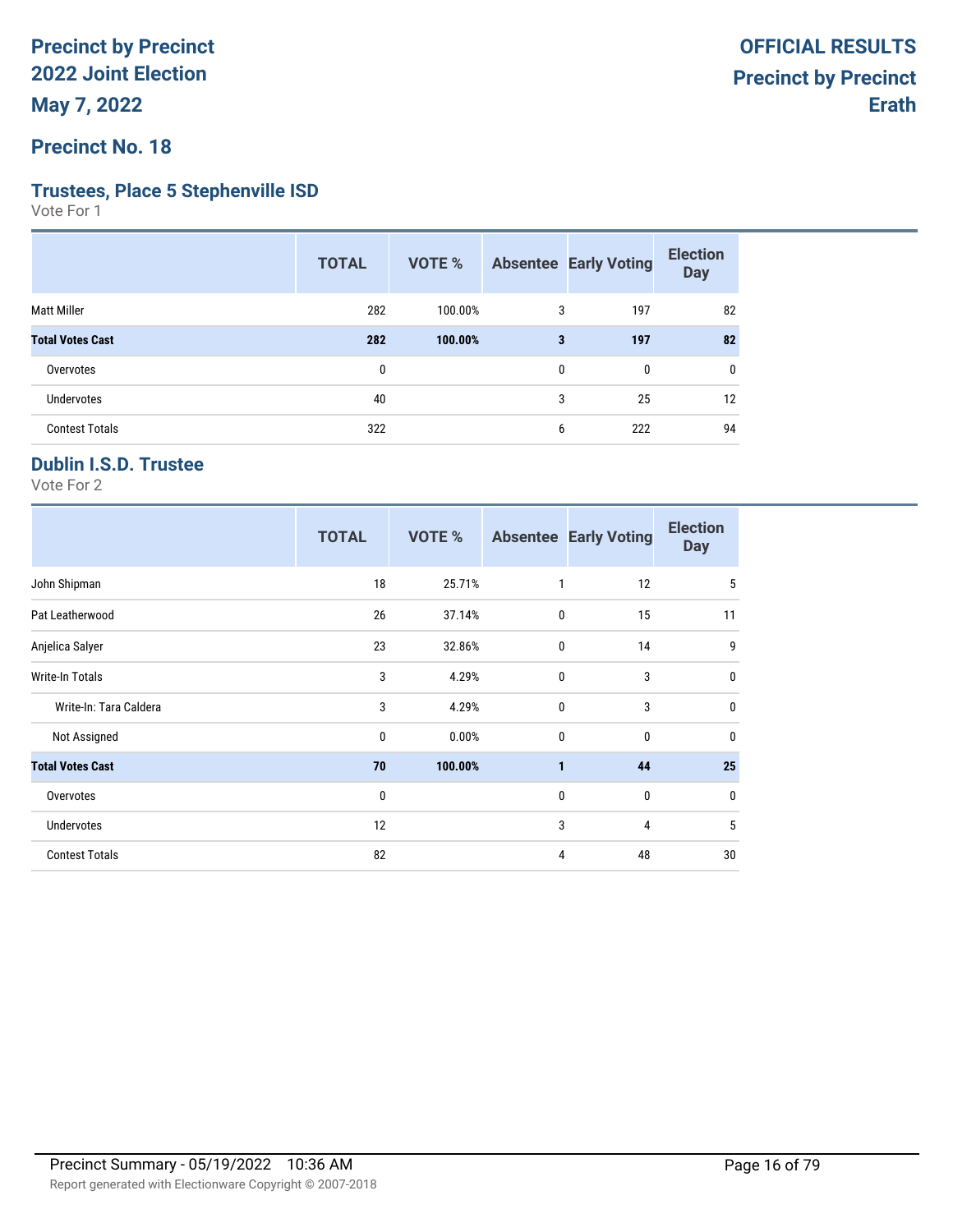### **Precinct No. 18**

### **Dublin I.S.D. Trustee, Unexp 2 Year Term**

Vote For 1

|                         | <b>TOTAL</b> | <b>VOTE %</b> |                | <b>Absentee Early Voting</b> | <b>Election</b><br><b>Day</b> |
|-------------------------|--------------|---------------|----------------|------------------------------|-------------------------------|
| <b>Bob Cervetto</b>     | 18           | 45.00%        |                | 10                           |                               |
| Dewayne Kolb            | 22           | 55.00%        |                | 13                           | 8                             |
| <b>Total Votes Cast</b> | 40           | 100.00%       | $\mathbf{2}$   | 23                           | 15                            |
| Overvotes               | 0            |               | $\mathbf{0}$   | 0                            | 0                             |
| Undervotes              |              |               | $\mathbf{0}$   | 1                            | 0                             |
| <b>Contest Totals</b>   | 41           |               | $\overline{2}$ | 24                           | 15                            |

### **Proposition A Stephenville ISD**

Vote For 1

|                         | <b>TOTAL</b> | <b>VOTE %</b> |              | <b>Absentee Early Voting</b> | <b>Election</b><br><b>Day</b> |
|-------------------------|--------------|---------------|--------------|------------------------------|-------------------------------|
| <b>FOR</b>              | 149          | 46.42%        | 3            | 115                          | 31                            |
| <b>AGAINST</b>          | 172          | 53.58%        | 3            | 106                          | 63                            |
| <b>Total Votes Cast</b> | 321          | 100.00%       | 6            | 221                          | 94                            |
| Overvotes               | 0            |               | 0            | 0                            | 0                             |
| <b>Undervotes</b>       | 1            |               | $\mathbf{0}$ | 1                            | 0                             |
| <b>Contest Totals</b>   | 322          |               | 6            | 222                          | 94                            |

## **Proposition B Stephenville ISD**

|                         | <b>TOTAL</b> | <b>VOTE %</b> |              | <b>Absentee Early Voting</b> | <b>Election</b><br><b>Day</b> |
|-------------------------|--------------|---------------|--------------|------------------------------|-------------------------------|
| <b>FOR</b>              | 144          | 45.14%        | 2            | 113                          | 29                            |
| <b>AGAINST</b>          | 175          | 54.86%        | 4            | 106                          | 65                            |
| <b>Total Votes Cast</b> | 319          | 100.00%       | 6            | 219                          | 94                            |
| Overvotes               | 0            |               | $\mathbf{0}$ | 0                            | 0                             |
| <b>Undervotes</b>       | 3            |               | $\mathbf{0}$ | 3                            | 0                             |
| <b>Contest Totals</b>   | 322          |               | 6            | 222                          | 94                            |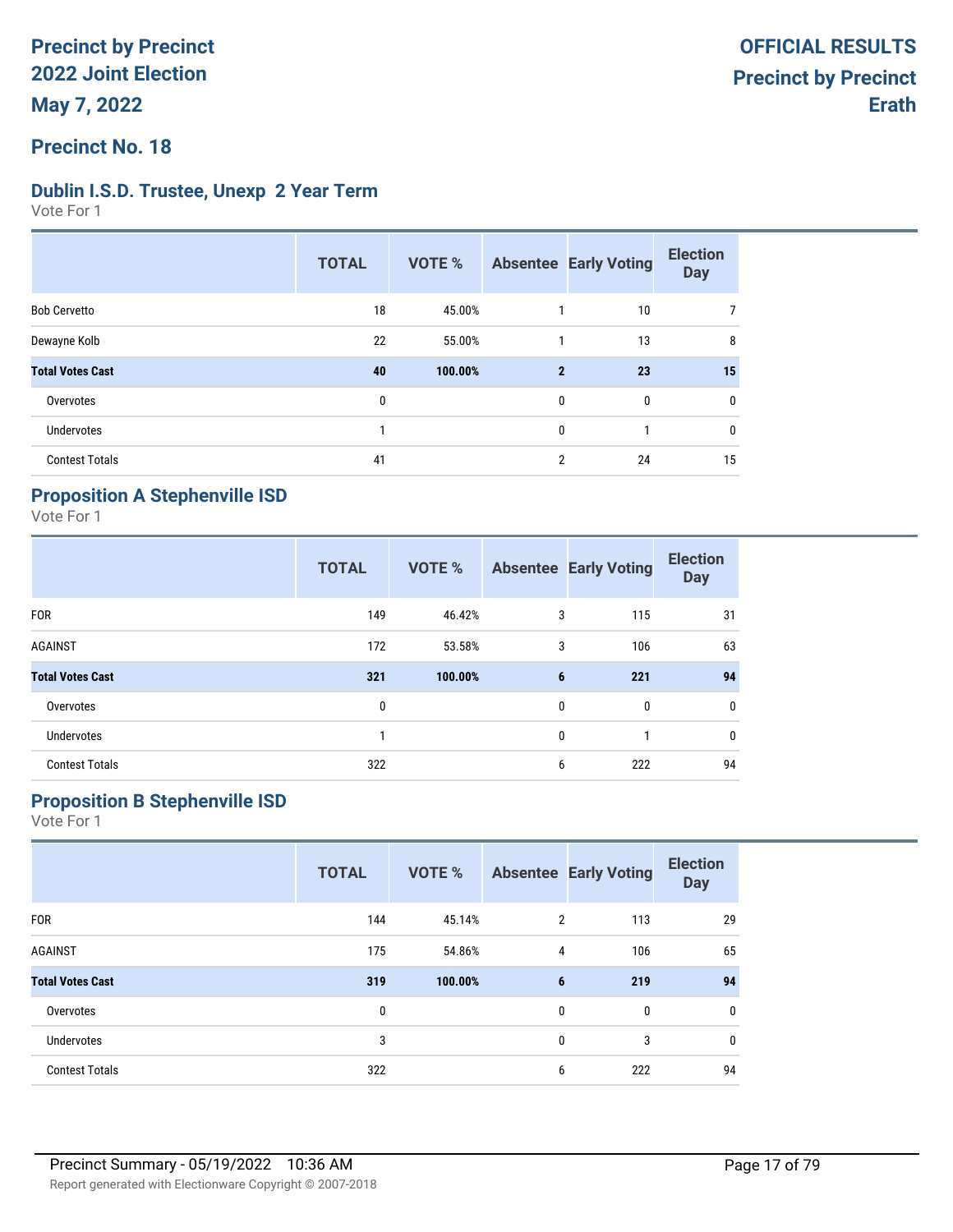| <b>STATISTICS</b> |  |
|-------------------|--|
|                   |  |

|                             | <b>TOTAL</b> | <b>Absentee</b> |     | <b>Early Voting Election Day</b> |
|-----------------------------|--------------|-----------------|-----|----------------------------------|
| Registered Voters - Total   | 1,497        |                 |     |                                  |
| <b>Ballots Cast - Total</b> | 251          | 4               | 177 | 70                               |
| <b>Ballots Cast - Blank</b> | 0            | $\mathbf{0}$    | 0   | $\mathbf{0}$                     |
| Voter Turnout - Total       | 16.77%       |                 |     |                                  |

### **STATE OF TEXAS PROPOSITION 1**

Vote For 1

|                         | <b>TOTAL</b> | <b>VOTE %</b> |                | <b>Absentee Early Voting</b> | <b>Election</b><br><b>Day</b> |
|-------------------------|--------------|---------------|----------------|------------------------------|-------------------------------|
| For                     | 216          | 88.16%        | $\overline{2}$ | 155                          | 59                            |
| Against                 | 29           | 11.84%        | $\overline{2}$ | 18                           | 9                             |
| <b>Total Votes Cast</b> | 245          | 100.00%       | 4              | 173                          | 68                            |
| Overvotes               | 0            |               | 0              | 0                            | 0                             |
| <b>Undervotes</b>       | 6            |               | 0              | 4                            | $\overline{2}$                |
| <b>Contest Totals</b>   | 251          |               | 4              | 177                          | 70                            |

## **STATE OF TEXAS PROPOSITION 2**

|                         | <b>TOTAL</b> | <b>VOTE %</b> |                | <b>Absentee Early Voting</b> | <b>Election</b><br><b>Day</b> |
|-------------------------|--------------|---------------|----------------|------------------------------|-------------------------------|
| For                     | 215          | 87.76%        | $\overline{2}$ | 150                          | 63                            |
| Against                 | 30           | 12.24%        | $\overline{2}$ | 23                           | 5                             |
| <b>Total Votes Cast</b> | 245          | 100.00%       | 4              | 173                          | 68                            |
| Overvotes               | $\mathbf{0}$ |               | $\mathbf{0}$   | $\mathbf{0}$                 | 0                             |
| Undervotes              | 6            |               | 0              | 4                            | $\overline{2}$                |
| <b>Contest Totals</b>   | 251          |               | 4              | 177                          | 70                            |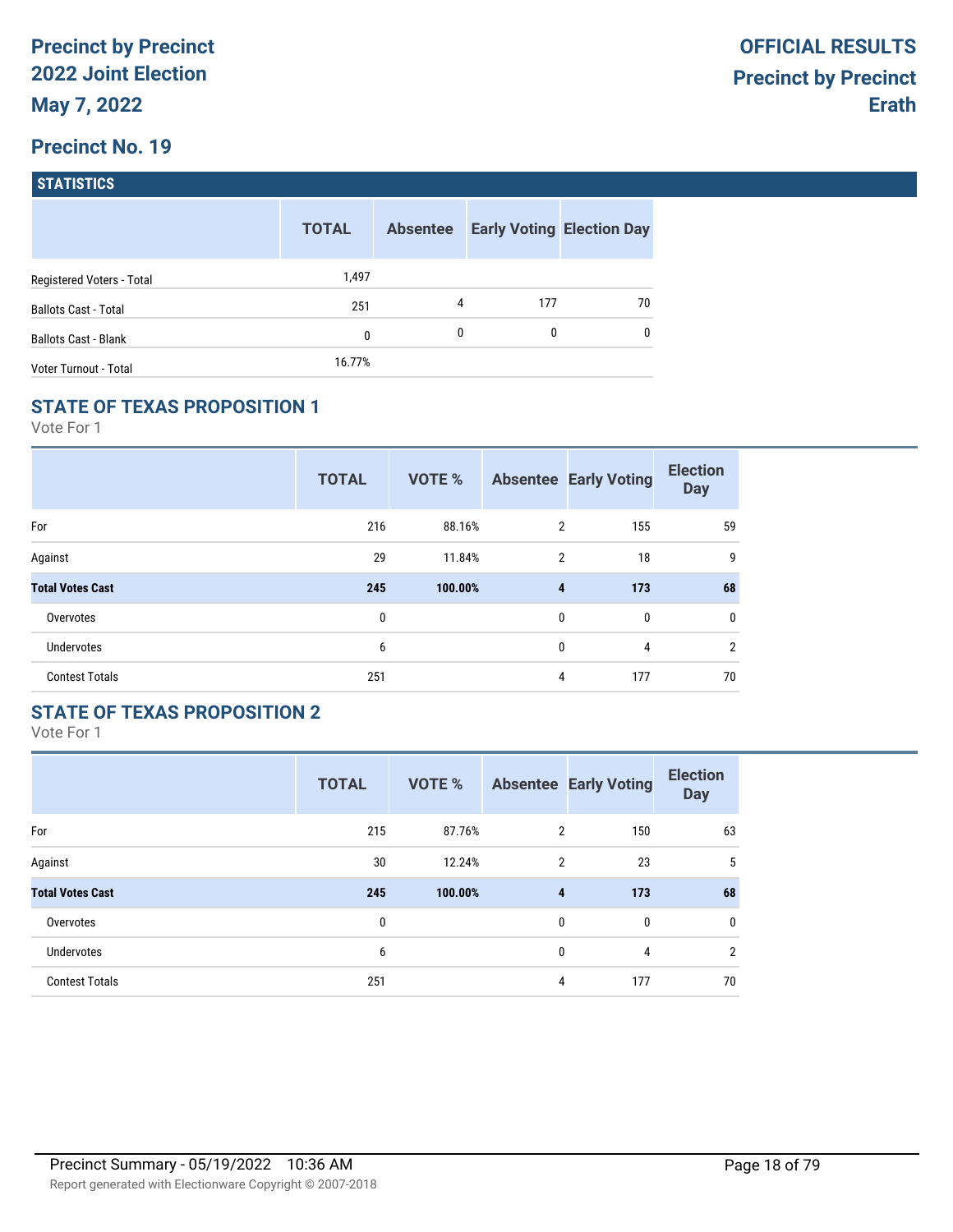# **Mayor City of Stephenville**

Vote For 1

|                         | <b>TOTAL</b>   | <b>VOTE %</b> |              | <b>Absentee Early Voting</b> | <b>Election</b><br><b>Day</b> |
|-------------------------|----------------|---------------|--------------|------------------------------|-------------------------------|
| <b>Brady Pendleton</b>  | 27             | 39.71%        | 0            | 14                           | 13                            |
| Doug Svien              | 41             | 60.29%        | 1            | 28                           | 12                            |
| <b>Total Votes Cast</b> | 68             | 100.00%       | 1            | 42                           | 25                            |
| Overvotes               | 0              |               | 0            | 0                            | 0                             |
| <b>Undervotes</b>       | $\overline{2}$ |               | $\mathbf{0}$ |                              |                               |
| <b>Contest Totals</b>   | 70             |               | 1            | 43                           | 26                            |

### **City Council, Place 2 City of Stephenville**

Vote For 1

|                         | <b>TOTAL</b> | VOTE %  |   | <b>Absentee Early Voting</b> | <b>Election</b><br><b>Day</b> |
|-------------------------|--------------|---------|---|------------------------------|-------------------------------|
| Justin Haschke          | 66           | 100.00% |   | 41                           | 24                            |
| <b>Total Votes Cast</b> | 66           | 100.00% |   | 41                           | 24                            |
| Overvotes               | 0            |         | 0 | 0                            | $\mathbf{0}$                  |
| <b>Undervotes</b>       | 4            |         | 0 | $\overline{2}$               | 2                             |
| <b>Contest Totals</b>   | 70           |         |   | 43                           | 26                            |

## **City Council, Place 4 City of Stephenville**

|                         | <b>TOTAL</b> | <b>VOTE %</b> |              | <b>Absentee Early Voting</b> | <b>Election</b><br><b>Day</b> |
|-------------------------|--------------|---------------|--------------|------------------------------|-------------------------------|
| Robert "Bob" Newby      | 62           | 100.00%       |              | 40                           | 21                            |
| <b>Total Votes Cast</b> | 62           | 100.00%       |              | 40                           | 21                            |
| Overvotes               | 0            |               | $\mathbf{0}$ | $\mathbf{0}$                 | $\mathbf{0}$                  |
| <b>Undervotes</b>       | 8            |               | $\mathbf{0}$ | 3                            | 5                             |
| <b>Contest Totals</b>   | 70           |               |              | 43                           | 26                            |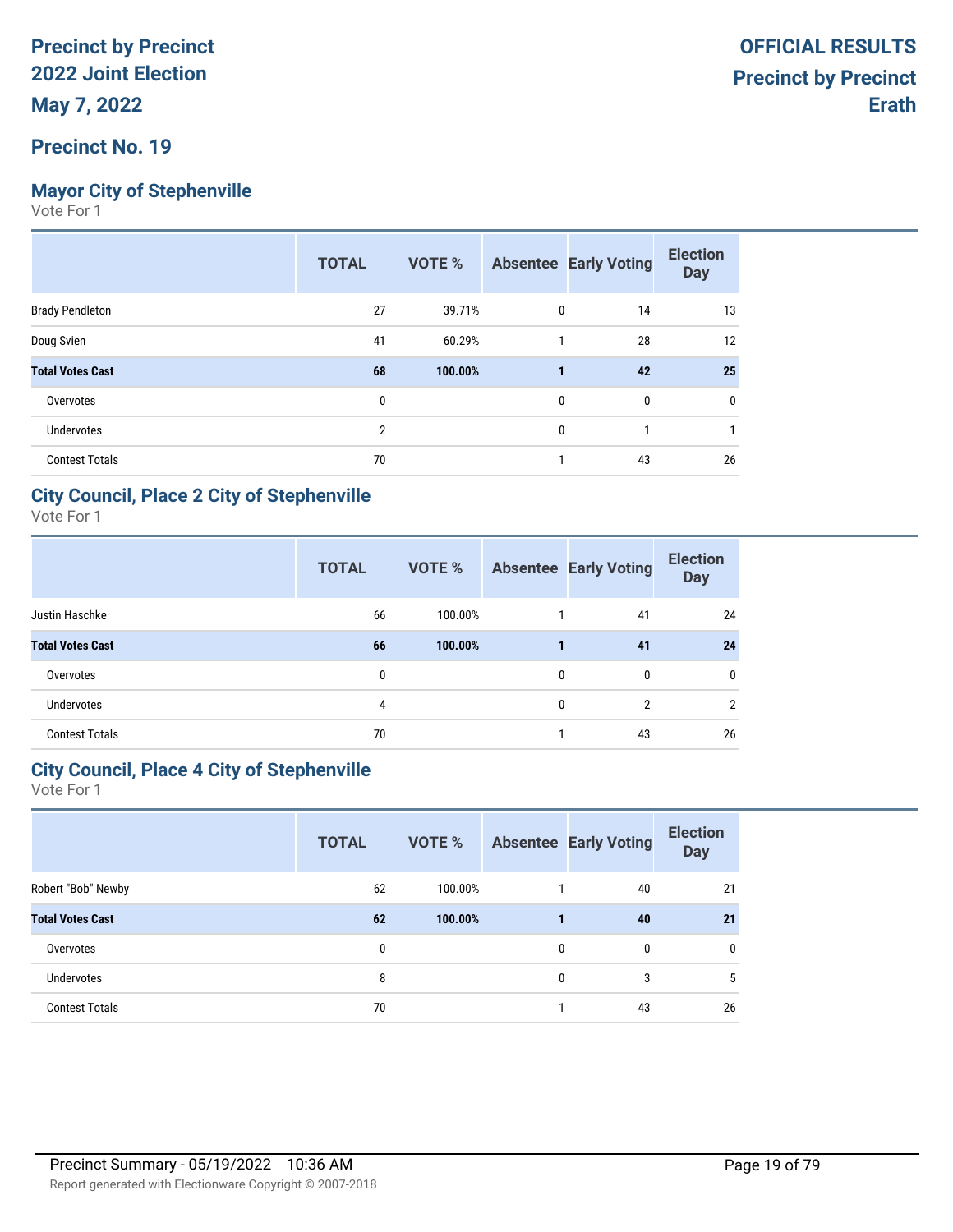### **Precinct No. 19**

### **City Council, Place 6 City of Stephenville**

Vote For 1

|                         | <b>TOTAL</b>   | VOTE %  |              | <b>Absentee Early Voting</b> | <b>Election</b><br><b>Day</b> |
|-------------------------|----------------|---------|--------------|------------------------------|-------------------------------|
| David Baskett           | 33             | 48.53%  | $\mathbf 0$  | 22                           | 11                            |
| Dean Parr               | 35             | 51.47%  | 1            | 21                           | 13                            |
| <b>Total Votes Cast</b> | 68             | 100.00% |              | 43                           | 24                            |
| Overvotes               | 0              |         | $\mathbf{0}$ | $\mathbf{0}$                 | 0                             |
| <b>Undervotes</b>       | $\overline{2}$ |         | $\mathbf{0}$ | $\mathbf{0}$                 | $\overline{2}$                |
| <b>Contest Totals</b>   | 70             |         |              | 43                           | 26                            |

### **City Council, Place 8 City of Stephenville**

Vote For 1

|                         | <b>TOTAL</b> | VOTE %  |              | <b>Absentee Early Voting</b> | <b>Election</b><br><b>Day</b> |
|-------------------------|--------------|---------|--------------|------------------------------|-------------------------------|
| <b>Mark McClinton</b>   | 63           | 100.00% |              | 41                           | 21                            |
| <b>Total Votes Cast</b> | 63           | 100.00% |              | 41                           | 21                            |
| Overvotes               | 0            |         | 0            | $\mathbf{0}$                 | $\mathbf{0}$                  |
| <b>Undervotes</b>       |              |         | $\mathbf{0}$ | $\overline{2}$               | 5                             |
| <b>Contest Totals</b>   | 70           |         |              | 43                           | 26                            |

# **Trustees, Place 4 Stephenville ISD**

|                         | <b>TOTAL</b> | <b>VOTE %</b> |                | <b>Absentee Early Voting</b> | <b>Election</b><br><b>Day</b> |
|-------------------------|--------------|---------------|----------------|------------------------------|-------------------------------|
| Amauri Martinez         | 58           | 28.57%        | 1              | 45                           | 12                            |
| Luke Sims               | 145          | 71.43%        | $\mathbf{1}$   | 98                           | 46                            |
| <b>Total Votes Cast</b> | 203          | 100.00%       | $\mathbf{2}$   | 143                          | 58                            |
| Overvotes               | 0            |               | 0              | 0                            | $\mathbf 0$                   |
| <b>Undervotes</b>       | 16           |               | $\overline{2}$ | 12                           | $\overline{2}$                |
| <b>Contest Totals</b>   | 219          |               | 4              | 155                          | 60                            |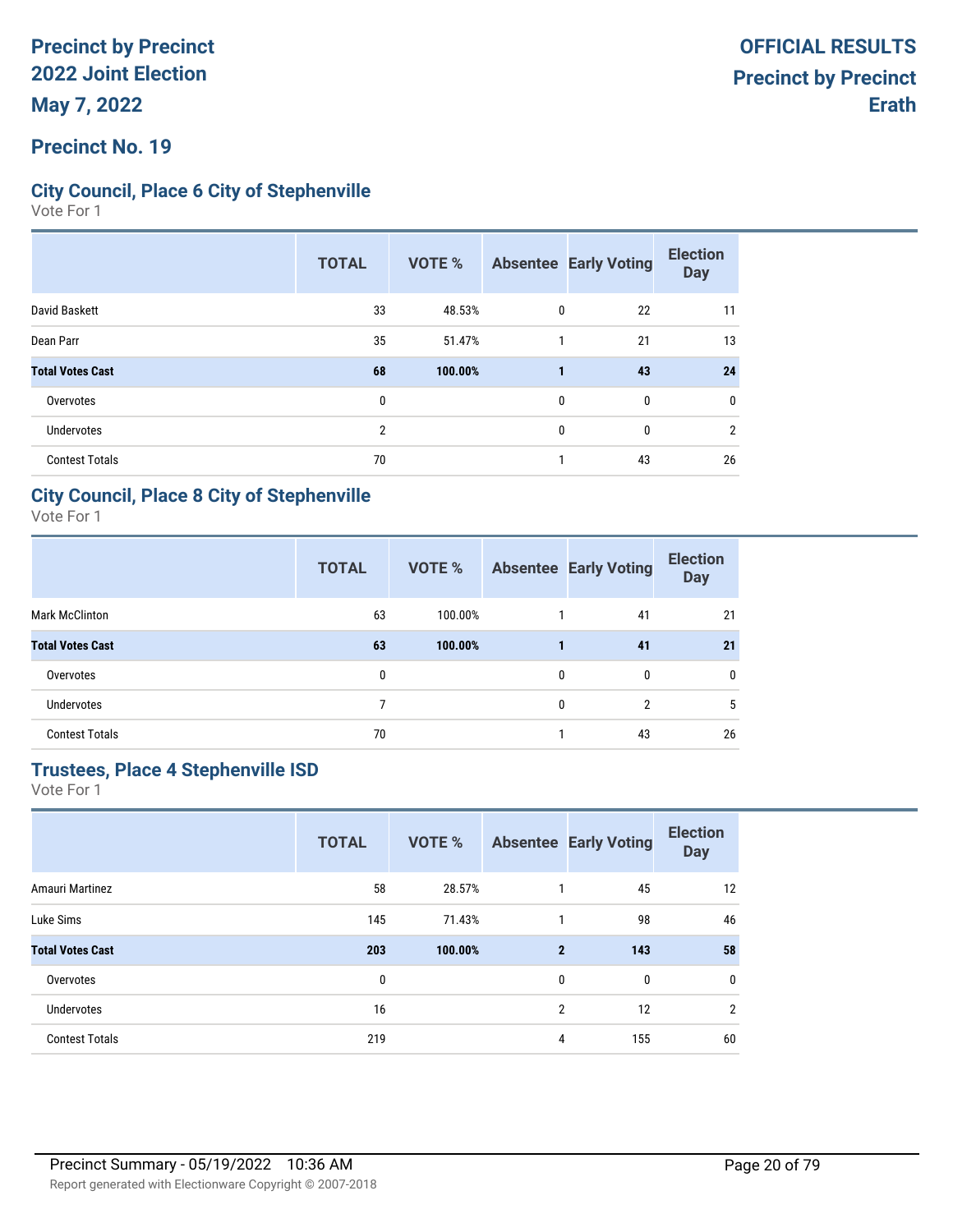**Precinct No. 19**

#### **Trustees, Place 5 Stephenville ISD**

Vote For 1

| <b>TOTAL</b> | <b>VOTE %</b> |   |     | <b>Election</b><br><b>Day</b> |
|--------------|---------------|---|-----|-------------------------------|
| 186          | 100.00%       |   | 133 | 52                            |
| 186          | 100.00%       |   | 133 | 52                            |
| 0            |               | 0 | 0   | $\mathbf{0}$                  |
| 33           |               | 3 | 22  | 8                             |
| 219          |               | 4 | 155 | 60                            |
|              |               |   |     | <b>Absentee Early Voting</b>  |

## **Dublin I.S.D. Trustee**

|                         | <b>TOTAL</b>   | VOTE %  |              | <b>Absentee Early Voting</b> | <b>Election</b><br><b>Day</b> |
|-------------------------|----------------|---------|--------------|------------------------------|-------------------------------|
| John Shipman            | 10             | 18.52%  | 0            | 7                            | 3                             |
| Pat Leatherwood         | 19             | 35.19%  | 0            | 12                           | $\overline{7}$                |
| Anjelica Salyer         | 18             | 33.33%  | 0            | 15                           | 3                             |
| Write-In Totals         | $\overline{7}$ | 12.96%  | 0            | 6                            | 1                             |
| Write-In: Tara Caldera  | 6              | 11.11%  | $\mathbf 0$  | 5                            | 1                             |
| Not Assigned            | 1              | 1.85%   | $\mathbf 0$  | $\mathbf{1}$                 | $\mathbf 0$                   |
| <b>Total Votes Cast</b> | 54             | 100.00% | $\mathbf{0}$ | 40                           | 14                            |
| Overvotes               | 0              |         | 0            | 0                            | $\mathbf 0$                   |
| Undervotes              | 8              |         | 0            | 4                            | $\overline{4}$                |
| <b>Contest Totals</b>   | 62             |         | 0            | 44                           | 18                            |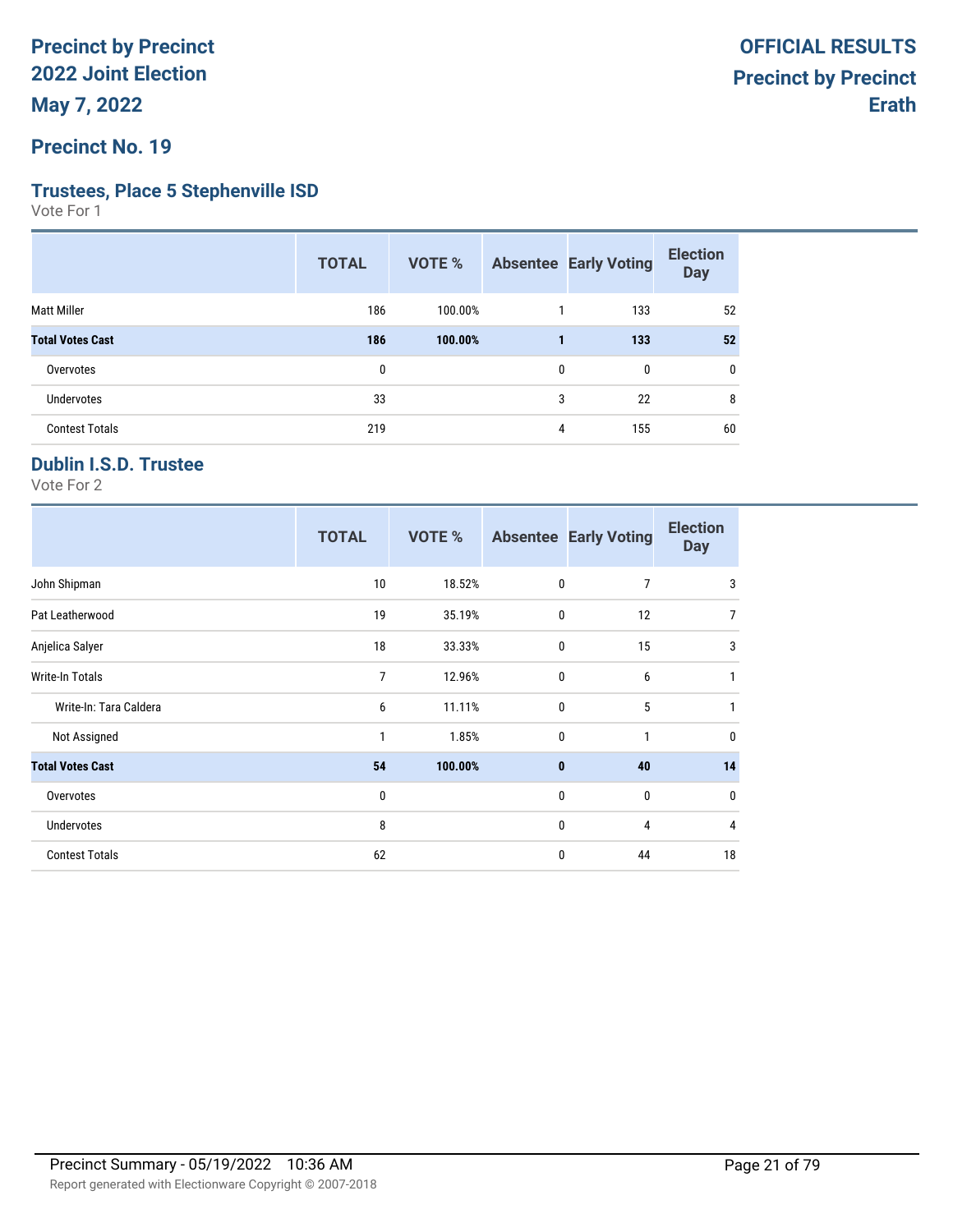### **Precinct No. 19**

### **Dublin I.S.D. Trustee, Unexp 2 Year Term**

Vote For 1

|                         | <b>TOTAL</b> | <b>VOTE %</b> |              | <b>Absentee Early Voting</b> | <b>Election</b><br><b>Day</b> |
|-------------------------|--------------|---------------|--------------|------------------------------|-------------------------------|
| <b>Bob Cervetto</b>     | 18           | 58.06%        | $\mathbf{0}$ | 12                           | 6                             |
| Dewayne Kolb            | 13           | 41.94%        | $\mathbf{0}$ | 10                           | 3                             |
| <b>Total Votes Cast</b> | 31           | 100.00%       | $\mathbf{0}$ | 22                           |                               |
| Overvotes               | $\mathbf{0}$ |               | $\mathbf{0}$ | 0                            | 0                             |
| <b>Undervotes</b>       | $\mathbf{0}$ |               | $\mathbf{0}$ | 0                            | 0                             |
| <b>Contest Totals</b>   | 31           |               | $\mathbf{0}$ | 22                           | 9                             |

### **Proposition A Stephenville ISD**

Vote For 1

|                         | <b>TOTAL</b> | <b>VOTE %</b> |                | <b>Absentee Early Voting</b> | <b>Election</b><br><b>Day</b> |
|-------------------------|--------------|---------------|----------------|------------------------------|-------------------------------|
| <b>FOR</b>              | 101          | 46.33%        | 1              | 73                           | 27                            |
| <b>AGAINST</b>          | 117          | 53.67%        | 3              | 82                           | 32                            |
| <b>Total Votes Cast</b> | 218          | 100.00%       | $\overline{4}$ | 155                          | 59                            |
| Overvotes               | 0            |               | $\mathbf{0}$   | $\mathbf{0}$                 | 0                             |
| Undervotes              |              |               | $\mathbf{0}$   | 0                            |                               |
| <b>Contest Totals</b>   | 219          |               | 4              | 155                          | 60                            |

## **Proposition B Stephenville ISD**

|                         | <b>TOTAL</b> | VOTE %  |              | <b>Absentee Early Voting</b> | <b>Election</b><br><b>Day</b> |
|-------------------------|--------------|---------|--------------|------------------------------|-------------------------------|
| <b>FOR</b>              | 96           | 44.04%  | 1            | 69                           | 26                            |
| <b>AGAINST</b>          | 122          | 55.96%  | 3            | 86                           | 33                            |
| <b>Total Votes Cast</b> | 218          | 100.00% | 4            | 155                          | 59                            |
| Overvotes               | $\mathbf 0$  |         | $\mathbf{0}$ | 0                            | 0                             |
| <b>Undervotes</b>       | 1            |         | $\mathbf{0}$ | $\mathbf{0}$                 |                               |
| <b>Contest Totals</b>   | 219          |         | 4            | 155                          | 60                            |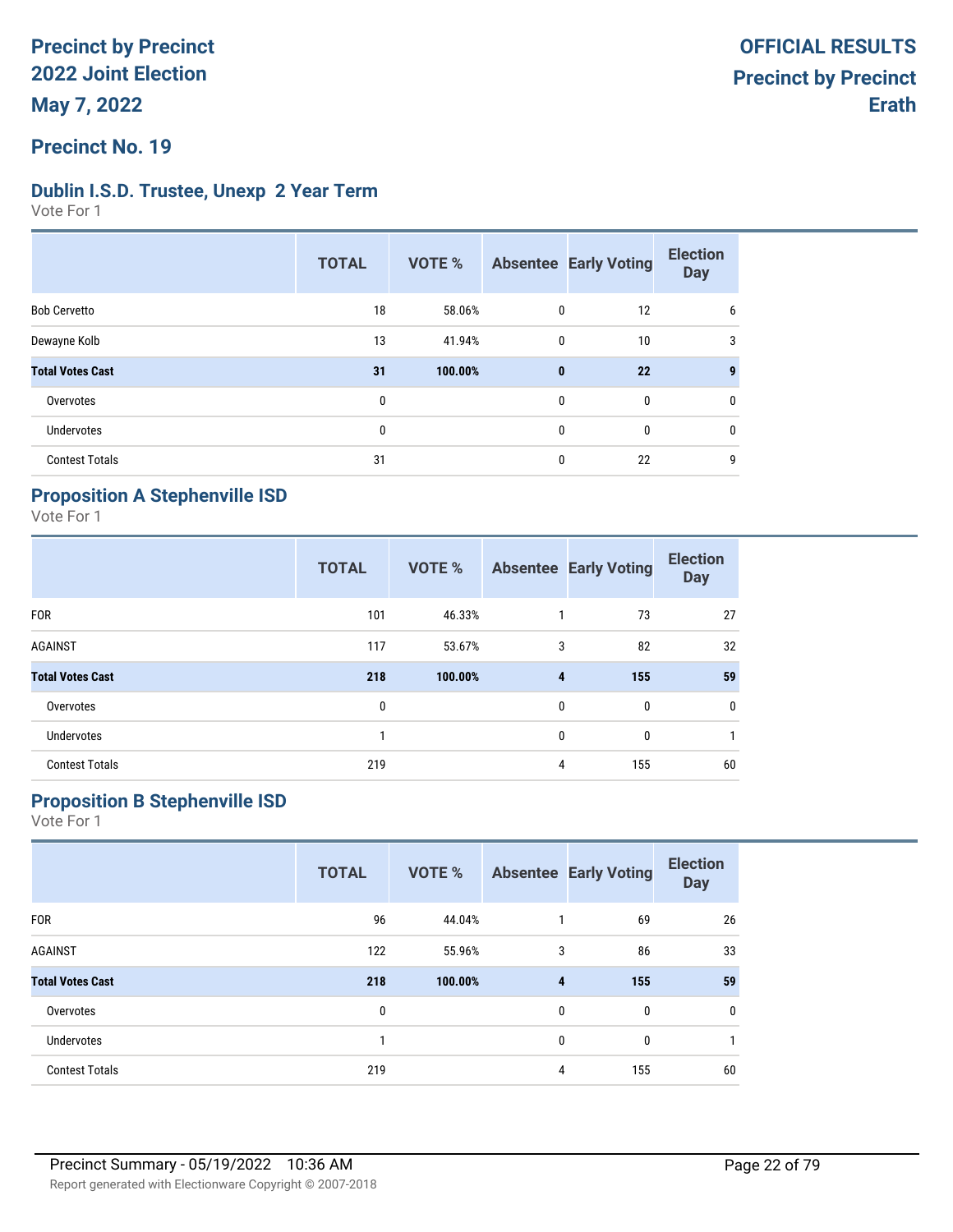| <b>STATISTICS</b> |
|-------------------|
|                   |

|                             | <b>TOTAL</b> | <b>Absentee</b> |     | <b>Early Voting Election Day</b> |
|-----------------------------|--------------|-----------------|-----|----------------------------------|
| Registered Voters - Total   | 1,326        |                 |     |                                  |
| <b>Ballots Cast - Total</b> | 219          |                 | 155 | 57                               |
| <b>Ballots Cast - Blank</b> | 0            | 0               | 0   | $\mathbf{0}$                     |
| Voter Turnout - Total       | 16.52%       |                 |     |                                  |

### **STATE OF TEXAS PROPOSITION 1**

Vote For 1

|                         | <b>TOTAL</b> | <b>VOTE %</b> |                | <b>Absentee Early Voting</b> | <b>Election</b><br><b>Day</b> |
|-------------------------|--------------|---------------|----------------|------------------------------|-------------------------------|
| For                     | 192          | 89.72%        | 6              | 136                          | 50                            |
| Against                 | 22           | 10.28%        | 0              | 16                           | 6                             |
| <b>Total Votes Cast</b> | 214          | 100.00%       | $6\phantom{1}$ | 152                          | 56                            |
| Overvotes               | 0            |               | 0              | 0                            | 0                             |
| <b>Undervotes</b>       | 5            |               | 1              | 3                            | 1                             |
| <b>Contest Totals</b>   | 219          |               | $\overline{7}$ | 155                          | 57                            |

## **STATE OF TEXAS PROPOSITION 2**

|                         | <b>TOTAL</b> | <b>VOTE %</b> |                | <b>Absentee Early Voting</b> | <b>Election</b><br><b>Day</b> |
|-------------------------|--------------|---------------|----------------|------------------------------|-------------------------------|
| For                     | 178          | 82.41%        | 5              | 125                          | 48                            |
| Against                 | 38           | 17.59%        | $\overline{2}$ | 28                           | 8                             |
| <b>Total Votes Cast</b> | 216          | 100.00%       | $\overline{7}$ | 153                          | 56                            |
| Overvotes               | 0            |               | $\mathbf{0}$   | $\mathbf{0}$                 | 0                             |
| Undervotes              | 3            |               | $\mathbf{0}$   | $\overline{2}$               | $\mathbf{1}$                  |
| <b>Contest Totals</b>   | 219          |               | 7              | 155                          | 57                            |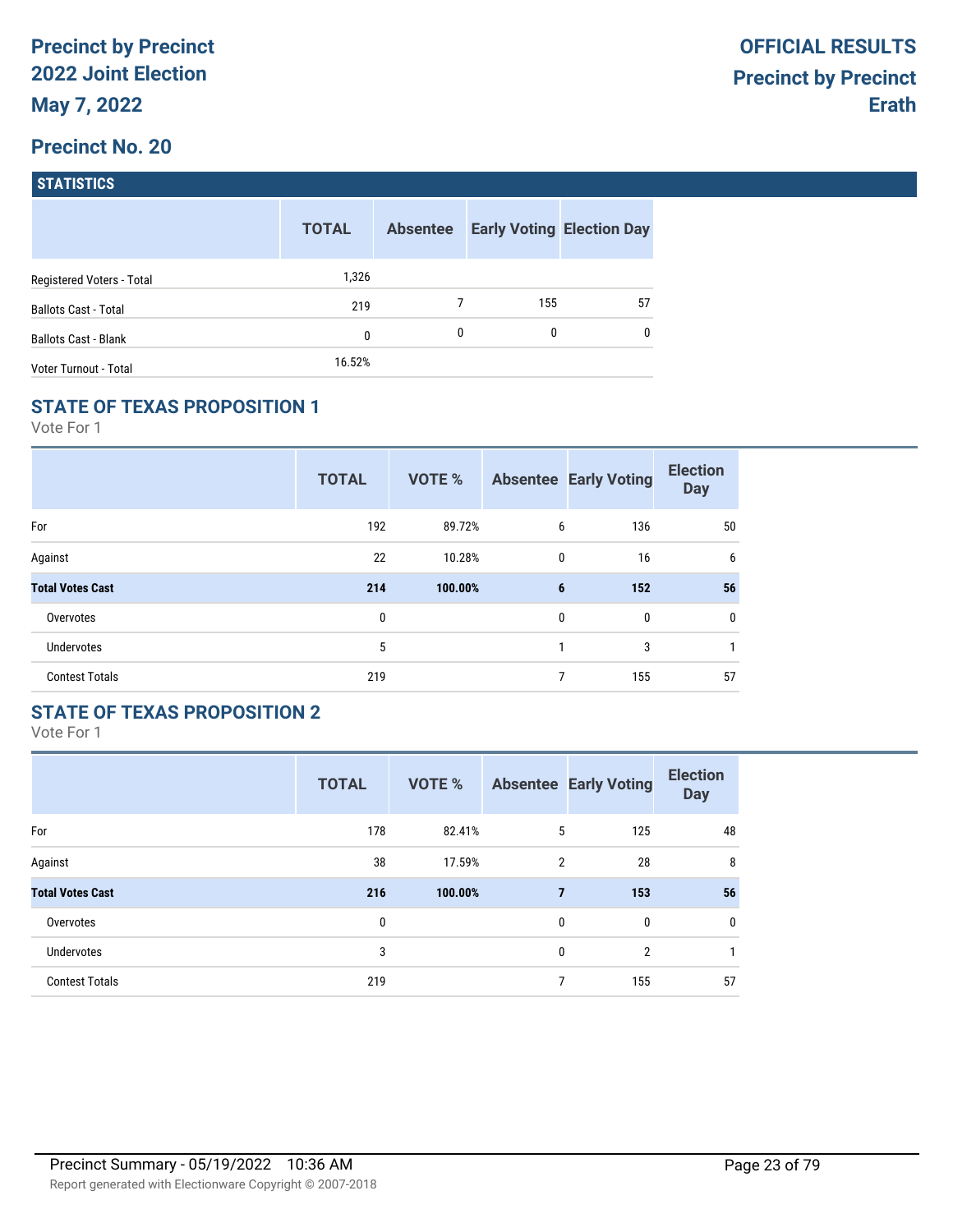### **Precinct No. 20**

## **Dublin I.S.D. Trustee**

Vote For 2

|                         | <b>TOTAL</b> | VOTE %  |              | <b>Absentee Early Voting</b> | <b>Election</b><br><b>Day</b> |
|-------------------------|--------------|---------|--------------|------------------------------|-------------------------------|
| John Shipman            | 103          | 25.37%  | 4            | 68                           | 31                            |
| Pat Leatherwood         | 120          | 29.56%  | 3            | 89                           | 28                            |
| Anjelica Salyer         | 136          | 33.50%  | 3            | 101                          | 32                            |
| <b>Write-In Totals</b>  | 47           | 11.58%  | $\mathbf 0$  | 33                           | 14                            |
| Write-In: Tara Caldera  | 46           | 11.33%  | $\mathbf{0}$ | 32                           | 14                            |
| Not Assigned            | 1            | 0.25%   | $\mathbf{0}$ | 1                            | 0                             |
| <b>Total Votes Cast</b> | 406          | 100.00% | 10           | 291                          | 105                           |
| Overvotes               | $\bf{0}$     |         | 0            | 0                            | 0                             |
| <b>Undervotes</b>       | 32           |         | 4            | 19                           | 9                             |
| <b>Contest Totals</b>   | 438          |         | 14           | 310                          | 114                           |

### **Dublin I.S.D. Trustee, Unexp 2 Year Term**

|                         | <b>TOTAL</b> | <b>VOTE %</b> |                | <b>Absentee Early Voting</b> | <b>Election</b><br><b>Day</b> |
|-------------------------|--------------|---------------|----------------|------------------------------|-------------------------------|
| <b>Bob Cervetto</b>     | 101          | 47.87%        | 3              | 70                           | 28                            |
| Dewayne Kolb            | 110          | 52.13%        | 4              | 78                           | 28                            |
| <b>Total Votes Cast</b> | 211          | 100.00%       | $\overline{7}$ | 148                          | 56                            |
| Overvotes               | 0            |               | 0              | $\mathbf{0}$                 | $\mathbf 0$                   |
| Undervotes              | 8            |               | $\mathbf{0}$   | 7                            |                               |
| <b>Contest Totals</b>   | 219          |               | $\overline{ }$ | 155                          | 57                            |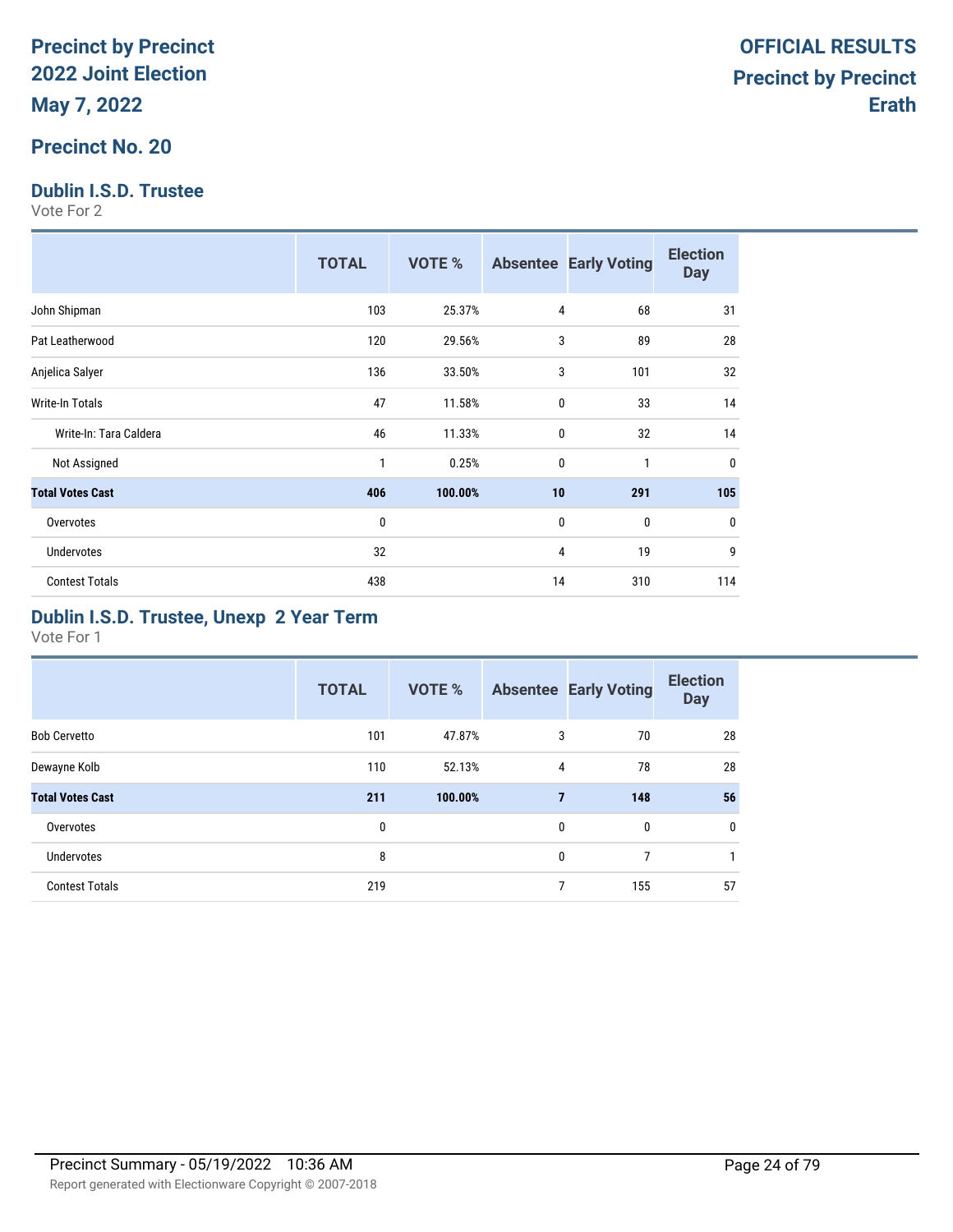| <b>STATISTICS</b> |  |
|-------------------|--|
|                   |  |

|                             | <b>TOTAL</b> | <b>Absentee</b> |              | <b>Early Voting Election Day</b> |
|-----------------------------|--------------|-----------------|--------------|----------------------------------|
| Registered Voters - Total   | 1,566        |                 |              |                                  |
| <b>Ballots Cast - Total</b> | 210          | 2               | 151          | 57                               |
| <b>Ballots Cast - Blank</b> | 0            | 0               | $\mathbf{0}$ | $\mathbf{0}$                     |
| Voter Turnout - Total       | 13.41%       |                 |              |                                  |

#### **STATE OF TEXAS PROPOSITION 1**

Vote For 1

|                         | <b>TOTAL</b> | VOTE %  |                | <b>Absentee Early Voting</b> | <b>Election</b><br><b>Day</b> |
|-------------------------|--------------|---------|----------------|------------------------------|-------------------------------|
| For                     | 189          | 91.30%  | $\overline{2}$ | 133                          | 54                            |
| Against                 | 18           | 8.70%   | 0              | 16                           | $\overline{2}$                |
| <b>Total Votes Cast</b> | 207          | 100.00% | $\mathbf{2}$   | 149                          | 56                            |
| Overvotes               | 0            |         | 0              | 0                            | 0                             |
| <b>Undervotes</b>       | 3            |         | 0              | $\overline{2}$               | 1                             |
| <b>Contest Totals</b>   | 210          |         | $\overline{2}$ | 151                          | 57                            |

## **STATE OF TEXAS PROPOSITION 2**

|                         | <b>TOTAL</b> | <b>VOTE %</b> |                | <b>Absentee Early Voting</b> | <b>Election</b><br><b>Day</b> |
|-------------------------|--------------|---------------|----------------|------------------------------|-------------------------------|
| For                     | 176          | 84.21%        | $\mathbf{0}$   | 129                          | 47                            |
| Against                 | 33           | 15.79%        | 2              | 21                           | 10                            |
| <b>Total Votes Cast</b> | 209          | 100.00%       | $\overline{2}$ | 150                          | 57                            |
| Overvotes               | 0            |               | $\mathbf{0}$   | $\mathbf{0}$                 | 0                             |
| Undervotes              | 1            |               | $\mathbf{0}$   | 1                            | 0                             |
| <b>Contest Totals</b>   | 210          |               | $\overline{2}$ | 151                          | 57                            |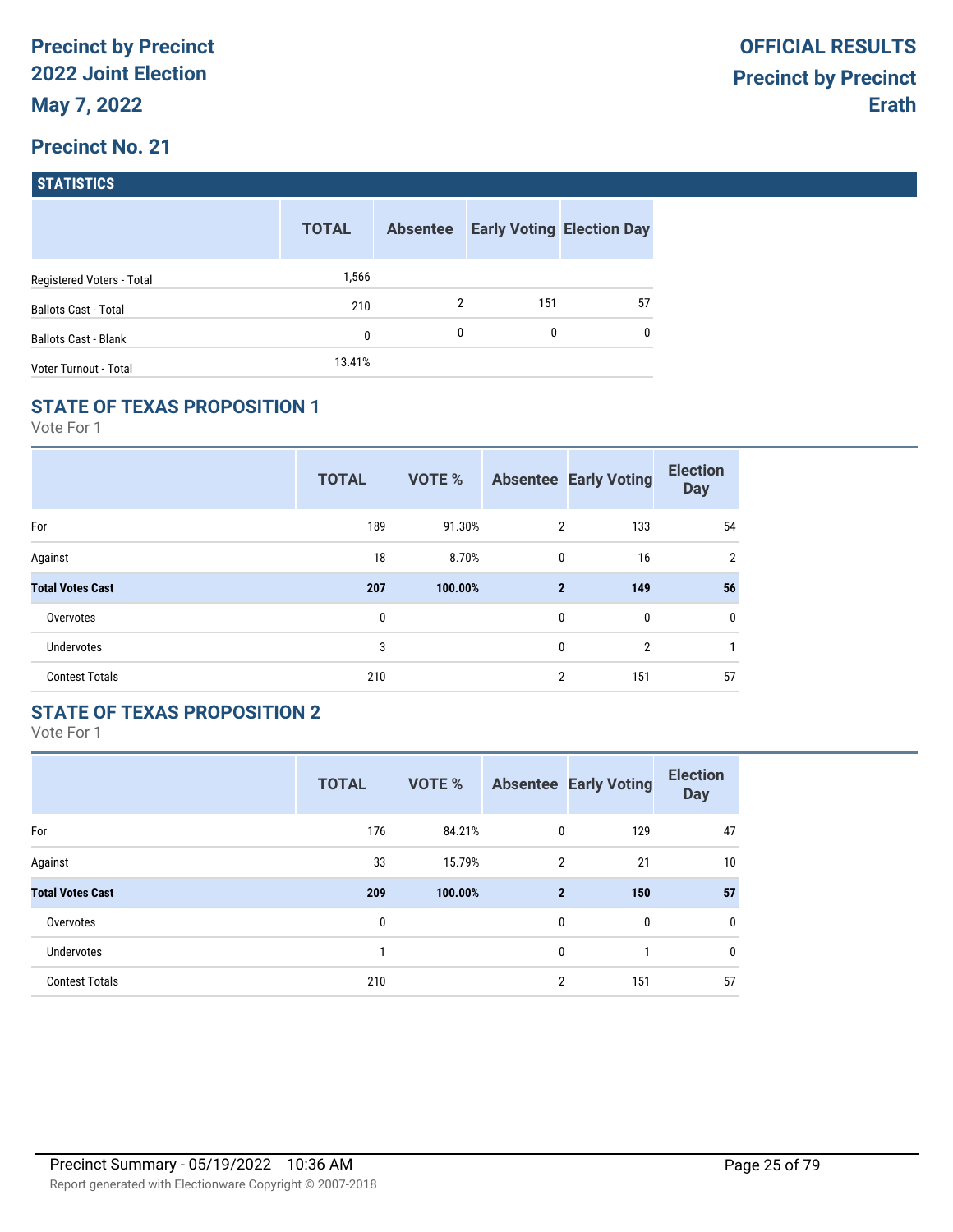## **Precinct No. 21**

## **Dublin I.S.D. Trustee**

Vote For 2

|                         | <b>TOTAL</b> | <b>VOTE %</b> |                | <b>Absentee Early Voting</b> | <b>Election</b><br><b>Day</b> |
|-------------------------|--------------|---------------|----------------|------------------------------|-------------------------------|
| John Shipman            | 91           | 25.28%        | $\overline{2}$ | 58                           | 31                            |
| Pat Leatherwood         | 116          | 32.22%        | 0              | 92                           | 24                            |
| Anjelica Salyer         | 117          | 32.50%        | $\mathbf{0}$   | 90                           | 27                            |
| <b>Write-In Totals</b>  | 36           | 10.00%        | $\mathbf{0}$   | 22                           | 14                            |
| Write-In: Tara Caldera  | 35           | 9.72%         | $\mathbf{0}$   | 21                           | 14                            |
| Not Assigned            | $\mathbf{1}$ | 0.28%         | 0              | 1                            | 0                             |
| <b>Total Votes Cast</b> | 360          | 100.00%       | $\mathbf{2}$   | 262                          | 96                            |
| Overvotes               | $\mathbf{0}$ |               | $\mathbf{0}$   | 0                            | 0                             |
| <b>Undervotes</b>       | 42           |               | $\overline{2}$ | 30                           | 10                            |
| <b>Contest Totals</b>   | 402          |               | 4              | 292                          | 106                           |

### **Dublin I.S.D. Trustee, Unexp 2 Year Term**

|                         | <b>TOTAL</b> | <b>VOTE %</b> |                | <b>Absentee Early Voting</b> | <b>Election</b><br><b>Day</b> |
|-------------------------|--------------|---------------|----------------|------------------------------|-------------------------------|
| <b>Bob Cervetto</b>     | 100          | 52.08%        | 0              | 79                           | 21                            |
| Dewayne Kolb            | 92           | 47.92%        | $\overline{2}$ | 60                           | 30                            |
| <b>Total Votes Cast</b> | 192          | 100.00%       | $\overline{2}$ | 139                          | 51                            |
| Overvotes               | 0            |               | $\mathbf{0}$   | $\mathbf{0}$                 | $\mathbf 0$                   |
| <b>Undervotes</b>       | 9            |               | $\mathbf{0}$   | 7                            | $\overline{2}$                |
| <b>Contest Totals</b>   | 201          |               | $\overline{2}$ | 146                          | 53                            |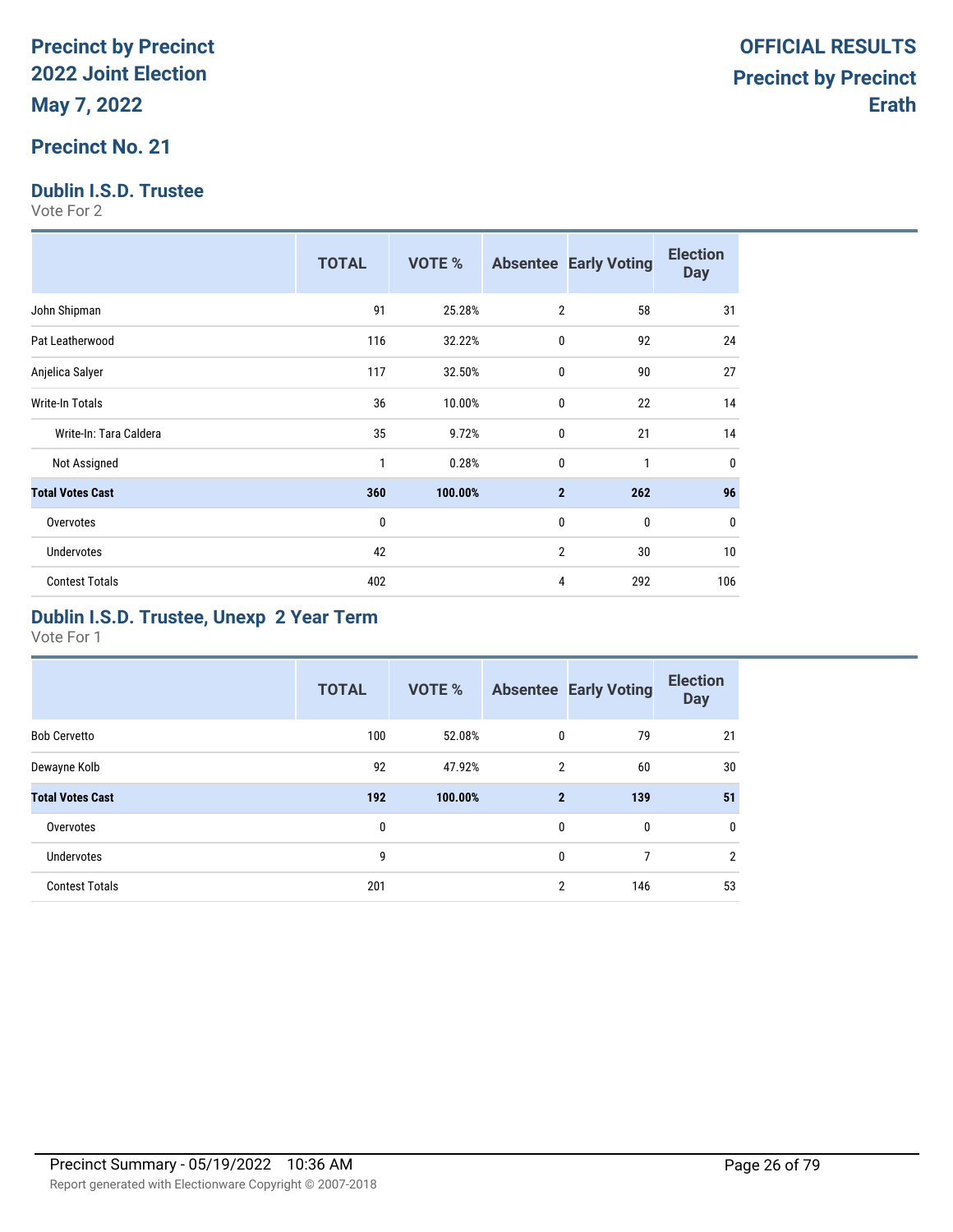| <b>STATISTICS</b> |
|-------------------|
|                   |

|                             | <b>TOTAL</b> | <b>Absentee</b> |    | <b>Early Voting Election Day</b> |
|-----------------------------|--------------|-----------------|----|----------------------------------|
| Registered Voters - Total   | 614          |                 |    |                                  |
| <b>Ballots Cast - Total</b> | 57           | 6               | 42 | 9                                |
| <b>Ballots Cast - Blank</b> | 0            | 0               | 0  | $\mathbf{0}$                     |
| Voter Turnout - Total       | 9.28%        |                 |    |                                  |

#### **STATE OF TEXAS PROPOSITION 1**

Vote For 1

|                         | <b>TOTAL</b>   | VOTE %  |             | <b>Absentee Early Voting</b> | <b>Election</b><br><b>Day</b> |
|-------------------------|----------------|---------|-------------|------------------------------|-------------------------------|
| For                     | 48             | 87.27%  | 6           | 35                           |                               |
| Against                 | 7              | 12.73%  | $\mathbf 0$ | 5                            | $\overline{2}$                |
| <b>Total Votes Cast</b> | 55             | 100.00% | 6           | 40                           | 9                             |
| Overvotes               | 0              |         | 0           | 0                            | $\mathbf{0}$                  |
| <b>Undervotes</b>       | $\overline{2}$ |         | 0           | $\overline{2}$               | $\mathbf{0}$                  |
| <b>Contest Totals</b>   | 57             |         | 6           | 42                           | 9                             |

## **STATE OF TEXAS PROPOSITION 2**

|                         | <b>TOTAL</b> | VOTE %  |              | <b>Absentee Early Voting</b> | <b>Election</b><br><b>Day</b> |
|-------------------------|--------------|---------|--------------|------------------------------|-------------------------------|
| For                     | 49           | 85.96%  | 6            | 34                           | 9                             |
| Against                 | 8            | 14.04%  | $\mathbf{0}$ | 8                            | 0                             |
| <b>Total Votes Cast</b> | 57           | 100.00% | 6            | 42                           | 9                             |
| Overvotes               | 0            |         | $\mathbf{0}$ | $\mathbf{0}$                 | 0                             |
| Undervotes              | 0            |         | $\mathbf{0}$ | $\mathbf{0}$                 | 0                             |
| <b>Contest Totals</b>   | 57           |         | 6            | 42                           | 9                             |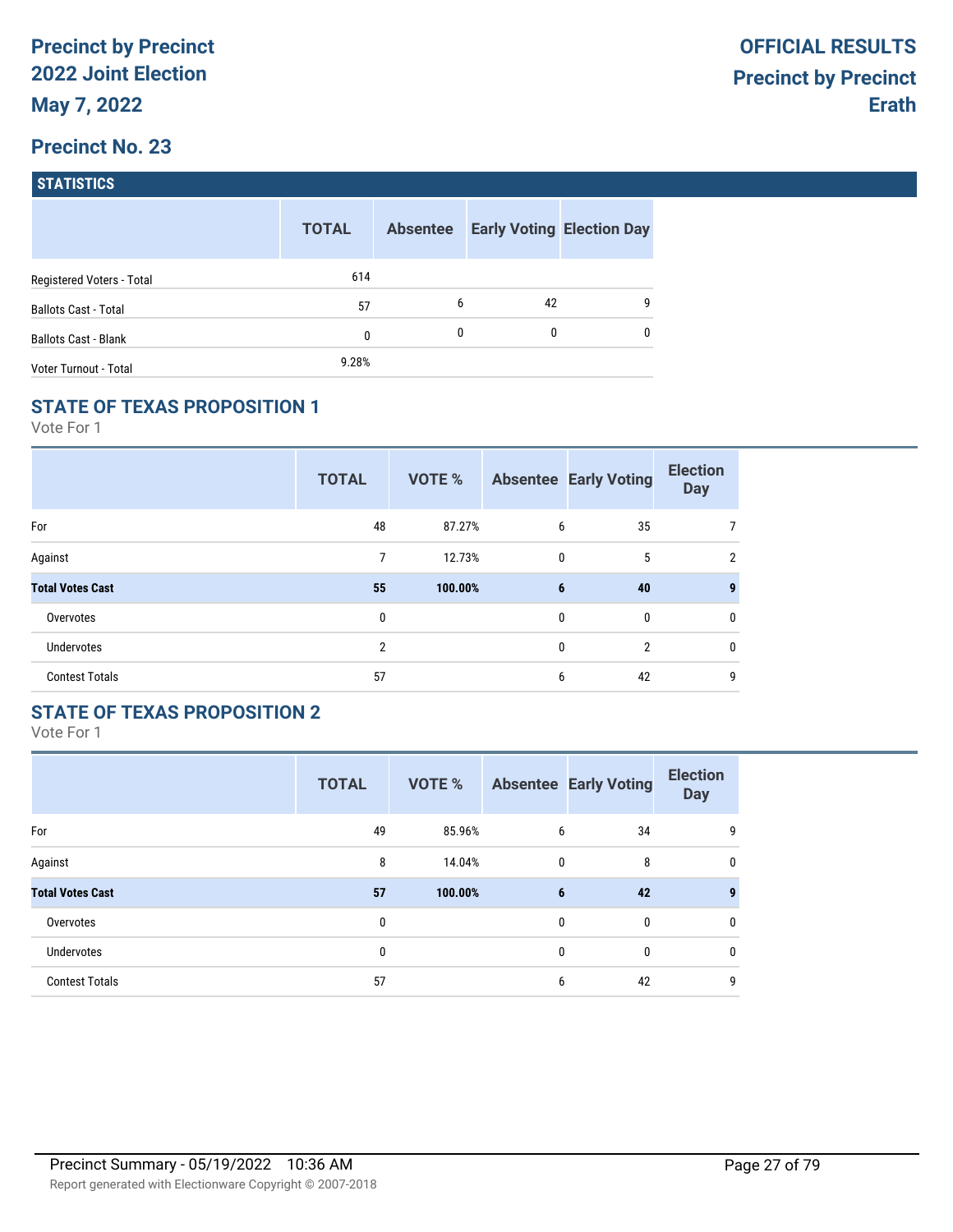#### **Precinct No. 23**

#### **Trustees, Place 4 Stephenville ISD**

Vote For 1

|                         | <b>TOTAL</b> | <b>VOTE %</b> |                | <b>Absentee Early Voting</b> | <b>Election</b><br><b>Day</b> |
|-------------------------|--------------|---------------|----------------|------------------------------|-------------------------------|
| Amauri Martinez         | 10           | 27.03%        | 0              | 10                           | 0                             |
| Luke Sims               | 27           | 72.97%        | 2              | 19                           | 6                             |
| <b>Total Votes Cast</b> | 37           | 100.00%       | $\overline{2}$ | 29                           | 6                             |
| Overvotes               | 0            |               | 0              | 0                            | 0                             |
| Undervotes              | 8            |               | 0              | 7                            |                               |
| <b>Contest Totals</b>   | 45           |               | $\overline{2}$ | 36                           |                               |

### **Trustees, Place 5 Stephenville ISD**

|                         | <b>TOTAL</b> | <b>VOTE %</b> |                | <b>Absentee Early Voting</b> | <b>Election</b><br><b>Day</b> |
|-------------------------|--------------|---------------|----------------|------------------------------|-------------------------------|
| <b>Matt Miller</b>      | 36           | 100.00%       | $\overline{2}$ | 27                           |                               |
| <b>Total Votes Cast</b> | 36           | 100.00%       | $\mathbf{2}$   | 27                           | 7                             |
| Overvotes               | $\mathbf{0}$ |               | 0              | 0                            | $\mathbf{0}$                  |
| Undervotes              | 9            |               | 0              | 9                            | $\mathbf{0}$                  |
| <b>Contest Totals</b>   | 45           |               | C              | 36                           |                               |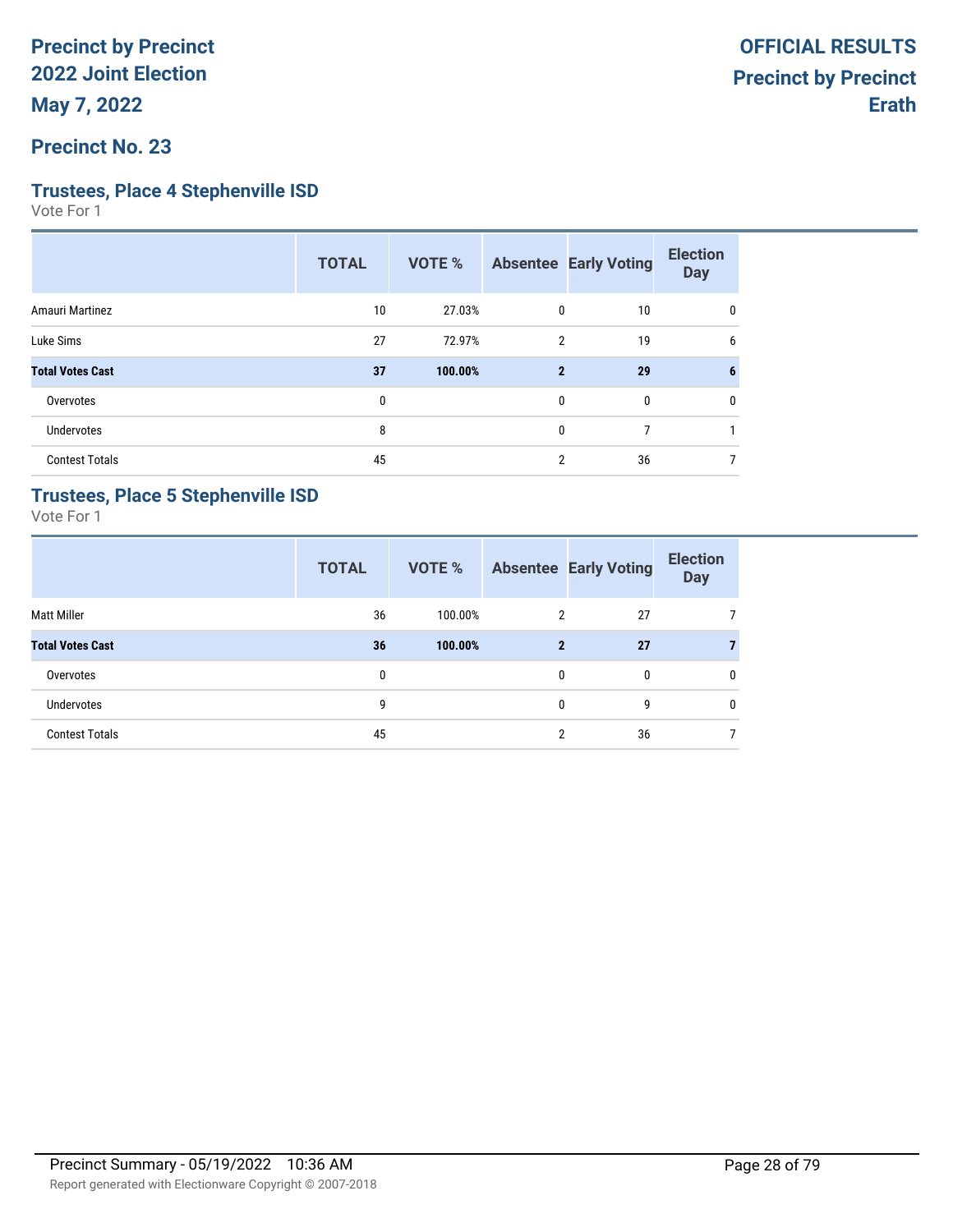### **Precinct No. 23**

### **Dublin I.S.D. Trustee**

Vote For 2

|                         | <b>TOTAL</b>   | <b>VOTE %</b> |                | <b>Absentee Early Voting</b> | <b>Election</b><br><b>Day</b> |
|-------------------------|----------------|---------------|----------------|------------------------------|-------------------------------|
| John Shipman            | 3              | 17.65%        | $\mathbf 0$    | $\overline{2}$               |                               |
| Pat Leatherwood         | 7              | 41.18%        | 1              | 4                            | 2                             |
| Anjelica Salyer         | 6              | 35.29%        | $\mathbf{1}$   | 4                            |                               |
| <b>Write-In Totals</b>  | 1              | 5.88%         | $\mathbf{0}$   | 1                            | $\Omega$                      |
| Write-In: Tara Caldera  | 1              | 5.88%         | $\mathbf 0$    | 1                            | $\Omega$                      |
| Not Assigned            | 0              | 0.00%         | $\mathbf 0$    | $\mathbf{0}$                 | 0                             |
| <b>Total Votes Cast</b> | 17             | 100.00%       | $\overline{2}$ | 11                           |                               |
| Overvotes               | 0              |               | $\mathbf 0$    | $\mathbf{0}$                 | $\Omega$                      |
| <b>Undervotes</b>       | $\overline{7}$ |               | 6              | 1                            | $\Omega$                      |
| <b>Contest Totals</b>   | 24             |               | 8              | 12                           | 4                             |

### **Dublin I.S.D. Trustee, Unexp 2 Year Term**

|                         | <b>TOTAL</b> | VOTE %  |              | <b>Absentee Early Voting</b> | <b>Election</b><br><b>Day</b> |
|-------------------------|--------------|---------|--------------|------------------------------|-------------------------------|
| <b>Bob Cervetto</b>     | 9            | 75.00%  | 4            | 3                            | $\mathfrak{p}$                |
| Dewayne Kolb            | 3            | 25.00%  | $\mathbf 0$  | 3                            | $\mathbf 0$                   |
| <b>Total Votes Cast</b> | 12           | 100.00% | 4            | 6                            | 2                             |
| Overvotes               | 0            |         | $\mathbf{0}$ | $\mathbf{0}$                 | 0                             |
| Undervotes              | 0            |         | $\mathbf{0}$ | $\mathbf{0}$                 | $\mathbf{0}$                  |
| <b>Contest Totals</b>   | 12           |         | 4            | 6                            | 2                             |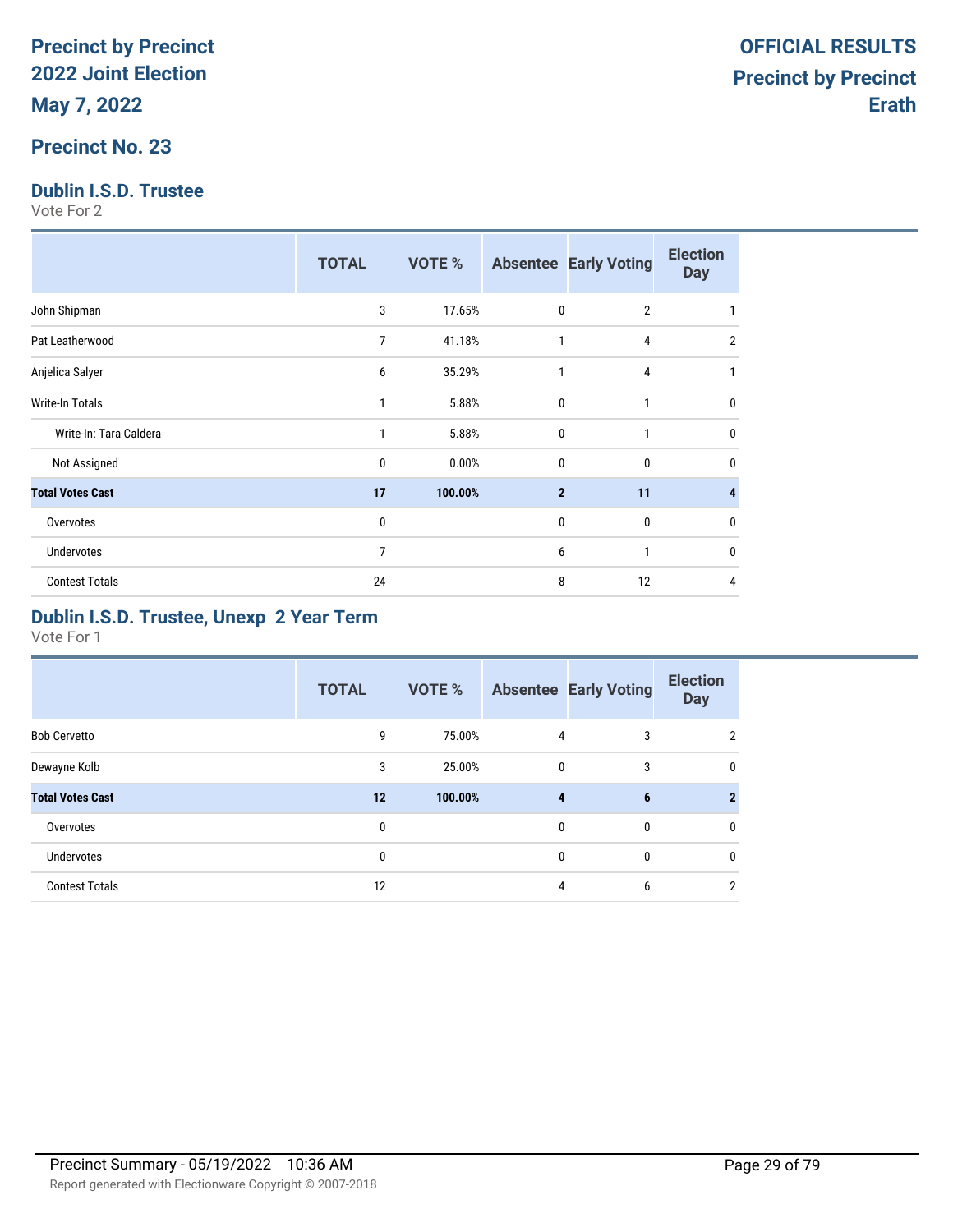# **Proposition A Stephenville ISD**

Vote For 1

|                         | <b>TOTAL</b> | <b>VOTE %</b> |              | <b>Absentee Early Voting</b> | <b>Election</b><br><b>Day</b> |
|-------------------------|--------------|---------------|--------------|------------------------------|-------------------------------|
| <b>FOR</b>              | 12           | 27.27%        | 0            | 11                           |                               |
| <b>AGAINST</b>          | 32           | 72.73%        | 2            | 24                           | 6                             |
| <b>Total Votes Cast</b> | 44           | 100.00%       | $\mathbf{2}$ | 35                           |                               |
| Overvotes               | 0            |               | 0            | 0                            | 0                             |
| <b>Undervotes</b>       |              |               | 0            |                              | $\mathbf{0}$                  |
| <b>Contest Totals</b>   | 45           |               | 2            | 36                           |                               |
|                         |              |               |              |                              |                               |

## **Proposition B Stephenville ISD**

|                         | <b>TOTAL</b> | <b>VOTE %</b> |                | <b>Absentee Early Voting</b> | <b>Election</b><br><b>Day</b> |
|-------------------------|--------------|---------------|----------------|------------------------------|-------------------------------|
| <b>FOR</b>              | 10           | 22.73%        | 0              | 10                           | 0                             |
| <b>AGAINST</b>          | 34           | 77.27%        | $\overline{2}$ | 25                           | 7                             |
| <b>Total Votes Cast</b> | 44           | 100.00%       | $\mathbf{2}$   | 35                           | $\mathbf{7}$                  |
| Overvotes               | 0            |               | 0              | $\mathbf{0}$                 | 0                             |
| <b>Undervotes</b>       |              |               | 0              |                              | $\mathbf{0}$                  |
| <b>Contest Totals</b>   | 45           |               | 2              | 36                           |                               |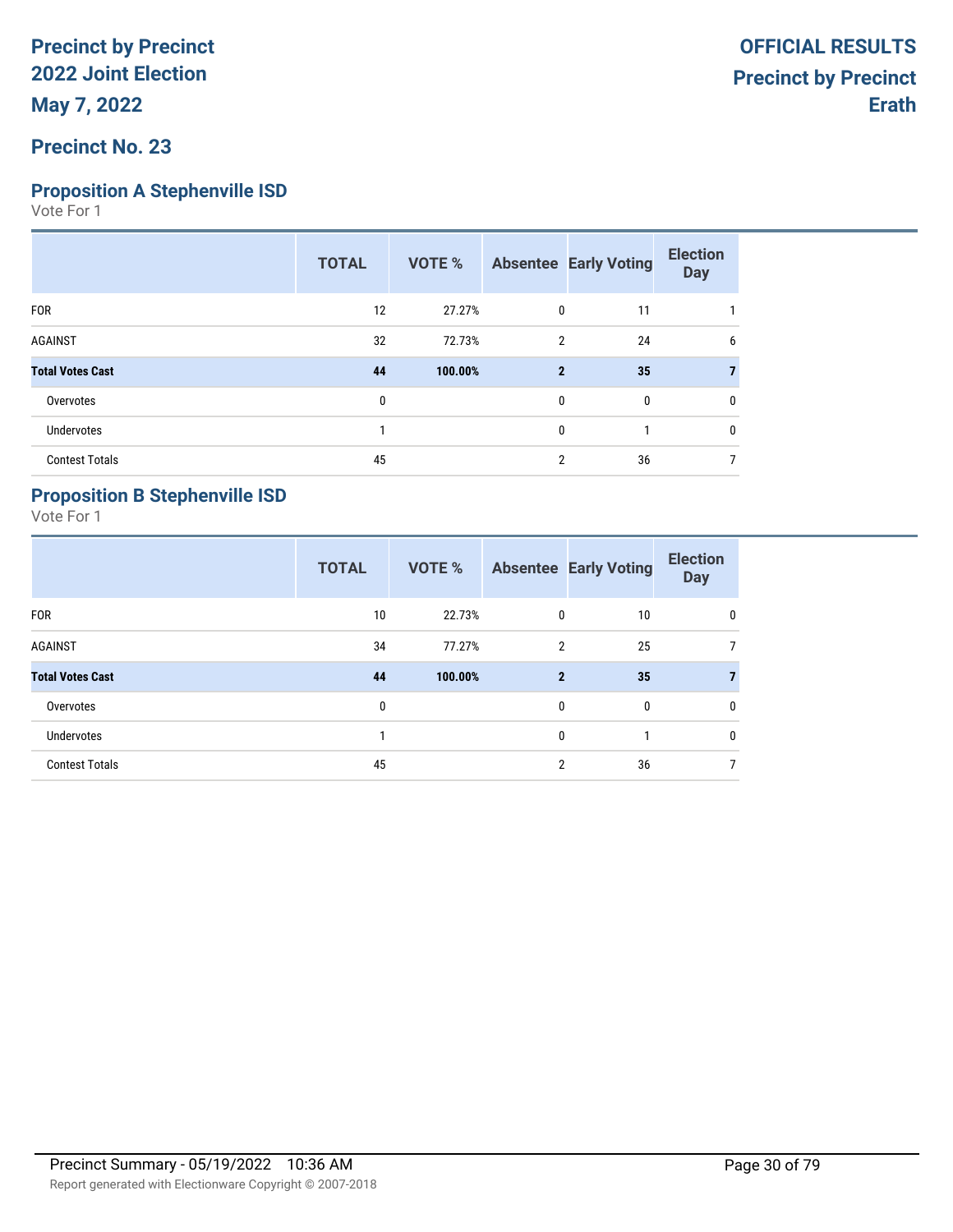| <b>STATISTICS</b> |  |
|-------------------|--|
|                   |  |

|                             | <b>TOTAL</b> | <b>Absentee</b> |     | <b>Early Voting Election Day</b> |
|-----------------------------|--------------|-----------------|-----|----------------------------------|
| Registered Voters - Total   | 1,511        |                 |     |                                  |
| <b>Ballots Cast - Total</b> | 358          | 21              | 237 | 100 <sub>1</sub>                 |
| <b>Ballots Cast - Blank</b> | $\mathbf{0}$ | 0               | 0   | $\mathbf{0}$                     |
| Voter Turnout - Total       | 23.69%       |                 |     |                                  |

### **STATE OF TEXAS PROPOSITION 1**

Vote For 1

|                         | <b>TOTAL</b> | <b>VOTE %</b> |              | <b>Absentee Early Voting</b> | <b>Election</b><br><b>Day</b> |
|-------------------------|--------------|---------------|--------------|------------------------------|-------------------------------|
| For                     | 315          | 90.78%        | 16           | 210                          | 89                            |
| Against                 | 32           | 9.22%         | 4            | 19                           | 9                             |
| <b>Total Votes Cast</b> | 347          | 100.00%       | 20           | 229                          | 98                            |
| Overvotes               | 0            |               | $\mathbf{0}$ | 0                            | 0                             |
| <b>Undervotes</b>       | 11           |               | 1            | 8                            | $\overline{2}$                |
| <b>Contest Totals</b>   | 358          |               | 21           | 237                          | 100                           |

## **STATE OF TEXAS PROPOSITION 2**

|                         | <b>TOTAL</b> | <b>VOTE %</b> |                | <b>Absentee Early Voting</b> | <b>Election</b><br><b>Day</b> |
|-------------------------|--------------|---------------|----------------|------------------------------|-------------------------------|
| For                     | 309          | 87.54%        | 19             | 210                          | 80                            |
| Against                 | 44           | 12.46%        | $\overline{2}$ | 24                           | 18                            |
| <b>Total Votes Cast</b> | 353          | 100.00%       | 21             | 234                          | 98                            |
| Overvotes               | 0            |               | $\mathbf{0}$   | $\mathbf{0}$                 | $\mathbf{0}$                  |
| Undervotes              | 5            |               | $\mathbf{0}$   | 3                            | 2                             |
| <b>Contest Totals</b>   | 358          |               | 21             | 237                          | 100                           |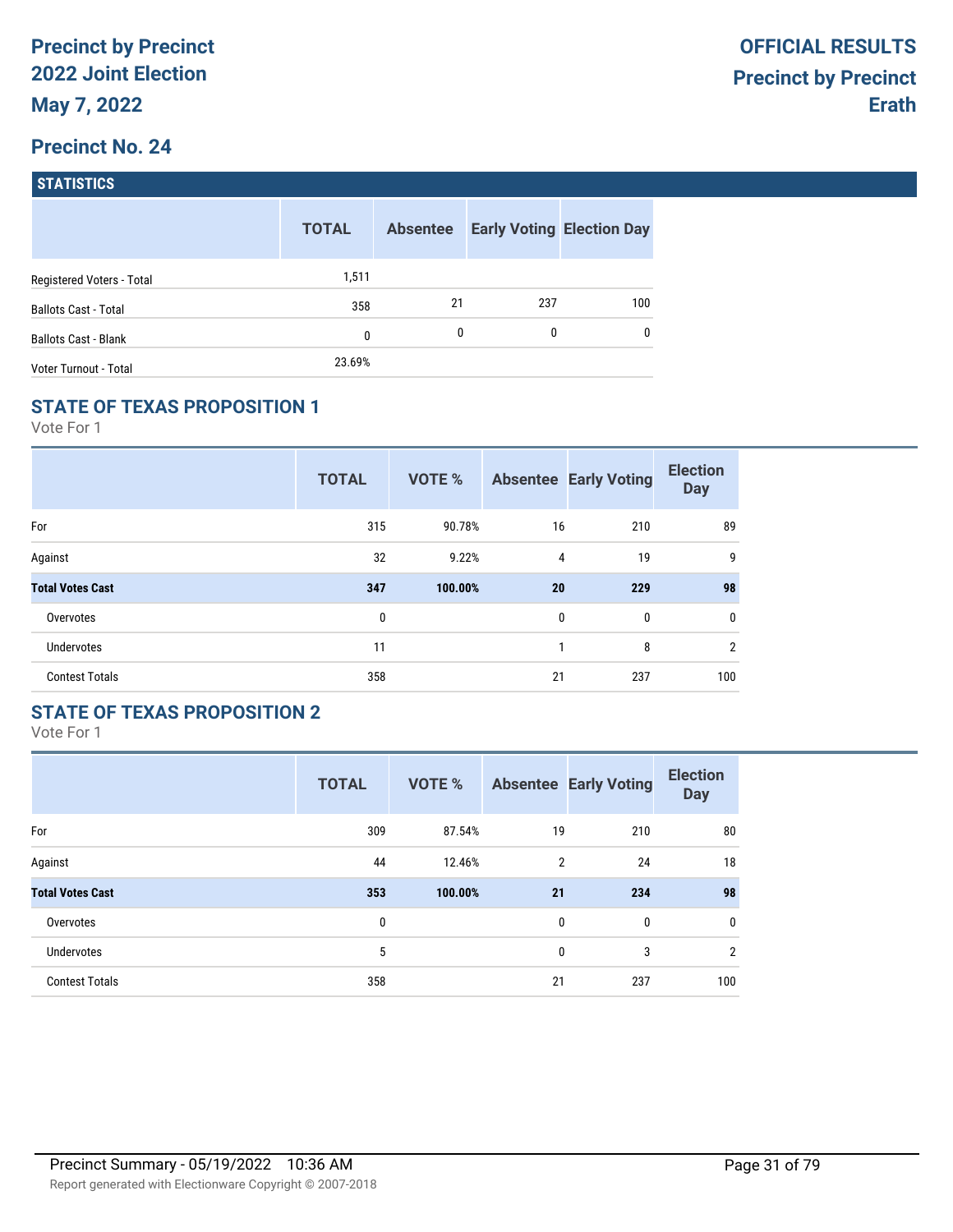### **Precinct No. 24**

## **Mayor City of Stephenville**

Vote For 1

|                         | <b>TOTAL</b> | <b>VOTE %</b> |    | <b>Absentee Early Voting</b> | <b>Election</b><br><b>Day</b> |
|-------------------------|--------------|---------------|----|------------------------------|-------------------------------|
| <b>Brady Pendleton</b>  | 142          | 48.14%        | 9  | 91                           | 42                            |
| Doug Svien              | 153          | 51.86%        | 11 | 106                          | 36                            |
| <b>Total Votes Cast</b> | 295          | 100.00%       | 20 | 197                          | 78                            |
| Overvotes               | 0            |               | 0  | 0                            | 0                             |
| <b>Undervotes</b>       | 10           |               | 1  | 3                            | 6                             |
| <b>Contest Totals</b>   | 305          |               | 21 | 200                          | 84                            |

### **City Council, Place 2 City of Stephenville**

Vote For 1

|                         | <b>TOTAL</b> | <b>VOTE %</b> |              | <b>Absentee Early Voting</b> | <b>Election</b><br><b>Day</b> |
|-------------------------|--------------|---------------|--------------|------------------------------|-------------------------------|
| Justin Haschke          | 272          | 100.00%       | 15           | 184                          | 73                            |
| <b>Total Votes Cast</b> | 272          | 100.00%       | 15           | 184                          | 73                            |
| Overvotes               | 0            |               | $\mathbf{0}$ | $\mathbf{0}$                 | $\mathbf{0}$                  |
| <b>Undervotes</b>       | 33           |               | 6            | 16                           | 11                            |
| <b>Contest Totals</b>   | 305          |               | 21           | 200                          | 84                            |

### **City Council, Place 4 City of Stephenville**

|                         | <b>TOTAL</b> | <b>VOTE %</b> |    | <b>Absentee Early Voting</b> | <b>Election</b><br><b>Day</b> |
|-------------------------|--------------|---------------|----|------------------------------|-------------------------------|
| Robert "Bob" Newby      | 256          | 100.00%       | 12 | 173                          | 71                            |
| <b>Total Votes Cast</b> | 256          | 100.00%       | 12 | 173                          | 71                            |
| Overvotes               | 0            |               | 0  | $\mathbf{0}$                 | $\mathbf{0}$                  |
| <b>Undervotes</b>       | 49           |               | 9  | 27                           | 13                            |
| <b>Contest Totals</b>   | 305          |               | 21 | 200                          | 84                            |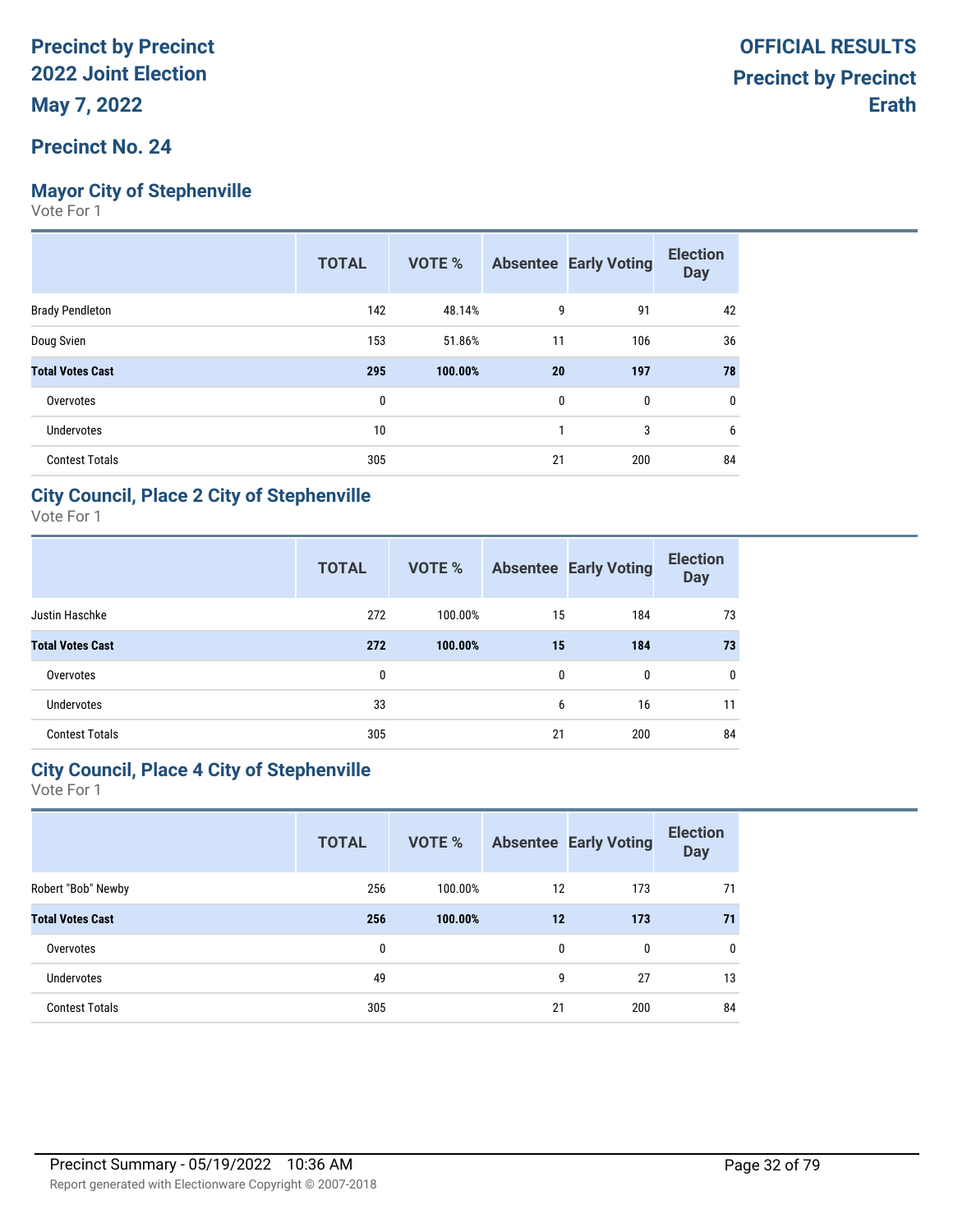### **Precinct No. 24**

### **City Council, Place 6 City of Stephenville**

Vote For 1

|                         | <b>TOTAL</b> | <b>VOTE %</b> |    | <b>Absentee Early Voting</b> | <b>Election</b><br><b>Day</b> |
|-------------------------|--------------|---------------|----|------------------------------|-------------------------------|
| David Baskett           | 156          | 54.74%        | 11 | 95                           | 50                            |
| Dean Parr               | 129          | 45.26%        | 5  | 100                          | 24                            |
| <b>Total Votes Cast</b> | 285          | 100.00%       | 16 | 195                          | 74                            |
| Overvotes               | 0            |               | 0  | 0                            | 0                             |
| Undervotes              | 20           |               | 5  | 5                            | 10                            |
| <b>Contest Totals</b>   | 305          |               | 21 | 200                          | 84                            |

### **City Council, Place 8 City of Stephenville**

Vote For 1

|                         | <b>TOTAL</b> | <b>VOTE %</b> |              | <b>Absentee Early Voting</b> | <b>Election</b><br><b>Day</b> |
|-------------------------|--------------|---------------|--------------|------------------------------|-------------------------------|
| <b>Mark McClinton</b>   | 262          | 100.00%       | 14           | 178                          | 70                            |
| <b>Total Votes Cast</b> | 262          | 100.00%       | 14           | 178                          | 70                            |
| Overvotes               | 0            |               | $\mathbf{0}$ | $\mathbf{0}$                 | $\mathbf{0}$                  |
| <b>Undervotes</b>       | 43           |               | 7            | 22                           | 14                            |
| <b>Contest Totals</b>   | 305          |               | 21           | 200                          | 84                            |

### **Trustees, Place 4 Stephenville ISD**

|                         | <b>TOTAL</b> | <b>VOTE %</b> | <b>Absentee</b> | <b>Early Voting</b> | <b>Election</b><br><b>Day</b> |
|-------------------------|--------------|---------------|-----------------|---------------------|-------------------------------|
| Amauri Martinez         | 153          | 46.50%        | 12              | 105                 | 36                            |
| Luke Sims               | 176          | 53.50%        | 6               | 121                 | 49                            |
| <b>Total Votes Cast</b> | 329          | 100.00%       | 18              | 226                 | 85                            |
| Overvotes               | 0            |               | 0               | 0                   | 0                             |
| <b>Undervotes</b>       | 24           |               | 3               | 6                   | 15                            |
| <b>Contest Totals</b>   | 353          |               | 21              | 232                 | 100                           |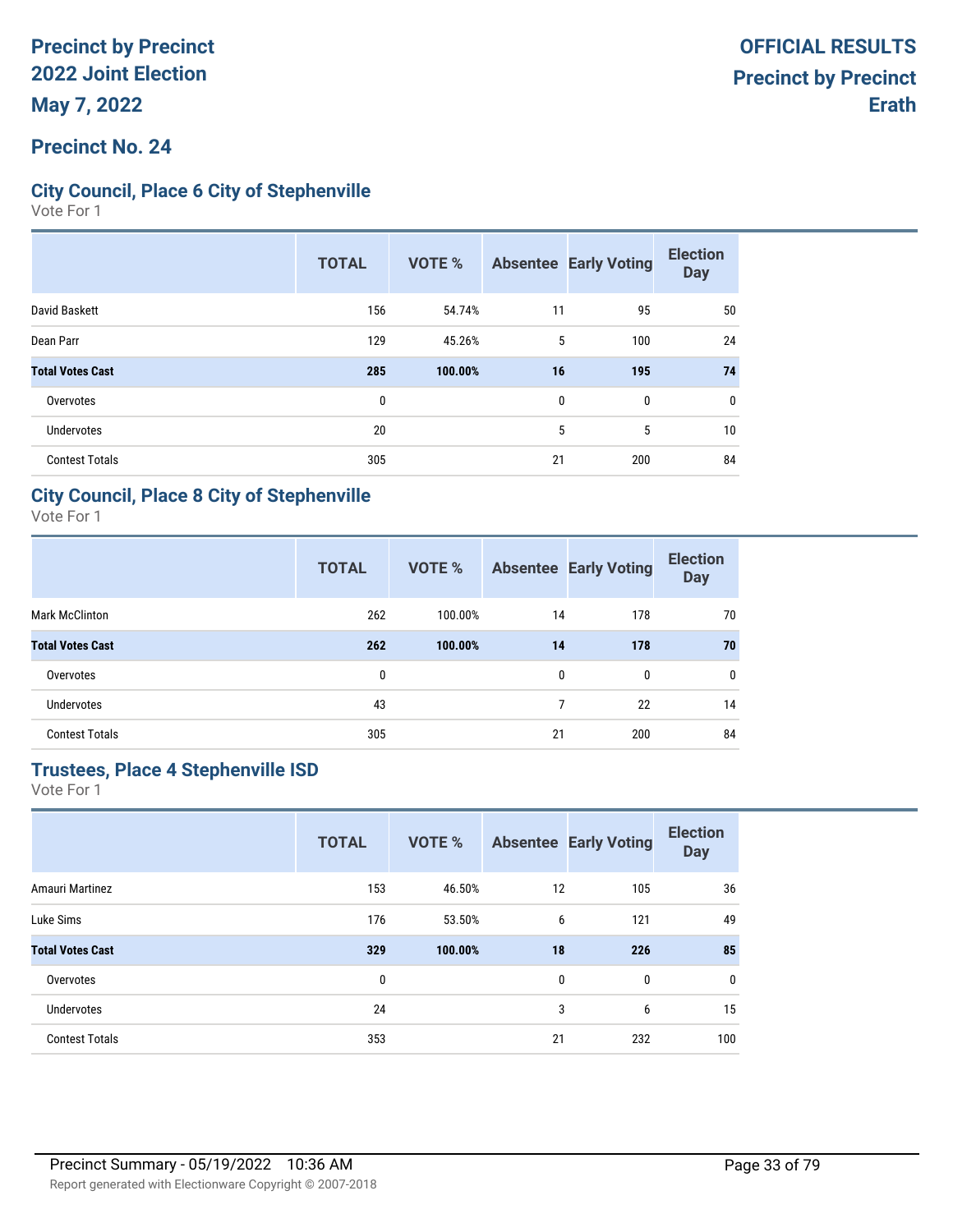#### **Precinct No. 24**

#### **Trustees, Place 5 Stephenville ISD**

Vote For 1

|                         | <b>TOTAL</b> | VOTE %  |    | <b>Absentee Early Voting</b> | <b>Election</b><br><b>Day</b> |
|-------------------------|--------------|---------|----|------------------------------|-------------------------------|
| <b>Matt Miller</b>      | 306          | 100.00% | 16 | 206                          | 84                            |
| <b>Total Votes Cast</b> | 306          | 100.00% | 16 | 206                          | 84                            |
| Overvotes               | 0            |         | 0  | 0                            | 0                             |
| <b>Undervotes</b>       | 47           |         | 5  | 26                           | 16                            |
| <b>Contest Totals</b>   | 353          |         | 21 | 232                          | 100                           |
|                         |              |         |    |                              |                               |

## **Proposition A Stephenville ISD**

Vote For 1

|                         | <b>TOTAL</b> | VOTE %  |              | <b>Absentee Early Voting</b> | <b>Election</b><br><b>Day</b> |
|-------------------------|--------------|---------|--------------|------------------------------|-------------------------------|
| <b>FOR</b>              | 177          | 50.57%  | 10           | 123                          | 44                            |
| <b>AGAINST</b>          | 173          | 49.43%  | 10           | 107                          | 56                            |
| <b>Total Votes Cast</b> | 350          | 100.00% | 20           | 230                          | 100                           |
| Overvotes               | 0            |         | $\mathbf{0}$ | $\mathbf 0$                  | 0                             |
| Undervotes              | 3            |         | 1            | $\overline{2}$               | $\mathbf 0$                   |
| <b>Contest Totals</b>   | 353          |         | 21           | 232                          | 100                           |

## **Proposition B Stephenville ISD**

|                         | <b>TOTAL</b> | <b>VOTE %</b> |                | <b>Absentee Early Voting</b> | <b>Election</b><br><b>Day</b> |
|-------------------------|--------------|---------------|----------------|------------------------------|-------------------------------|
| <b>FOR</b>              | 162          | 46.69%        | 7              | 118                          | 37                            |
| <b>AGAINST</b>          | 185          | 53.31%        | 12             | 111                          | 62                            |
| <b>Total Votes Cast</b> | 347          | 100.00%       | 19             | 229                          | 99                            |
| Overvotes               | 0            |               | 0              | 0                            | 0                             |
| <b>Undervotes</b>       | 6            |               | $\overline{2}$ | 3                            |                               |
| <b>Contest Totals</b>   | 353          |               | 21             | 232                          | 100                           |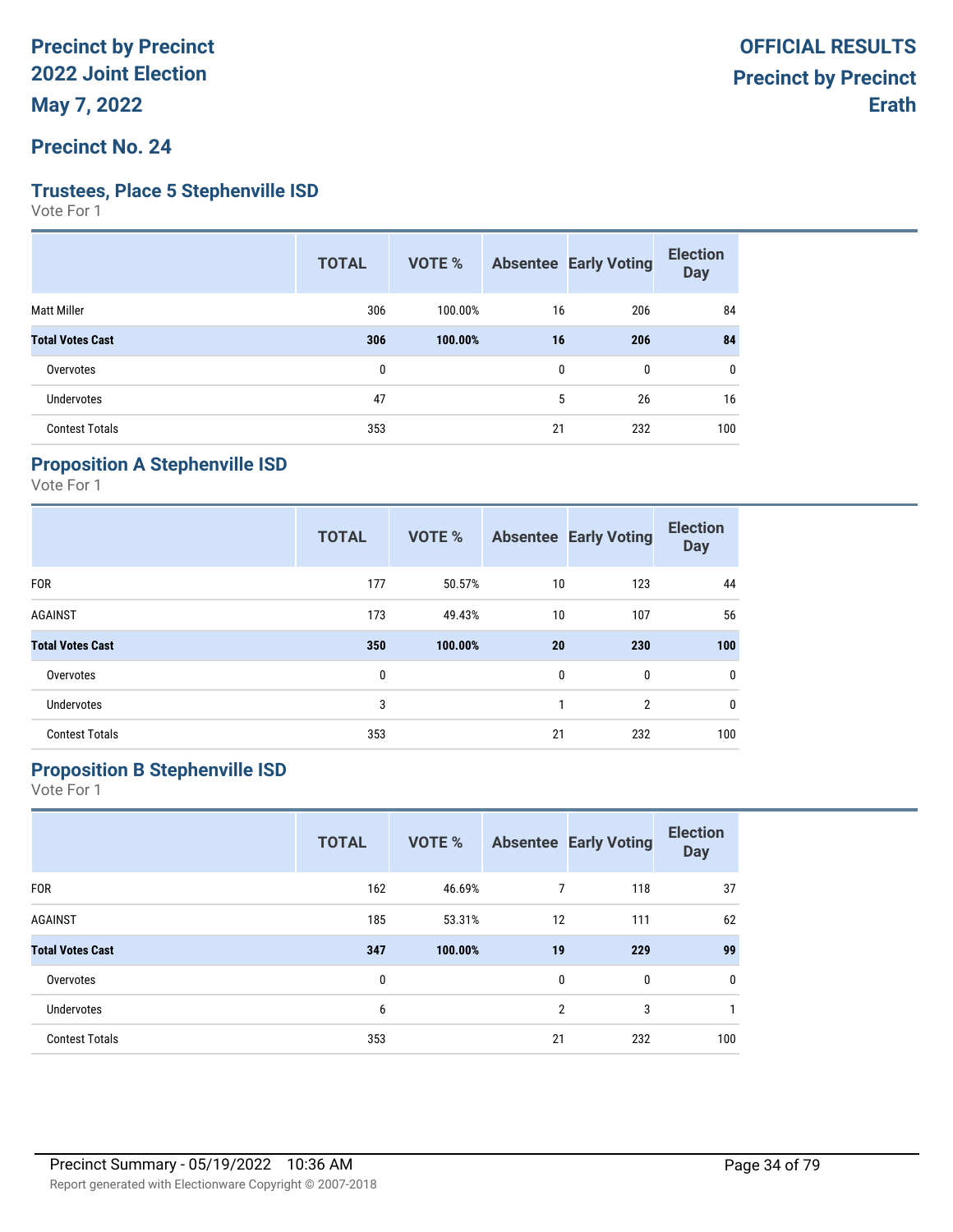| <b>STATISTICS</b> |
|-------------------|
|                   |

|                             | <b>TOTAL</b> | <b>Absentee</b> |    | <b>Early Voting Election Day</b> |
|-----------------------------|--------------|-----------------|----|----------------------------------|
| Registered Voters - Total   | 804          |                 |    |                                  |
| <b>Ballots Cast - Total</b> | 85           | 13              | 45 | 27                               |
| <b>Ballots Cast - Blank</b> | 0            | 0               | 0  | $\mathbf{0}$                     |
| Voter Turnout - Total       | 10.57%       |                 |    |                                  |

#### **STATE OF TEXAS PROPOSITION 1**

Vote For 1

|                         | <b>TOTAL</b> | <b>VOTE %</b> |    | <b>Absentee Early Voting</b> | <b>Election</b><br><b>Day</b> |
|-------------------------|--------------|---------------|----|------------------------------|-------------------------------|
| For                     | 77           | 92.77%        | 13 | 41                           | 23                            |
| Against                 | 6            | 7.23%         | 0  | 4                            | $\overline{2}$                |
| <b>Total Votes Cast</b> | 83           | 100.00%       | 13 | 45                           | 25                            |
| Overvotes               | 0            |               | 0  | 0                            | 0                             |
| <b>Undervotes</b>       | 2            |               | 0  | 0                            | $\overline{2}$                |
| <b>Contest Totals</b>   | 85           |               | 13 | 45                           | 27                            |

## **STATE OF TEXAS PROPOSITION 2**

|                         | <b>TOTAL</b>   | <b>VOTE %</b> |              | <b>Absentee Early Voting</b> | <b>Election</b><br><b>Day</b> |
|-------------------------|----------------|---------------|--------------|------------------------------|-------------------------------|
| For                     | 71             | 85.54%        | 13           | 40                           | 18                            |
| Against                 | 12             | 14.46%        | $\mathbf{0}$ | 5                            | 7                             |
| <b>Total Votes Cast</b> | 83             | 100.00%       | 13           | 45                           | 25                            |
| Overvotes               | 0              |               | $\mathbf{0}$ | $\mathbf{0}$                 | 0                             |
| <b>Undervotes</b>       | $\overline{2}$ |               | $\mathbf{0}$ | 0                            | $\overline{2}$                |
| <b>Contest Totals</b>   | 85             |               | 13           | 45                           | 27                            |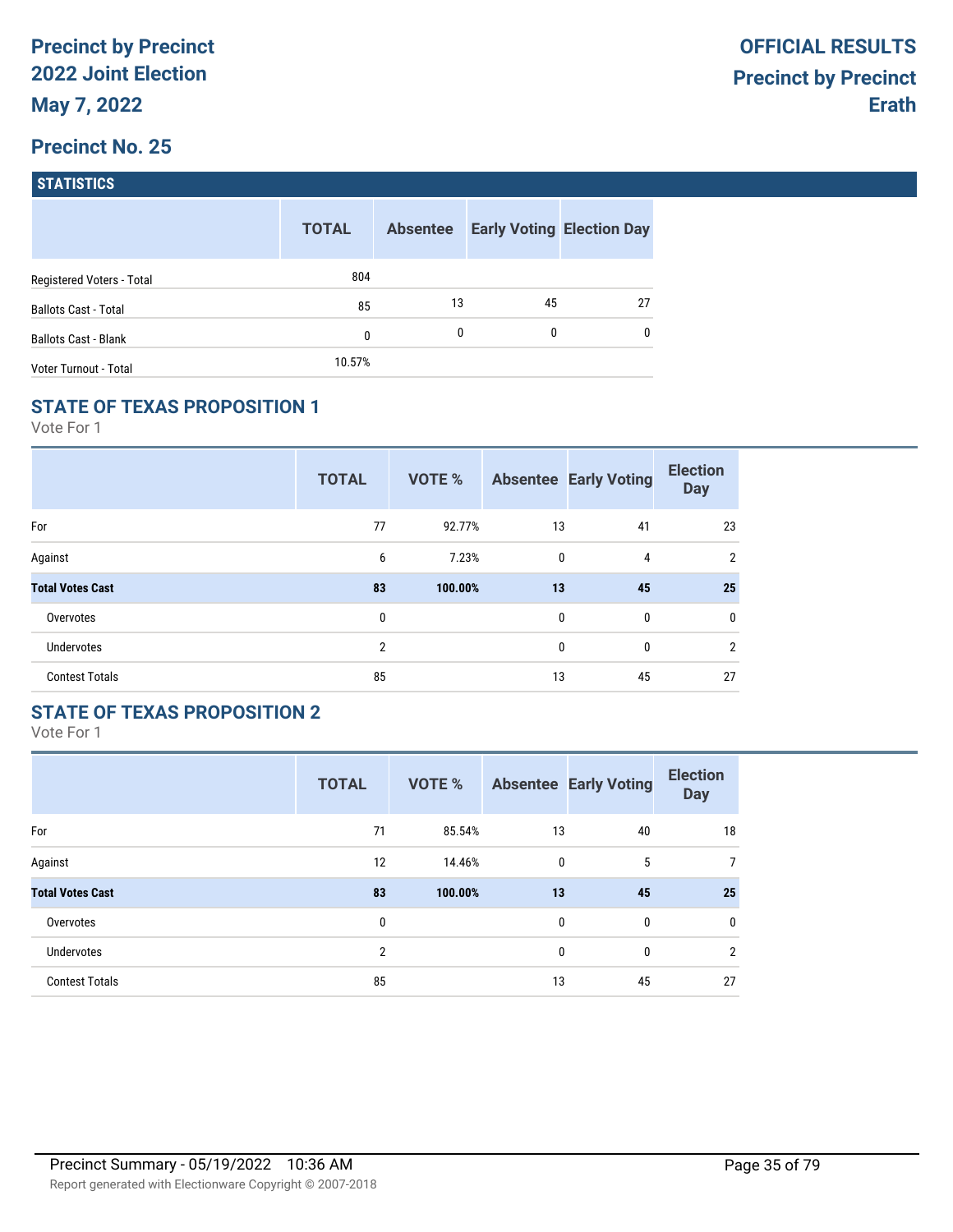**Precinct No. 25**

### **Trustees, Place 4 Stephenville ISD**

Vote For 1

|                         | <b>TOTAL</b>   | VOTE %  |          | <b>Absentee Early Voting</b> | <b>Election</b><br><b>Day</b> |
|-------------------------|----------------|---------|----------|------------------------------|-------------------------------|
| Amauri Martinez         |                | 33.33%  | 0        | 0                            |                               |
| Luke Sims               | $\overline{2}$ | 66.67%  | 0        | $\mathfrak{p}$               | 0                             |
| <b>Total Votes Cast</b> | 3              | 100.00% | $\bf{0}$ | $\mathbf{2}$                 |                               |
| Overvotes               | 0              |         | 0        | 0                            | 0                             |
| Undervotes              | 0              |         | 0        | $\mathbf{0}$                 | 0                             |
| <b>Contest Totals</b>   | 3              |         | 0        | 2                            |                               |

### **Trustees, Place 5 Stephenville ISD**

|                         | <b>TOTAL</b> | <b>VOTE %</b> |   | <b>Absentee Early Voting</b> | <b>Election</b><br><b>Day</b> |
|-------------------------|--------------|---------------|---|------------------------------|-------------------------------|
| Matt Miller             | 3            | 100.00%       | 0 | 2                            |                               |
| <b>Total Votes Cast</b> | 3            | 100.00%       | 0 | $\mathbf 2$                  |                               |
| Overvotes               | 0            |               | 0 | 0                            | 0                             |
| Undervotes              | 0            |               | 0 | 0                            | 0                             |
| <b>Contest Totals</b>   | 3            |               | 0 | ົ                            |                               |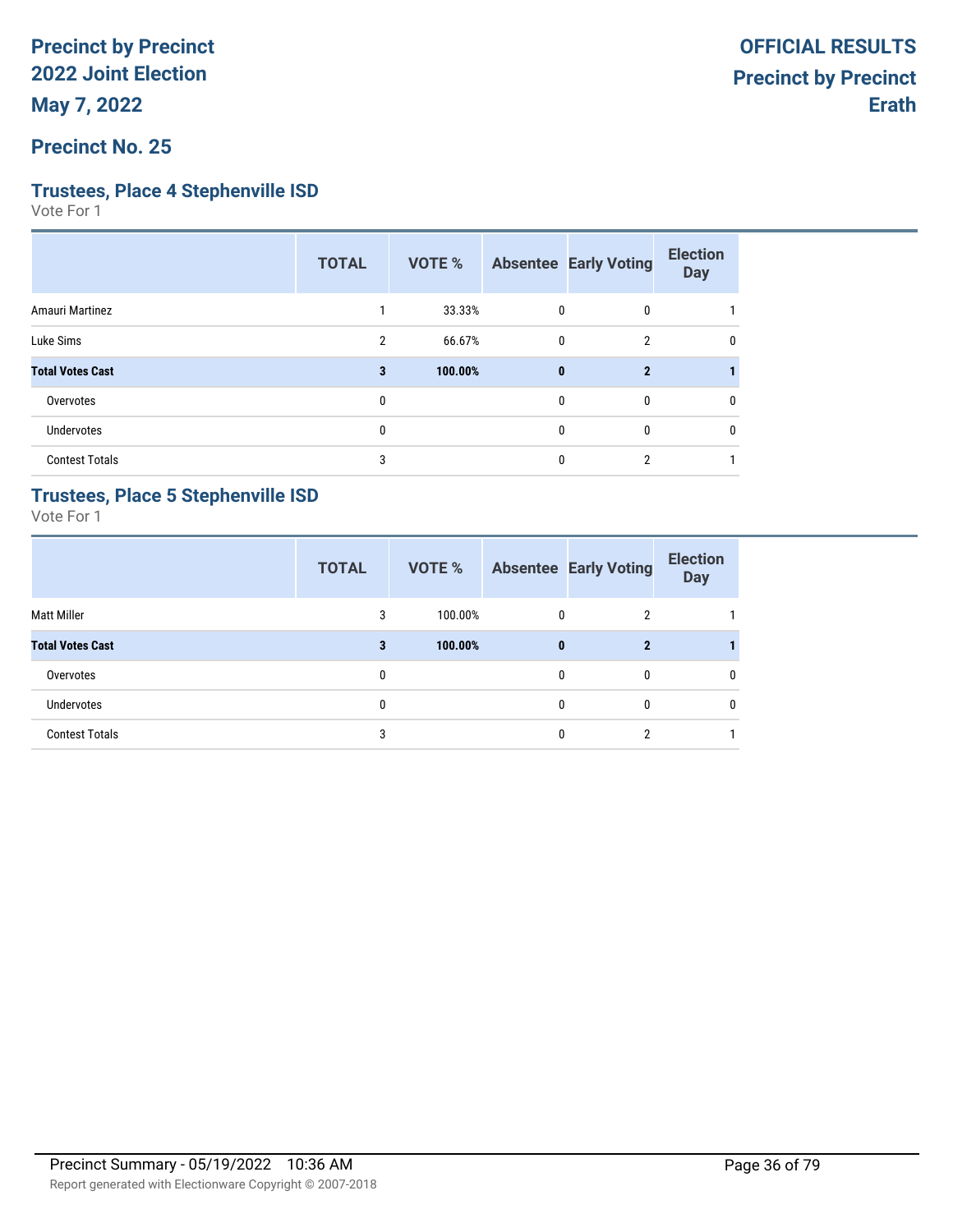### **Precinct No. 25**

### **Dublin I.S.D. Trustee**

Vote For 2

|                         | <b>TOTAL</b> | <b>VOTE %</b> |                | <b>Absentee Early Voting</b> | <b>Election</b><br><b>Day</b> |
|-------------------------|--------------|---------------|----------------|------------------------------|-------------------------------|
| John Shipman            | 7            | 12.96%        | $\mathbf{0}$   | 1                            | 6                             |
| Pat Leatherwood         | 22           | 40.74%        | 0              | 12                           | 10                            |
| Anjelica Salyer         | 24           | 44.44%        | 1              | 9                            | 14                            |
| <b>Write-In Totals</b>  | 1            | 1.85%         | $\mathbf{0}$   | $\mathbf{0}$                 |                               |
| Write-In: Tara Caldera  | 1            | 1.85%         | $\mathbf{0}$   | $\mathbf{0}$                 |                               |
| Not Assigned            | $\mathbf{0}$ | 0.00%         | $\mathbf{0}$   | 0                            | 0                             |
| <b>Total Votes Cast</b> | 54           | 100.00%       | $\blacksquare$ | 22                           | 31                            |
| Overvotes               | $\mathbf{0}$ |               | 0              | 0                            | $\mathbf{0}$                  |
| <b>Undervotes</b>       | 8            |               | 3              | $\overline{2}$               | 3                             |
| <b>Contest Totals</b>   | 62           |               | 4              | 24                           | 34                            |

### **Dublin I.S.D. Trustee, Unexp 2 Year Term**

|                         | <b>TOTAL</b> | <b>VOTE %</b> |                | <b>Absentee Early Voting</b> | <b>Election</b><br><b>Day</b> |
|-------------------------|--------------|---------------|----------------|------------------------------|-------------------------------|
| <b>Bob Cervetto</b>     | 19           | 63.33%        | $\overline{2}$ | 8                            | 9                             |
| Dewayne Kolb            | 11           | 36.67%        | $\mathbf 0$    | 3                            | 8                             |
| <b>Total Votes Cast</b> | 30           | 100.00%       | $\overline{2}$ | 11                           | 17                            |
| Overvotes               | 0            |               | $\mathbf{0}$   | 0                            | $\mathbf 0$                   |
| Undervotes              |              |               | $\mathbf{0}$   |                              | $\mathbf 0$                   |
| <b>Contest Totals</b>   | 31           |               | $\overline{2}$ | 12                           | 17                            |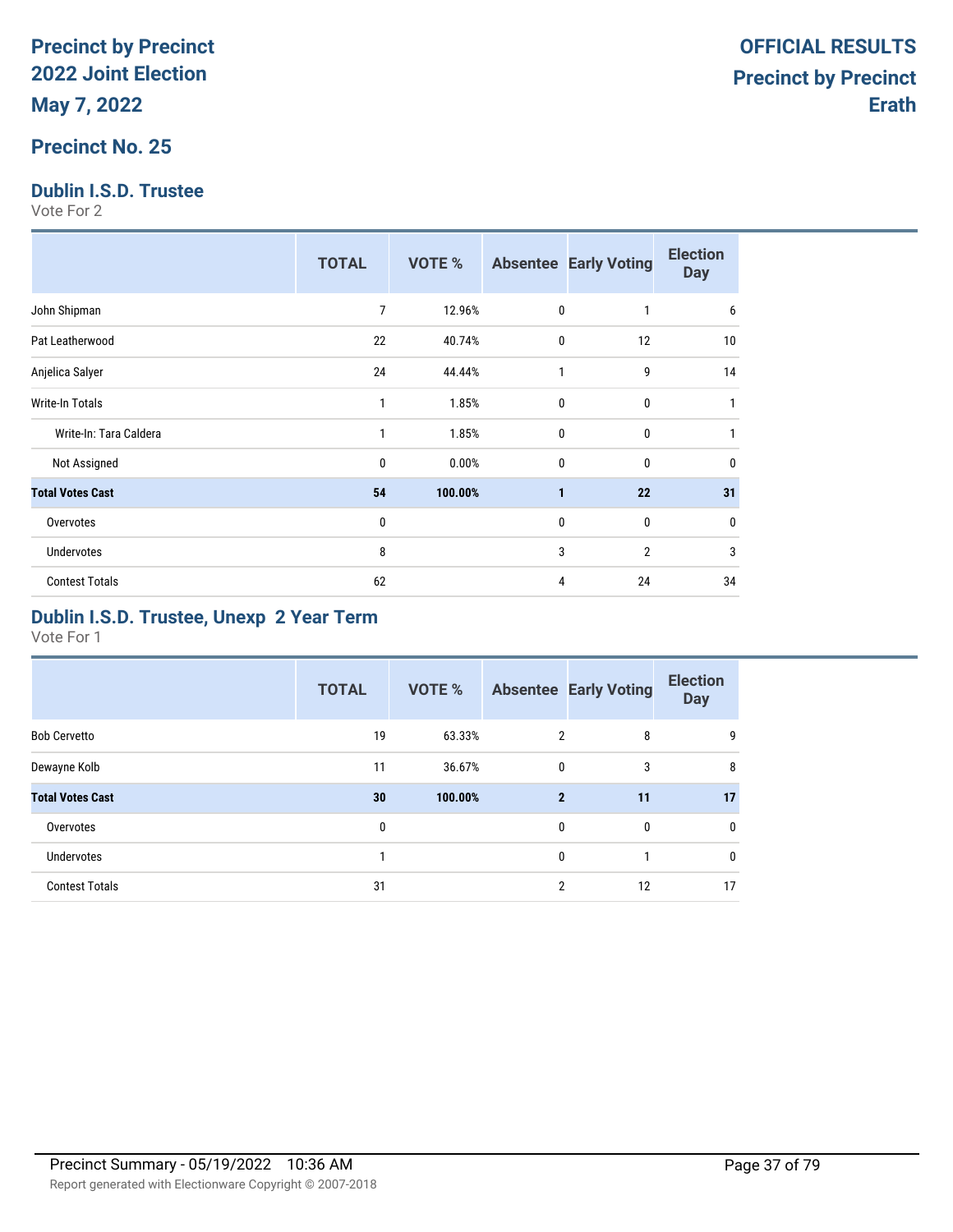# **Proposition A Stephenville ISD**

Vote For 1

|                         | <b>TOTAL</b> | VOTE %  |              | <b>Absentee Early Voting</b> | <b>Election</b><br><b>Day</b> |
|-------------------------|--------------|---------|--------------|------------------------------|-------------------------------|
| <b>FOR</b>              | 3            | 100.00% | 0            | $\overline{2}$               |                               |
| <b>AGAINST</b>          | 0            | 0.00%   | $\mathbf{0}$ | 0                            | 0                             |
| <b>Total Votes Cast</b> | 3            | 100.00% | $\bf{0}$     | $\overline{2}$               |                               |
| Overvotes               | 0            |         | 0            | 0                            | 0                             |
| <b>Undervotes</b>       | $\mathbf{0}$ |         | 0            | $\mathbf{0}$                 | 0                             |
| <b>Contest Totals</b>   | 3            |         | 0            | $\overline{2}$               |                               |

## **Proposition B Stephenville ISD**

|                         | <b>TOTAL</b>   | <b>VOTE %</b> |          | <b>Absentee Early Voting</b> | <b>Election</b><br><b>Day</b> |
|-------------------------|----------------|---------------|----------|------------------------------|-------------------------------|
| <b>FOR</b>              | $\overline{2}$ | 66.67%        | 0        | $\overline{2}$               | 0                             |
| <b>AGAINST</b>          |                | 33.33%        | 0        | 0                            |                               |
| <b>Total Votes Cast</b> | 3              | 100.00%       | $\bf{0}$ | $\overline{2}$               |                               |
| Overvotes               | 0              |               | 0        | $\mathbf{0}$                 | 0                             |
| <b>Undervotes</b>       | $\mathbf{0}$   |               | 0        | $\mathbf{0}$                 | $\mathbf{0}$                  |
| <b>Contest Totals</b>   | 3              |               | 0        | $\overline{2}$               |                               |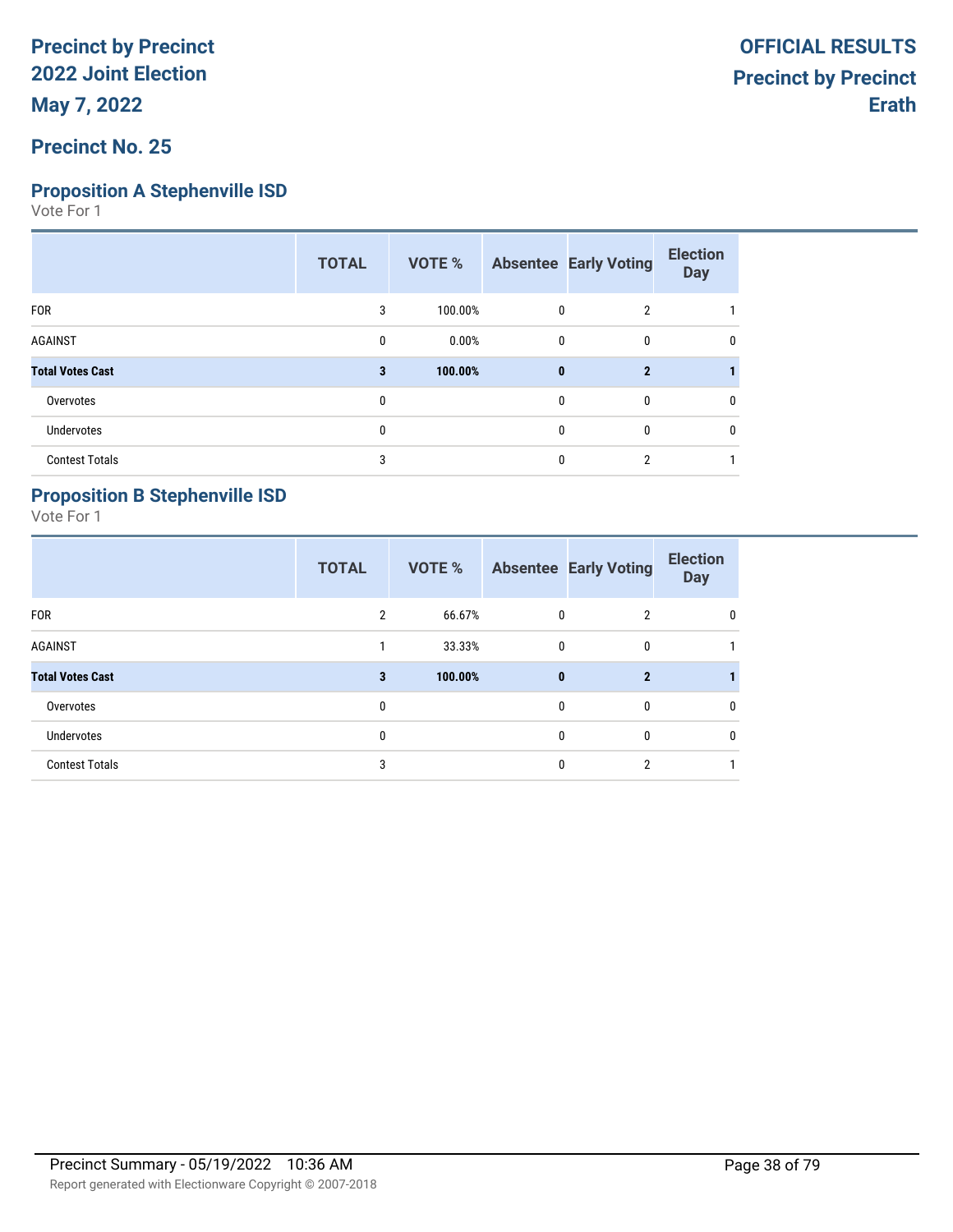| <b>STATISTICS</b> |  |
|-------------------|--|
|                   |  |

|                             | <b>TOTAL</b> | <b>Absentee</b> |    | <b>Early Voting Election Day</b> |
|-----------------------------|--------------|-----------------|----|----------------------------------|
| Registered Voters - Total   | 670          |                 |    |                                  |
| <b>Ballots Cast - Total</b> | 58           | 6               | 24 | 28                               |
| <b>Ballots Cast - Blank</b> | 0            | $\mathbf{0}$    | 0  | $\mathbf{0}$                     |
| Voter Turnout - Total       | 8.66%        |                 |    |                                  |

## **STATE OF TEXAS PROPOSITION 1**

Vote For 1

|                         | <b>TOTAL</b> | <b>VOTE %</b> |   | <b>Absentee Early Voting</b> | <b>Election</b><br><b>Day</b> |
|-------------------------|--------------|---------------|---|------------------------------|-------------------------------|
| For                     | 54           | 94.74%        | 6 | 22                           | 26                            |
| Against                 | 3            | 5.26%         | 0 | 1                            | $\overline{2}$                |
| <b>Total Votes Cast</b> | 57           | 100.00%       | 6 | 23                           | 28                            |
| Overvotes               | 0            |               | 0 | 0                            | 0                             |
| Undervotes              |              |               | 0 | 1                            | 0                             |
| <b>Contest Totals</b>   | 58           |               | 6 | 24                           | 28                            |

## **STATE OF TEXAS PROPOSITION 2**

|                         | <b>TOTAL</b> | <b>VOTE %</b> |              | <b>Absentee Early Voting</b> | <b>Election</b><br><b>Day</b> |
|-------------------------|--------------|---------------|--------------|------------------------------|-------------------------------|
| For                     | 55           | 94.83%        | 6            | 22                           | 27                            |
| Against                 | 3            | 5.17%         | $\mathbf{0}$ | $\overline{2}$               |                               |
| <b>Total Votes Cast</b> | 58           | 100.00%       | 6            | 24                           | 28                            |
| Overvotes               | 0            |               | $\mathbf{0}$ | $\mathbf{0}$                 | 0                             |
| Undervotes              | 0            |               | $\mathbf{0}$ | $\mathbf{0}$                 | 0                             |
| <b>Contest Totals</b>   | 58           |               | 6            | 24                           | 28                            |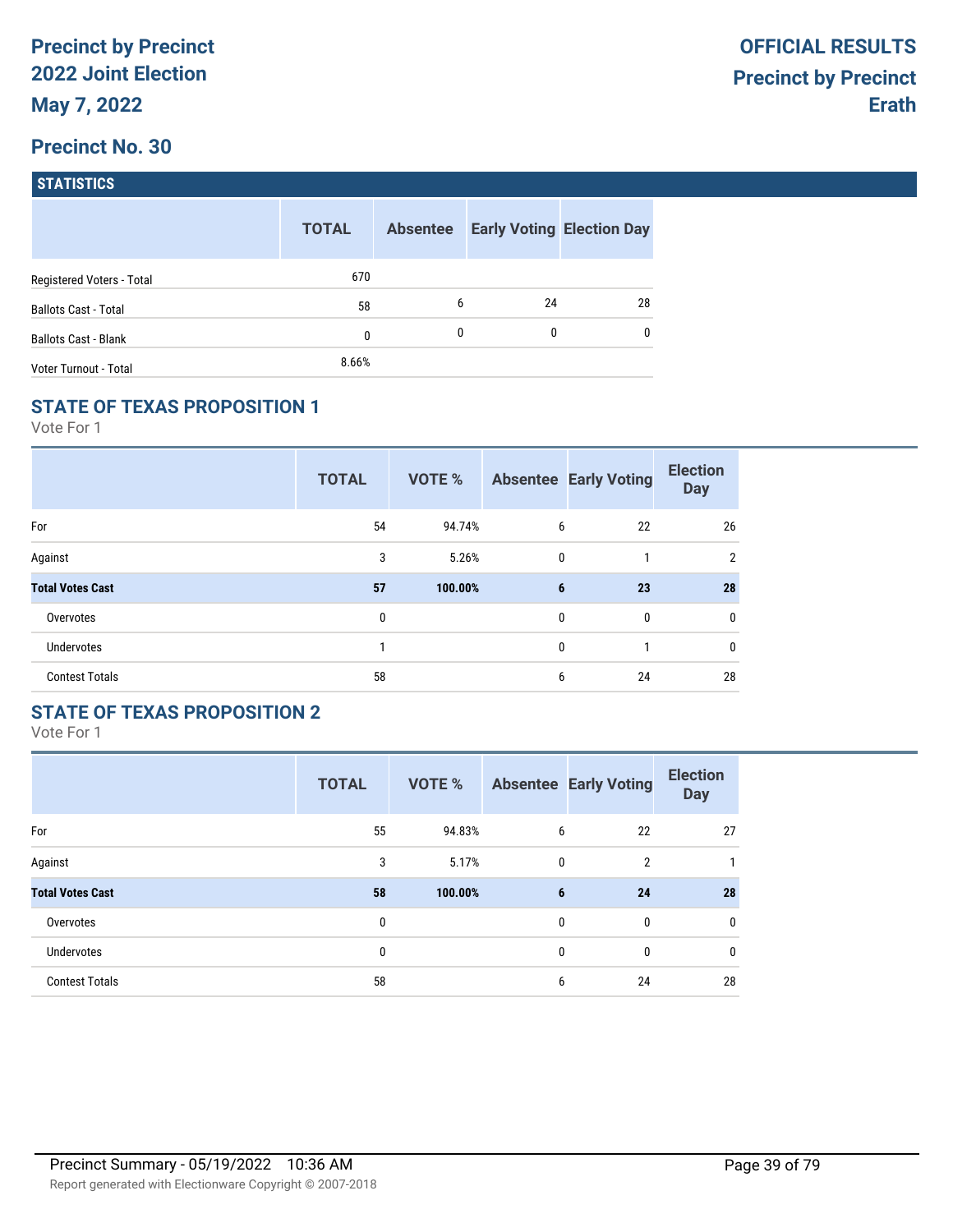**Precinct No. 30**

#### **Trustees, Place 4 Stephenville ISD**

Vote For 1

|                         | <b>TOTAL</b> | VOTE %  |              | <b>Absentee Early Voting</b> | <b>Election</b><br><b>Day</b> |
|-------------------------|--------------|---------|--------------|------------------------------|-------------------------------|
| Amauri Martinez         | 5            | 33.33%  | $\mathbf 0$  | 5                            | 0                             |
| Luke Sims               | 10           | 66.67%  | 0            | $\overline{2}$               | 8                             |
| <b>Total Votes Cast</b> | 15           | 100.00% | $\bf{0}$     | 7                            | 8                             |
| Overvotes               | 0            |         | $\mathbf{0}$ | $\mathbf{0}$                 | 0                             |
| Undervotes              | $\mathbf{0}$ |         | 0            | $\mathbf{0}$                 | 0                             |
| <b>Contest Totals</b>   | 15           |         | 0            |                              | 8                             |

#### **Trustees, Place 5 Stephenville ISD**

Vote For 1

|                         | <b>TOTAL</b> | <b>VOTE %</b> |              | <b>Absentee Early Voting</b> | <b>Election</b><br><b>Day</b> |
|-------------------------|--------------|---------------|--------------|------------------------------|-------------------------------|
| Matt Miller             | 12           | 100.00%       | $\mathbf{0}$ | 6                            | 6                             |
| <b>Total Votes Cast</b> | 12           | 100.00%       | $\bf{0}$     | 6                            | 6                             |
| Overvotes               | 0            |               | 0            | 0                            | $\mathbf{0}$                  |
| <b>Undervotes</b>       | 3            |               | 0            |                              | 2                             |
| <b>Contest Totals</b>   | 15           |               | 0            |                              | 8                             |

# **Proposition A Stephenville ISD**

|                         | <b>TOTAL</b>   | <b>VOTE %</b> |              | <b>Absentee Early Voting</b> | <b>Election</b><br><b>Day</b> |
|-------------------------|----------------|---------------|--------------|------------------------------|-------------------------------|
| <b>FOR</b>              | $\overline{2}$ | 14.29%        | 0            | $\mathbf{0}$                 | $\overline{2}$                |
| <b>AGAINST</b>          | 12             | 85.71%        | 0            | 6                            | 6                             |
| <b>Total Votes Cast</b> | 14             | 100.00%       | $\bf{0}$     | 6                            | 8                             |
| Overvotes               | 0              |               | $\mathbf{0}$ | $\mathbf{0}$                 | 0                             |
| <b>Undervotes</b>       |                |               | 0            |                              | $\mathbf{0}$                  |
| <b>Contest Totals</b>   | 15             |               | $\theta$     |                              | 8                             |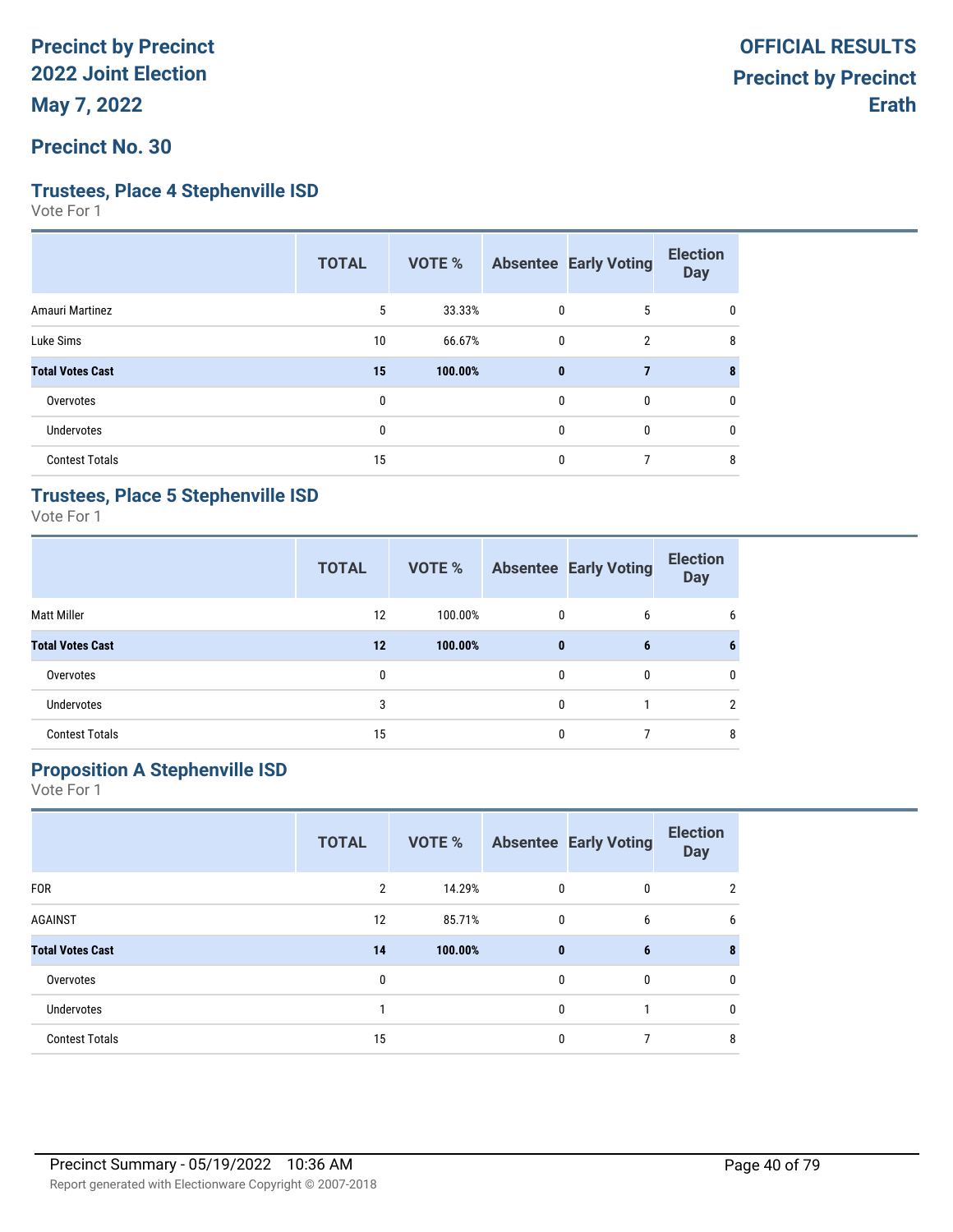## **Precinct No. 30**

# **Proposition B Stephenville ISD**

|                         | <b>TOTAL</b> | VOTE %  |              | <b>Absentee Early Voting</b> | <b>Election</b><br><b>Day</b> |
|-------------------------|--------------|---------|--------------|------------------------------|-------------------------------|
| <b>FOR</b>              |              | 6.67%   | 0            | 0                            |                               |
| <b>AGAINST</b>          | 14           | 93.33%  | 0            | $\overline{7}$               | 7                             |
| <b>Total Votes Cast</b> | 15           | 100.00% | $\mathbf{0}$ | $\overline{7}$               |                               |
| Overvotes               | $\mathbf{0}$ |         | 0            | 0                            | 0                             |
| Undervotes              | 0            |         | 0            | 0                            | 0                             |
| <b>Contest Totals</b>   | 15           |         | 0            | ℸ                            | 8                             |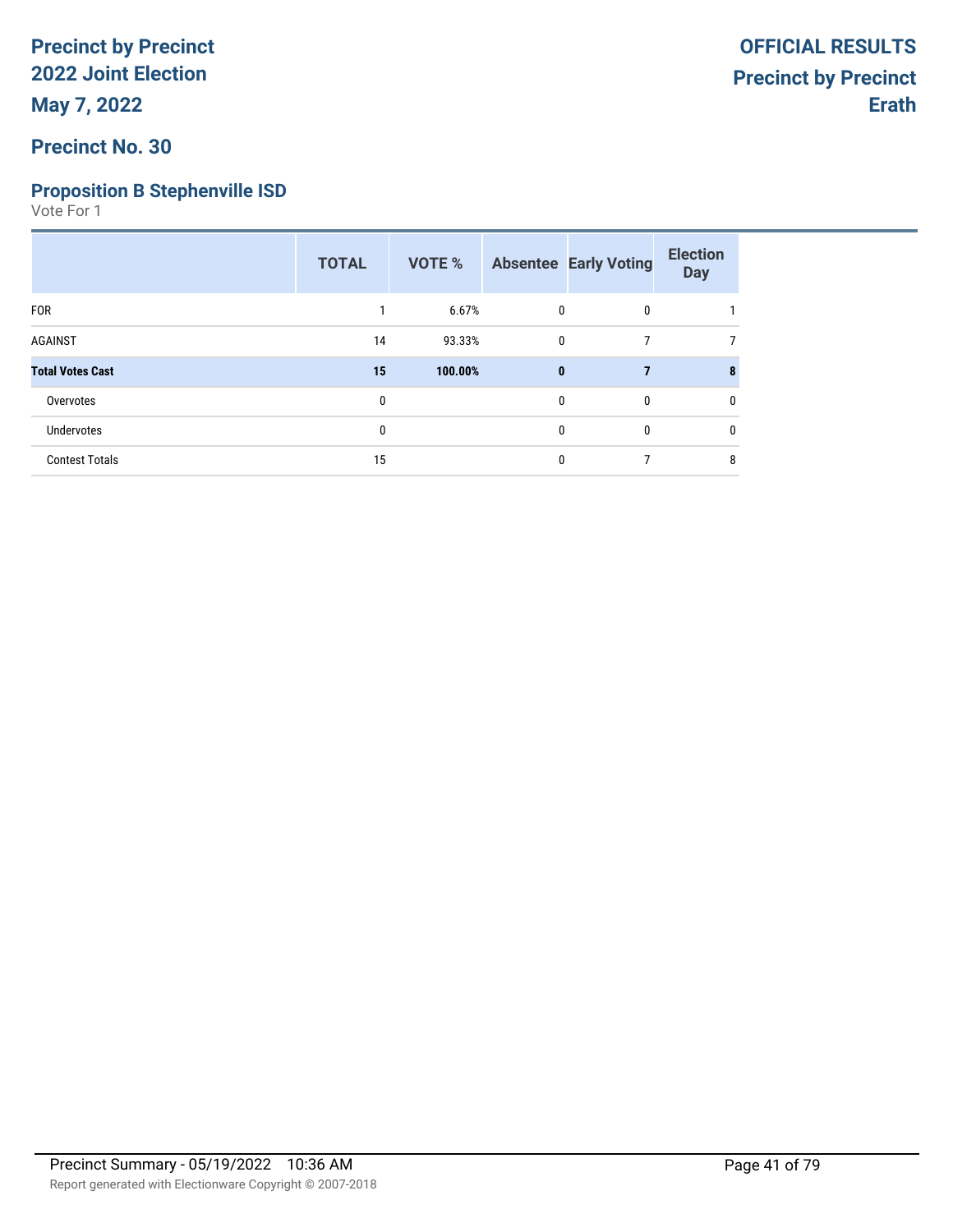| <b>STATISTICS</b> |  |
|-------------------|--|
|                   |  |

|                             | <b>TOTAL</b> | <b>Absentee</b> |    | <b>Early Voting Election Day</b> |
|-----------------------------|--------------|-----------------|----|----------------------------------|
| Registered Voters - Total   | 1,315        |                 |    |                                  |
| <b>Ballots Cast - Total</b> | 103          | 8               | 45 | 50                               |
| <b>Ballots Cast - Blank</b> | 0            | 0               | 0  | $\mathbf{0}$                     |
| Voter Turnout - Total       | 7.83%        |                 |    |                                  |

## **STATE OF TEXAS PROPOSITION 1**

Vote For 1

|                         | <b>TOTAL</b> | VOTE %  |             | <b>Absentee Early Voting</b> | <b>Election</b><br><b>Day</b> |
|-------------------------|--------------|---------|-------------|------------------------------|-------------------------------|
| For                     | 91           | 92.86%  | 6           | 39                           | 46                            |
| Against                 | 7            | 7.14%   | $\mathbf 0$ | 4                            | 3                             |
| <b>Total Votes Cast</b> | 98           | 100.00% | 6           | 43                           | 49                            |
| Overvotes               | 0            |         | $\mathbf 0$ | 0                            | 0                             |
| <b>Undervotes</b>       | 5            |         | 2           | $\overline{2}$               | 1                             |
| <b>Contest Totals</b>   | 103          |         | 8           | 45                           | 50                            |

## **STATE OF TEXAS PROPOSITION 2**

|                         | <b>TOTAL</b> | VOTE %  |                | <b>Absentee Early Voting</b> | <b>Election</b><br><b>Day</b> |
|-------------------------|--------------|---------|----------------|------------------------------|-------------------------------|
| For                     | 93           | 93.94%  | 6              | 42                           | 45                            |
| Against                 | 6            | 6.06%   | $\mathbf{0}$   | $\overline{2}$               | $\overline{4}$                |
| <b>Total Votes Cast</b> | 99           | 100.00% | 6              | 44                           | 49                            |
| Overvotes               | 0            |         | $\mathbf{0}$   | $\mathbf{0}$                 | 0                             |
| Undervotes              | 4            |         | $\overline{2}$ | 1                            |                               |
| <b>Contest Totals</b>   | 103          |         | 8              | 45                           | 50                            |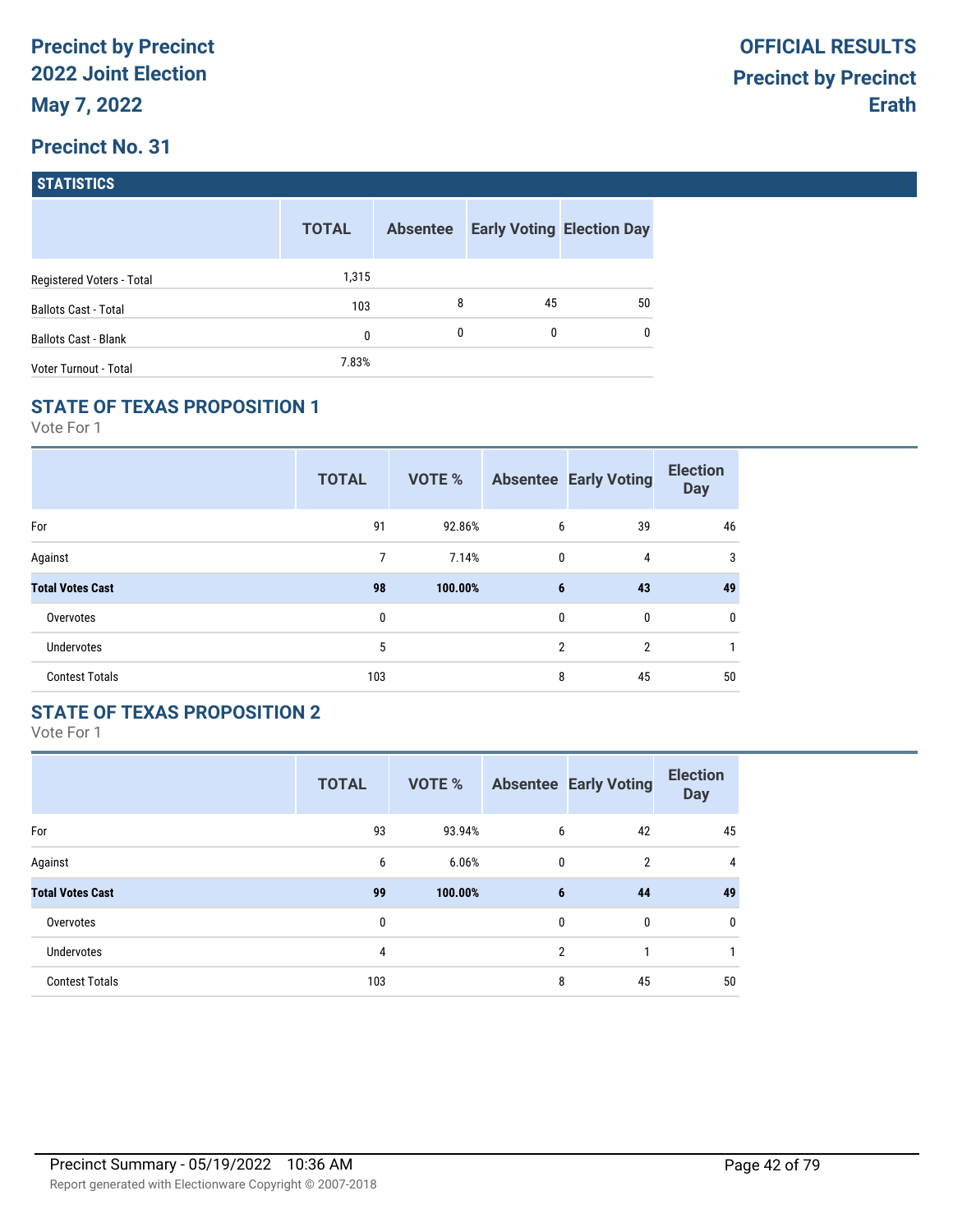### **Precinct No. 31**

#### **Trustees, Place 4 Stephenville ISD**

Vote For 1

|                         | <b>TOTAL</b> | <b>VOTE %</b> |                | <b>Absentee Early Voting</b> | <b>Election</b><br><b>Day</b> |
|-------------------------|--------------|---------------|----------------|------------------------------|-------------------------------|
| <b>Amauri Martinez</b>  | 14           | 23.73%        | 0              |                              | 7                             |
| Luke Sims               | 45           | 76.27%        | $\overline{2}$ | 19                           | 24                            |
| <b>Total Votes Cast</b> | 59           | 100.00%       | $\mathbf{2}$   | 26                           | 31                            |
| Overvotes               | 0            |               | 0              | 0                            | 0                             |
| <b>Undervotes</b>       | 9            |               | 4              |                              | 4                             |
| <b>Contest Totals</b>   | 68           |               | 6              | 27                           | 35                            |

#### **Trustees, Place 5 Stephenville ISD**

Vote For 1

|                         | <b>TOTAL</b> | <b>VOTE %</b> |                | <b>Absentee Early Voting</b> | <b>Election</b><br><b>Day</b> |
|-------------------------|--------------|---------------|----------------|------------------------------|-------------------------------|
| <b>Matt Miller</b>      | 58           | 100.00%       | $\overline{2}$ | 24                           | 32                            |
| <b>Total Votes Cast</b> | 58           | 100.00%       | $\mathbf{2}$   | 24                           | 32                            |
| Overvotes               | 0            |               | 0              | $\mathbf{0}$                 | $\mathbf{0}$                  |
| <b>Undervotes</b>       | 10           |               | 4              | 3                            | 3                             |
| <b>Contest Totals</b>   | 68           |               | 6              | 27                           | 35                            |

# **Proposition A Stephenville ISD**

|                         | <b>TOTAL</b> | VOTE %  |                | <b>Absentee Early Voting</b> | <b>Election</b><br><b>Day</b> |
|-------------------------|--------------|---------|----------------|------------------------------|-------------------------------|
| <b>FOR</b>              | 27           | 39.71%  | $\overline{2}$ | 9                            | 16                            |
| <b>AGAINST</b>          | 41           | 60.29%  | 4              | 18                           | 19                            |
| <b>Total Votes Cast</b> | 68           | 100.00% | 6              | 27                           | 35                            |
| Overvotes               | 0            |         | 0              | 0                            | 0                             |
| <b>Undervotes</b>       | 0            |         | $\mathbf{0}$   | $\mathbf{0}$                 | $\mathbf{0}$                  |
| <b>Contest Totals</b>   | 68           |         | 6              | 27                           | 35                            |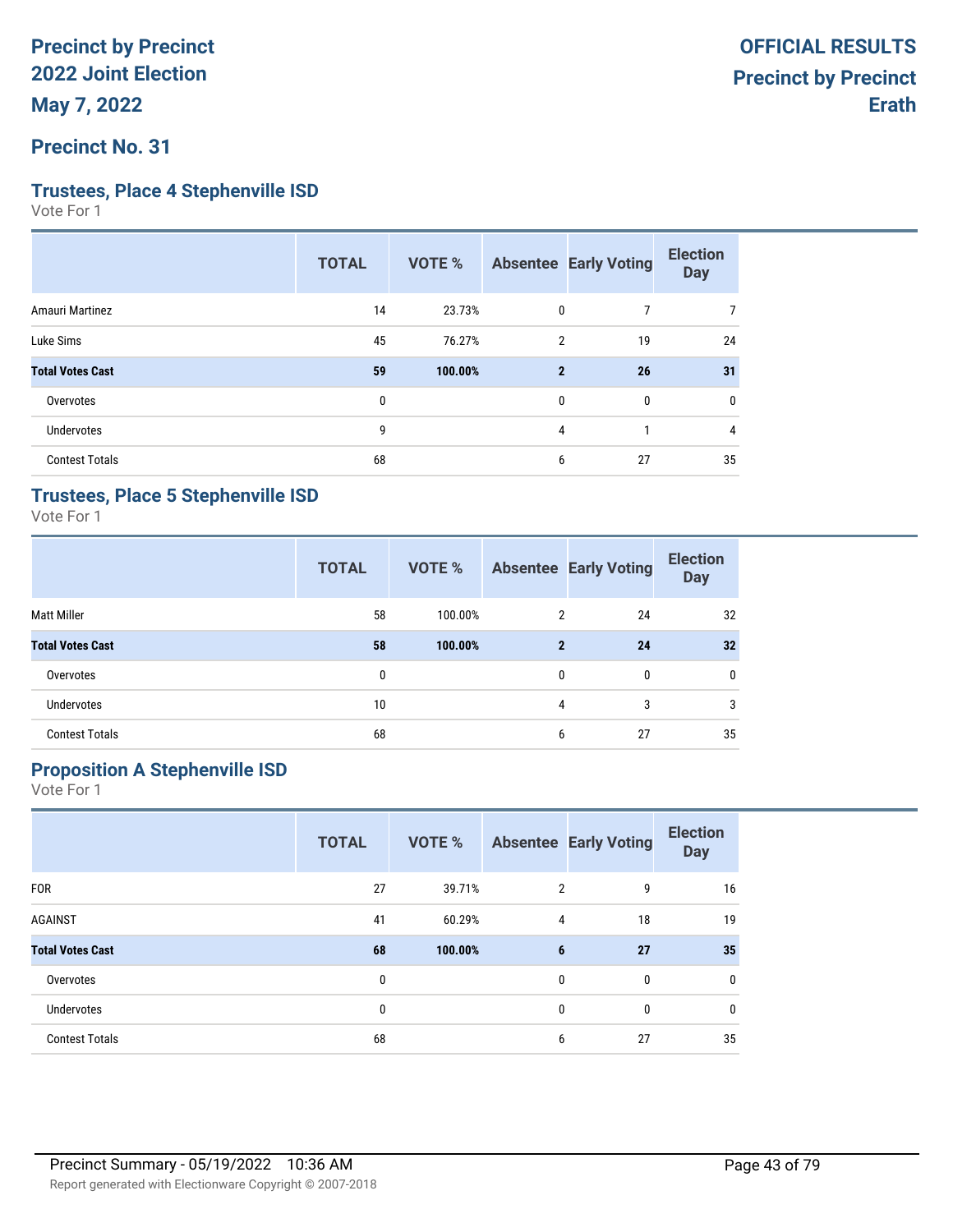## **Precinct No. 31**

## **Proposition B Stephenville ISD**

|                         | <b>TOTAL</b> | <b>VOTE %</b> |                | <b>Absentee Early Voting</b> | <b>Election</b><br><b>Day</b> |
|-------------------------|--------------|---------------|----------------|------------------------------|-------------------------------|
| <b>FOR</b>              | 27           | 39.71%        | $\overline{2}$ | 9                            | 16                            |
| <b>AGAINST</b>          | 41           | 60.29%        | 4              | 18                           | 19                            |
| <b>Total Votes Cast</b> | 68           | 100.00%       | 6              | 27                           | 35                            |
| Overvotes               | 0            |               | $\mathbf{0}$   | $\mathbf 0$                  | 0                             |
| <b>Undervotes</b>       | 0            |               | $\mathbf{0}$   | $\mathbf 0$                  | 0                             |
| <b>Contest Totals</b>   | 68           |               | 6              | 27                           | 35                            |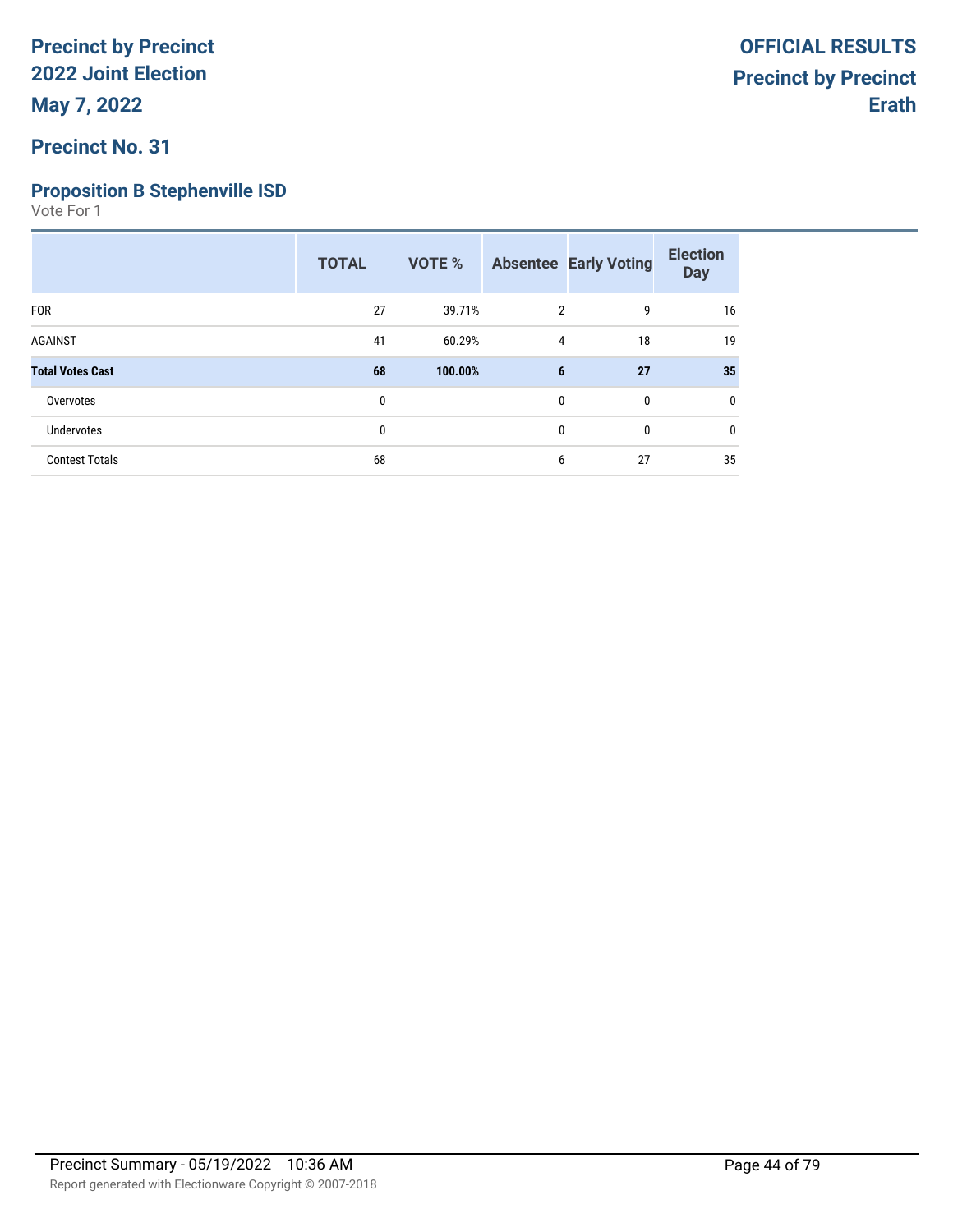| <b>STATISTICS</b> |  |
|-------------------|--|
|                   |  |

|                              | <b>TOTAL</b> | <b>Absentee</b> |     | <b>Early Voting Election Day</b> |
|------------------------------|--------------|-----------------|-----|----------------------------------|
| Registered Voters - Total    | 1,826        |                 |     |                                  |
| <b>Ballots Cast - Total</b>  | 314          | 16              | 201 | 97                               |
| <b>Ballots Cast - Blank</b>  | 0            | 0               | 0   | $\mathbf{0}$                     |
| <b>Voter Turnout - Total</b> | 17.20%       |                 |     |                                  |

## **STATE OF TEXAS PROPOSITION 1**

Vote For 1

|                         | <b>TOTAL</b> | VOTE %  |             | <b>Absentee Early Voting</b> | <b>Election</b><br><b>Day</b> |
|-------------------------|--------------|---------|-------------|------------------------------|-------------------------------|
| For                     | 274          | 88.39%  | 15          | 180                          | 79                            |
| Against                 | 36           | 11.61%  | 1           | 20                           | 15                            |
| <b>Total Votes Cast</b> | 310          | 100.00% | 16          | 200                          | 94                            |
| Overvotes               | 0            |         | $\mathbf 0$ | 0                            | 0                             |
| <b>Undervotes</b>       | 4            |         | $\mathbf 0$ |                              | 3                             |
| <b>Contest Totals</b>   | 314          |         | 16          | 201                          | 97                            |

## **STATE OF TEXAS PROPOSITION 2**

|                         | <b>TOTAL</b>   | <b>VOTE %</b> |              | <b>Absentee Early Voting</b> | <b>Election</b><br><b>Day</b> |
|-------------------------|----------------|---------------|--------------|------------------------------|-------------------------------|
| For                     | 279            | 89.42%        | 15           | 183                          | 81                            |
| Against                 | 33             | 10.58%        | 1            | 18                           | 14                            |
| <b>Total Votes Cast</b> | 312            | 100.00%       | 16           | 201                          | 95                            |
| Overvotes               | 0              |               | $\mathbf{0}$ | $\mathbf{0}$                 | 0                             |
| <b>Undervotes</b>       | $\overline{2}$ |               | 0            | 0                            | $\overline{2}$                |
| <b>Contest Totals</b>   | 314            |               | 16           | 201                          | 97                            |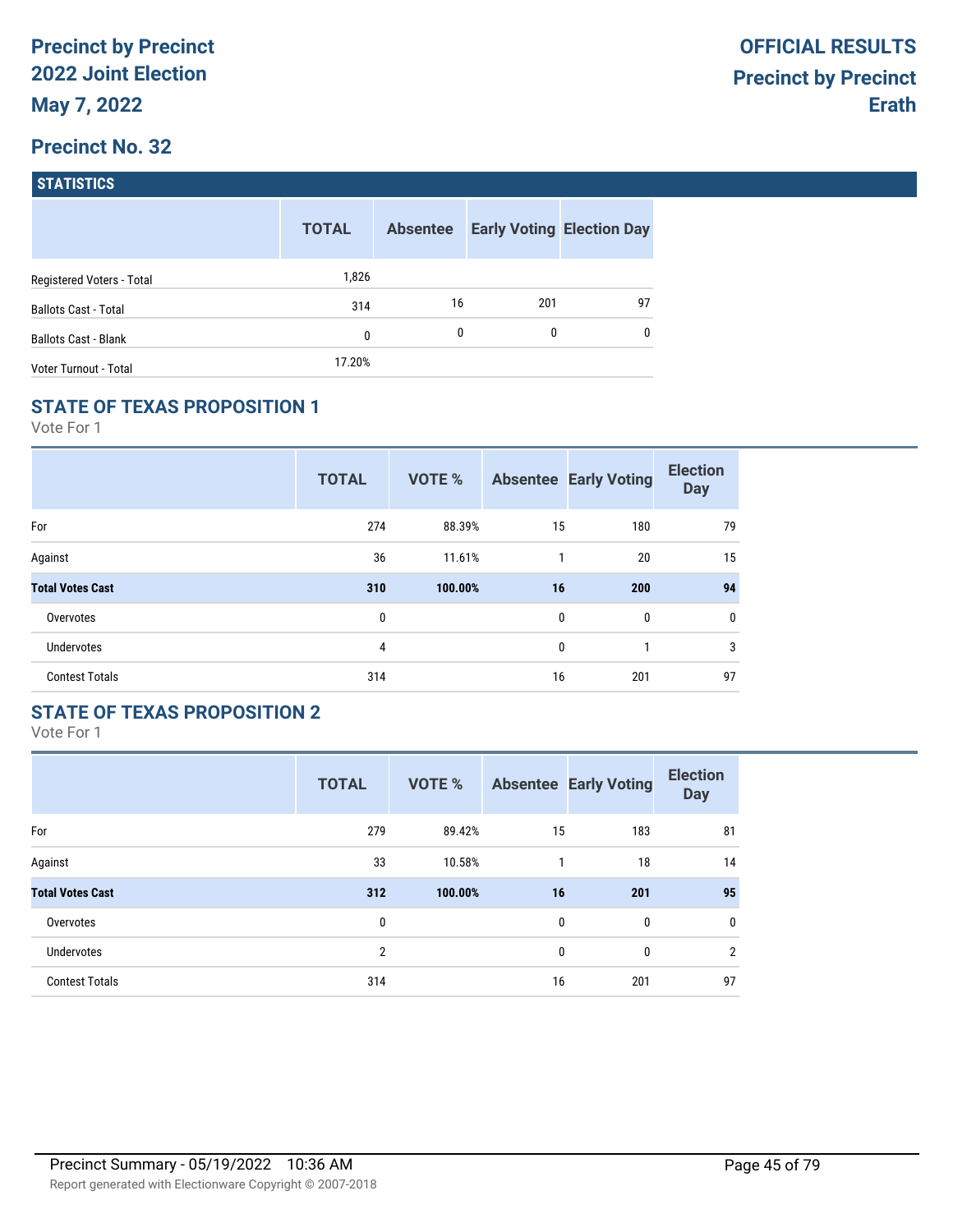## **Mayor City of Stephenville**

Vote For 1

| <b>TOTAL</b> | VOTE %  |              |                | <b>Election</b><br><b>Day</b> |
|--------------|---------|--------------|----------------|-------------------------------|
| 59           | 56.19%  | 3            | 40             | 16                            |
| 46           | 43.81%  | 0            | 32             | 14                            |
| 105          | 100.00% | 3            | 72             | 30                            |
| 0            |         | 0            | 0              | 0                             |
| 7            |         | $\mathbf{0}$ | $\overline{2}$ | 5                             |
| 112          |         | 3            | 74             | 35                            |
|              |         |              |                | <b>Absentee Early Voting</b>  |

#### **City Council, Place 2 City of Stephenville**

Vote For 1

|                         | <b>TOTAL</b> | <b>VOTE %</b> |              | <b>Absentee Early Voting</b> | <b>Election</b><br><b>Day</b> |
|-------------------------|--------------|---------------|--------------|------------------------------|-------------------------------|
| Justin Haschke          | 96           | 100.00%       | 3            | 64                           | 29                            |
| <b>Total Votes Cast</b> | 96           | 100.00%       | 3            | 64                           | 29                            |
| Overvotes               | 0            |               | $\mathbf{0}$ | $\mathbf{0}$                 | $\mathbf{0}$                  |
| <b>Undervotes</b>       | 16           |               | $\mathbf{0}$ | 10                           | 6                             |
| <b>Contest Totals</b>   | 112          |               | 3            | 74                           | 35                            |

#### **City Council, Place 4 City of Stephenville**

|                         | <b>TOTAL</b> | <b>VOTE %</b> |   | <b>Absentee Early Voting</b> | <b>Election</b><br><b>Day</b> |
|-------------------------|--------------|---------------|---|------------------------------|-------------------------------|
| Robert "Bob" Newby      | 94           | 100.00%       | 3 | 62                           | 29                            |
| <b>Total Votes Cast</b> | 94           | 100.00%       | 3 | 62                           | 29                            |
| Overvotes               | 0            |               | 0 | $\mathbf{0}$                 | $\mathbf{0}$                  |
| <b>Undervotes</b>       | 18           |               | 0 | 12                           | 6                             |
| <b>Contest Totals</b>   | 112          |               | 3 | 74                           | 35                            |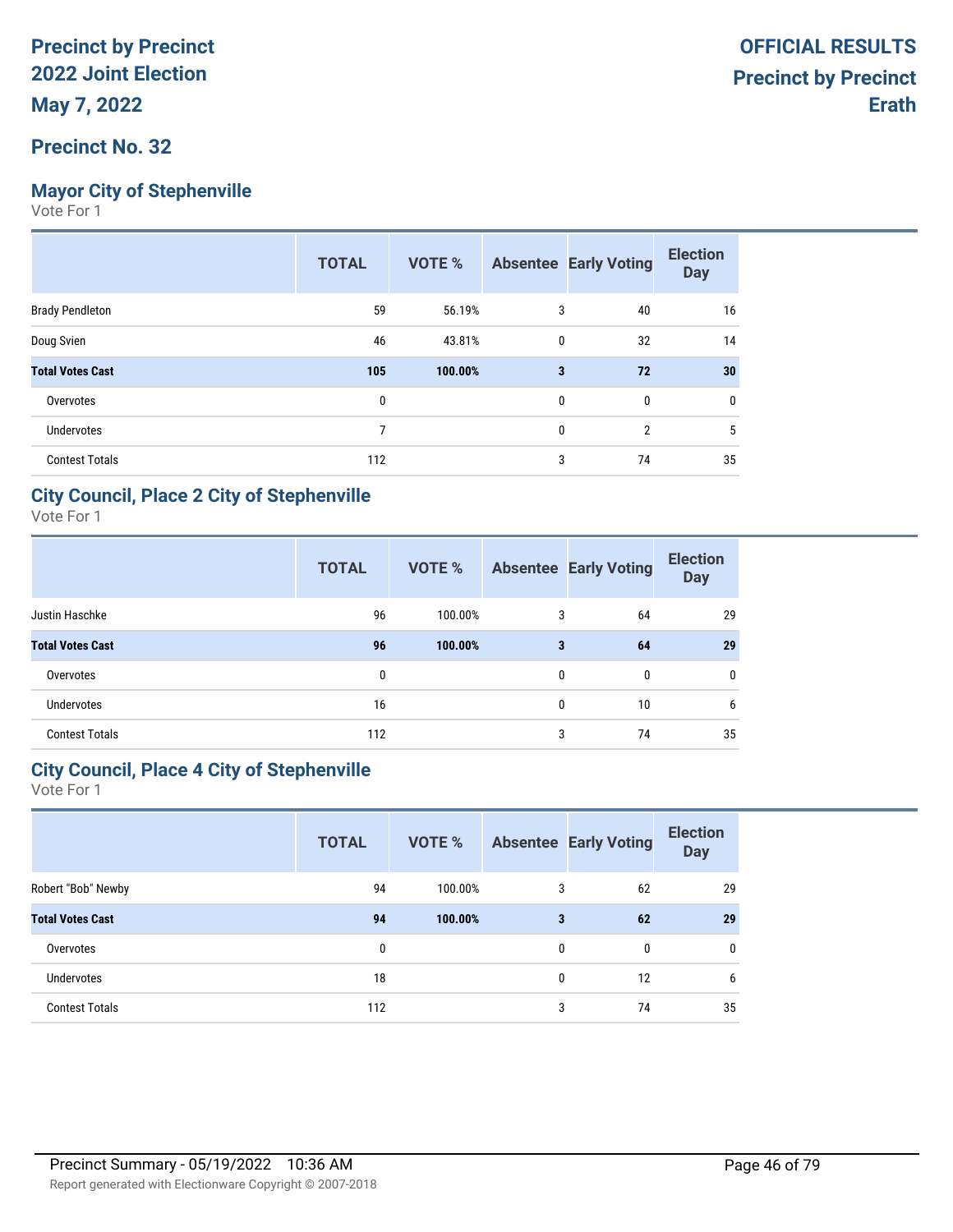### **Precinct No. 32**

### **City Council, Place 6 City of Stephenville**

Vote For 1

|                         | <b>TOTAL</b> | <b>VOTE %</b> |   | <b>Absentee Early Voting</b> | <b>Election</b><br><b>Day</b> |
|-------------------------|--------------|---------------|---|------------------------------|-------------------------------|
| David Baskett           | 46           | 45.10%        | 2 | 35                           | 9                             |
| Dean Parr               | 56           | 54.90%        |   | 36                           | 19                            |
| <b>Total Votes Cast</b> | 102          | 100.00%       | 3 | 71                           | 28                            |
| Overvotes               | 0            |               | 0 | 0                            | 0                             |
| Undervotes              | 10           |               | 0 | 3                            | 7                             |
| <b>Contest Totals</b>   | 112          |               | 3 | 74                           | 35                            |

#### **City Council, Place 8 City of Stephenville**

Vote For 1

|                         | <b>TOTAL</b> | <b>VOTE %</b> |              | <b>Absentee Early Voting</b> | <b>Election</b><br><b>Day</b> |
|-------------------------|--------------|---------------|--------------|------------------------------|-------------------------------|
| <b>Mark McClinton</b>   | 94           | 100.00%       | 3            | 62                           | 29                            |
| <b>Total Votes Cast</b> | 94           | 100.00%       | 3            | 62                           | 29                            |
| Overvotes               | 0            |               | $\mathbf{0}$ | $\mathbf{0}$                 | $\mathbf{0}$                  |
| <b>Undervotes</b>       | 18           |               | $\mathbf{0}$ | 12                           | 6                             |
| <b>Contest Totals</b>   | 112          |               | 3            | 74                           | 35                            |

# **Trustees, Place 4 Stephenville ISD**

|                         | <b>TOTAL</b> | <b>VOTE %</b> | <b>Absentee</b> | <b>Early Voting</b> | <b>Election</b><br><b>Day</b> |
|-------------------------|--------------|---------------|-----------------|---------------------|-------------------------------|
| Amauri Martinez         | 124          | 41.61%        | 8               | 83                  | 33                            |
| Luke Sims               | 174          | 58.39%        | 8               | 108                 | 58                            |
| <b>Total Votes Cast</b> | 298          | 100.00%       | 16              | 191                 | 91                            |
| Overvotes               | 0            |               | 0               | 0                   | 0                             |
| <b>Undervotes</b>       | 16           |               | 0               | 10                  | 6                             |
| <b>Contest Totals</b>   | 314          |               | 16              | 201                 | 97                            |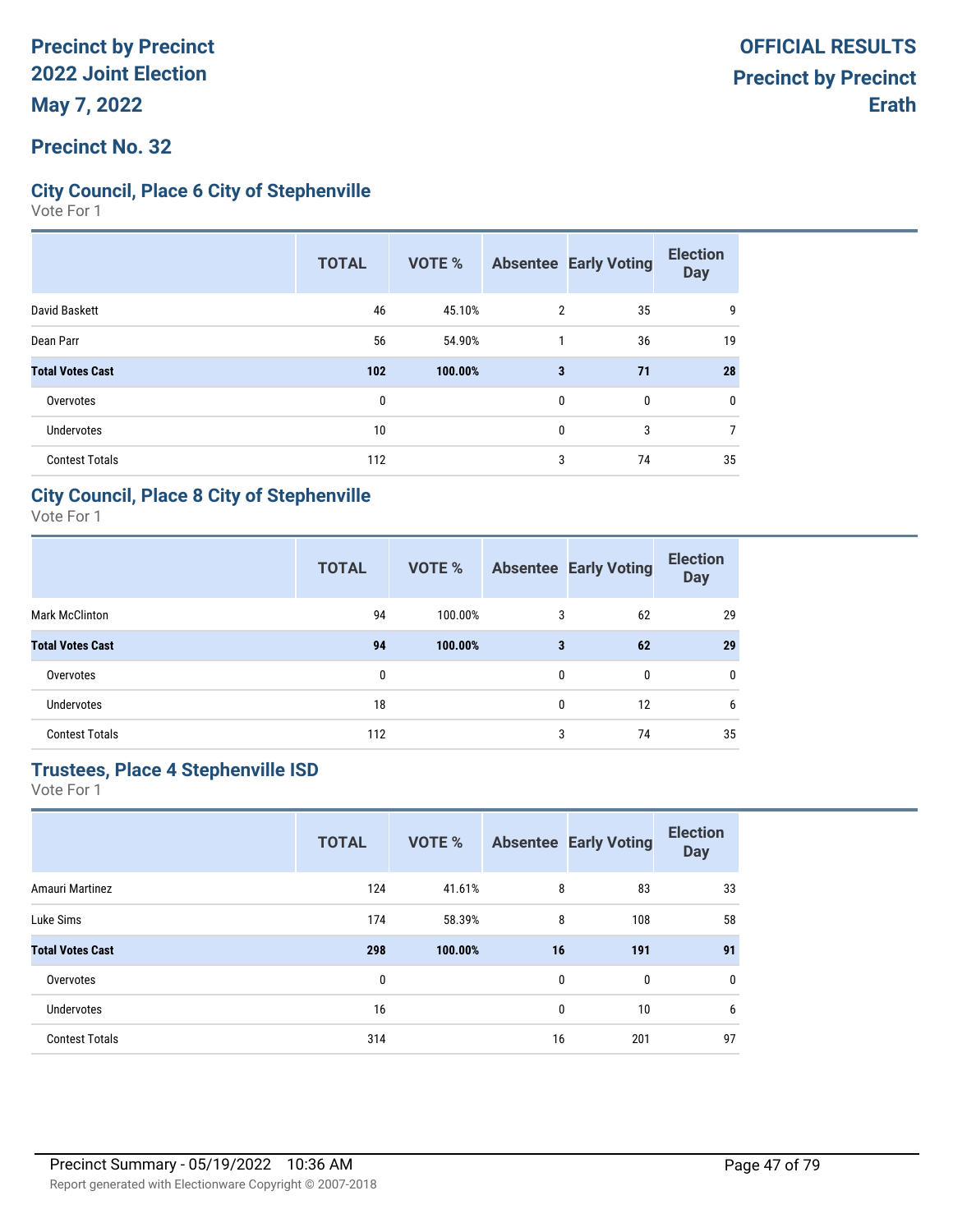**Precinct No. 32**

#### **Trustees, Place 5 Stephenville ISD**

Vote For 1

|                         | <b>TOTAL</b> | VOTE %  |              | <b>Absentee Early Voting</b> | <b>Election</b><br><b>Day</b> |
|-------------------------|--------------|---------|--------------|------------------------------|-------------------------------|
| <b>Matt Miller</b>      | 263          | 100.00% | 13           | 172                          | 78                            |
| <b>Total Votes Cast</b> | 263          | 100.00% | 13           | 172                          | 78                            |
| Overvotes               | 0            |         | $\mathbf{0}$ | 0                            | 0                             |
| Undervotes              | 51           |         | 3            | 29                           | 19                            |
| <b>Contest Totals</b>   | 314          |         | 16           | 201                          | 97                            |

# **Proposition A Stephenville ISD**

Vote For 1

|                         | <b>TOTAL</b> | <b>VOTE %</b> |                | <b>Absentee Early Voting</b> | <b>Election</b><br><b>Day</b> |
|-------------------------|--------------|---------------|----------------|------------------------------|-------------------------------|
| <b>FOR</b>              | 128          | 40.89%        | $\overline{2}$ | 94                           | 32                            |
| <b>AGAINST</b>          | 185          | 59.11%        | 14             | 107                          | 64                            |
| <b>Total Votes Cast</b> | 313          | 100.00%       | 16             | 201                          | 96                            |
| Overvotes               | 0            |               | 0              | 0                            | $\mathbf 0$                   |
| <b>Undervotes</b>       | 1            |               | 0              | 0                            |                               |
| <b>Contest Totals</b>   | 314          |               | 16             | 201                          | 97                            |

# **Proposition B Stephenville ISD**

|                         | <b>TOTAL</b> | <b>VOTE %</b> |                | <b>Absentee Early Voting</b> | <b>Election</b><br><b>Day</b> |
|-------------------------|--------------|---------------|----------------|------------------------------|-------------------------------|
| <b>FOR</b>              | 122          | 38.98%        | $\overline{2}$ | 87                           | 33                            |
| <b>AGAINST</b>          | 191          | 61.02%        | 14             | 114                          | 63                            |
| <b>Total Votes Cast</b> | 313          | 100.00%       | 16             | 201                          | 96                            |
| Overvotes               | 0            |               | 0              | 0                            | 0                             |
| <b>Undervotes</b>       | 1            |               | 0              | 0                            | 1                             |
| <b>Contest Totals</b>   | 314          |               | 16             | 201                          | 97                            |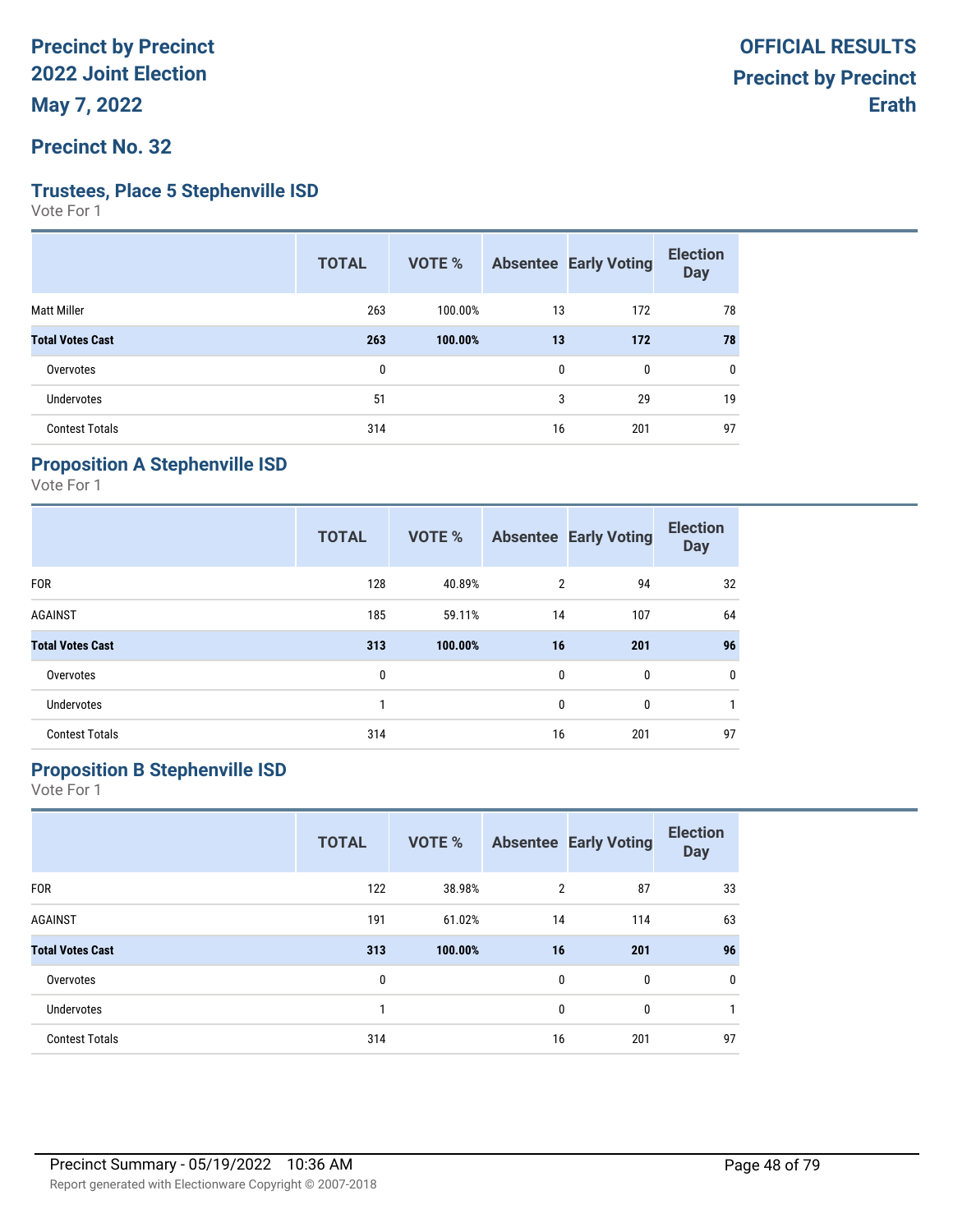| <b>STATISTICS</b> |  |
|-------------------|--|
|                   |  |

|                             | <b>TOTAL</b> | <b>Absentee</b> |    | <b>Early Voting Election Day</b> |
|-----------------------------|--------------|-----------------|----|----------------------------------|
| Registered Voters - Total   | 990          |                 |    |                                  |
| <b>Ballots Cast - Total</b> | 126          |                 | 81 | 38                               |
| <b>Ballots Cast - Blank</b> | 0            | 0               | 0  | $\mathbf{0}$                     |
| Voter Turnout - Total       | 12.73%       |                 |    |                                  |

## **STATE OF TEXAS PROPOSITION 1**

Vote For 1

|                         | <b>TOTAL</b> | VOTE %  |                | <b>Absentee Early Voting</b> | <b>Election</b><br><b>Day</b> |
|-------------------------|--------------|---------|----------------|------------------------------|-------------------------------|
| For                     | 109          | 88.62%  | 5              | 69                           | 35                            |
| Against                 | 14           | 11.38%  | $\overline{2}$ | 9                            | 3                             |
| <b>Total Votes Cast</b> | 123          | 100.00% | $\overline{7}$ | 78                           | 38                            |
| Overvotes               | 0            |         | $\mathbf{0}$   | 0                            | 0                             |
| <b>Undervotes</b>       | 3            |         | 0              | 3                            | 0                             |
| <b>Contest Totals</b>   | 126          |         | 7              | 81                           | 38                            |

## **STATE OF TEXAS PROPOSITION 2**

|                         | <b>TOTAL</b> | <b>VOTE %</b> |                | <b>Absentee Early Voting</b> | <b>Election</b><br><b>Day</b> |
|-------------------------|--------------|---------------|----------------|------------------------------|-------------------------------|
| For                     | 111          | 88.10%        | 5              | 76                           | 30                            |
| Against                 | 15           | 11.90%        | 2              | 5                            | 8                             |
| <b>Total Votes Cast</b> | 126          | 100.00%       | $\overline{7}$ | 81                           | 38                            |
| Overvotes               | 0            |               | $\mathbf{0}$   | $\mathbf{0}$                 | 0                             |
| <b>Undervotes</b>       | 0            |               | $\mathbf{0}$   | $\mathbf{0}$                 | $\mathbf 0$                   |
| <b>Contest Totals</b>   | 126          |               | 7              | 81                           | 38                            |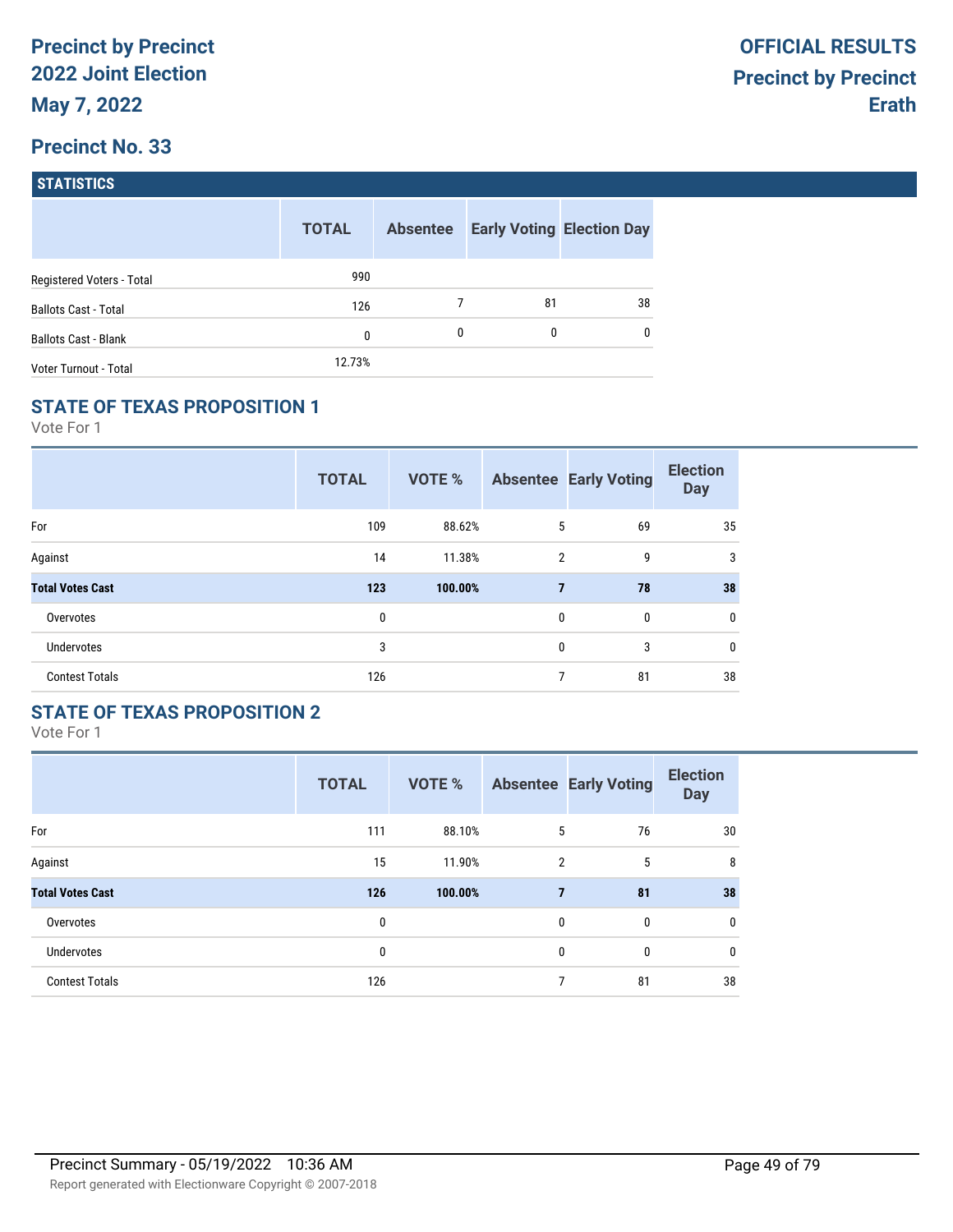# **Mayor City of Stephenville**

Vote For 1

|                         | <b>TOTAL</b> | <b>VOTE %</b> |                | <b>Absentee Early Voting</b> | <b>Election</b><br><b>Day</b> |
|-------------------------|--------------|---------------|----------------|------------------------------|-------------------------------|
| <b>Brady Pendleton</b>  | 66           | 55.46%        | 4              | 47                           | 15                            |
| Doug Svien              | 53           | 44.54%        | $\overline{2}$ | 29                           | 22                            |
| <b>Total Votes Cast</b> | 119          | 100.00%       | 6              | 76                           | 37                            |
| Overvotes               | 0            |               | 0              | 0                            | 0                             |
| <b>Undervotes</b>       | 5            |               | $\mathbf{0}$   | 4                            |                               |
| <b>Contest Totals</b>   | 124          |               | 6              | 80                           | 38                            |

### **City Council, Place 2 City of Stephenville**

Vote For 1

|                         | <b>TOTAL</b> | VOTE %  |              | <b>Absentee Early Voting</b> | <b>Election</b><br><b>Day</b> |
|-------------------------|--------------|---------|--------------|------------------------------|-------------------------------|
| Justin Haschke          | 107          | 100.00% | 6            | 65                           | 36                            |
| <b>Total Votes Cast</b> | 107          | 100.00% | 6            | 65                           | 36                            |
| Overvotes               | 0            |         | $\mathbf{0}$ | $\mathbf{0}$                 | 0                             |
| <b>Undervotes</b>       | 17           |         | $\mathbf{0}$ | 15                           | 2                             |
| <b>Contest Totals</b>   | 124          |         | 6            | 80                           | 38                            |

#### **City Council, Place 4 City of Stephenville**

|                         | <b>TOTAL</b> | VOTE %  |                 | <b>Absentee Early Voting</b> | <b>Election</b><br><b>Day</b> |
|-------------------------|--------------|---------|-----------------|------------------------------|-------------------------------|
| Robert "Bob" Newby      | 105          | 100.00% | 6               | 64                           | 35                            |
| <b>Total Votes Cast</b> | 105          | 100.00% | $6\phantom{1}6$ | 64                           | 35                            |
| Overvotes               | 0            |         | $\mathbf{0}$    | $\bf{0}$                     | 0                             |
| <b>Undervotes</b>       | 19           |         | $\mathbf{0}$    | 16                           | 3                             |
| <b>Contest Totals</b>   | 124          |         | 6               | 80                           | 38                            |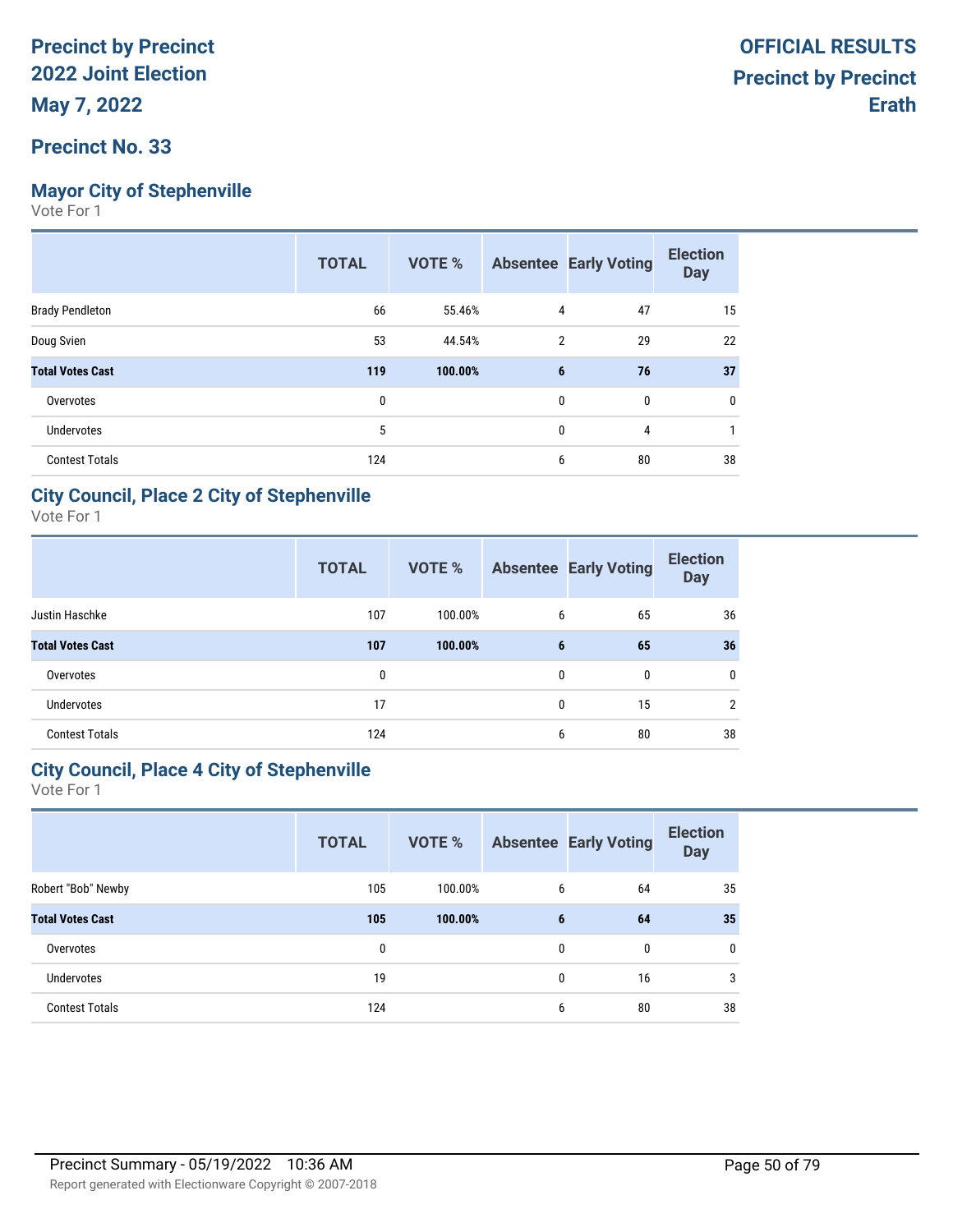### **Precinct No. 33**

### **City Council, Place 6 City of Stephenville**

Vote For 1

|                         | <b>TOTAL</b> | <b>VOTE %</b> |              | <b>Absentee Early Voting</b> | <b>Election</b><br><b>Day</b> |
|-------------------------|--------------|---------------|--------------|------------------------------|-------------------------------|
| David Baskett           | 64           | 56.14%        | 5            | 38                           | 21                            |
| Dean Parr               | 50           | 43.86%        |              | 36                           | 13                            |
| <b>Total Votes Cast</b> | 114          | 100.00%       | 6            | 74                           | 34                            |
| Overvotes               | $\mathbf{0}$ |               | $\mathbf{0}$ | 0                            | 0                             |
| Undervotes              | 10           |               | 0            | 6                            | 4                             |
| <b>Contest Totals</b>   | 124          |               | 6            | 80                           | 38                            |

#### **City Council, Place 8 City of Stephenville**

Vote For 1

|                         | <b>TOTAL</b> | <b>VOTE %</b> |              | <b>Absentee Early Voting</b> | <b>Election</b><br><b>Day</b> |
|-------------------------|--------------|---------------|--------------|------------------------------|-------------------------------|
| <b>Mark McClinton</b>   | 109          | 100.00%       | 6            | 68                           | 35                            |
| <b>Total Votes Cast</b> | 109          | 100.00%       | 6            | 68                           | 35                            |
| Overvotes               | 0            |               | $\mathbf{0}$ | $\mathbf{0}$                 | $\mathbf{0}$                  |
| <b>Undervotes</b>       | 15           |               | $\mathbf{0}$ | 12                           | 3                             |
| <b>Contest Totals</b>   | 124          |               | 6            | 80                           | 38                            |

## **Trustees, Place 4 Stephenville ISD**

|                         | <b>TOTAL</b> | <b>VOTE %</b> |              | <b>Absentee Early Voting</b> | <b>Election</b><br><b>Day</b> |
|-------------------------|--------------|---------------|--------------|------------------------------|-------------------------------|
| Amauri Martinez         | 56           | 47.46%        | 5            | 35                           | 16                            |
| Luke Sims               | 62           | 52.54%        | $\mathbf{1}$ | 42                           | 19                            |
| <b>Total Votes Cast</b> | 118          | 100.00%       | 6            | 77                           | 35                            |
| Overvotes               | 0            |               | 0            | 0                            | 0                             |
| <b>Undervotes</b>       | 7            |               | $\mathbf{0}$ | 4                            | 3                             |
| <b>Contest Totals</b>   | 125          |               | 6            | 81                           | 38                            |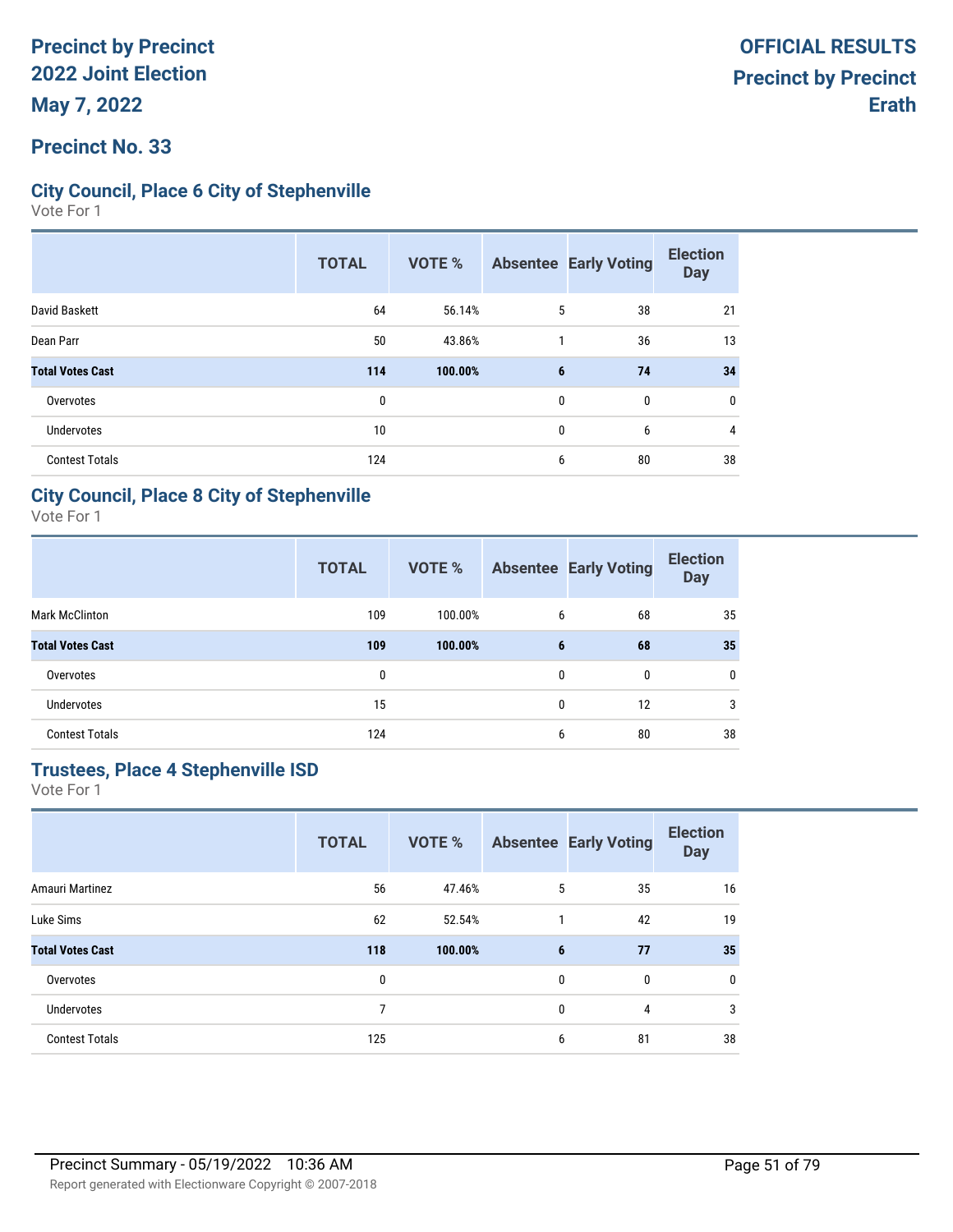**Precinct No. 33**

#### **Trustees, Place 5 Stephenville ISD**

Vote For 1

|                         | <b>TOTAL</b> | VOTE %  |              | <b>Absentee Early Voting</b> | <b>Election</b><br><b>Day</b> |
|-------------------------|--------------|---------|--------------|------------------------------|-------------------------------|
| <b>Matt Miller</b>      | 105          | 100.00% | 6            | 65                           | 34                            |
| <b>Total Votes Cast</b> | 105          | 100.00% | 6            | 65                           | 34                            |
| Overvotes               | 0            |         | $\mathbf{0}$ | 0                            | 0                             |
| Undervotes              | 20           |         | $\mathbf{0}$ | 16                           | 4                             |
| <b>Contest Totals</b>   | 125          |         | 6            | 81                           | 38                            |

## **Proposition A Stephenville ISD**

Vote For 1

|                         | <b>TOTAL</b> | VOTE %  |                | <b>Absentee Early Voting</b> | <b>Election</b><br><b>Day</b> |
|-------------------------|--------------|---------|----------------|------------------------------|-------------------------------|
| <b>FOR</b>              | 51           | 41.13%  | 4              | 35                           | 12                            |
| <b>AGAINST</b>          | 73           | 58.87%  | $\overline{2}$ | 45                           | 26                            |
| <b>Total Votes Cast</b> | 124          | 100.00% | 6              | 80                           | 38                            |
| Overvotes               | 0            |         | $\mathbf{0}$   | 0                            | 0                             |
| <b>Undervotes</b>       |              |         | $\mathbf{0}$   |                              | 0                             |
| <b>Contest Totals</b>   | 125          |         | 6              | 81                           | 38                            |

# **Proposition B Stephenville ISD**

|                         | <b>TOTAL</b> | <b>VOTE %</b> |   | <b>Absentee Early Voting</b> | <b>Election</b><br><b>Day</b> |
|-------------------------|--------------|---------------|---|------------------------------|-------------------------------|
| <b>FOR</b>              | 48           | 38.71%        | 4 | 33                           | 11                            |
| <b>AGAINST</b>          | 76           | 61.29%        | 2 | 47                           | 27                            |
| <b>Total Votes Cast</b> | 124          | 100.00%       | 6 | 80                           | 38                            |
| Overvotes               | 0            |               | 0 | 0                            | $\mathbf 0$                   |
| <b>Undervotes</b>       |              |               | 0 | 1                            | 0                             |
| <b>Contest Totals</b>   | 125          |               | 6 | 81                           | 38                            |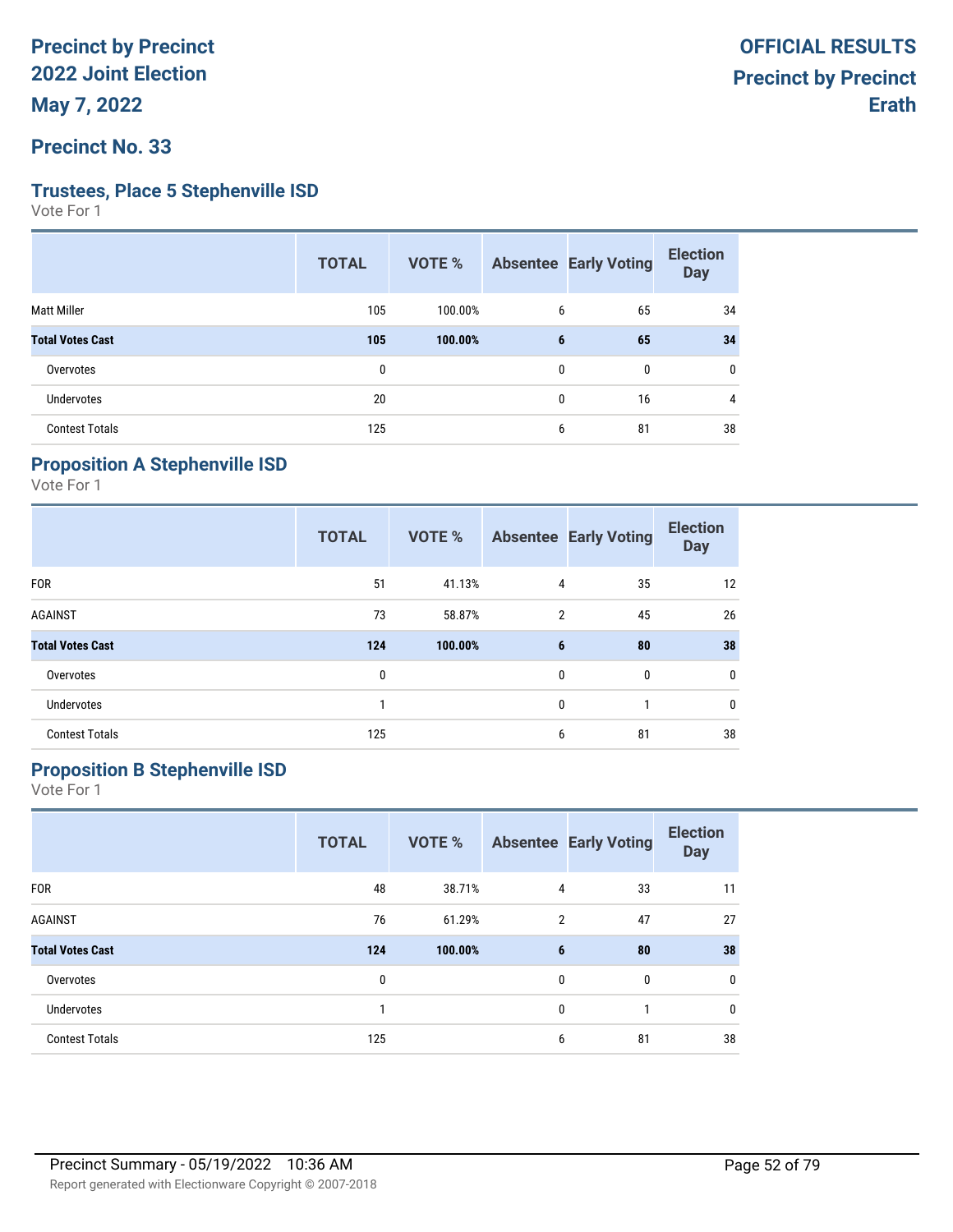| <b>STATISTICS</b> |  |
|-------------------|--|
|                   |  |

|                             | <b>TOTAL</b> | <b>Absentee</b> |    | <b>Early Voting Election Day</b> |
|-----------------------------|--------------|-----------------|----|----------------------------------|
| Registered Voters - Total   | 1,339        |                 |    |                                  |
| <b>Ballots Cast - Total</b> | 135          | 13              | 67 | 55                               |
| <b>Ballots Cast - Blank</b> | $\mathbf{0}$ | 0               | 0  | $\mathbf{0}$                     |
| Voter Turnout - Total       | 10.08%       |                 |    |                                  |

#### **STATE OF TEXAS PROPOSITION 1**

Vote For 1

|                         | <b>TOTAL</b> | <b>VOTE %</b> |              | <b>Absentee Early Voting</b> | <b>Election</b><br><b>Day</b> |
|-------------------------|--------------|---------------|--------------|------------------------------|-------------------------------|
| For                     | 130          | 96.30%        | 12           | 65                           | 53                            |
| Against                 | 5            | 3.70%         | 1            | $\overline{2}$               | $\overline{2}$                |
| <b>Total Votes Cast</b> | 135          | 100.00%       | 13           | 67                           | 55                            |
| Overvotes               | 0            |               | $\mathbf{0}$ | 0                            | $\mathbf{0}$                  |
| <b>Undervotes</b>       | 0            |               | 0            | 0                            | 0                             |
| <b>Contest Totals</b>   | 135          |               | 13           | 67                           | 55                            |

## **STATE OF TEXAS PROPOSITION 2**

|                         | <b>TOTAL</b> | <b>VOTE %</b> |              | <b>Absentee Early Voting</b> | <b>Election</b><br><b>Day</b> |
|-------------------------|--------------|---------------|--------------|------------------------------|-------------------------------|
| For                     | 126          | 93.33%        | 10           | 63                           | 53                            |
| Against                 | 9            | 6.67%         | 3            | 4                            | $\overline{2}$                |
| <b>Total Votes Cast</b> | 135          | 100.00%       | 13           | 67                           | 55                            |
| Overvotes               | 0            |               | $\mathbf{0}$ | $\mathbf{0}$                 | 0                             |
| Undervotes              | 0            |               | $\mathbf{0}$ | 0                            | $\mathbf 0$                   |
| <b>Contest Totals</b>   | 135          |               | 13           | 67                           | 55                            |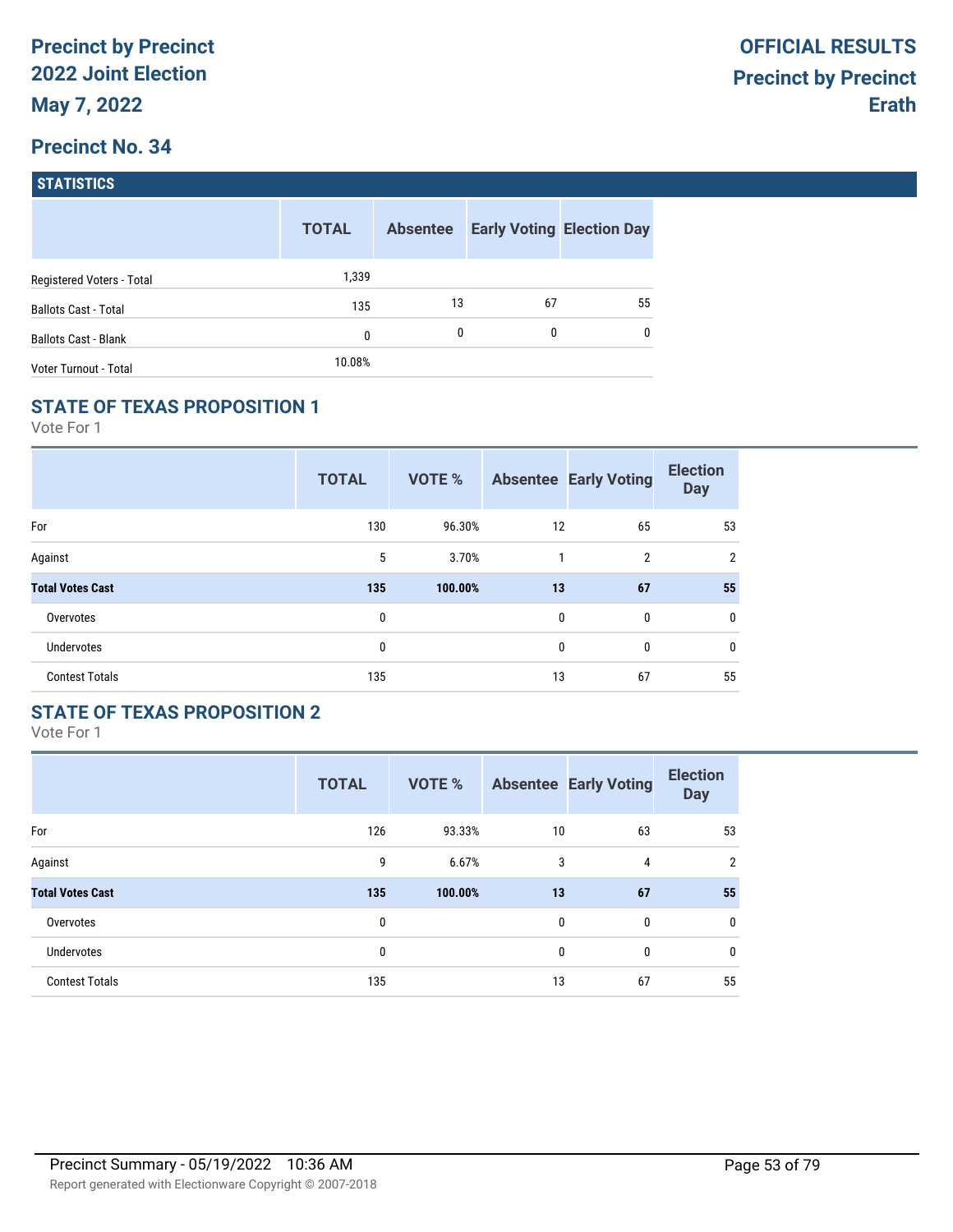#### **Precinct No. 34**

#### **Trustees, Place 4 Stephenville ISD**

Vote For 1

|                         | <b>TOTAL</b> | VOTE %  |              | <b>Absentee Early Voting</b> | <b>Election</b><br><b>Day</b> |
|-------------------------|--------------|---------|--------------|------------------------------|-------------------------------|
| Amauri Martinez         | 18           | 33.33%  | 3            | 12                           | 3                             |
| Luke Sims               | 36           | 66.67%  | 3            | 22                           | 11                            |
| <b>Total Votes Cast</b> | 54           | 100.00% | 6            | 34                           | 14                            |
| Overvotes               | 0            |         | $\mathbf{0}$ | 0                            | 0                             |
| <b>Undervotes</b>       |              |         | $\mathbf{0}$ |                              | $\mathbf{0}$                  |
| <b>Contest Totals</b>   | 55           |         | 6            | 35                           | 14                            |

#### **Trustees, Place 5 Stephenville ISD**

Vote For 1

|                         | <b>TOTAL</b> | VOTE %  |   | <b>Absentee Early Voting</b> | <b>Election</b><br><b>Day</b> |
|-------------------------|--------------|---------|---|------------------------------|-------------------------------|
| <b>Matt Miller</b>      | 45           | 100.00% | 6 | 26                           | 13                            |
| <b>Total Votes Cast</b> | 45           | 100.00% | 6 | 26                           | 13                            |
| Overvotes               | 0            |         | 0 | $\mathbf{0}$                 | 0                             |
| <b>Undervotes</b>       | 10           |         | 0 | 9                            |                               |
| <b>Contest Totals</b>   | 55           |         | 6 | 35                           | 14                            |

# **Proposition A Stephenville ISD**

|                         | <b>TOTAL</b> | <b>VOTE %</b> |   | <b>Absentee Early Voting</b> | <b>Election</b><br><b>Day</b> |
|-------------------------|--------------|---------------|---|------------------------------|-------------------------------|
| <b>FOR</b>              | 21           | 38.18%        | 0 | 14                           | 7                             |
| <b>AGAINST</b>          | 34           | 61.82%        | 6 | 21                           | $\overline{7}$                |
| <b>Total Votes Cast</b> | 55           | 100.00%       | 6 | 35                           | 14                            |
| Overvotes               | 0            |               | 0 | 0                            | 0                             |
| <b>Undervotes</b>       | 0            |               | 0 | 0                            | 0                             |
| <b>Contest Totals</b>   | 55           |               | 6 | 35                           | 14                            |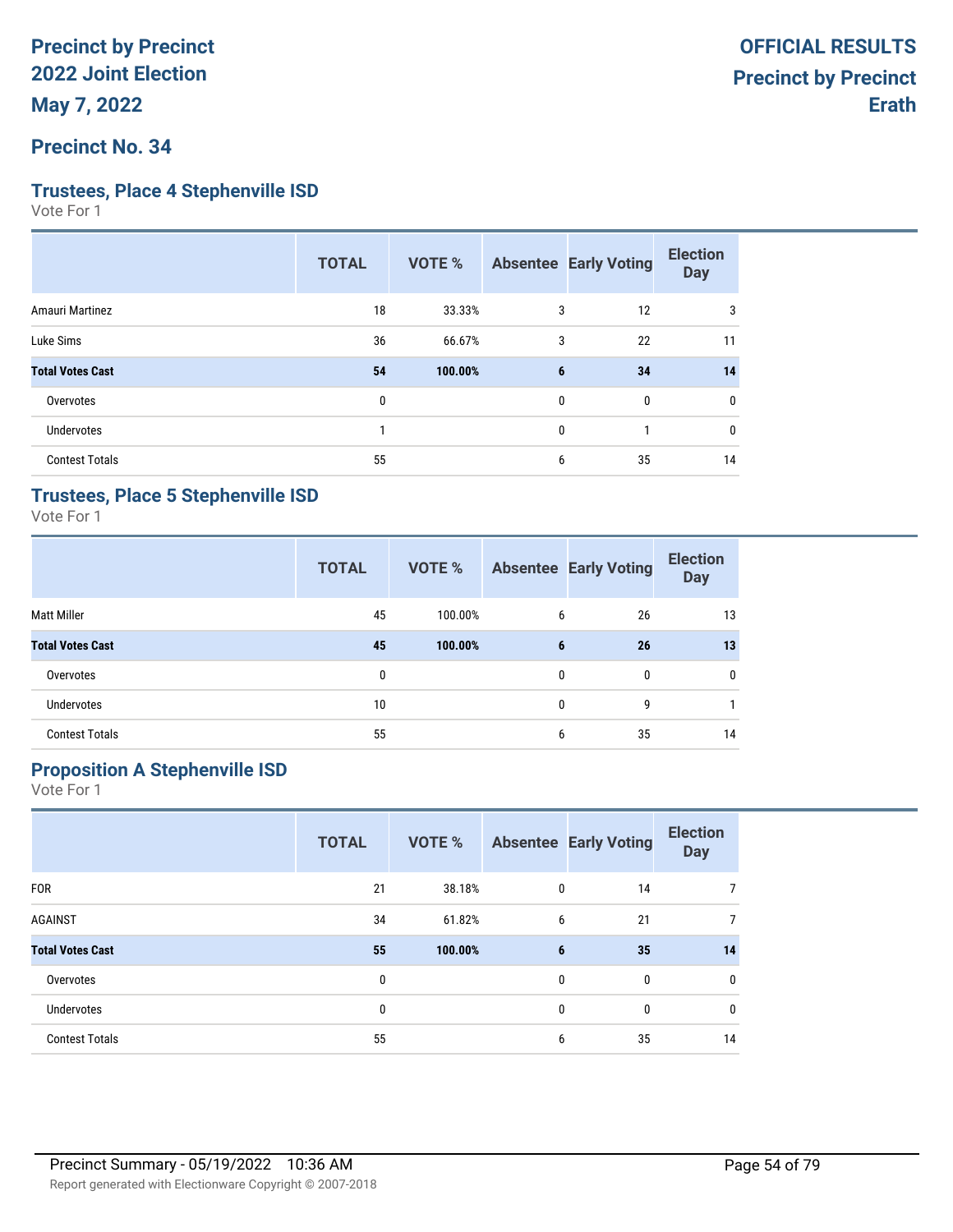## **Precinct No. 34**

### **Proposition B Stephenville ISD**

|                         | <b>TOTAL</b> | VOTE %  |   | <b>Absentee Early Voting</b> | <b>Election</b><br><b>Day</b> |
|-------------------------|--------------|---------|---|------------------------------|-------------------------------|
| <b>FOR</b>              | 20           | 36.36%  | 0 | 14                           | 6                             |
| <b>AGAINST</b>          | 35           | 63.64%  | 6 | 21                           | 8                             |
| <b>Total Votes Cast</b> | 55           | 100.00% | 6 | 35                           | 14                            |
| Overvotes               | 0            |         | 0 | $\mathbf 0$                  | 0                             |
| Undervotes              | 0            |         | 0 | $\mathbf 0$                  | $\mathbf{0}$                  |
| <b>Contest Totals</b>   | 55           |         | 6 | 35                           | 14                            |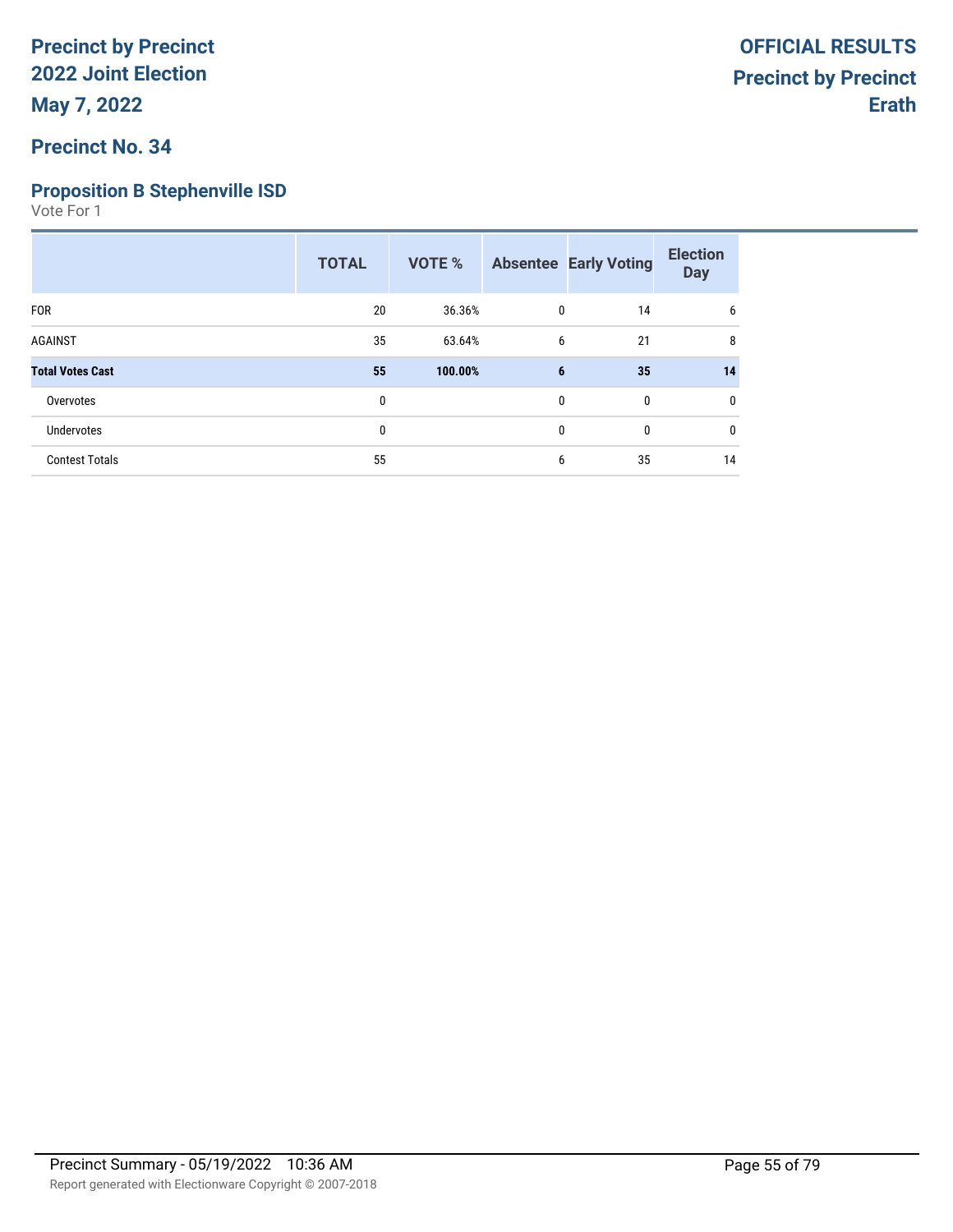| <b>STATISTICS</b> |
|-------------------|
|                   |

|                             | <b>TOTAL</b> | <b>Absentee</b> |   | <b>Early Voting Election Day</b> |
|-----------------------------|--------------|-----------------|---|----------------------------------|
| Registered Voters - Total   | 180          |                 |   |                                  |
| <b>Ballots Cast - Total</b> | 3            | 0               | 2 |                                  |
| <b>Ballots Cast - Blank</b> | 0            | 0               | 0 | $\mathbf{0}$                     |
| Voter Turnout - Total       | 1.67%        |                 |   |                                  |

## **STATE OF TEXAS PROPOSITION 1**

Vote For 1

|                         | <b>TOTAL</b> | VOTE %  |              | <b>Absentee Early Voting</b> | <b>Election</b><br><b>Day</b> |
|-------------------------|--------------|---------|--------------|------------------------------|-------------------------------|
| For                     | 3            | 100.00% | $\mathbf 0$  | $\overline{2}$               |                               |
| Against                 | 0            | 0.00%   | $\mathbf 0$  | 0                            | 0                             |
| <b>Total Votes Cast</b> | 3            | 100.00% | $\mathbf{0}$ | $\mathbf{2}$                 |                               |
| Overvotes               | 0            |         | $\mathbf{0}$ | 0                            | 0                             |
| Undervotes              | 0            |         | $\mathbf{0}$ | $\mathbf{0}$                 | 0                             |
| <b>Contest Totals</b>   | 3            |         | $\mathbf{0}$ | $\overline{2}$               |                               |

## **STATE OF TEXAS PROPOSITION 2**

|                         | <b>TOTAL</b> | VOTE %  |              | <b>Absentee Early Voting</b> | <b>Election</b><br><b>Day</b> |
|-------------------------|--------------|---------|--------------|------------------------------|-------------------------------|
| For                     | $\mathbf{0}$ | 0.00%   | $\mathbf{0}$ | $\mathbf{0}$                 | 0                             |
| Against                 | 3            | 100.00% | $\mathbf{0}$ | $\overline{2}$               |                               |
| <b>Total Votes Cast</b> | 3            | 100.00% | $\mathbf{0}$ | $\mathbf{2}$                 |                               |
| Overvotes               | 0            |         | $\mathbf{0}$ | $\mathbf{0}$                 | 0                             |
| <b>Undervotes</b>       | 0            |         | $\mathbf{0}$ | $\mathbf{0}$                 | 0                             |
| <b>Contest Totals</b>   | 3            |         | $\Omega$     | 2                            |                               |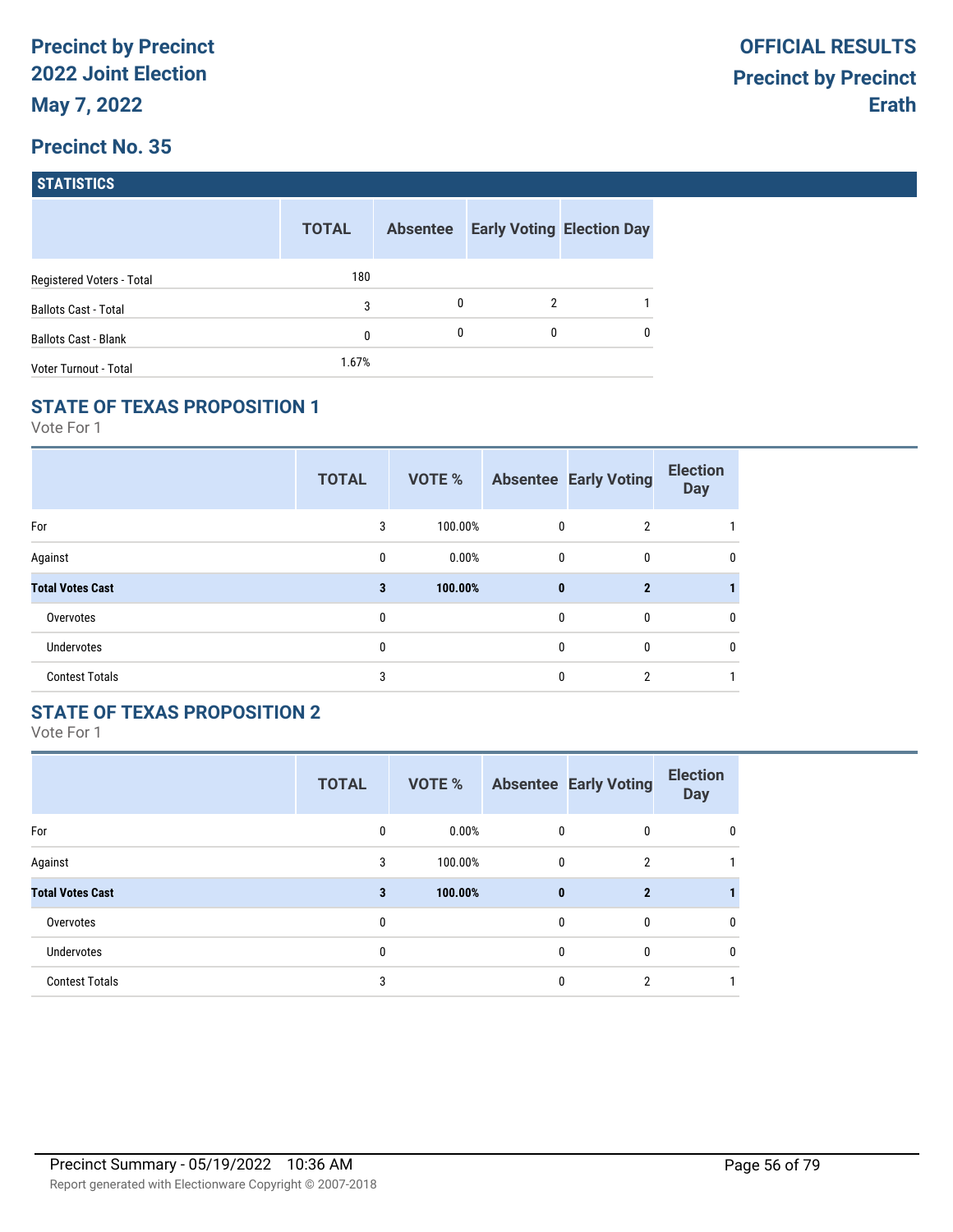## **Mayor City of Stephenville**

Vote For 1

|                         | <b>TOTAL</b>   | VOTE %  |              | <b>Absentee Early Voting</b> | <b>Election</b><br><b>Day</b> |
|-------------------------|----------------|---------|--------------|------------------------------|-------------------------------|
| <b>Brady Pendleton</b>  | 0              | 0.00%   | 0            | 0                            | 0                             |
| Doug Svien              | 2              | 100.00% | 0            | 2                            | 0                             |
| <b>Total Votes Cast</b> | $\overline{2}$ | 100.00% | $\bf{0}$     | $\mathbf{2}$                 |                               |
| Overvotes               | 0              |         | $\mathbf{0}$ | 0                            | 0                             |
| <b>Undervotes</b>       |                |         | $\mathbf{0}$ | 0                            |                               |
| <b>Contest Totals</b>   | 3              |         | $\Omega$     | $\overline{2}$               |                               |

## **City Council, Place 2 City of Stephenville**

Vote For 1

|                         | <b>TOTAL</b> | <b>VOTE %</b> |              | <b>Absentee Early Voting</b> | <b>Election</b><br><b>Day</b> |
|-------------------------|--------------|---------------|--------------|------------------------------|-------------------------------|
| Justin Haschke          | 3            | 100.00%       | $\mathbf{0}$ | 2                            |                               |
| <b>Total Votes Cast</b> | 3            | 100.00%       | $\bf{0}$     | $\mathbf{2}$                 |                               |
| Overvotes               | 0            |               | 0            | 0                            | 0                             |
| <b>Undervotes</b>       |              |               | 0            | 0                            | $\mathbf{0}$                  |
| <b>Contest Totals</b>   | 3            |               | O            | ∩                            |                               |

#### **City Council, Place 4 City of Stephenville**

|                         | <b>TOTAL</b> | VOTE %  |              | <b>Absentee Early Voting</b> | <b>Election</b><br><b>Day</b> |
|-------------------------|--------------|---------|--------------|------------------------------|-------------------------------|
| Robert "Bob" Newby      | 3            | 100.00% | $\mathbf{0}$ | 2                            |                               |
| <b>Total Votes Cast</b> | 3            | 100.00% | $\bf{0}$     | 2                            |                               |
| Overvotes               | 0            |         | $\mathbf{0}$ | 0                            | $\mathbf{0}$                  |
| <b>Undervotes</b>       | 0            |         | 0            | 0                            | $\mathbf{0}$                  |
| <b>Contest Totals</b>   | 3            |         | 0            | 2                            |                               |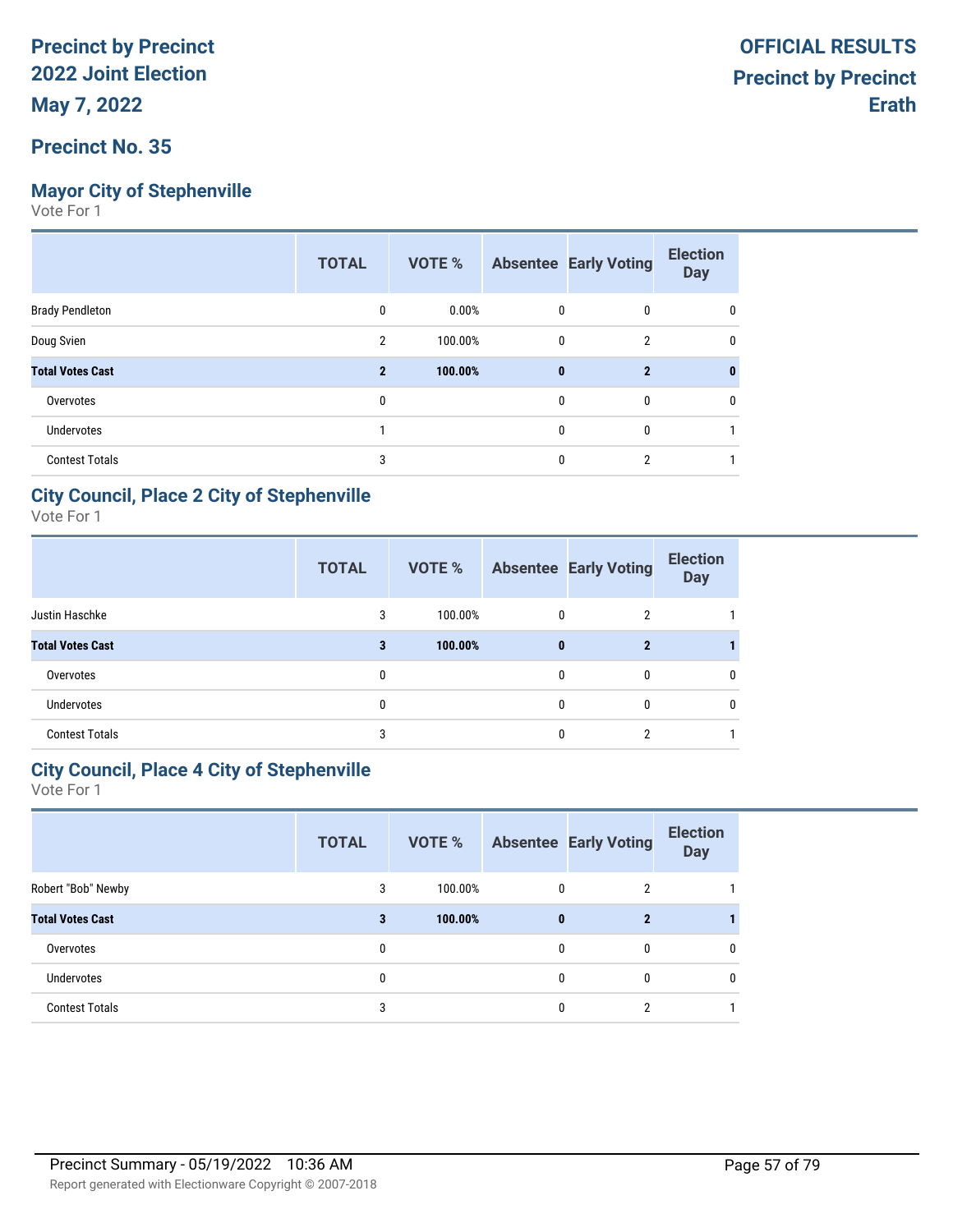### **Precinct No. 35**

### **City Council, Place 6 City of Stephenville**

Vote For 1

|                         | <b>TOTAL</b>   | <b>VOTE %</b> |              | <b>Absentee Early Voting</b> | <b>Election</b><br><b>Day</b> |
|-------------------------|----------------|---------------|--------------|------------------------------|-------------------------------|
| David Baskett           | $\overline{2}$ | 100.00%       | 0            | $\overline{2}$               | 0                             |
| Dean Parr               | 0              | 0.00%         | 0            | $\mathbf{0}$                 | 0                             |
| <b>Total Votes Cast</b> | $\mathbf{2}$   | 100.00%       | $\mathbf{0}$ | $\mathbf{2}$                 |                               |
| Overvotes               | 0              |               | $\mathbf{0}$ | $\mathbf{0}$                 | 0                             |
| <b>Undervotes</b>       |                |               | 0            | $\mathbf{0}$                 |                               |
| <b>Contest Totals</b>   | 3              |               | 0            | 2                            |                               |

#### **City Council, Place 8 City of Stephenville**

Vote For 1

|                         | <b>TOTAL</b> | VOTE %  |          | <b>Absentee Early Voting</b> | <b>Election</b><br><b>Day</b> |
|-------------------------|--------------|---------|----------|------------------------------|-------------------------------|
| <b>Mark McClinton</b>   | 3            | 100.00% | $\Omega$ | 2                            |                               |
| <b>Total Votes Cast</b> | 3            | 100.00% | $\bf{0}$ | $\mathbf{2}$                 |                               |
| Overvotes               | 0            |         | 0        | 0                            | 0                             |
| <b>Undervotes</b>       | 0            |         |          | 0                            | 0                             |
| <b>Contest Totals</b>   | 3            |         |          |                              |                               |

# **Trustees, Place 4 Stephenville ISD**

|                         | <b>TOTAL</b>   | <b>VOTE %</b> |              | <b>Absentee Early Voting</b> | <b>Election</b><br><b>Day</b> |
|-------------------------|----------------|---------------|--------------|------------------------------|-------------------------------|
| Amauri Martinez         | 2              | 100.00%       | 0            | $\overline{2}$               | 0                             |
| Luke Sims               | 0              | 0.00%         | 0            | 0                            | 0                             |
| <b>Total Votes Cast</b> | $\overline{2}$ | 100.00%       | $\bf{0}$     | $\overline{2}$               | 0                             |
| Overvotes               | 0              |               | $\mathbf{0}$ | $\mathbf{0}$                 | 0                             |
| <b>Undervotes</b>       |                |               | $\mathbf{0}$ | $\mathbf{0}$                 |                               |
| <b>Contest Totals</b>   | 3              |               | $\mathbf{0}$ | 2                            |                               |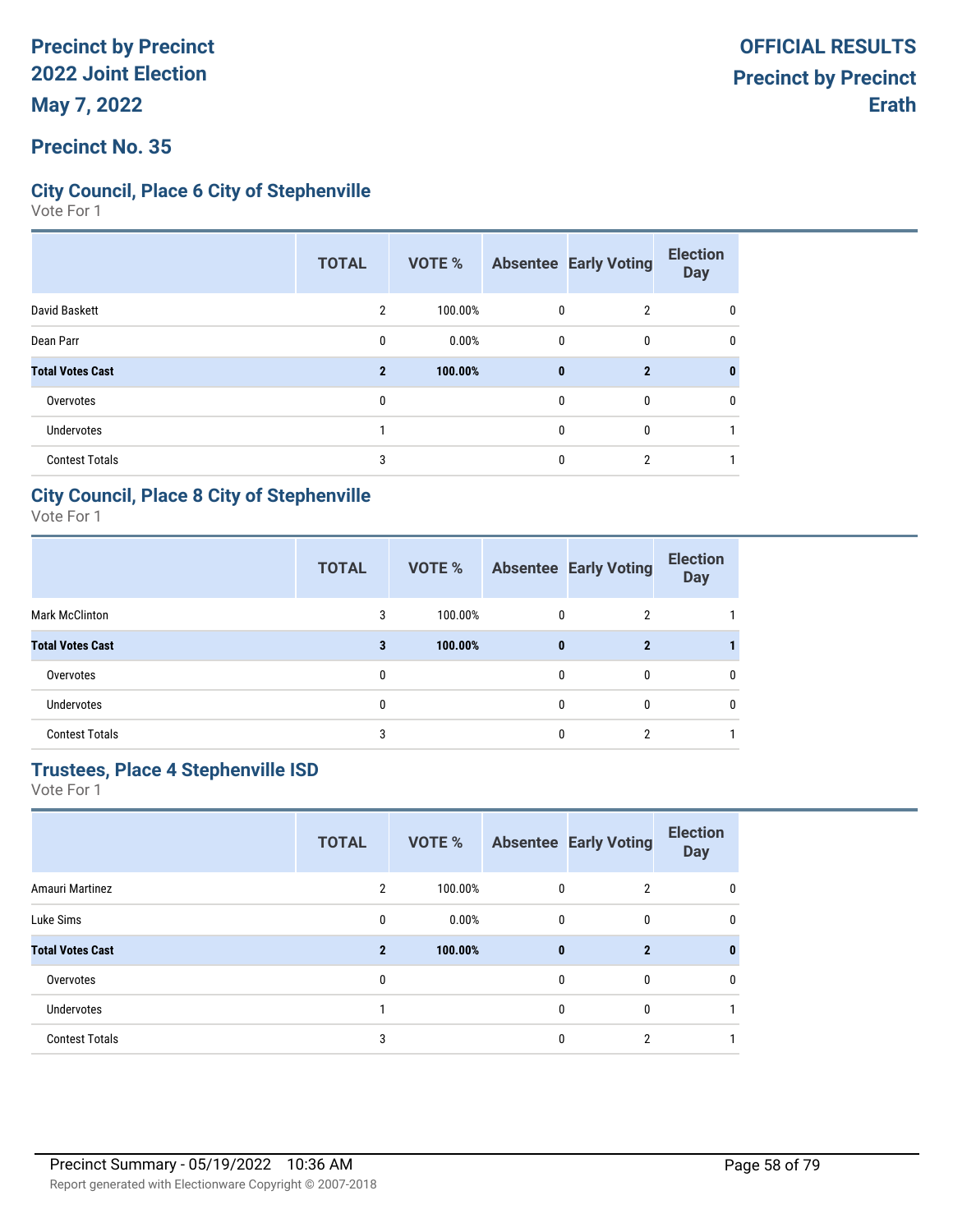**Precinct No. 35**

#### **Trustees, Place 5 Stephenville ISD**

Vote For 1

|                         | <b>TOTAL</b> | VOTE %  |          | <b>Absentee Early Voting</b> | <b>Election</b><br><b>Day</b> |
|-------------------------|--------------|---------|----------|------------------------------|-------------------------------|
| <b>Matt Miller</b>      | 3            | 100.00% | 0        | $\overline{2}$               |                               |
| <b>Total Votes Cast</b> | 3            | 100.00% | $\bf{0}$ | $\mathbf{2}$                 |                               |
| Overvotes               | 0            |         | 0        | 0                            | 0                             |
| Undervotes              | 0            |         | 0        | $\mathbf{0}$                 | 0                             |
| <b>Contest Totals</b>   | 3            |         | 0        | 2                            |                               |

# **Proposition A Stephenville ISD**

Vote For 1

|                         | <b>TOTAL</b> | <b>VOTE %</b> |              | <b>Absentee Early Voting</b> | <b>Election</b><br><b>Day</b> |
|-------------------------|--------------|---------------|--------------|------------------------------|-------------------------------|
| <b>FOR</b>              | 2            | 66.67%        | 0            | $\overline{2}$               | 0                             |
| <b>AGAINST</b>          |              | 33.33%        | 0            | 0                            |                               |
| <b>Total Votes Cast</b> | 3            | 100.00%       | $\bf{0}$     | $\overline{2}$               |                               |
| Overvotes               | 0            |               | $\mathbf{0}$ | $\mathbf{0}$                 | 0                             |
| <b>Undervotes</b>       | 0            |               | 0            | 0                            | 0                             |
| <b>Contest Totals</b>   | 3            |               | 0            | 2                            |                               |

# **Proposition B Stephenville ISD**

|                         | <b>TOTAL</b> | <b>VOTE %</b> |              | <b>Absentee Early Voting</b> | <b>Election</b><br><b>Day</b> |
|-------------------------|--------------|---------------|--------------|------------------------------|-------------------------------|
| <b>FOR</b>              | 0            | 0.00%         | 0            | 0                            | 0                             |
| <b>AGAINST</b>          | 3            | 100.00%       | 0            | $\overline{2}$               |                               |
| <b>Total Votes Cast</b> | 3            | 100.00%       | $\mathbf{0}$ | $\mathbf{2}$                 |                               |
| Overvotes               | 0            |               | $\mathbf{0}$ | 0                            | 0                             |
| <b>Undervotes</b>       | 0            |               | $\mathbf{0}$ | 0                            | 0                             |
| <b>Contest Totals</b>   | 3            |               | 0            | 2                            |                               |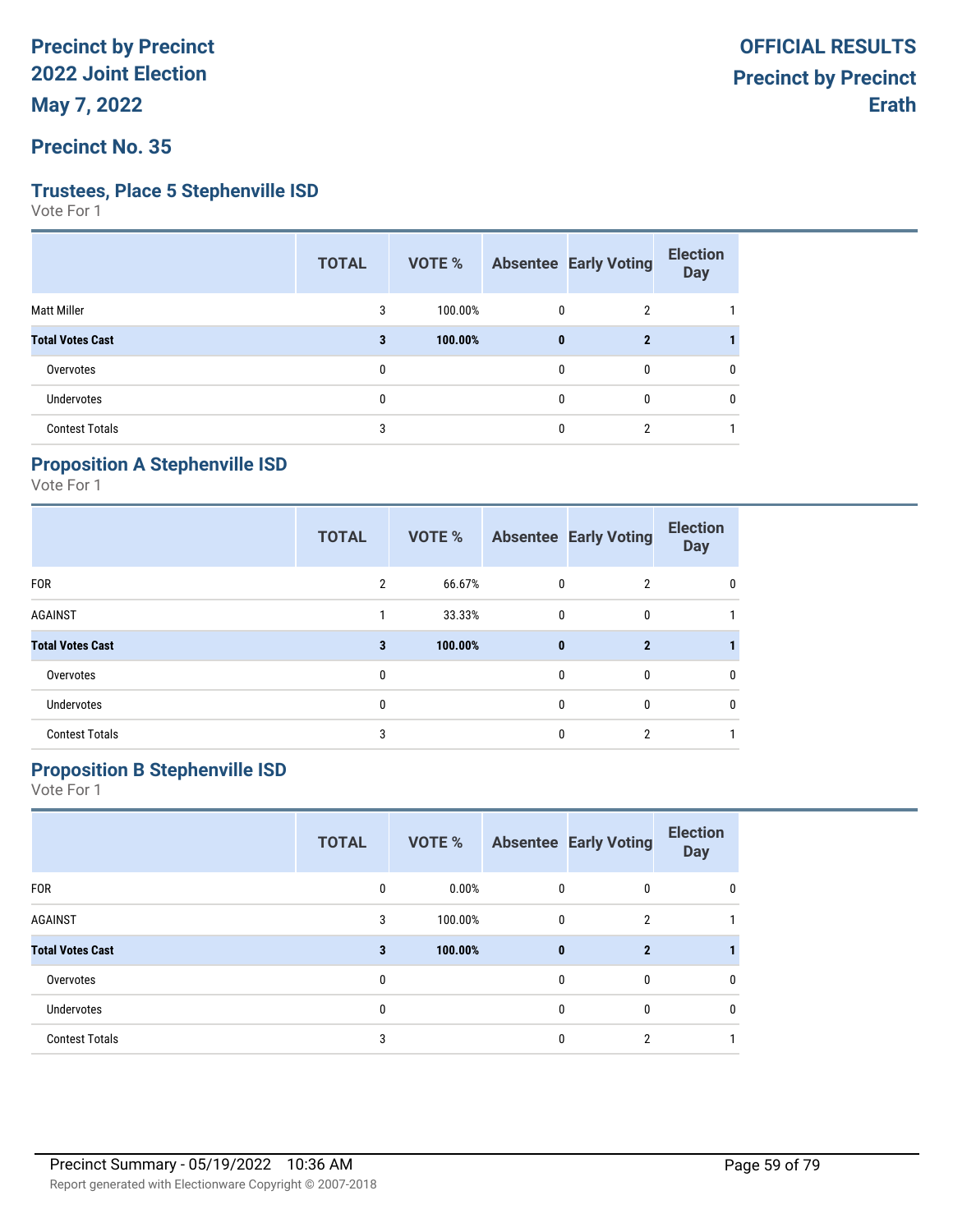| <b>STATISTICS</b> |  |
|-------------------|--|
|                   |  |

|                             | <b>TOTAL</b> | <b>Absentee</b> |    | <b>Early Voting Election Day</b> |
|-----------------------------|--------------|-----------------|----|----------------------------------|
| Registered Voters - Total   | 819          |                 |    |                                  |
| <b>Ballots Cast - Total</b> | 42           | 2               | 19 | 21                               |
| <b>Ballots Cast - Blank</b> |              | $\mathbf{0}$    | 0  |                                  |
| Voter Turnout - Total       | 5.13%        |                 |    |                                  |

## **STATE OF TEXAS PROPOSITION 1**

Vote For 1

|                         | <b>TOTAL</b>   | VOTE %  |                | <b>Absentee Early Voting</b> | <b>Election</b><br><b>Day</b> |
|-------------------------|----------------|---------|----------------|------------------------------|-------------------------------|
| For                     | 39             | 95.12%  | $\overline{2}$ | 19                           | 18                            |
| Against                 | $\overline{2}$ | 4.88%   | $\mathbf 0$    | 0                            | $\overline{2}$                |
| <b>Total Votes Cast</b> | 41             | 100.00% | $\mathbf{2}$   | 19                           | 20                            |
| Overvotes               | 0              |         | $\mathbf{0}$   | 0                            | $\mathbf{0}$                  |
| <b>Undervotes</b>       | 1              |         | 0              | 0                            | 1                             |
| <b>Contest Totals</b>   | 42             |         | $\overline{2}$ | 19                           | 21                            |

#### **STATE OF TEXAS PROPOSITION 2**

|                         | <b>TOTAL</b> | <b>VOTE %</b> |                | <b>Absentee Early Voting</b> | <b>Election</b><br><b>Day</b> |
|-------------------------|--------------|---------------|----------------|------------------------------|-------------------------------|
| For                     | 40           | 97.56%        | $\overline{2}$ | 18                           | 20                            |
| Against                 | 1            | 2.44%         | $\mathbf{0}$   |                              | 0                             |
| <b>Total Votes Cast</b> | 41           | 100.00%       | $\mathbf{2}$   | 19                           | 20                            |
| Overvotes               | 0            |               | $\mathbf{0}$   | $\mathbf{0}$                 | 0                             |
| <b>Undervotes</b>       | 1            |               | $\mathbf{0}$   | 0                            |                               |
| <b>Contest Totals</b>   | 42           |               | 2              | 19                           | 21                            |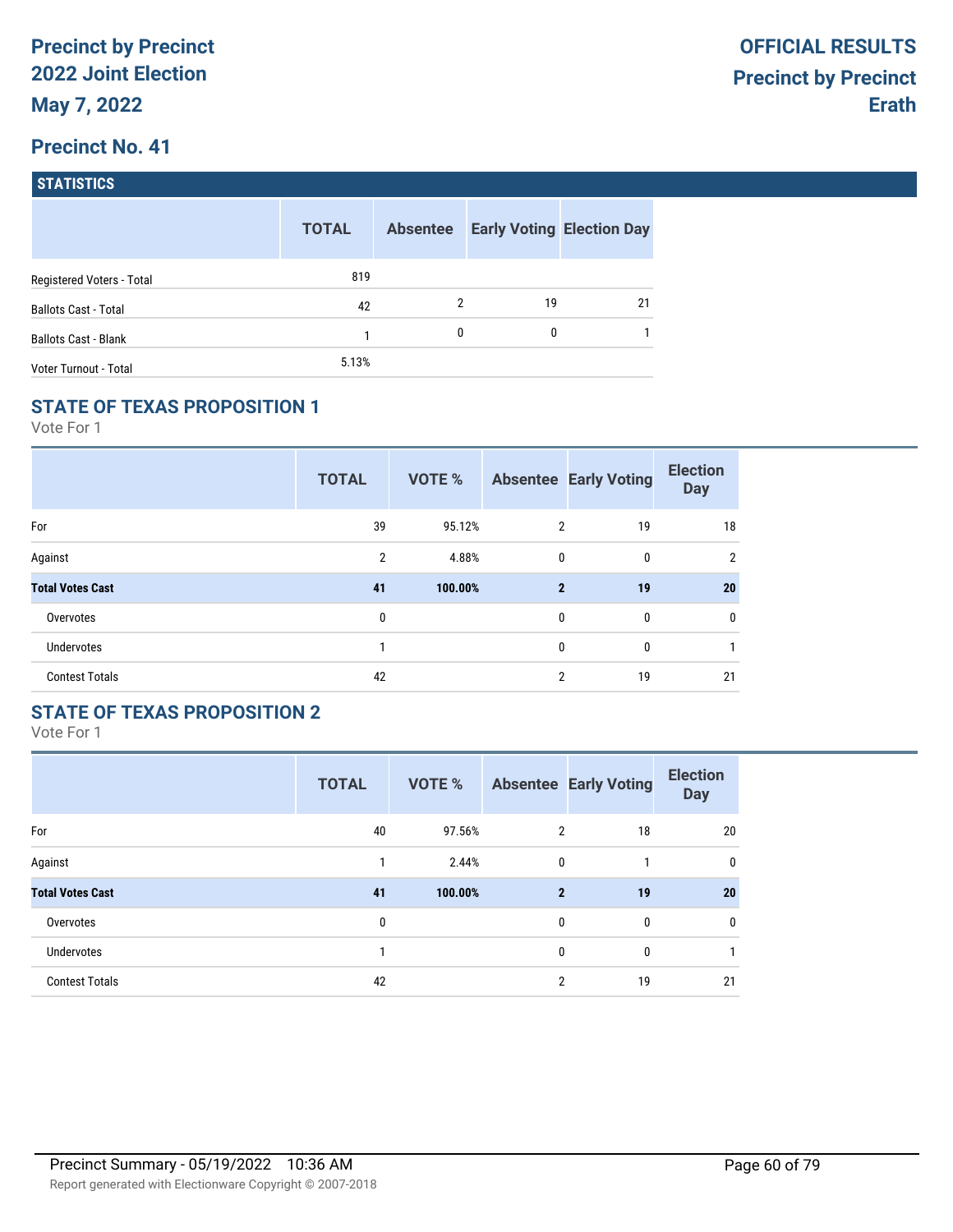### **Precinct No. 41**

#### **Trustees, Place 4 Stephenville ISD**

Vote For 1

|                         | <b>TOTAL</b> | VOTE %  |              | <b>Absentee Early Voting</b> | <b>Election</b><br><b>Day</b> |
|-------------------------|--------------|---------|--------------|------------------------------|-------------------------------|
| Amauri Martinez         | 3            | 100.00% | 0            |                              | 2                             |
| Luke Sims               | 0            | 0.00%   | 0            | 0                            | 0                             |
| <b>Total Votes Cast</b> | 3            | 100.00% | $\mathbf{0}$ |                              |                               |
| Overvotes               | $\mathbf{0}$ |         | 0            | 0                            | 0                             |
| <b>Undervotes</b>       | 0            |         | 0            | 0                            | $\mathbf{0}$                  |
| <b>Contest Totals</b>   | 3            |         | 0            |                              | 2                             |

#### **Trustees, Place 5 Stephenville ISD**

Vote For 1

|                         | <b>TOTAL</b> | <b>VOTE %</b> |              | <b>Absentee Early Voting</b> | <b>Election</b><br><b>Day</b> |
|-------------------------|--------------|---------------|--------------|------------------------------|-------------------------------|
| <b>Matt Miller</b>      | 3            | 100.00%       | $\mathbf{0}$ |                              | 2                             |
| <b>Total Votes Cast</b> | 3            | 100.00%       | $\bf{0}$     |                              | 2                             |
| Overvotes               | 0            |               | 0            | 0                            | 0                             |
| <b>Undervotes</b>       | 0            |               | 0            | 0                            | $\mathbf{0}$                  |
| <b>Contest Totals</b>   | 3            |               | 0            |                              | 2                             |

# **Proposition A Stephenville ISD**

|                         | <b>TOTAL</b>   | <b>VOTE %</b> |              | <b>Absentee Early Voting</b> | <b>Election</b><br><b>Day</b> |
|-------------------------|----------------|---------------|--------------|------------------------------|-------------------------------|
| <b>FOR</b>              | $\overline{2}$ | 66.67%        | 0            | 0                            | 2                             |
| <b>AGAINST</b>          |                | 33.33%        | 0            |                              | 0                             |
| <b>Total Votes Cast</b> | 3              | 100.00%       | $\mathbf{0}$ |                              | 2                             |
| Overvotes               | 0              |               | 0            | 0                            | 0                             |
| <b>Undervotes</b>       | 0              |               | 0            | $\mathbf{0}$                 | $\mathbf{0}$                  |
| <b>Contest Totals</b>   | 3              |               | 0            |                              | 2                             |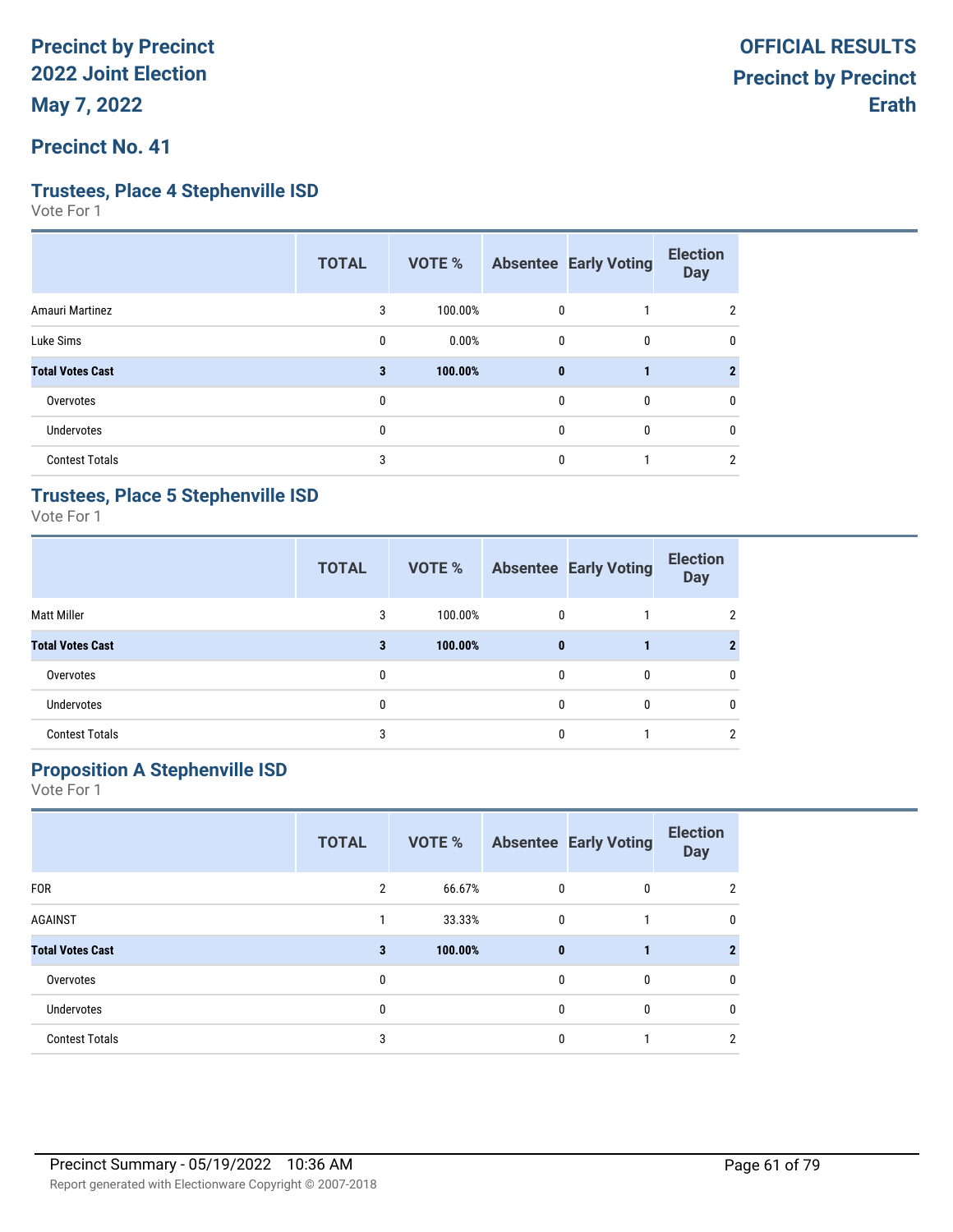# **Precinct No. 41**

## **Proposition B Stephenville ISD**

|                         | <b>TOTAL</b> | VOTE %   |              | <b>Absentee Early Voting</b> | <b>Election</b><br><b>Day</b> |
|-------------------------|--------------|----------|--------------|------------------------------|-------------------------------|
| <b>FOR</b>              | 0            | $0.00\%$ | 0            | 0                            | 0                             |
| <b>AGAINST</b>          | 3            | 100.00%  | 0            |                              | $\mathfrak{p}$                |
| <b>Total Votes Cast</b> | 3            | 100.00%  | $\mathbf{0}$ |                              |                               |
| Overvotes               | 0            |          | $\mathbf 0$  | 0                            | 0                             |
| Undervotes              | 0            |          | $\mathbf{0}$ | 0                            | $\mathbf{0}$                  |
| <b>Contest Totals</b>   | 3            |          | 0            |                              | $\overline{2}$                |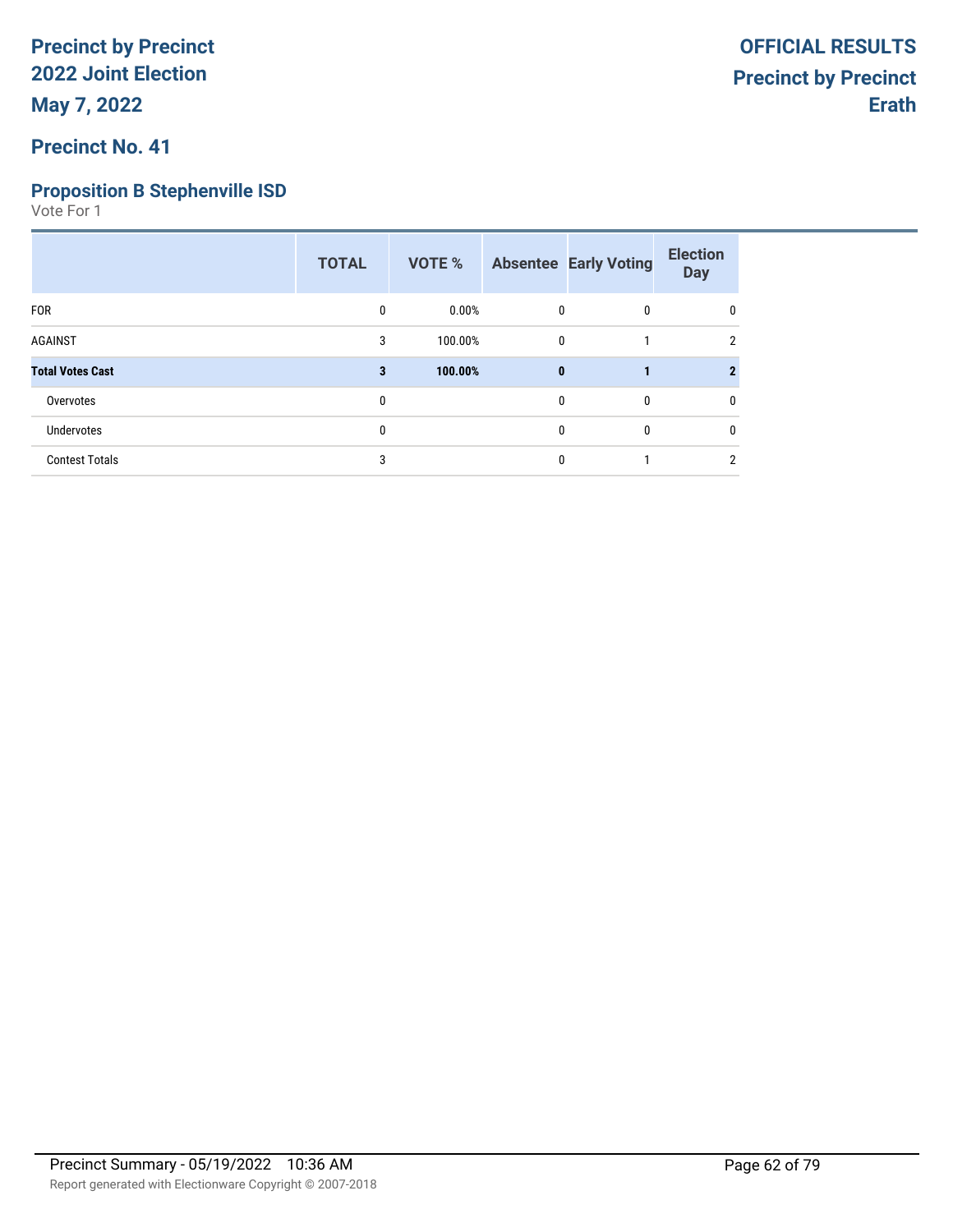| <b>STATISTICS</b> |  |
|-------------------|--|
|                   |  |

|                             | <b>TOTAL</b> | <b>Absentee</b> |     | <b>Early Voting Election Day</b> |
|-----------------------------|--------------|-----------------|-----|----------------------------------|
| Registered Voters - Total   | 2,196        |                 |     |                                  |
| <b>Ballots Cast - Total</b> | 304          | 22              | 175 | 107                              |
| <b>Ballots Cast - Blank</b> | 0            | 0               | 0   | $\mathbf{0}$                     |
| Voter Turnout - Total       | 13.84%       |                 |     |                                  |

## **STATE OF TEXAS PROPOSITION 1**

Vote For 1

|                         | <b>TOTAL</b> | VOTE %  |    | <b>Absentee Early Voting</b> | <b>Election</b><br><b>Day</b> |
|-------------------------|--------------|---------|----|------------------------------|-------------------------------|
| For                     | 278          | 92.98%  | 20 | 157                          | 101                           |
| Against                 | 21           | 7.02%   | 2  | 13                           | 6                             |
| <b>Total Votes Cast</b> | 299          | 100.00% | 22 | 170                          | 107                           |
| Overvotes               | 0            |         | 0  | 0                            | $\mathbf{0}$                  |
| <b>Undervotes</b>       | 5            |         | 0  | 5                            | $\mathbf 0$                   |
| <b>Contest Totals</b>   | 304          |         | 22 | 175                          | 107                           |

## **STATE OF TEXAS PROPOSITION 2**

|                         | <b>TOTAL</b> | <b>VOTE %</b> |              | <b>Absentee Early Voting</b> | <b>Election</b><br><b>Day</b> |
|-------------------------|--------------|---------------|--------------|------------------------------|-------------------------------|
| For                     | 280          | 93.02%        | 22           | 160                          | 98                            |
| Against                 | 21           | 6.98%         | $\mathbf{0}$ | 12                           | 9                             |
| <b>Total Votes Cast</b> | 301          | 100.00%       | 22           | 172                          | 107                           |
| Overvotes               | 0            |               | $\mathbf{0}$ | $\mathbf{0}$                 | 0                             |
| <b>Undervotes</b>       | 3            |               | 0            | 3                            | 0                             |
| <b>Contest Totals</b>   | 304          |               | 22           | 175                          | 107                           |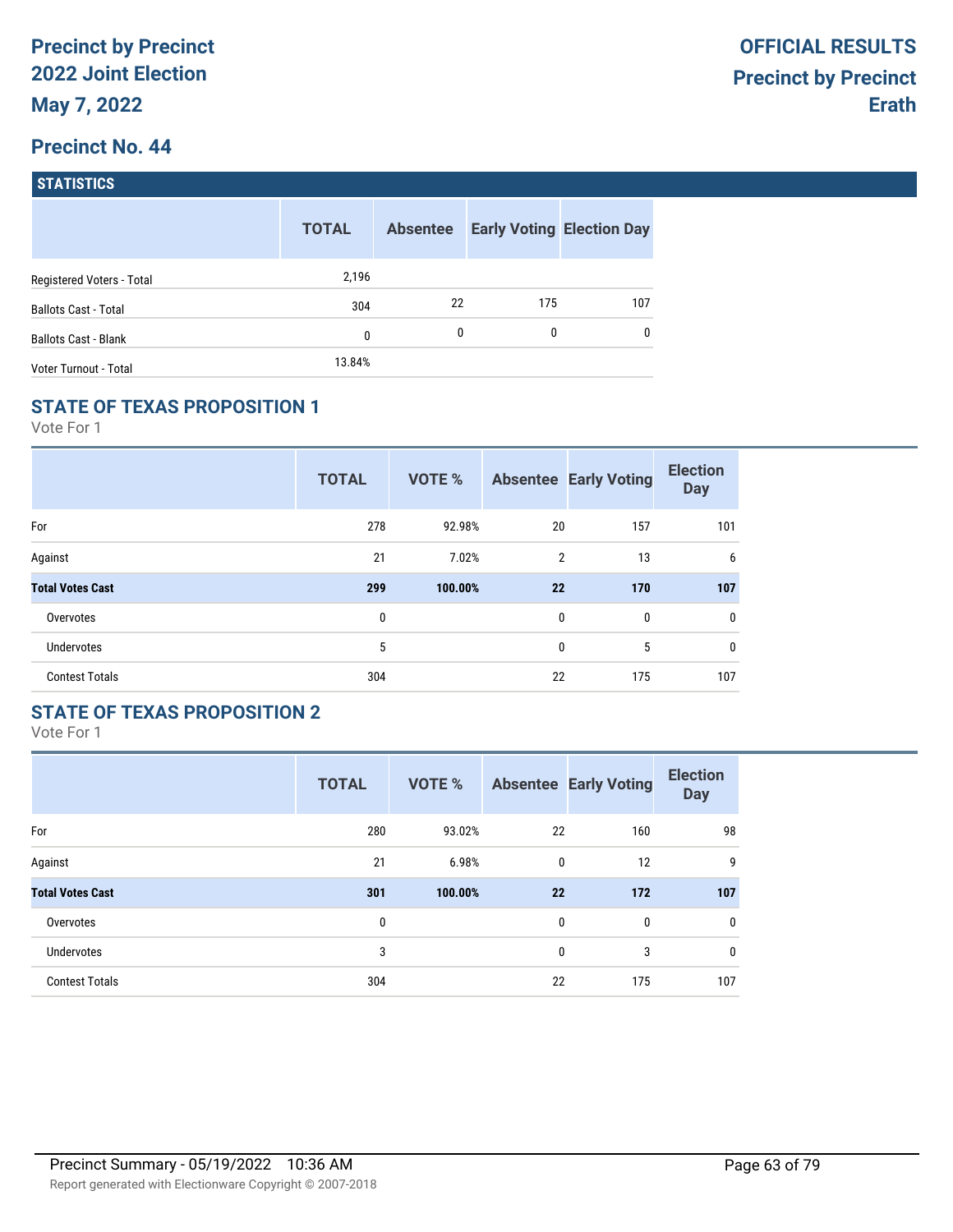#### **Precinct No. 44**

### **Mayor City of Stephenville**

Vote For 1

|                         | <b>TOTAL</b> | VOTE %  |          | <b>Absentee Early Voting</b> | <b>Election</b><br><b>Day</b> |
|-------------------------|--------------|---------|----------|------------------------------|-------------------------------|
| <b>Brady Pendleton</b>  | 3            | 75.00%  | 0        | $\overline{2}$               |                               |
| Doug Svien              |              | 25.00%  | 0        |                              | 0                             |
| <b>Total Votes Cast</b> | 4            | 100.00% | $\bf{0}$ | 3                            |                               |
| Overvotes               | $\mathbf{0}$ |         | 0        | 0                            | 0                             |
| <b>Undervotes</b>       | 0            |         | 0        | 0                            | 0                             |
| <b>Contest Totals</b>   | 4            |         | 0        | 3                            |                               |

#### **City Council, Place 2 City of Stephenville**

Vote For 1

|                         | <b>TOTAL</b> | VOTE %  |              | <b>Absentee Early Voting</b> | <b>Election</b><br><b>Day</b> |
|-------------------------|--------------|---------|--------------|------------------------------|-------------------------------|
| Justin Haschke          | 4            | 100.00% | $\mathbf{0}$ | 3                            |                               |
| <b>Total Votes Cast</b> | 4            | 100.00% | $\bf{0}$     | 3                            |                               |
| Overvotes               |              |         | 0            | 0                            | $\mathbf{0}$                  |
| <b>Undervotes</b>       | 0            |         | 0            | 0                            | 0                             |
| <b>Contest Totals</b>   |              |         |              | 3                            |                               |

## **City Council, Place 4 City of Stephenville**

|                         | <b>TOTAL</b> | VOTE %  |              | <b>Absentee Early Voting</b> | <b>Election</b><br><b>Day</b> |
|-------------------------|--------------|---------|--------------|------------------------------|-------------------------------|
| Robert "Bob" Newby      | 4            | 100.00% | 0            | 3                            |                               |
| <b>Total Votes Cast</b> | 4            | 100.00% | $\bf{0}$     | 3                            |                               |
| Overvotes               | $\Omega$     |         | $\mathbf{0}$ | $\mathbf{0}$                 | $\mathbf{0}$                  |
| <b>Undervotes</b>       | 0            |         | 0            | 0                            | $\mathbf{0}$                  |
| <b>Contest Totals</b>   |              |         | 0            | 3                            |                               |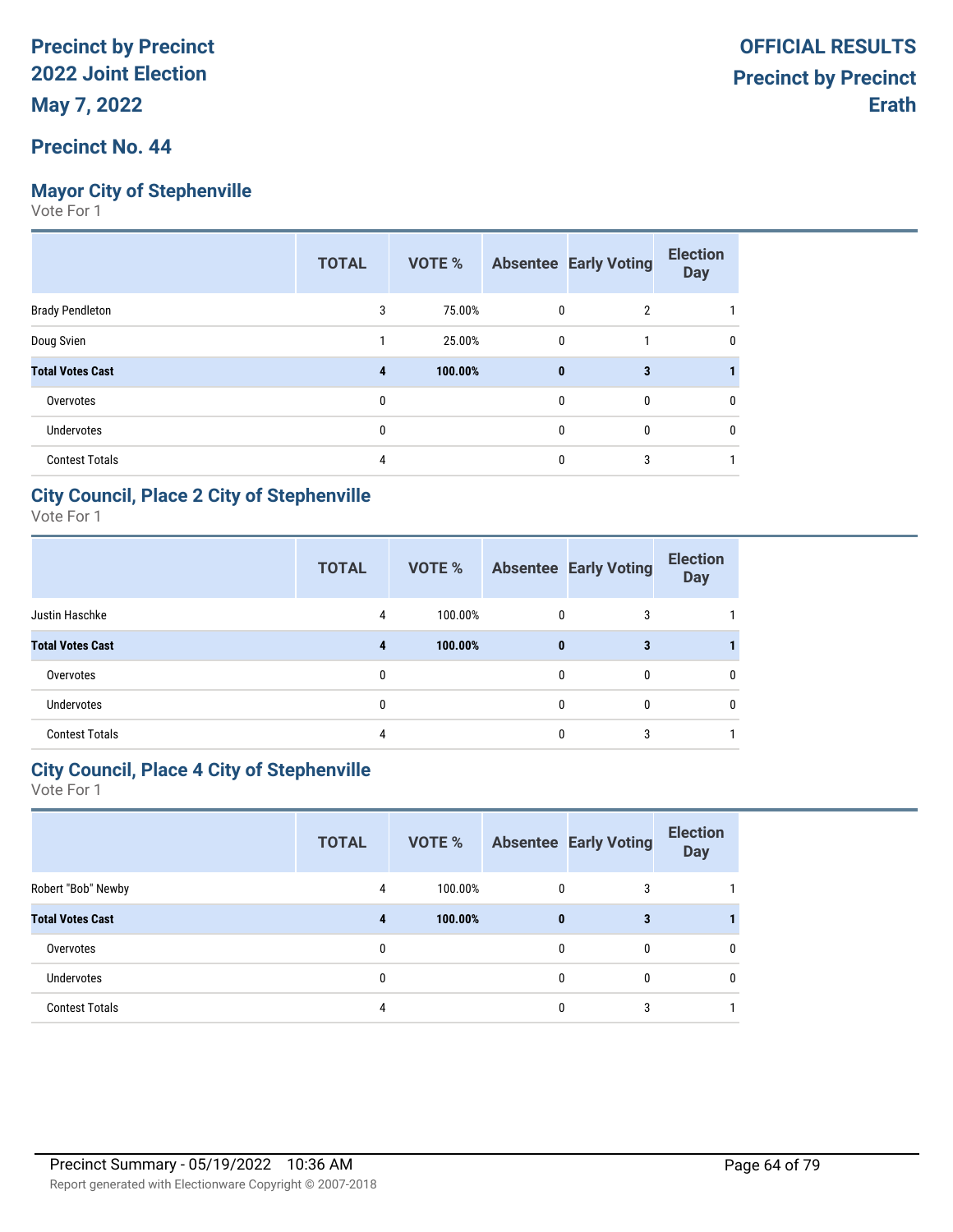#### **Precinct No. 44**

### **City Council, Place 6 City of Stephenville**

Vote For 1

|                         | <b>TOTAL</b> | VOTE %  |          | <b>Absentee Early Voting</b> | <b>Election</b><br><b>Day</b> |
|-------------------------|--------------|---------|----------|------------------------------|-------------------------------|
| David Baskett           | 0            | 0.00%   | 0        | 0                            |                               |
| Dean Parr               | 3            | 100.00% | 0        | $\overline{2}$               |                               |
| <b>Total Votes Cast</b> | 3            | 100.00% | $\bf{0}$ | $\mathbf{2}$                 |                               |
| Overvotes               | 0            |         | 0        | 0                            |                               |
| <b>Undervotes</b>       |              |         | 0        |                              | ſ                             |
| <b>Contest Totals</b>   | 4            |         | 0        | 3                            |                               |

#### **City Council, Place 8 City of Stephenville**

Vote For 1

|                         | <b>TOTAL</b> | VOTE %  |          | <b>Absentee Early Voting</b> | <b>Election</b><br><b>Day</b> |
|-------------------------|--------------|---------|----------|------------------------------|-------------------------------|
| <b>Mark McClinton</b>   | 4            | 100.00% | $\Omega$ | 3                            |                               |
| <b>Total Votes Cast</b> | 4            | 100.00% | $\bf{0}$ | 3                            |                               |
| Overvotes               | 0            |         | 0        | 0                            | 0                             |
| <b>Undervotes</b>       | 0            |         |          |                              | 0                             |
| <b>Contest Totals</b>   | 4            |         |          |                              |                               |

#### **Trustees, Place 4 Stephenville ISD**

|                         | <b>TOTAL</b> | <b>VOTE %</b> |                | <b>Absentee Early Voting</b> | <b>Election</b><br><b>Day</b> |
|-------------------------|--------------|---------------|----------------|------------------------------|-------------------------------|
| Amauri Martinez         | 107          | 52.45%        | 1              | 78                           | 28                            |
| Luke Sims               | 97           | 47.55%        | 0              | 58                           | 39                            |
| <b>Total Votes Cast</b> | 204          | 100.00%       |                | 136                          | 67                            |
| Overvotes               | 0            |               | 0              | 0                            | 0                             |
| <b>Undervotes</b>       | 12           |               | $\overline{2}$ | 6                            | $\overline{4}$                |
| <b>Contest Totals</b>   | 216          |               | 3              | 142                          | 71                            |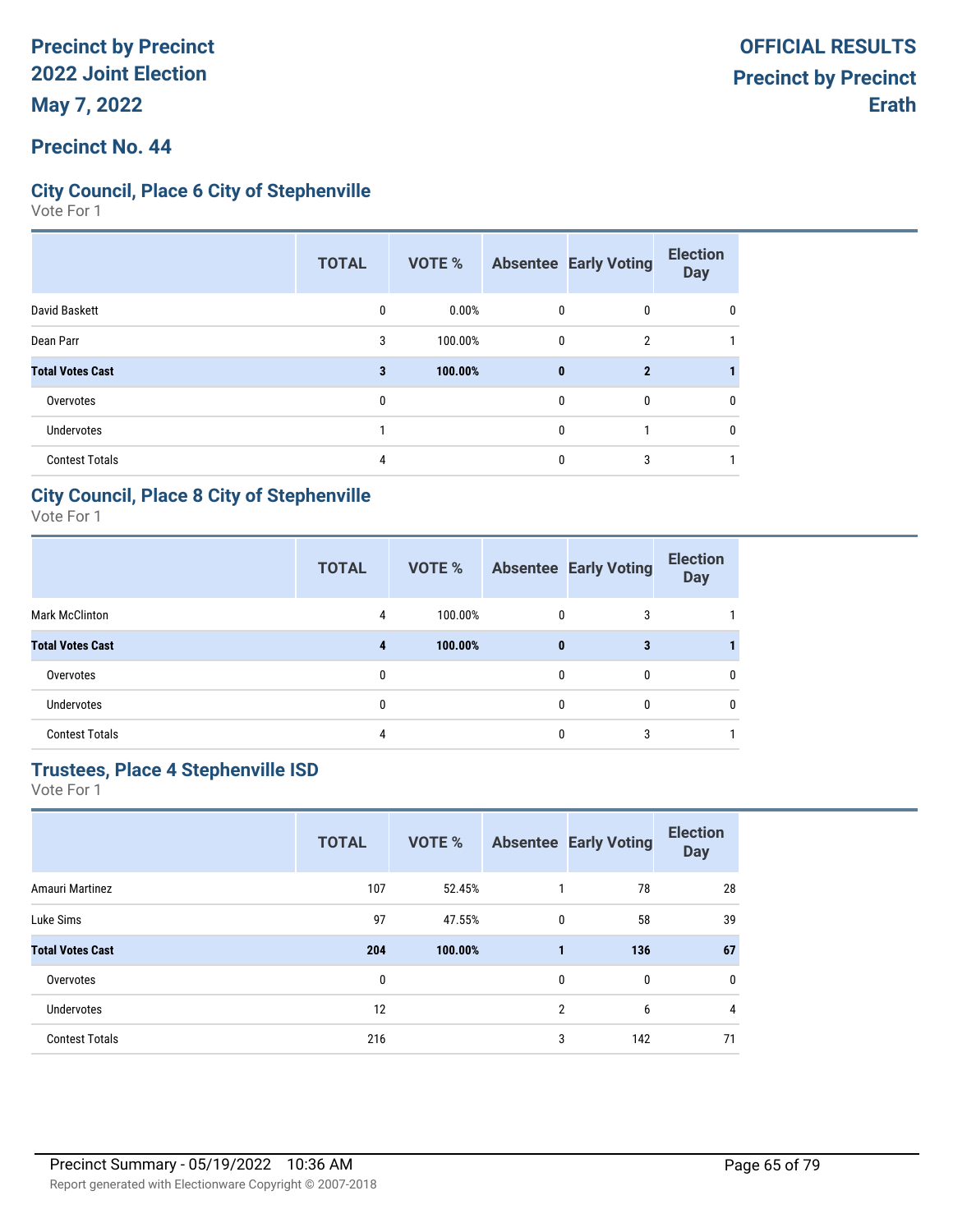#### **Precinct No. 44**

#### **Trustees, Place 5 Stephenville ISD**

Vote For 1

| <b>TOTAL</b> | VOTE %  |                |     | <b>Election</b><br><b>Day</b>     |
|--------------|---------|----------------|-----|-----------------------------------|
| 190          | 100.00% |                | 126 | 63                                |
| 190          | 100.00% |                | 126 | 63                                |
| 0            |         | 0              | 0   | 0                                 |
| 26           |         | $\overline{2}$ | 16  | 8                                 |
| 216          |         |                | 142 | 71                                |
|              |         |                |     | <b>Absentee Early Voting</b><br>3 |

# **Proposition A Stephenville ISD**

Vote For 1

|                         | <b>TOTAL</b> | VOTE %  |              | <b>Absentee Early Voting</b> | <b>Election</b><br><b>Day</b> |
|-------------------------|--------------|---------|--------------|------------------------------|-------------------------------|
| <b>FOR</b>              | 128          | 59.26%  | $\mathbf 0$  | 90                           | 38                            |
| <b>AGAINST</b>          | 88           | 40.74%  | 3            | 52                           | 33                            |
| <b>Total Votes Cast</b> | 216          | 100.00% | 3            | 142                          | 71                            |
| Overvotes               | 0            |         | $\mathbf{0}$ | 0                            | 0                             |
| <b>Undervotes</b>       | 0            |         | $\mathbf{0}$ | 0                            | 0                             |
| <b>Contest Totals</b>   | 216          |         | 3            | 142                          | 71                            |

# **Proposition B Stephenville ISD**

|                         | <b>TOTAL</b> | <b>VOTE %</b> |   | <b>Absentee Early Voting</b> | <b>Election</b><br><b>Day</b> |
|-------------------------|--------------|---------------|---|------------------------------|-------------------------------|
| <b>FOR</b>              | 126          | 58.60%        | 0 | 89                           | 37                            |
| <b>AGAINST</b>          | 89           | 41.40%        | 3 | 53                           | 33                            |
| <b>Total Votes Cast</b> | 215          | 100.00%       | 3 | 142                          | 70                            |
| Overvotes               | 0            |               | 0 | 0                            | $\mathbf 0$                   |
| <b>Undervotes</b>       | 1            |               | 0 | 0                            | 1                             |
| <b>Contest Totals</b>   | 216          |               | 3 | 142                          | 71                            |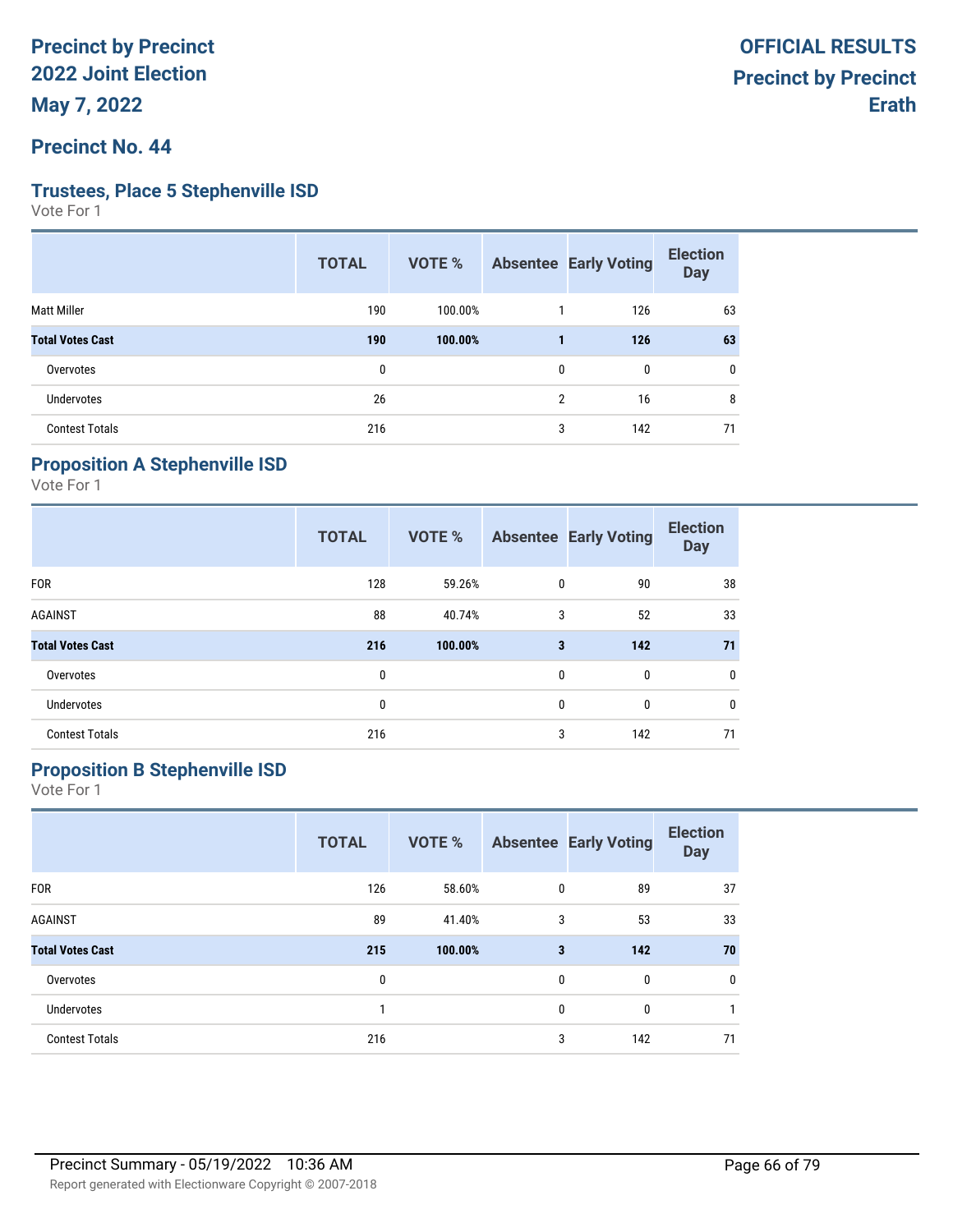| <b>STATISTICS</b> |
|-------------------|
|                   |

|                             | <b>TOTAL</b> | <b>Absentee</b> | <b>Early Voting Election Day</b> |              |
|-----------------------------|--------------|-----------------|----------------------------------|--------------|
| Registered Voters - Total   | 1,487        |                 |                                  |              |
| <b>Ballots Cast - Total</b> | 323          | 15              | 210                              | 98           |
| <b>Ballots Cast - Blank</b> | 0            | 0               | 0                                | $\mathbf{0}$ |
| Voter Turnout - Total       | 21.72%       |                 |                                  |              |

### **STATE OF TEXAS PROPOSITION 1**

Vote For 1

|                         | <b>TOTAL</b> | <b>VOTE %</b> |    | <b>Absentee Early Voting</b> | <b>Election</b><br><b>Day</b> |
|-------------------------|--------------|---------------|----|------------------------------|-------------------------------|
| For                     | 271          | 87.70%        | 8  | 179                          | 84                            |
| Against                 | 38           | 12.30%        | 6  | 22                           | 10                            |
| <b>Total Votes Cast</b> | 309          | 100.00%       | 14 | 201                          | 94                            |
| Overvotes               | 0            |               | 0  | 0                            | 0                             |
| <b>Undervotes</b>       | 14           |               | 1  | 9                            | 4                             |
| <b>Contest Totals</b>   | 323          |               | 15 | 210                          | 98                            |

## **STATE OF TEXAS PROPOSITION 2**

|                         | <b>TOTAL</b> | <b>VOTE %</b> |    | <b>Absentee Early Voting</b> | <b>Election</b><br><b>Day</b> |
|-------------------------|--------------|---------------|----|------------------------------|-------------------------------|
| For                     | 273          | 86.67%        | 12 | 178                          | 83                            |
| Against                 | 42           | 13.33%        | 3  | 26                           | 13                            |
| <b>Total Votes Cast</b> | 315          | 100.00%       | 15 | 204                          | 96                            |
| Overvotes               | 0            |               | 0  | $\mathbf{0}$                 | $\mathbf 0$                   |
| <b>Undervotes</b>       | 8            |               | 0  | 6                            | $\overline{2}$                |
| <b>Contest Totals</b>   | 323          |               | 15 | 210                          | 98                            |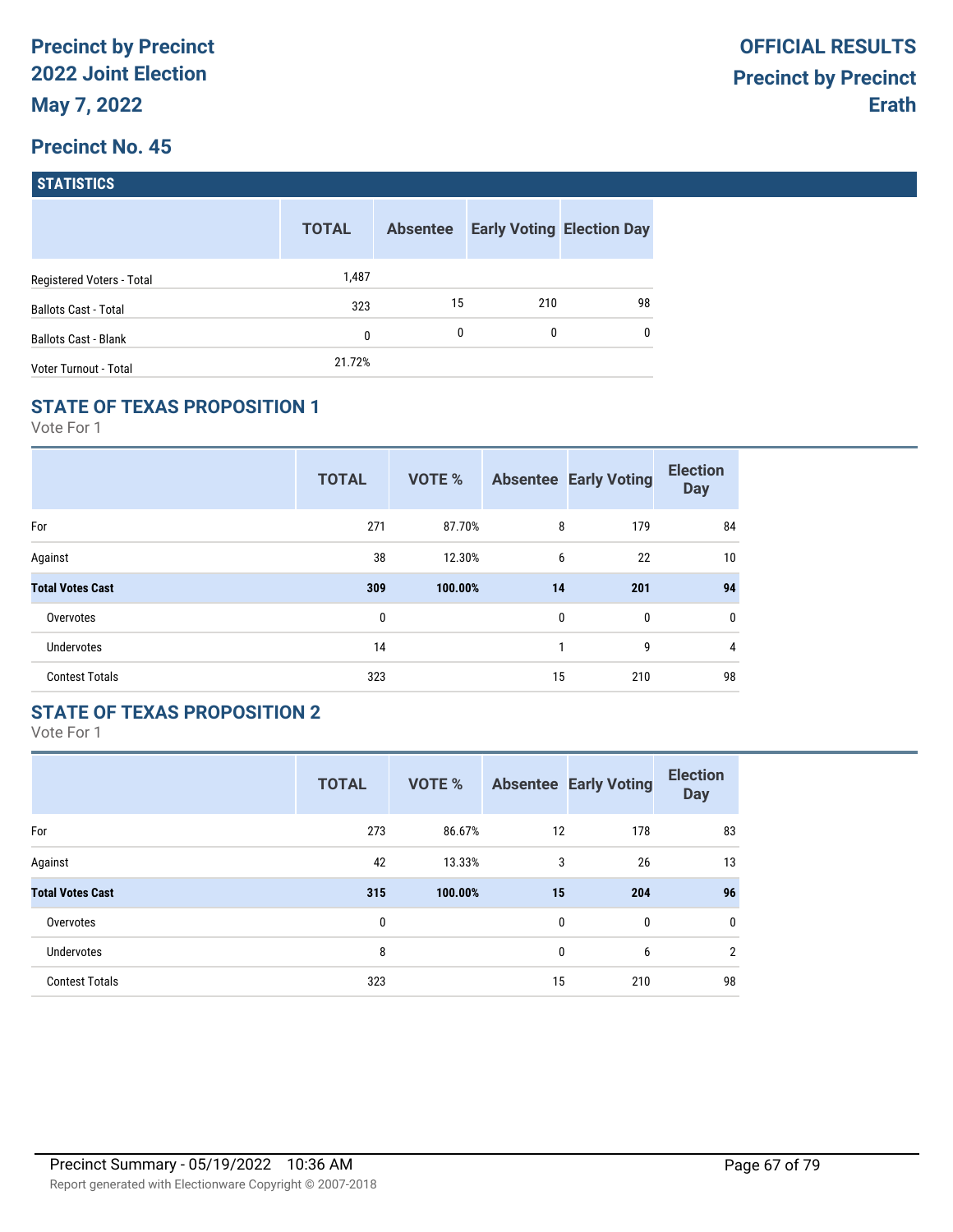## **Mayor City of Stephenville**

Vote For 1

|                         | <b>TOTAL</b> | VOTE %  |    | <b>Absentee Early Voting</b> | <b>Election</b><br><b>Day</b> |
|-------------------------|--------------|---------|----|------------------------------|-------------------------------|
| <b>Brady Pendleton</b>  | 133          | 42.22%  | 7  | 85                           | 41                            |
| Doug Svien              | 182          | 57.78%  | 8  | 120                          | 54                            |
| <b>Total Votes Cast</b> | 315          | 100.00% | 15 | 205                          | 95                            |
| Overvotes               | 0            |         | 0  | 0                            | 0                             |
| <b>Undervotes</b>       | 7            |         | 0  | 4                            | 3                             |
| <b>Contest Totals</b>   | 322          |         | 15 | 209                          | 98                            |

### **City Council, Place 2 City of Stephenville**

Vote For 1

|                         | <b>TOTAL</b> | <b>VOTE %</b> |              | <b>Absentee Early Voting</b> | <b>Election</b><br><b>Day</b> |
|-------------------------|--------------|---------------|--------------|------------------------------|-------------------------------|
| Justin Haschke          | 265          | 100.00%       | 12           | 171                          | 82                            |
| <b>Total Votes Cast</b> | 265          | 100.00%       | 12           | 171                          | 82                            |
| Overvotes               | 0            |               | $\mathbf{0}$ | $\mathbf{0}$                 | 0                             |
| <b>Undervotes</b>       | 57           |               | 3            | 38                           | 16                            |
| <b>Contest Totals</b>   | 322          |               | 15           | 209                          | 98                            |

#### **City Council, Place 4 City of Stephenville**

|                         | <b>TOTAL</b> | <b>VOTE %</b> |    | <b>Absentee Early Voting</b> | <b>Election</b><br><b>Day</b> |
|-------------------------|--------------|---------------|----|------------------------------|-------------------------------|
| Robert "Bob" Newby      | 254          | 100.00%       | 10 | 166                          | 78                            |
| <b>Total Votes Cast</b> | 254          | 100.00%       | 10 | 166                          | 78                            |
| Overvotes               | 0            |               | 0  | 0                            | $\mathbf 0$                   |
| <b>Undervotes</b>       | 68           |               | 5  | 43                           | 20                            |
| <b>Contest Totals</b>   | 322          |               | 15 | 209                          | 98                            |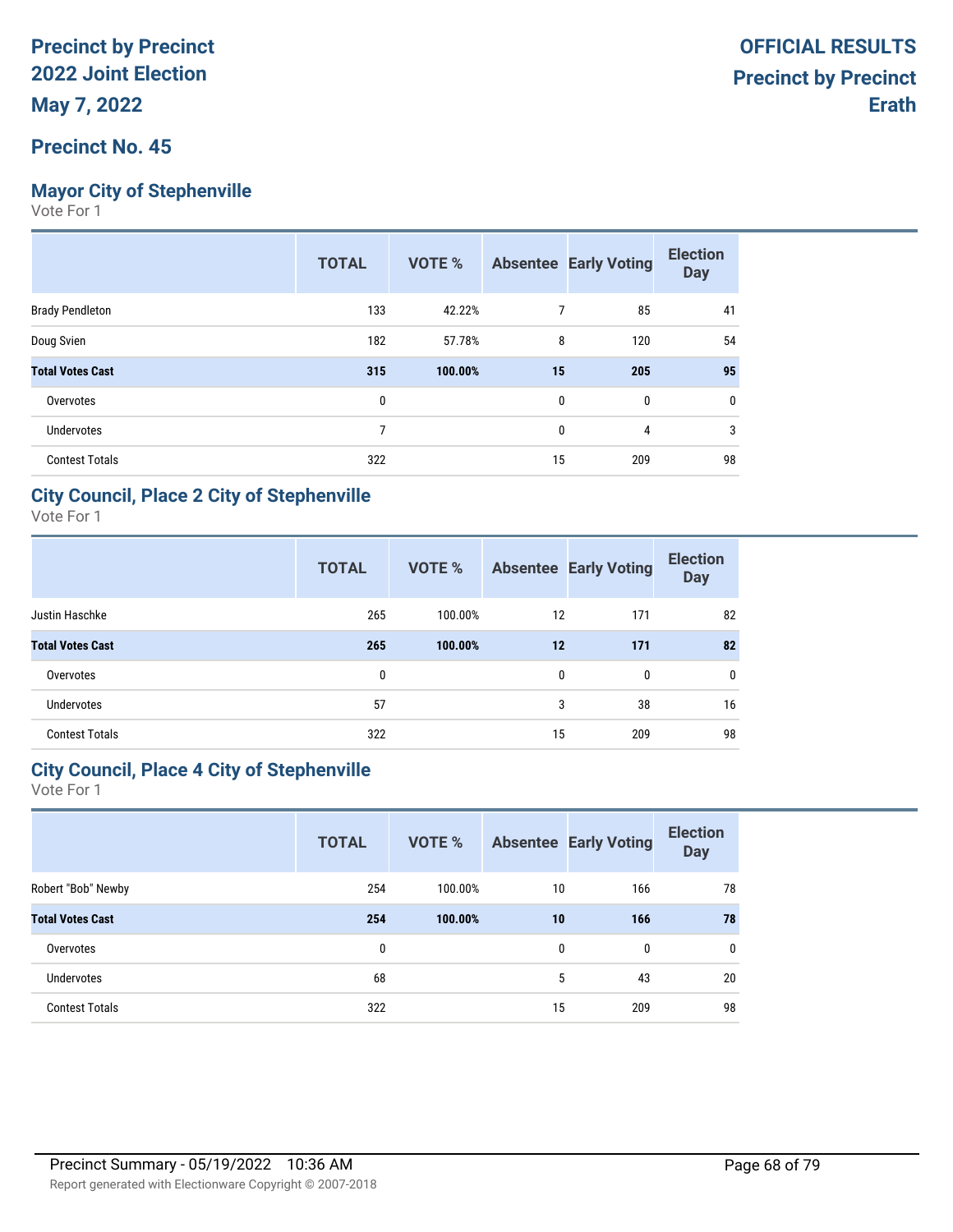#### **Precinct No. 45**

### **City Council, Place 6 City of Stephenville**

Vote For 1

|                         | <b>TOTAL</b> | VOTE %  |    | <b>Absentee Early Voting</b> | <b>Election</b><br><b>Day</b> |
|-------------------------|--------------|---------|----|------------------------------|-------------------------------|
| David Baskett           | 140          | 48.44%  | 4  | 87                           | 49                            |
| Dean Parr               | 149          | 51.56%  | 7  | 100                          | 42                            |
| <b>Total Votes Cast</b> | 289          | 100.00% | 11 | 187                          | 91                            |
| Overvotes               | 0            |         | 0  | $\mathbf{0}$                 | $\mathbf{0}$                  |
| <b>Undervotes</b>       | 33           |         | 4  | 22                           | 7                             |
| <b>Contest Totals</b>   | 322          |         | 15 | 209                          | 98                            |

#### **City Council, Place 8 City of Stephenville**

Vote For 1

|                         | <b>TOTAL</b> | <b>VOTE %</b> |              | <b>Absentee Early Voting</b> | <b>Election</b><br><b>Day</b> |
|-------------------------|--------------|---------------|--------------|------------------------------|-------------------------------|
| <b>Mark McClinton</b>   | 258          | 100.00%       | 12           | 169                          | 77                            |
| <b>Total Votes Cast</b> | 258          | 100.00%       | 12           | 169                          | 77                            |
| Overvotes               | 0            |               | $\mathbf{0}$ | $\mathbf{0}$                 | $\mathbf{0}$                  |
| <b>Undervotes</b>       | 64           |               | 3            | 40                           | 21                            |
| <b>Contest Totals</b>   | 322          |               | 15           | 209                          | 98                            |

# **Trustees, Place 4 Stephenville ISD**

|                         | <b>TOTAL</b> | <b>VOTE %</b> |                | <b>Absentee Early Voting</b> | <b>Election</b><br><b>Day</b> |
|-------------------------|--------------|---------------|----------------|------------------------------|-------------------------------|
| Amauri Martinez         | 167          | 55.12%        | 4              | 115                          | 48                            |
| Luke Sims               | 136          | 44.88%        | 9              | 81                           | 46                            |
| <b>Total Votes Cast</b> | 303          | 100.00%       | 13             | 196                          | 94                            |
| Overvotes               | 0            |               | 0              | 0                            | $\mathbf 0$                   |
| <b>Undervotes</b>       | 20           |               | $\overline{2}$ | 14                           | 4                             |
| <b>Contest Totals</b>   | 323          |               | 15             | 210                          | 98                            |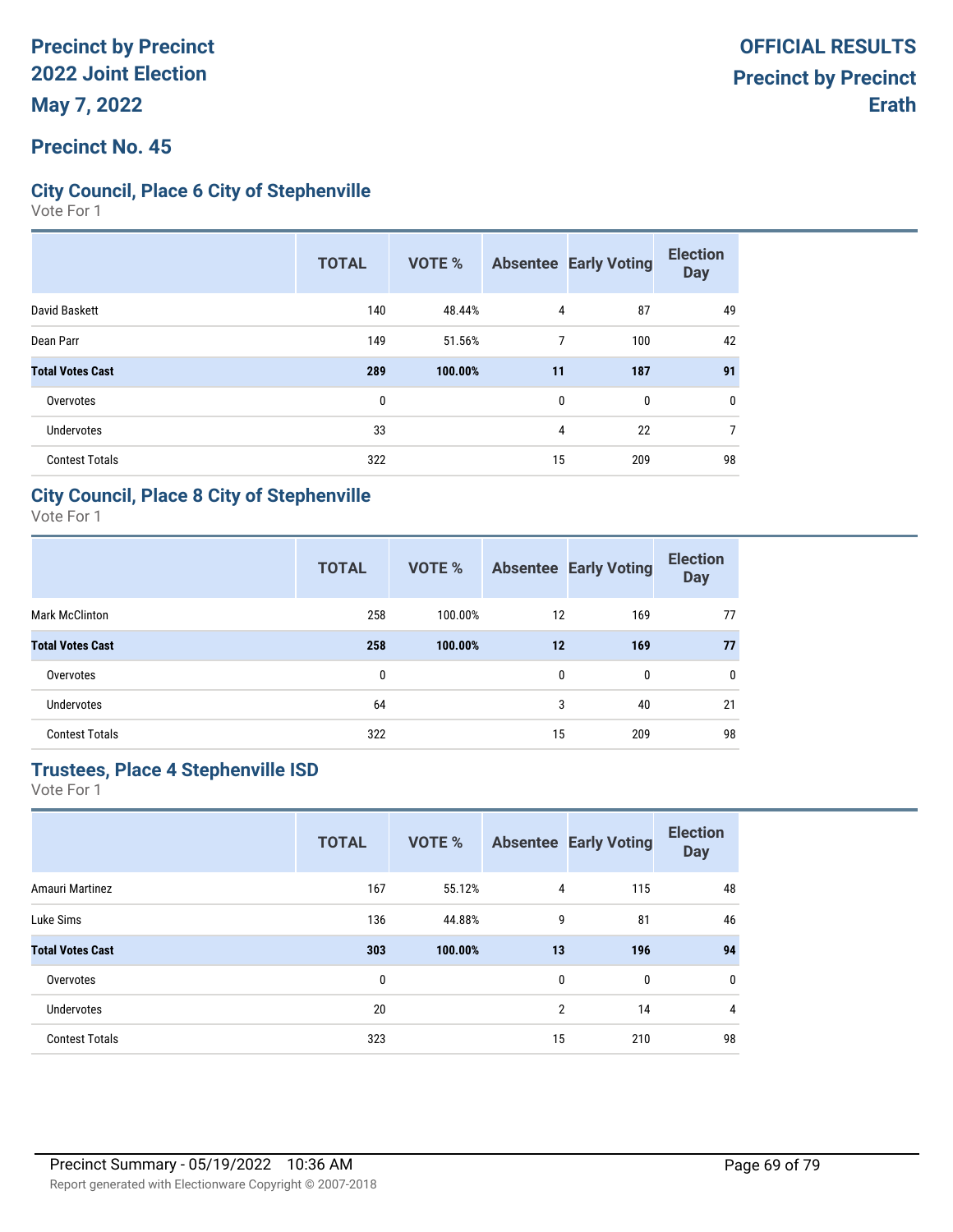**Precinct No. 45**

#### **Trustees, Place 5 Stephenville ISD**

Vote For 1

| <b>TOTAL</b> | VOTE %  |    |     | <b>Election</b><br><b>Day</b>     |
|--------------|---------|----|-----|-----------------------------------|
| 257          | 100.00% | 11 | 167 | 79                                |
| 257          | 100.00% | 11 | 167 | 79                                |
| 0            |         | 0  | 0   | $\mathbf{0}$                      |
| 66           |         |    | 43  | 19                                |
| 323          |         | 15 | 210 | 98                                |
|              |         |    |     | <b>Absentee Early Voting</b><br>4 |

# **Proposition A Stephenville ISD**

Vote For 1

|                         | <b>TOTAL</b> | <b>VOTE %</b> |              | <b>Absentee Early Voting</b> | <b>Election</b><br><b>Day</b> |
|-------------------------|--------------|---------------|--------------|------------------------------|-------------------------------|
| <b>FOR</b>              | 145          | 45.17%        | 10           | 96                           | 39                            |
| <b>AGAINST</b>          | 176          | 54.83%        | 5            | 113                          | 58                            |
| <b>Total Votes Cast</b> | 321          | 100.00%       | 15           | 209                          | 97                            |
| Overvotes               | 0            |               | $\mathbf{0}$ | 0                            | 0                             |
| Undervotes              | 2            |               | 0            | 1                            | 1                             |
| <b>Contest Totals</b>   | 323          |               | 15           | 210                          | 98                            |

# **Proposition B Stephenville ISD**

|                         | <b>TOTAL</b>   | <b>VOTE %</b> |                | <b>Absentee Early Voting</b> | <b>Election</b><br><b>Day</b> |
|-------------------------|----------------|---------------|----------------|------------------------------|-------------------------------|
| <b>FOR</b>              | 137            | 42.68%        | 7              | 92                           | 38                            |
| <b>AGAINST</b>          | 184            | 57.32%        | $\overline{7}$ | 118                          | 59                            |
| <b>Total Votes Cast</b> | 321            | 100.00%       | 14             | 210                          | 97                            |
| Overvotes               | 0              |               | 0              | 0                            | 0                             |
| Undervotes              | $\overline{2}$ |               | 1              | 0                            | 1                             |
| <b>Contest Totals</b>   | 323            |               | 15             | 210                          | 98                            |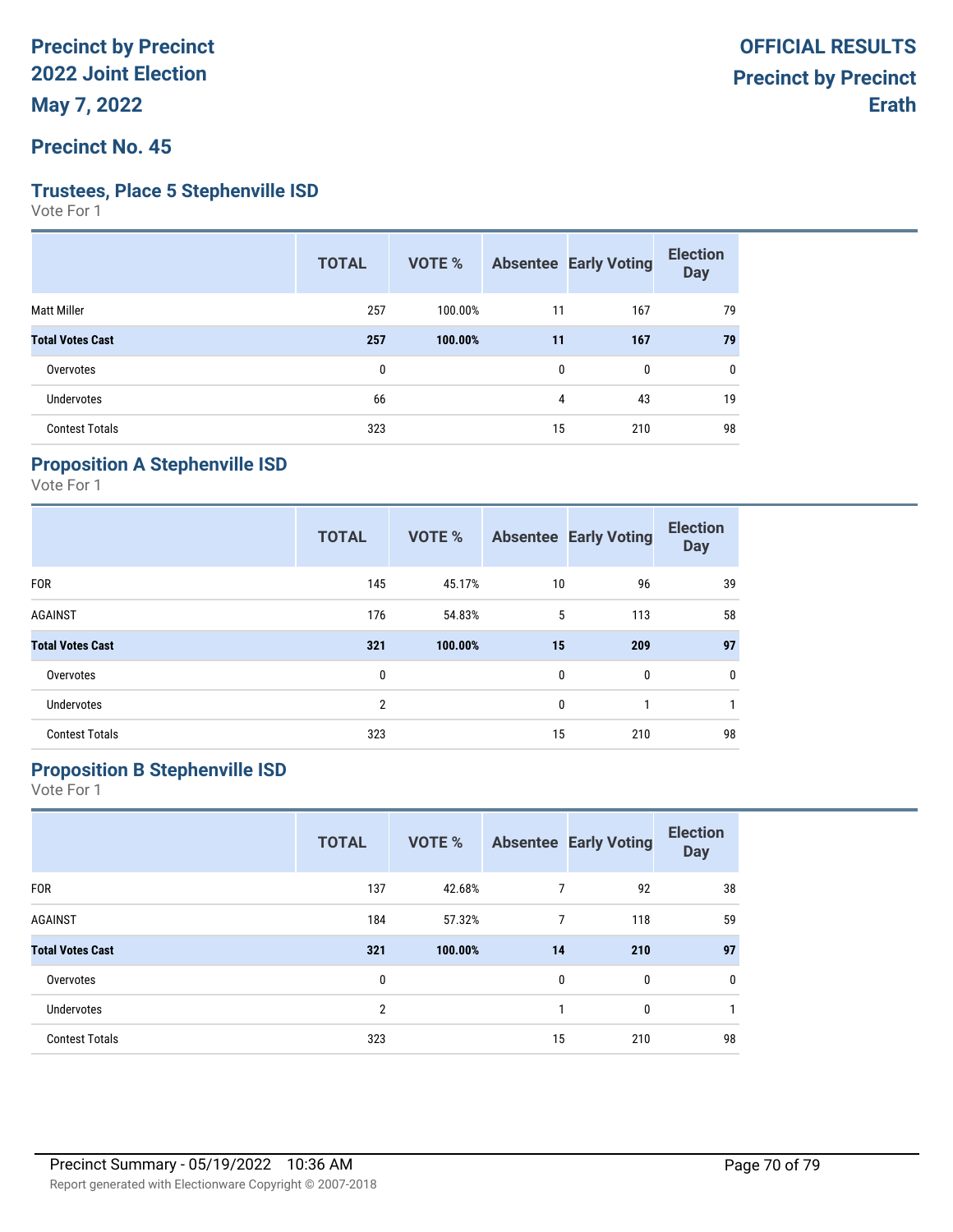| <b>STATISTICS</b> |  |
|-------------------|--|
|                   |  |

|                             | <b>TOTAL</b> | <b>Absentee</b> |    | <b>Early Voting Election Day</b> |
|-----------------------------|--------------|-----------------|----|----------------------------------|
| Registered Voters - Total   | 830          |                 |    |                                  |
| <b>Ballots Cast - Total</b> | 122          |                 | 72 | 43                               |
| <b>Ballots Cast - Blank</b> | 0            | 0               | 0  | $\mathbf{0}$                     |
| Voter Turnout - Total       | 14.70%       |                 |    |                                  |

## **STATE OF TEXAS PROPOSITION 1**

Vote For 1

|                         | <b>TOTAL</b>   | VOTE %  |                | <b>Absentee Early Voting</b> | <b>Election</b><br><b>Day</b> |
|-------------------------|----------------|---------|----------------|------------------------------|-------------------------------|
| For                     | 98             | 81.67%  | 5              | 62                           | 31                            |
| Against                 | 22             | 18.33%  | 2              | 8                            | 12                            |
| <b>Total Votes Cast</b> | 120            | 100.00% | $\overline{7}$ | 70                           | 43                            |
| Overvotes               | 0              |         | $\mathbf{0}$   | 0                            | 0                             |
| <b>Undervotes</b>       | $\overline{2}$ |         | 0              | $\overline{2}$               | 0                             |
| <b>Contest Totals</b>   | 122            |         | 7              | 72                           | 43                            |

## **STATE OF TEXAS PROPOSITION 2**

|                         | <b>TOTAL</b> | <b>VOTE %</b> |                | <b>Absentee Early Voting</b> | <b>Election</b><br><b>Day</b> |
|-------------------------|--------------|---------------|----------------|------------------------------|-------------------------------|
| For                     | 101          | 84.17%        | 5              | 63                           | 33                            |
| Against                 | 19           | 15.83%        | $\overline{2}$ | 8                            | 9                             |
| <b>Total Votes Cast</b> | 120          | 100.00%       | 7              | 71                           | 42                            |
| Overvotes               | 0            |               | $\mathbf{0}$   | $\mathbf{0}$                 | 0                             |
| <b>Undervotes</b>       | 2            |               | $\mathbf{0}$   | 1                            |                               |
| <b>Contest Totals</b>   | 122          |               | 7              | 72                           | 43                            |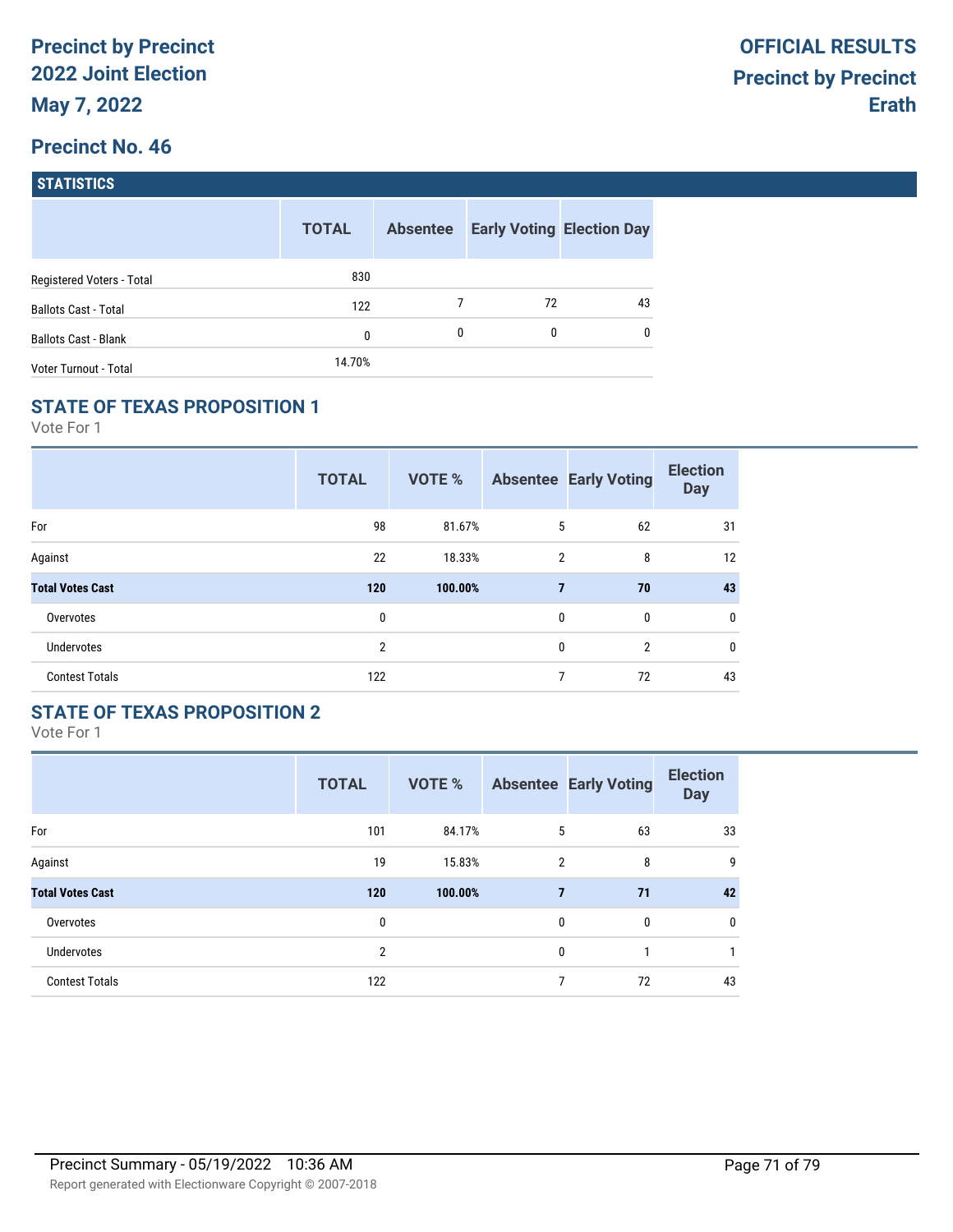## **Mayor City of Stephenville**

Vote For 1

|                         | <b>TOTAL</b> | <b>VOTE %</b> |   | <b>Absentee Early Voting</b> | <b>Election</b><br><b>Day</b> |
|-------------------------|--------------|---------------|---|------------------------------|-------------------------------|
| <b>Brady Pendleton</b>  | 62           | 52.54%        |   | 44                           | 17                            |
| Doug Svien              | 56           | 47.46%        | 6 | 26                           | 24                            |
| <b>Total Votes Cast</b> | 118          | 100.00%       | 7 | 70                           | 41                            |
| Overvotes               | 0            |               | 0 | 0                            | 0                             |
| <b>Undervotes</b>       | 4            |               | 0 | $\overline{2}$               | $\overline{2}$                |
| <b>Contest Totals</b>   | 122          |               |   | 72                           | 43                            |

### **City Council, Place 2 City of Stephenville**

Vote For 1

|                         | <b>TOTAL</b> | VOTE %  |              | <b>Absentee Early Voting</b> | <b>Election</b><br><b>Day</b> |
|-------------------------|--------------|---------|--------------|------------------------------|-------------------------------|
| Justin Haschke          | 107          | 100.00% | 6            | 63                           | 38                            |
| <b>Total Votes Cast</b> | 107          | 100.00% | 6            | 63                           | 38                            |
| Overvotes               | 0            |         | $\mathbf{0}$ | $\mathbf{0}$                 | $\mathbf{0}$                  |
| <b>Undervotes</b>       | 15           |         |              | 9                            | 5                             |
| <b>Contest Totals</b>   | 122          |         |              | 72                           | 43                            |

## **City Council, Place 4 City of Stephenville**

|                         | <b>TOTAL</b> | <b>VOTE %</b> |   | <b>Absentee Early Voting</b> | <b>Election</b><br><b>Day</b> |
|-------------------------|--------------|---------------|---|------------------------------|-------------------------------|
| Robert "Bob" Newby      | 109          | 100.00%       | 6 | 64                           | 39                            |
| <b>Total Votes Cast</b> | 109          | 100.00%       | 6 | 64                           | 39                            |
| Overvotes               | $\mathbf{0}$ |               | 0 | $\mathbf{0}$                 | $\mathbf{0}$                  |
| <b>Undervotes</b>       | 13           |               |   | 8                            | 4                             |
| <b>Contest Totals</b>   | 122          |               | 7 | 72                           | 43                            |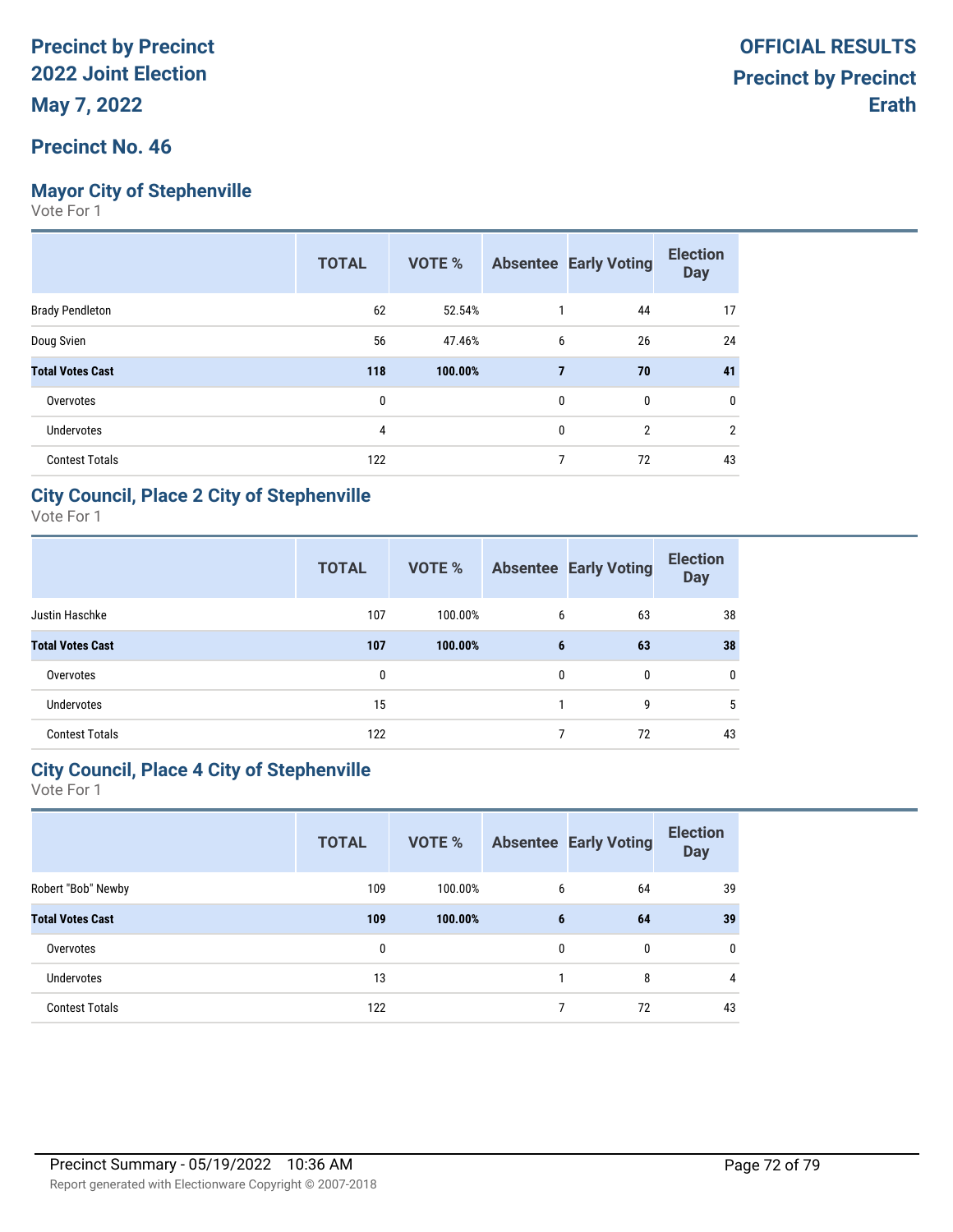### **Precinct No. 46**

### **City Council, Place 6 City of Stephenville**

Vote For 1

|                         | <b>TOTAL</b> | <b>VOTE %</b> |              | <b>Absentee Early Voting</b> | <b>Election</b><br><b>Day</b> |
|-------------------------|--------------|---------------|--------------|------------------------------|-------------------------------|
| David Baskett           | 45           | 39.47%        | 3            | 29                           | 13                            |
| Dean Parr               | 69           | 60.53%        | 3            | 37                           | 29                            |
| <b>Total Votes Cast</b> | 114          | 100.00%       | 6            | 66                           | 42                            |
| Overvotes               | $\mathbf{0}$ |               | $\mathbf{0}$ | 0                            | 0                             |
| Undervotes              | 8            |               |              | 6                            |                               |
| <b>Contest Totals</b>   | 122          |               | 7            | 72                           | 43                            |

#### **City Council, Place 8 City of Stephenville**

Vote For 1

|                         | <b>TOTAL</b> | <b>VOTE %</b> |              | <b>Absentee Early Voting</b> | <b>Election</b><br><b>Day</b> |
|-------------------------|--------------|---------------|--------------|------------------------------|-------------------------------|
| <b>Mark McClinton</b>   | 105          | 100.00%       | 6            | 62                           | 37                            |
| <b>Total Votes Cast</b> | 105          | 100.00%       | 6            | 62                           | 37                            |
| Overvotes               | 0            |               | $\mathbf{0}$ | 0                            | 0                             |
| <b>Undervotes</b>       | 17           |               |              | 10                           | 6                             |
| <b>Contest Totals</b>   | 122          |               |              | 72                           | 43                            |

## **Trustees, Place 4 Stephenville ISD**

|                         | <b>TOTAL</b> | VOTE %  |                | <b>Absentee Early Voting</b> | <b>Election</b><br><b>Day</b> |
|-------------------------|--------------|---------|----------------|------------------------------|-------------------------------|
| Amauri Martinez         | 40           | 34.48%  | 3              | 26                           | 11                            |
| Luke Sims               | 76           | 65.52%  | 4              | 43                           | 29                            |
| <b>Total Votes Cast</b> | 116          | 100.00% | $\overline{7}$ | 69                           | 40                            |
| Overvotes               | 0            |         | 0              | 0                            | 0                             |
| <b>Undervotes</b>       | 6            |         | 0              | 3                            | 3                             |
| <b>Contest Totals</b>   | 122          |         | 7              | 72                           | 43                            |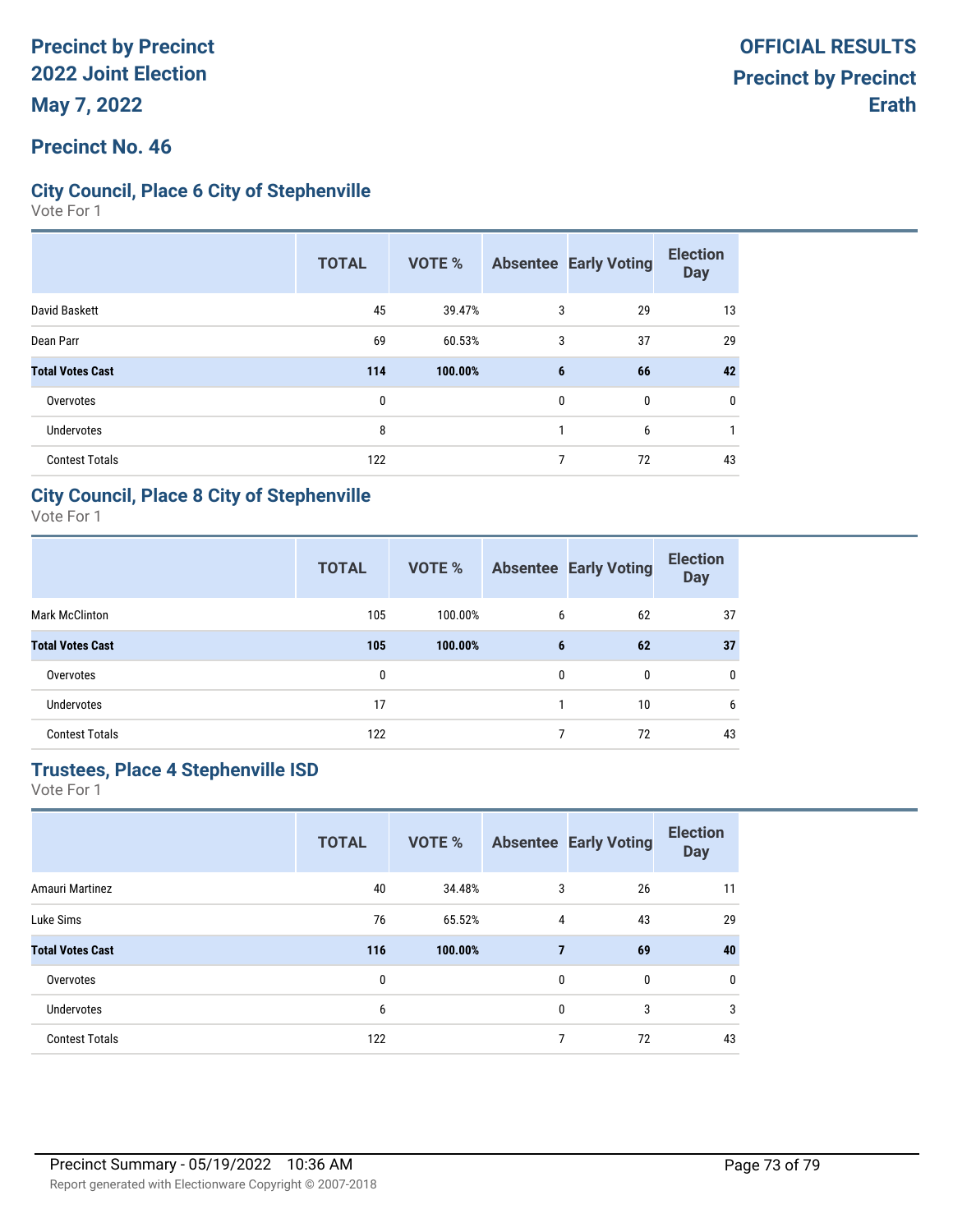#### **Precinct No. 46**

#### **Trustees, Place 5 Stephenville ISD**

Vote For 1

| <b>TOTAL</b> | VOTE %  |   |              | <b>Election</b><br><b>Day</b>               |
|--------------|---------|---|--------------|---------------------------------------------|
| 106          | 100.00% |   | 61           | 39                                          |
| 106          | 100.00% |   | 61           | 39                                          |
| $\mathbf{0}$ |         |   | $\mathbf{0}$ | 0                                           |
| 16           |         |   | 11           | 4                                           |
| 122          |         | 7 | 72           | 43                                          |
|              |         |   |              | <b>Absentee Early Voting</b><br>6<br>6<br>0 |

## **Proposition A Stephenville ISD**

Vote For 1

|                         | <b>TOTAL</b> | <b>VOTE %</b> |                | <b>Absentee Early Voting</b> | <b>Election</b><br><b>Day</b> |
|-------------------------|--------------|---------------|----------------|------------------------------|-------------------------------|
| <b>FOR</b>              | 42           | 34.43%        | 2              | 34                           | 6                             |
| <b>AGAINST</b>          | 80           | 65.57%        | 5              | 38                           | 37                            |
| <b>Total Votes Cast</b> | $122$        | 100.00%       | $\overline{7}$ | 72                           | 43                            |
| Overvotes               | 0            |               | $\mathbf{0}$   | $\mathbf{0}$                 | 0                             |
| <b>Undervotes</b>       | 0            |               | $\mathbf{0}$   | $\mathbf{0}$                 | 0                             |
| <b>Contest Totals</b>   | 122          |               | 7              | 72                           | 43                            |

## **Proposition B Stephenville ISD**

|                         | <b>TOTAL</b> | <b>VOTE %</b> |   | <b>Absentee Early Voting</b> | <b>Election</b><br><b>Day</b> |
|-------------------------|--------------|---------------|---|------------------------------|-------------------------------|
| <b>FOR</b>              | 36           | 29.75%        |   | 30                           | 5                             |
| <b>AGAINST</b>          | 85           | 70.25%        | 5 | 42                           | 38                            |
| <b>Total Votes Cast</b> | 121          | 100.00%       | 6 | 72                           | 43                            |
| Overvotes               | 0            |               | 0 | $\mathbf{0}$                 | 0                             |
| <b>Undervotes</b>       |              |               | 1 | 0                            | 0                             |
| <b>Contest Totals</b>   | 122          |               | 7 | 72                           | 43                            |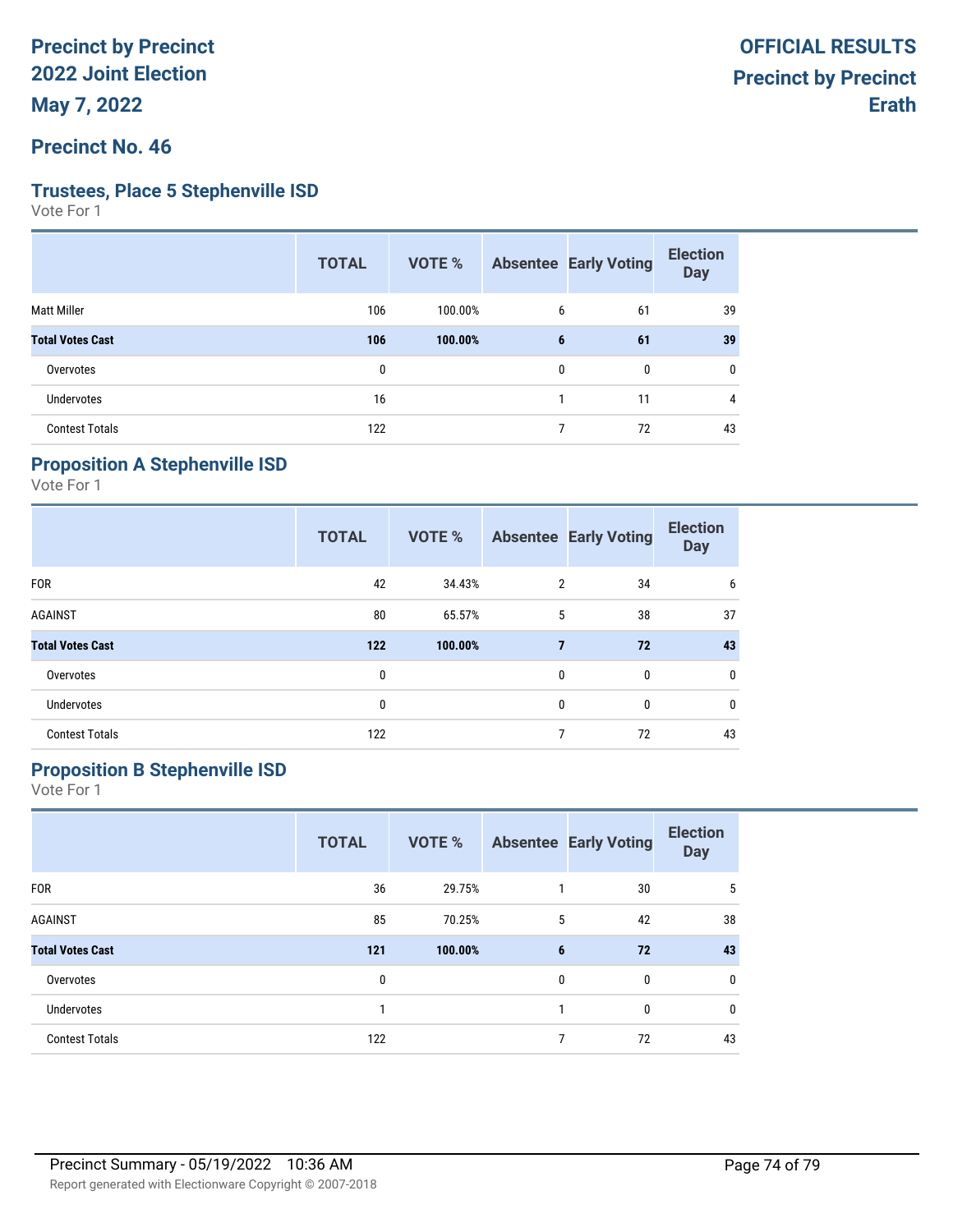## **Precinct No. 47**

| <b>STATISTICS</b> |  |
|-------------------|--|
|                   |  |
|                   |  |

|                             | <b>TOTAL</b> | <b>Absentee</b> |    | <b>Early Voting Election Day</b> |
|-----------------------------|--------------|-----------------|----|----------------------------------|
| Registered Voters - Total   | 482          |                 |    |                                  |
| <b>Ballots Cast - Total</b> | 121          | 4               | 85 | 32                               |
| <b>Ballots Cast - Blank</b> | 0            | 0               | 0  | $\mathbf{0}$                     |
| Voter Turnout - Total       | 25.10%       |                 |    |                                  |

## **STATE OF TEXAS PROPOSITION 1**

Vote For 1

|                         | <b>TOTAL</b>   | <b>VOTE %</b> |                | <b>Absentee Early Voting</b> | <b>Election</b><br><b>Day</b> |
|-------------------------|----------------|---------------|----------------|------------------------------|-------------------------------|
| For                     | 100            | 84.03%        | $\overline{2}$ | 72                           | 26                            |
| Against                 | 19             | 15.97%        | $\overline{2}$ | 12                           | 5                             |
| <b>Total Votes Cast</b> | 119            | 100.00%       | 4              | 84                           | 31                            |
| Overvotes               | 0              |               | 0              | 0                            | 0                             |
| <b>Undervotes</b>       | $\overline{2}$ |               | $\mathbf{0}$   | 1                            |                               |
| <b>Contest Totals</b>   | 121            |               | 4              | 85                           | 32                            |

## **STATE OF TEXAS PROPOSITION 2**

|                         | <b>TOTAL</b>   | <b>VOTE %</b> |              | <b>Absentee Early Voting</b> | <b>Election</b><br><b>Day</b> |
|-------------------------|----------------|---------------|--------------|------------------------------|-------------------------------|
| For                     | 103            | 86.55%        | 3            | 74                           | 26                            |
| Against                 | 16             | 13.45%        | 1            | 10                           | 5                             |
| <b>Total Votes Cast</b> | 119            | 100.00%       | 4            | 84                           | 31                            |
| Overvotes               | 0              |               | $\mathbf{0}$ | $\mathbf{0}$                 | 0                             |
| Undervotes              | $\overline{2}$ |               | $\mathbf{0}$ | 1                            |                               |
| <b>Contest Totals</b>   | 121            |               | 4            | 85                           | 32                            |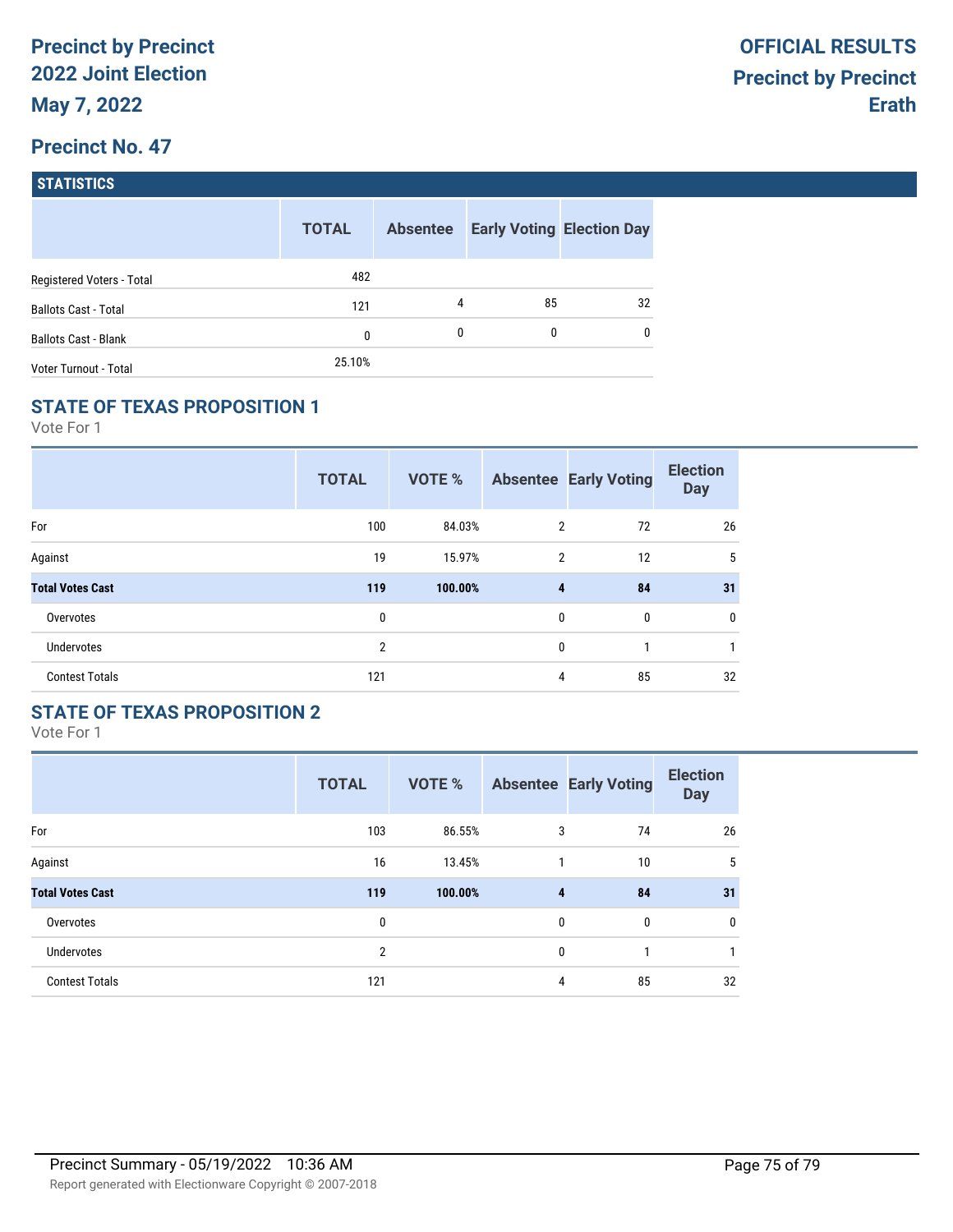## **Mayor City of Stephenville**

Vote For 1

|                         | <b>TOTAL</b> | <b>VOTE %</b> |              | <b>Absentee Early Voting</b> | <b>Election</b><br><b>Day</b> |
|-------------------------|--------------|---------------|--------------|------------------------------|-------------------------------|
| <b>Brady Pendleton</b>  | 39           | 33.05%        | 2            | 25                           | 12                            |
| Doug Svien              | 79           | 66.95%        | 2            | 58                           | 19                            |
| <b>Total Votes Cast</b> | 118          | 100.00%       | 4            | 83                           | 31                            |
| Overvotes               | 0            |               | 0            | 0                            | 0                             |
| Undervotes              | 3            |               | $\mathbf{0}$ | $\overline{2}$               |                               |
| <b>Contest Totals</b>   | 121          |               | 4            | 85                           | 32                            |

#### **City Council, Place 2 City of Stephenville**

Vote For 1

|                         | <b>TOTAL</b> | VOTE %  |              | <b>Absentee Early Voting</b> | <b>Election</b><br><b>Day</b> |
|-------------------------|--------------|---------|--------------|------------------------------|-------------------------------|
| Justin Haschke          | 102          | 100.00% | 3            | 71                           | 28                            |
| <b>Total Votes Cast</b> | 102          | 100.00% | 3            | 71                           | 28                            |
| Overvotes               | 0            |         | $\mathbf{0}$ | $\mathbf{0}$                 | 0                             |
| <b>Undervotes</b>       | 19           |         |              | 14                           | 4                             |
| <b>Contest Totals</b>   | 121          |         | 4            | 85                           | 32                            |

## **City Council, Place 4 City of Stephenville**

|                         | <b>TOTAL</b> | VOTE %  |   | <b>Absentee Early Voting</b> | <b>Election</b><br><b>Day</b> |
|-------------------------|--------------|---------|---|------------------------------|-------------------------------|
| Robert "Bob" Newby      | 99           | 100.00% | 3 | 67                           | 29                            |
| <b>Total Votes Cast</b> | 99           | 100.00% | 3 | 67                           | 29                            |
| Overvotes               | 0            |         | 0 | $\mathbf{0}$                 | $\mathbf{0}$                  |
| <b>Undervotes</b>       | 22           |         |   | 18                           | 3                             |
| <b>Contest Totals</b>   | 121          |         | 4 | 85                           | 32                            |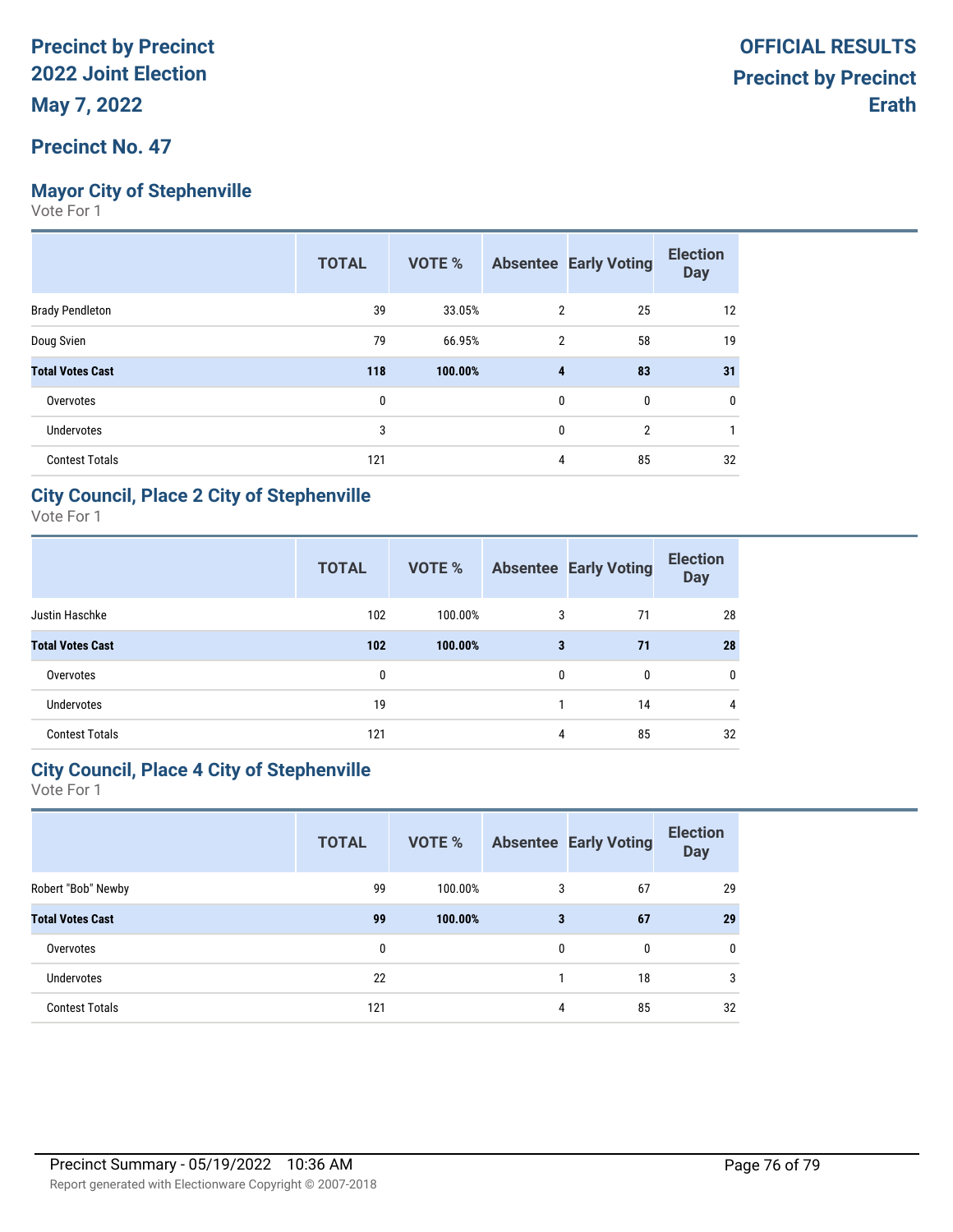### **Precinct No. 47**

### **City Council, Place 6 City of Stephenville**

Vote For 1

|                         | <b>TOTAL</b> | <b>VOTE %</b> |   | <b>Absentee Early Voting</b> | <b>Election</b><br><b>Day</b> |
|-------------------------|--------------|---------------|---|------------------------------|-------------------------------|
| David Baskett           | 56           | 51.38%        | 0 | 40                           | 16                            |
| Dean Parr               | 53           | 48.62%        | 3 | 38                           | 12                            |
| <b>Total Votes Cast</b> | 109          | 100.00%       | 3 | 78                           | 28                            |
| Overvotes               | $\mathbf{0}$ |               | 0 | 0                            | 0                             |
| Undervotes              | 12           |               |   | 7                            | 4                             |
| <b>Contest Totals</b>   | 121          |               | 4 | 85                           | 32                            |

#### **City Council, Place 8 City of Stephenville**

Vote For 1

|                         | <b>TOTAL</b> | <b>VOTE %</b> |   | <b>Absentee Early Voting</b> | <b>Election</b><br><b>Day</b> |
|-------------------------|--------------|---------------|---|------------------------------|-------------------------------|
| <b>Mark McClinton</b>   | 99           | 100.00%       | 3 | 68                           | 28                            |
| <b>Total Votes Cast</b> | 99           | 100.00%       | 3 | 68                           | 28                            |
| Overvotes               | 0            |               | 0 | 0                            | $\mathbf{0}$                  |
| Undervotes              | 22           |               |   | 17                           | 4                             |
| <b>Contest Totals</b>   | 121          |               | 4 | 85                           | 32                            |

## **Trustees, Place 4 Stephenville ISD**

|                         | <b>TOTAL</b> | <b>VOTE %</b> |              | <b>Absentee Early Voting</b> | <b>Election</b><br><b>Day</b> |
|-------------------------|--------------|---------------|--------------|------------------------------|-------------------------------|
| Amauri Martinez         | 75           | 66.37%        | 2            | 54                           | 19                            |
| Luke Sims               | 38           | 33.63%        | $\mathbf{1}$ | 25                           | 12                            |
| <b>Total Votes Cast</b> | 113          | 100.00%       | 3            | 79                           | 31                            |
| Overvotes               | 0            |               | 0            | 0                            | 0                             |
| <b>Undervotes</b>       | 8            |               |              | 6                            |                               |
| <b>Contest Totals</b>   | 121          |               | 4            | 85                           | 32                            |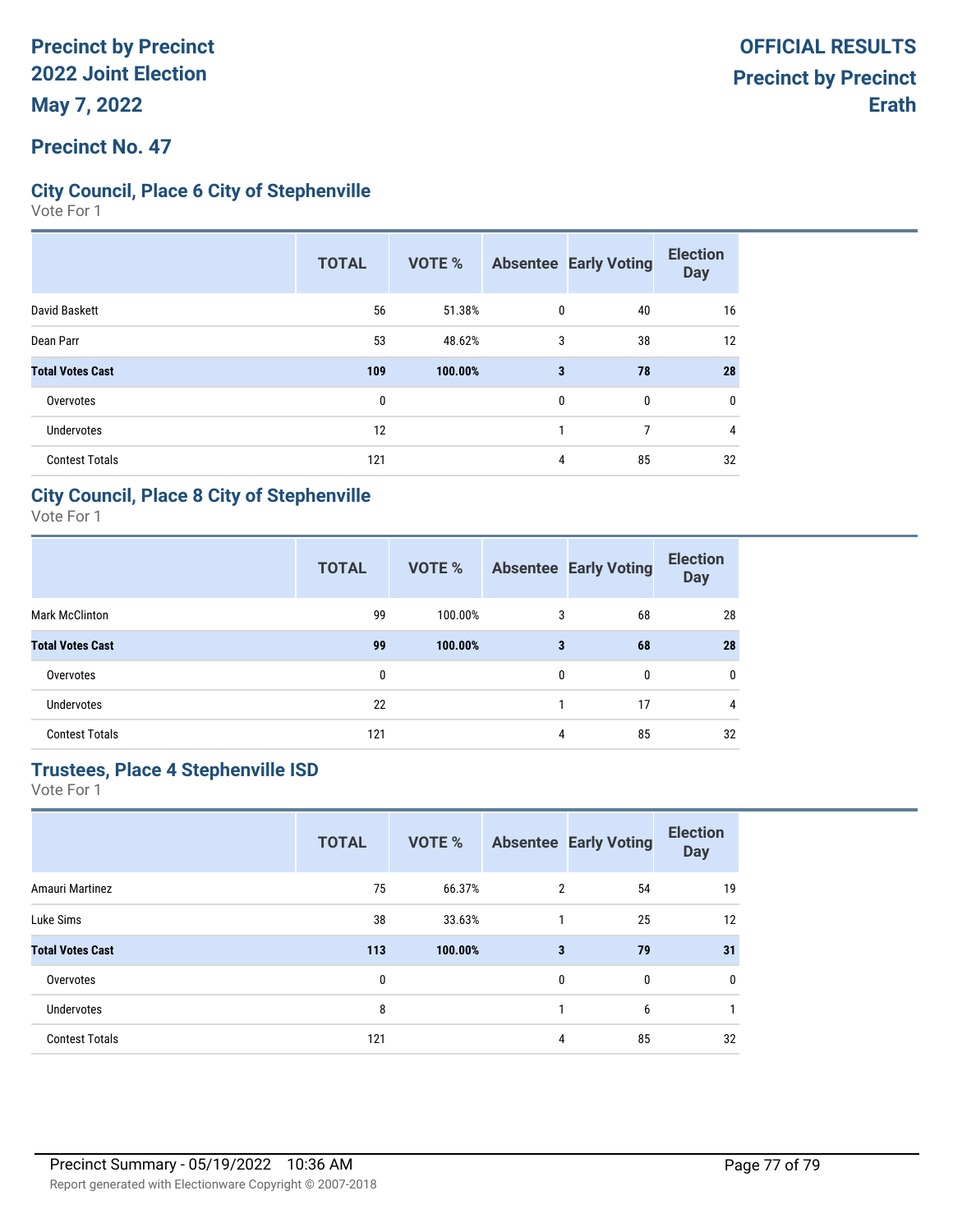#### **Precinct No. 47**

#### **Trustees, Place 5 Stephenville ISD**

Vote For 1

| <b>TOTAL</b> | <b>VOTE %</b> |              |    | <b>Election</b><br><b>Day</b> |
|--------------|---------------|--------------|----|-------------------------------|
| 100          | 100.00%       | 3            | 69 | 28                            |
| 100          | 100.00%       | 3            | 69 | 28                            |
| 0            |               | $\mathbf{0}$ | 0  | 0                             |
| 21           |               |              | 16 | 4                             |
| 121          |               | 4            | 85 | 32                            |
|              |               |              |    | <b>Absentee Early Voting</b>  |

## **Proposition A Stephenville ISD**

Vote For 1

|                         | <b>TOTAL</b> | <b>VOTE %</b> |                | <b>Absentee Early Voting</b> | <b>Election</b><br><b>Day</b> |
|-------------------------|--------------|---------------|----------------|------------------------------|-------------------------------|
| <b>FOR</b>              | 58           | 47.93%        | $\overline{2}$ | 42                           | 14                            |
| <b>AGAINST</b>          | 63           | 52.07%        | 2              | 43                           | 18                            |
| <b>Total Votes Cast</b> | 121          | 100.00%       | 4              | 85                           | 32                            |
| Overvotes               | 0            |               | $\mathbf{0}$   | $\mathbf{0}$                 | 0                             |
| <b>Undervotes</b>       | 0            |               | $\mathbf{0}$   | $\mathbf{0}$                 | 0                             |
| <b>Contest Totals</b>   | 121          |               | 4              | 85                           | 32                            |

## **Proposition B Stephenville ISD**

|                         | <b>TOTAL</b> | <b>VOTE %</b> |                | <b>Absentee Early Voting</b> | <b>Election</b><br><b>Day</b> |
|-------------------------|--------------|---------------|----------------|------------------------------|-------------------------------|
| <b>FOR</b>              | 48           | 40.00%        | $\overline{2}$ | 35                           | 11                            |
| <b>AGAINST</b>          | 72           | 60.00%        | $\overline{2}$ | 49                           | 21                            |
| <b>Total Votes Cast</b> | 120          | 100.00%       | 4              | 84                           | 32                            |
| Overvotes               | 0            |               | 0              | 0                            | $\mathbf 0$                   |
| <b>Undervotes</b>       |              |               | 0              |                              | 0                             |
| <b>Contest Totals</b>   | 121          |               | 4              | 85                           | 32                            |